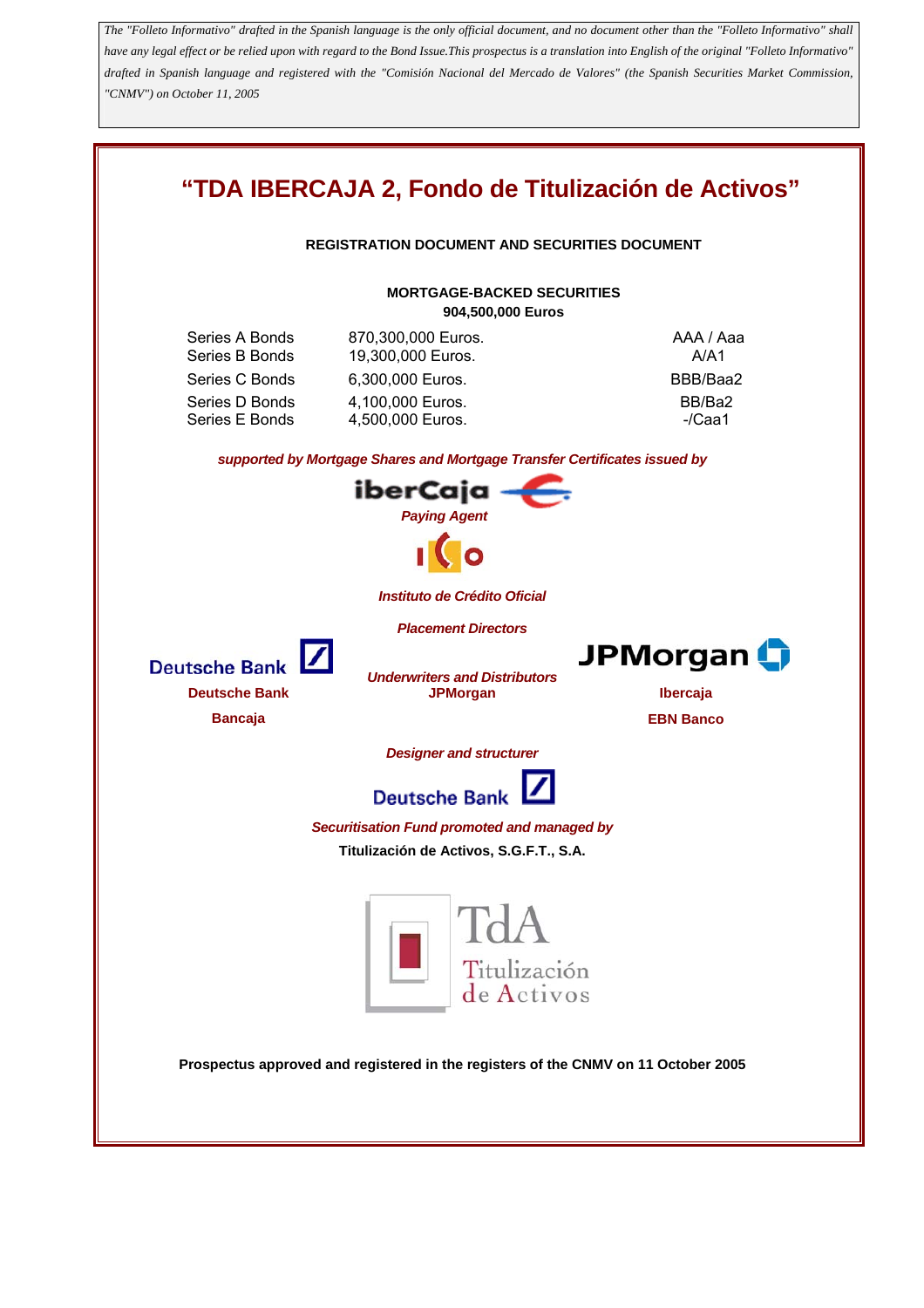### **TABLE OF CONTENTS**

| $\mathbf{L}$   |                                                                                           |
|----------------|-------------------------------------------------------------------------------------------|
| $\mathbf{1}$ . | RISKS DERIVING FROM THE LEGAL STATUS AND BUSINESS OF THE ISSUER  1                        |
| 1.1.           |                                                                                           |
| 1.2.           |                                                                                           |
| 1.3.           |                                                                                           |
| 1.4.           |                                                                                           |
| 2.             |                                                                                           |
| 2.1.           | <b>Liquidity 2</b>                                                                        |
| 2.2.           |                                                                                           |
| 2.3.           |                                                                                           |
| 2.4.           |                                                                                           |
| 3.             |                                                                                           |
| 3.1.           |                                                                                           |
| 3.2.           |                                                                                           |
| 3.3.           |                                                                                           |
| Ш.             | REGISTRATION DOCUMENT FOR MORTGAGE-BACKED SECURITIES                                      |
|                |                                                                                           |
| 1 <sub>1</sub> |                                                                                           |
| 1.1.           | Persons responsible for the information contained in the registration document4           |
| 1.2.           | Representations of the persons responsible for the information contained in the           |
| 2.             |                                                                                           |
| 2.1.           |                                                                                           |
| 2.2.           |                                                                                           |
| 3.             |                                                                                           |
| 4.             |                                                                                           |
| 4.1.           | Statement that the issuer has been established as a special purpose vehicle or entity for |
| 4.2.           |                                                                                           |
| 4.3.           |                                                                                           |
| 4.4.           |                                                                                           |
| 4.4.1          |                                                                                           |
| 4.4.2          |                                                                                           |
| 4.4.3          |                                                                                           |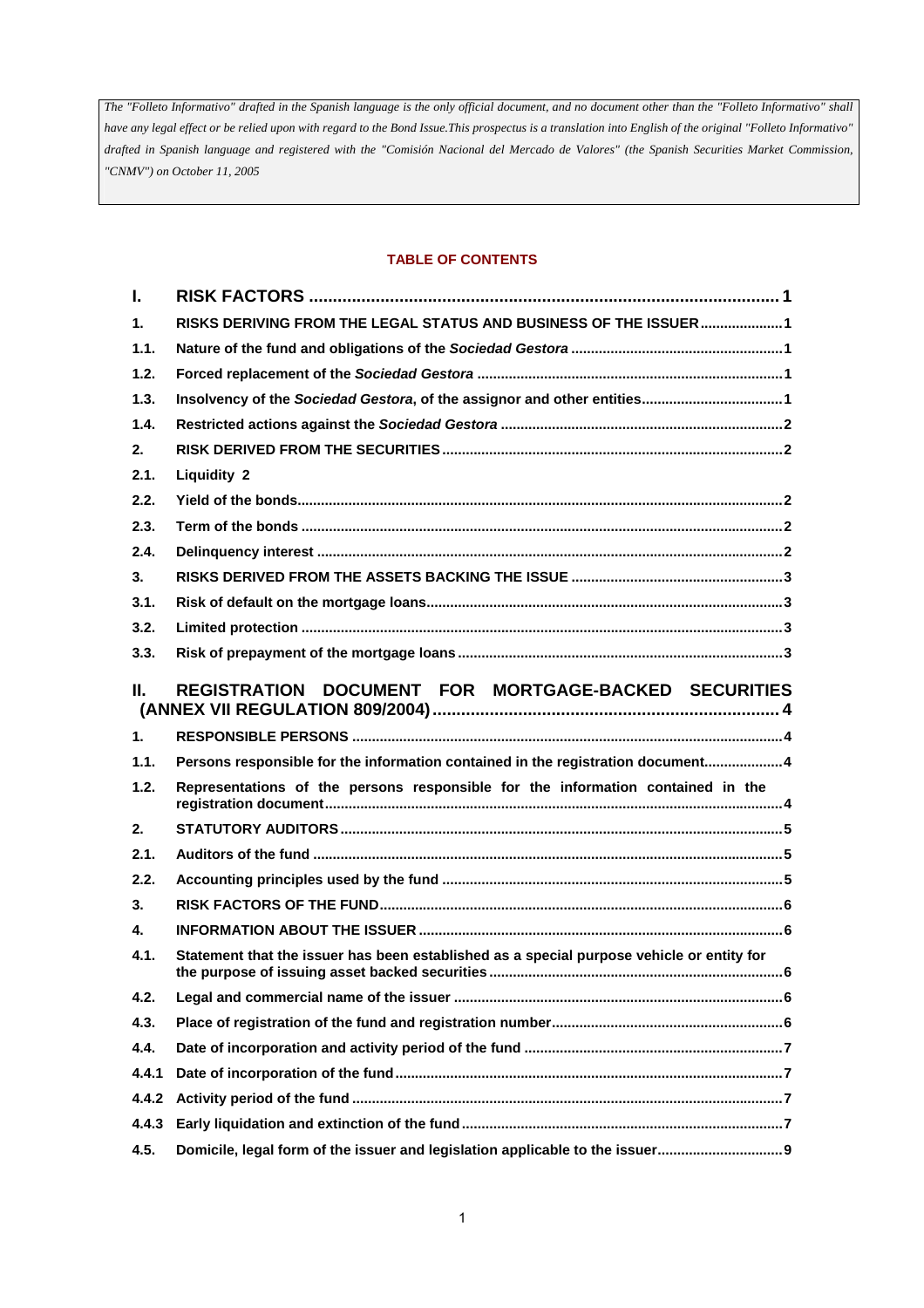| 4.6.           |                                                                                                                                                                                          |
|----------------|------------------------------------------------------------------------------------------------------------------------------------------------------------------------------------------|
| 4.7.           | Description of the issuer's authorised and issued capital and the amount of any capital<br>issues to be agreed and the number and classes of the securities comprising said issues<br>11 |
| 5.             |                                                                                                                                                                                          |
| 5.1.           |                                                                                                                                                                                          |
| 5.2.           |                                                                                                                                                                                          |
| 6.             |                                                                                                                                                                                          |
| 6.1.           |                                                                                                                                                                                          |
| 6.2.           |                                                                                                                                                                                          |
| 6.3.           |                                                                                                                                                                                          |
| 6.4.           |                                                                                                                                                                                          |
| 6.5.           |                                                                                                                                                                                          |
| 6.6.           |                                                                                                                                                                                          |
| 6.7.           |                                                                                                                                                                                          |
| 6.8.           |                                                                                                                                                                                          |
| 6.9.           |                                                                                                                                                                                          |
| 6.10.          |                                                                                                                                                                                          |
| 7.             |                                                                                                                                                                                          |
| 8.             | FINANCIAL INFORMATION CONCERNING THE ISSUER'S ASSETS AND LIABILITIES,                                                                                                                    |
| 8.1.           | Declaration on commencement of operations and financial statements of the issuer prior                                                                                                   |
| 8.2.           |                                                                                                                                                                                          |
| 8.3.           |                                                                                                                                                                                          |
| 8.4.           |                                                                                                                                                                                          |
| 9.             | THIRD PARTY INFORMATION AND STATEMENTS BY EXPERTS AND DECLARATIONS OF                                                                                                                    |
| 9.1.           | Statements or reports attributed to a person acting in an expert capacity28                                                                                                              |
| 9.2.           |                                                                                                                                                                                          |
| 10.            |                                                                                                                                                                                          |
| III.           | SECURITIES DOCUMENT (ANNEX XIII REGULATION 809/2004)  30                                                                                                                                 |
| 1 <sub>1</sub> |                                                                                                                                                                                          |
| 1.1.           | Persons responsible for the information contained in the securities document30                                                                                                           |
| 1.2.           | Placement director representations of the persons responsible for the information                                                                                                        |
| 2.             |                                                                                                                                                                                          |
| 3.             |                                                                                                                                                                                          |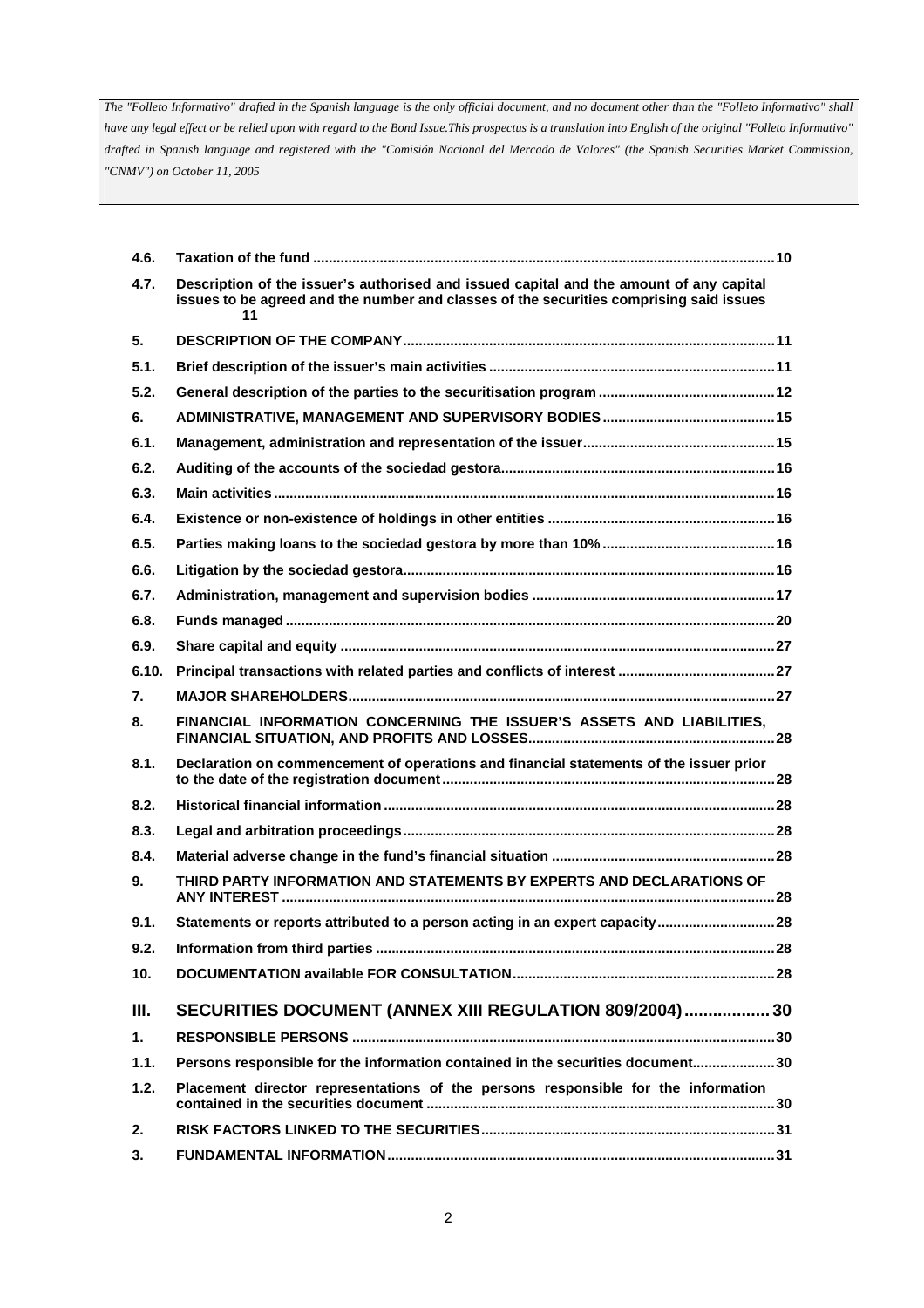| 3.1.  |                                                                                                |
|-------|------------------------------------------------------------------------------------------------|
| 3.2.  | Description of any interest, including conflicting interests, that is important for the issue, |
| 4.    | INFORMATION CONCERNING THE SECURITIES TO BE offered and ADMITTED TO<br><b>TRADING 32</b>       |
| 4.1.  |                                                                                                |
| 4.2.  |                                                                                                |
| 4.2.1 |                                                                                                |
| 4.2.2 |                                                                                                |
| 4.2.3 |                                                                                                |
| 4.3.  |                                                                                                |
| 4.4.  | Indication as to whether the securities are registered or bearer securities, and if they are   |
| 4.5.  |                                                                                                |
| 4.6.  |                                                                                                |
| 4.6.1 | Simple mention of the ranking of interest payments for the bonds in each of the series in      |
| 4.6.2 | Simple mention of the ranking of principal payments for the bonds in each of the series in     |
| 4.7.  |                                                                                                |
| 4.8.  |                                                                                                |
| 4.8.1 |                                                                                                |
| 4.8.2 | Description of the underlying asset on which the interest rate is based; historic              |
| 4.8.3 |                                                                                                |
| 4.9.  |                                                                                                |
| 4.9.1 |                                                                                                |
| 4.9.2 |                                                                                                |
| 4.9.3 |                                                                                                |
|       | 43.4 Extraordinary rules governing the pro rata redemption of series A and D bonds 43          |
|       |                                                                                                |
|       |                                                                                                |
| 4.9.7 |                                                                                                |
| 4.9.8 |                                                                                                |
| 4.10. |                                                                                                |
|       |                                                                                                |
|       |                                                                                                |
|       |                                                                                                |
|       |                                                                                                |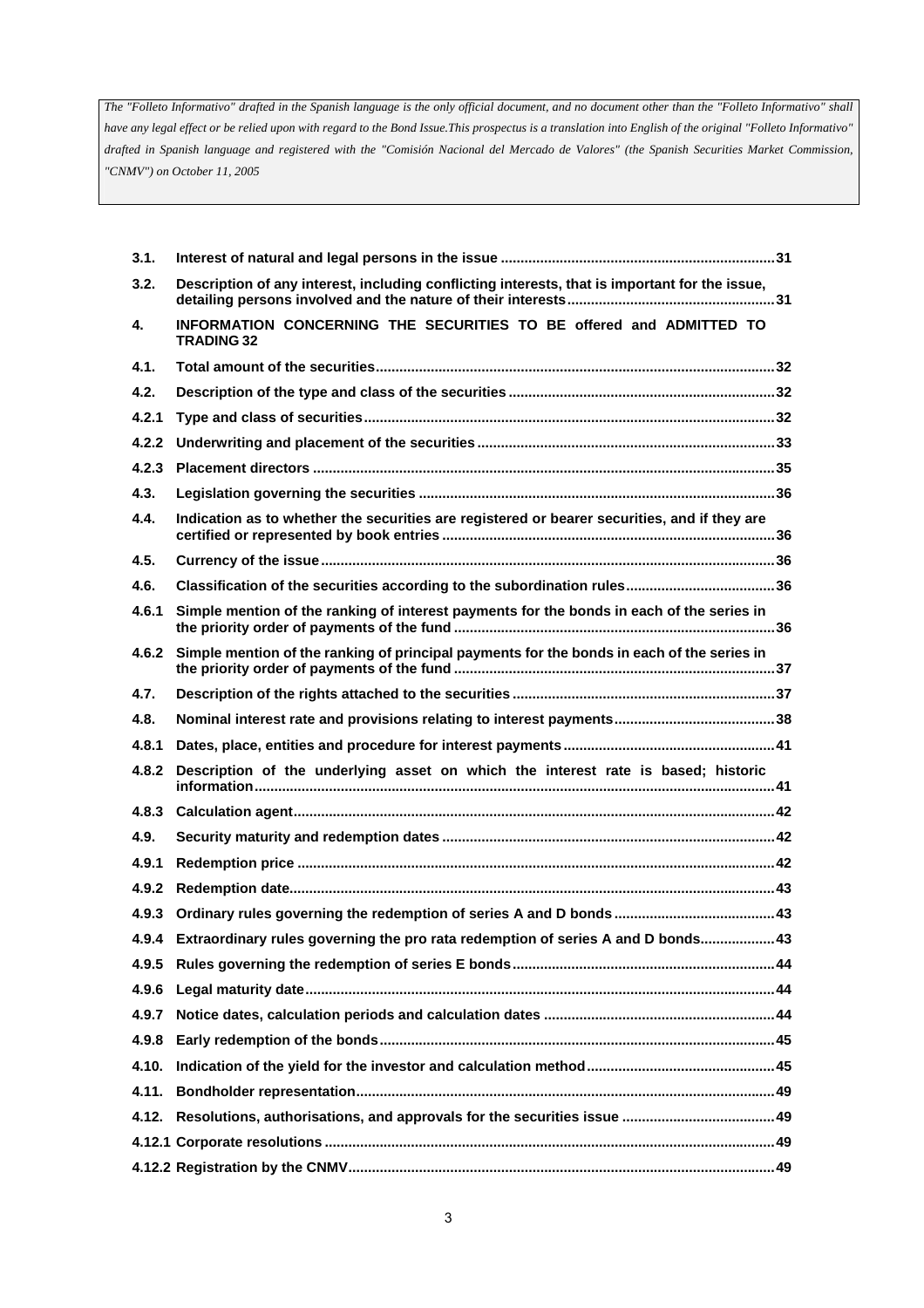| 4.14.          |                                                                                             |
|----------------|---------------------------------------------------------------------------------------------|
| 5.             |                                                                                             |
| 5.1.           |                                                                                             |
| 5.2.           |                                                                                             |
| 6.             |                                                                                             |
| 7.             |                                                                                             |
| 7.1.           | Statement of the capacity in which the advisors involved in the issue that are mentioned    |
| 7.2.           |                                                                                             |
| 7.3.           |                                                                                             |
| 7.4.           |                                                                                             |
| IV.            | SECURITIES DOCUMENT (ADDITIONAL MODULE FOR ASSET-BACKED                                     |
| $\mathbf{1}$ . |                                                                                             |
| 1.1.           |                                                                                             |
|                |                                                                                             |
| 1.2.           | Confirmation that the information regarding a company or debtor not participating in the    |
| 2.             |                                                                                             |
| 2.1.           | Confirmation of the capacity of the securitised assets to produce the funds payable on      |
| 2.2.           |                                                                                             |
| 2.2.1          |                                                                                             |
| 2.2.2          |                                                                                             |
| 2.2.3          |                                                                                             |
| 2.2.4          |                                                                                             |
|                |                                                                                             |
|                |                                                                                             |
| 2.2.7          |                                                                                             |
| 2.2.8          | Indication of representations and warranties given to the issuer in respect of the assets66 |
| $2.2.8.1$ .    |                                                                                             |
| 2.2.8.2.       |                                                                                             |
|                |                                                                                             |
|                | 22.11 Information on dobtors whopever the securitised assets include obligations of five or |

**2.2.11 Information on debtors whenever the securitised assets include obligations of five or fewer debtors that are natural persons/individuals, or if a single debtor accounts for 20% or more of the assets, or if a single debtor accounts for a substantial part of the assets .....71**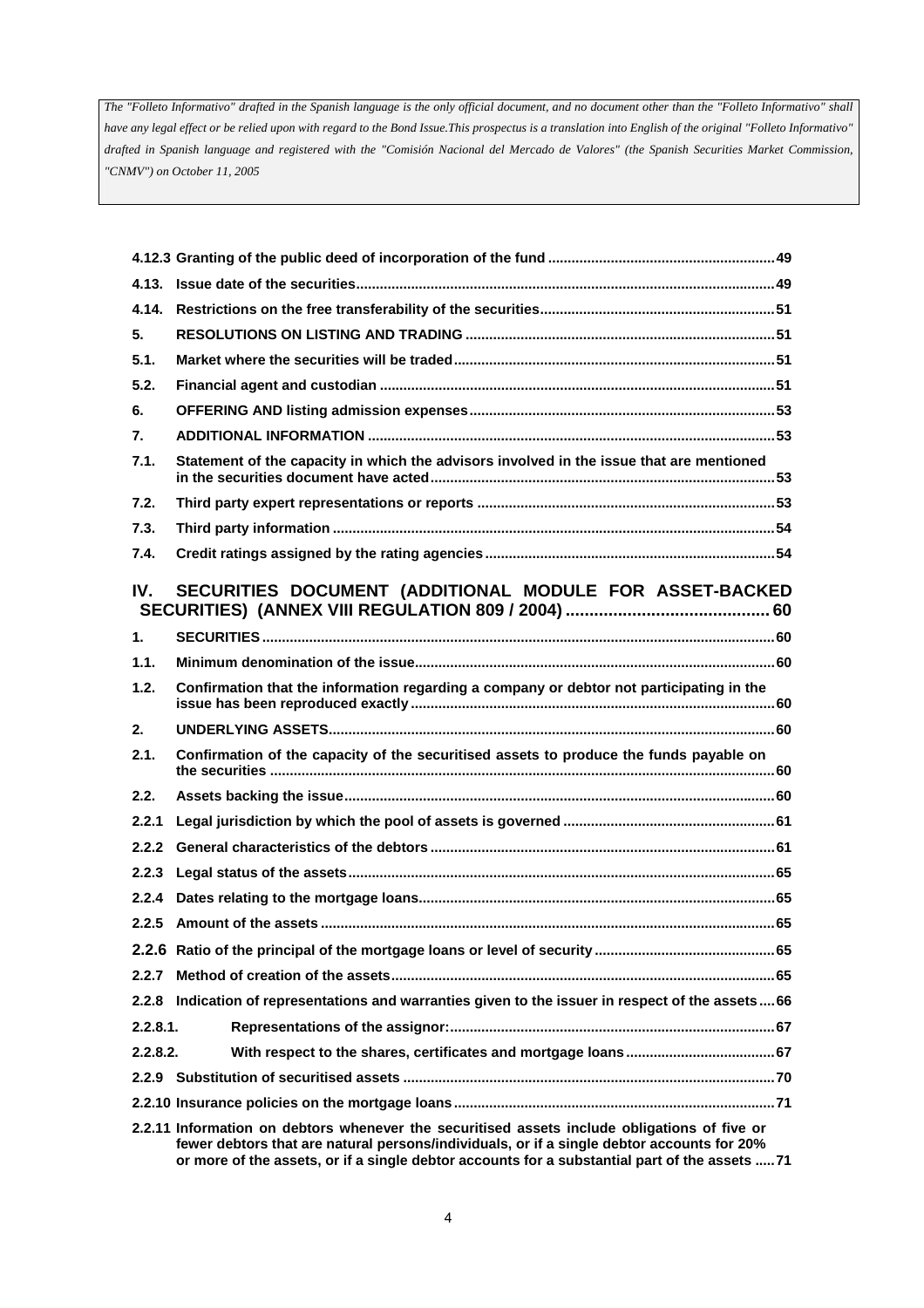|          | 2.2.12 Details of the relationship, it is material to the issue, between the issuer, guarantor and<br>debtor 72                                                                                                                                                          |  |  |
|----------|--------------------------------------------------------------------------------------------------------------------------------------------------------------------------------------------------------------------------------------------------------------------------|--|--|
|          | 2.2.13 If the assets include fixed-income assets, give a description of the principal terms and                                                                                                                                                                          |  |  |
|          | 2.2.14 If the assets include equity securities, give a description of the principal terms and                                                                                                                                                                            |  |  |
|          | 2.2.15 If more than 10% of the securitised assets are equity securities that are not traded on a<br>regulated or equivalent market, give a description of the principal terms and conditions  72                                                                         |  |  |
|          | 2.2.16 Property appraisal report with cash flows/revenues if a significant part of the assets are<br>secured 72                                                                                                                                                          |  |  |
| 2.3.     |                                                                                                                                                                                                                                                                          |  |  |
| 2.4.     | A declaration whenever an issuer proposes to issue further securities backed by the<br>same assets, and a description of how the holders of that class will be informed 72                                                                                               |  |  |
| 3.       |                                                                                                                                                                                                                                                                          |  |  |
| 3.1.     |                                                                                                                                                                                                                                                                          |  |  |
| 3.2.     | Description of the entities participating in the issue and description of the functions they                                                                                                                                                                             |  |  |
| 3.3.     | Description of the method and sale date, transfer, substitution or assignment of the                                                                                                                                                                                     |  |  |
| 3.3.1    | General terms for issuance and subscription of the mortgage loans and mortgage                                                                                                                                                                                           |  |  |
| 3.3.2    |                                                                                                                                                                                                                                                                          |  |  |
| 3.3.3    | Description of rights of the fund from the subscription of the shares and certificates: 74                                                                                                                                                                               |  |  |
| 3.3.4    |                                                                                                                                                                                                                                                                          |  |  |
| 3.4.     |                                                                                                                                                                                                                                                                          |  |  |
| 3.4.1    | How the flows from the assets will help the issuer to comply with its commitments to the                                                                                                                                                                                 |  |  |
|          |                                                                                                                                                                                                                                                                          |  |  |
| 3.4.2.1. | The sociedad gestora will, on behalf of the fund, sign with ibercaja a financial<br>interest swap agreement (hereinafter referred to as the "interest swap agreement"); the<br>most relevant terms and conditions of this agreement are described in section 3.4.7.1. of |  |  |
|          |                                                                                                                                                                                                                                                                          |  |  |
|          |                                                                                                                                                                                                                                                                          |  |  |
| 3.4.3.1. |                                                                                                                                                                                                                                                                          |  |  |
| 3.4.3.2. |                                                                                                                                                                                                                                                                          |  |  |
|          | 3.4.4 Parameters for the investment of temporary cash surpluses and a description of the                                                                                                                                                                                 |  |  |
| 3.4.4.1. |                                                                                                                                                                                                                                                                          |  |  |
| 3.4.4.2. |                                                                                                                                                                                                                                                                          |  |  |
|          |                                                                                                                                                                                                                                                                          |  |  |
| 3.4.6    |                                                                                                                                                                                                                                                                          |  |  |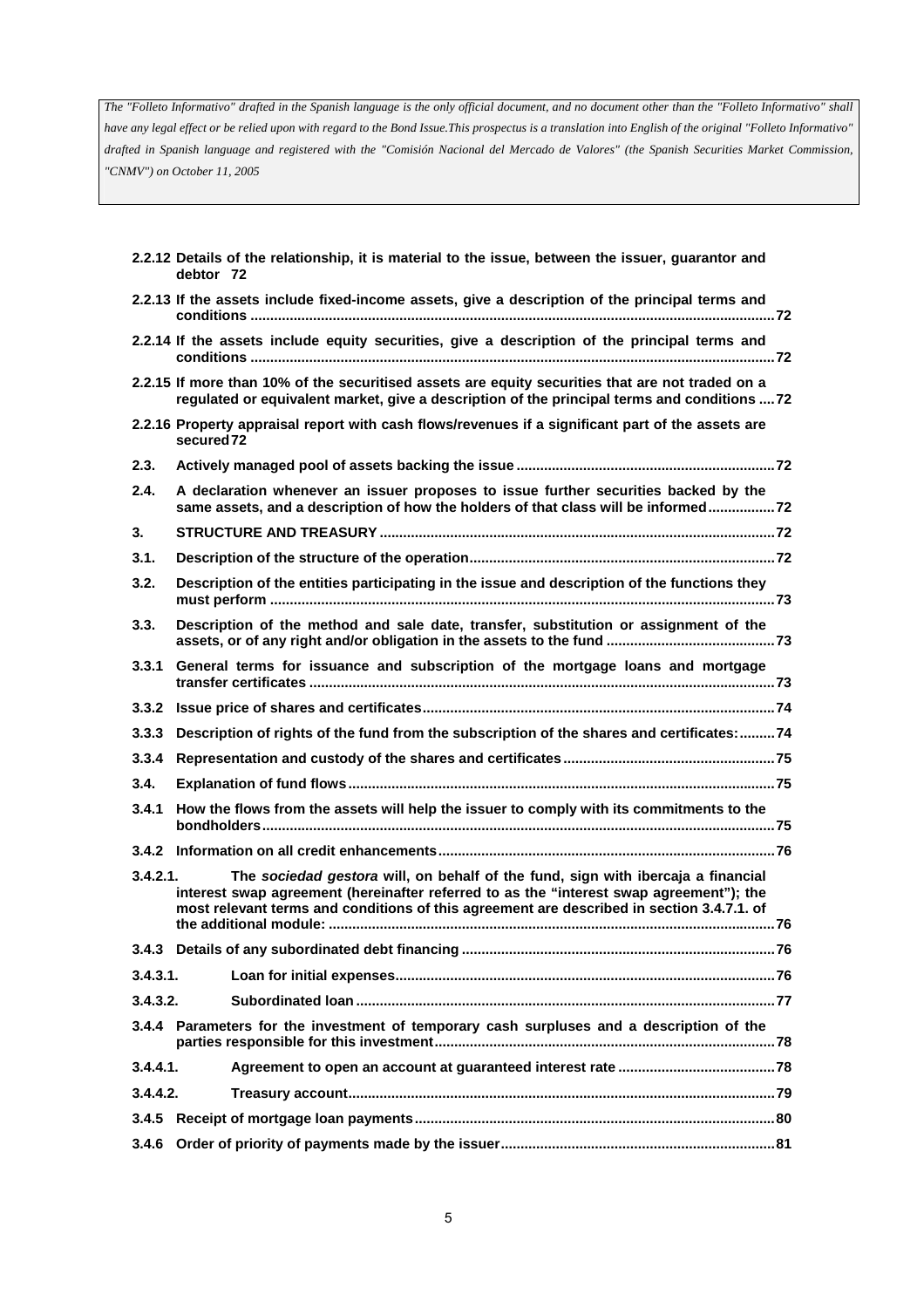| 3.4.7    | Other agreements affecting payment of interest and the principal of investors  86                                                                                                                                                                                                                                                                                         |  |  |
|----------|---------------------------------------------------------------------------------------------------------------------------------------------------------------------------------------------------------------------------------------------------------------------------------------------------------------------------------------------------------------------------|--|--|
| 3.5.     | Name, address and main corporate purpose of the creators of the securitised assets  89                                                                                                                                                                                                                                                                                    |  |  |
| 3.6.     | Return and/or redemption of securities with others that are not assets of the issuer89                                                                                                                                                                                                                                                                                    |  |  |
| 3.7.     |                                                                                                                                                                                                                                                                                                                                                                           |  |  |
| 3.7.1    | Servicing and custody of mortgage loans and custody of shares and certificates 90                                                                                                                                                                                                                                                                                         |  |  |
| 3.7.2    | Description of the functions and responsibilities assumed by the Sociedad Gestora in the                                                                                                                                                                                                                                                                                  |  |  |
| 3.7.2.1. |                                                                                                                                                                                                                                                                                                                                                                           |  |  |
| 3.7.2.2. |                                                                                                                                                                                                                                                                                                                                                                           |  |  |
| 3.7.2.3. | Remuneration of the Sociedad Gestora for the performance of its functions97                                                                                                                                                                                                                                                                                               |  |  |
| 3.8.     | Name, address and brief description of any counterparty for swap, credit, liquidity or                                                                                                                                                                                                                                                                                    |  |  |
| 4.       |                                                                                                                                                                                                                                                                                                                                                                           |  |  |
| 4.1.     | Indication of whether post-issue information is to be presented in relation to the<br>securities to be admitted for trading and on the return from the underlying quarantee. If<br>the issuer has indicated it proposes to provide such information, specific details of this<br>information, where it can be obtained and the frequency with which it will be provided98 |  |  |
|          | 4.1.1 Formulation, verification and approval of annual accounts and other accounting                                                                                                                                                                                                                                                                                      |  |  |
| 4.1.2    | Obligations and deadlines for publication and forwarding to the comisión nacional del<br>mercado de valores regular information concerning the economic-financial condition of<br>the fund 99                                                                                                                                                                             |  |  |
|          | 4.1.3 Other ordinary and extraordinary notice obligations, and notice of relevant events 100                                                                                                                                                                                                                                                                              |  |  |
| V.       |                                                                                                                                                                                                                                                                                                                                                                           |  |  |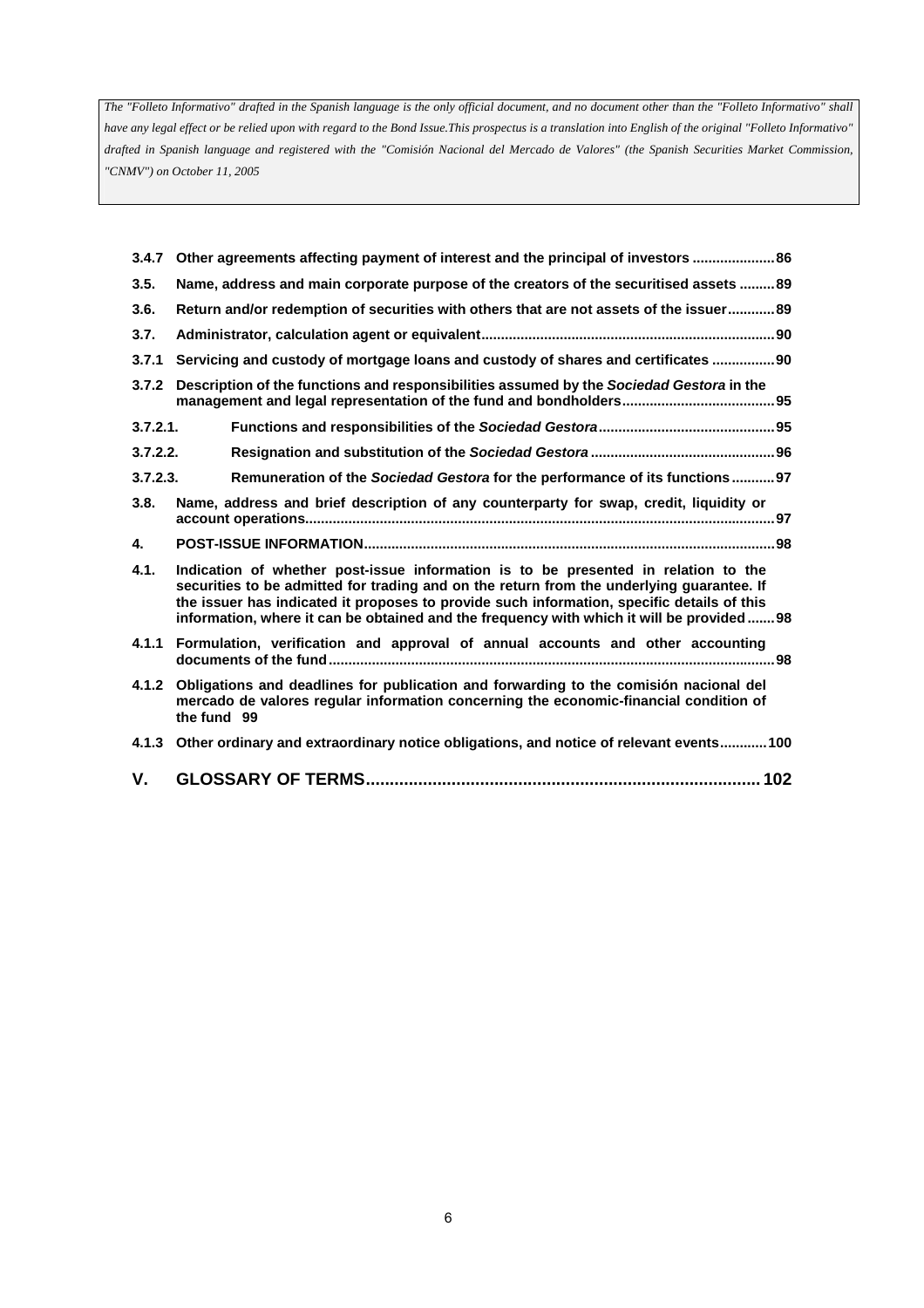*have any legal effect or be relied upon with regard to the Bond Issue.This prospectus is a translation into English of the original "Folleto Informativo" drafted in Spanish language and registered with the "Comisión Nacional del Mercado de Valores" (the Spanish Securities Market Commission, "CNMV") on October 11, 2005*

**THIS DOCUMENT IS A INFORMATION PROSPECTUS (HEREINAFTER REFERRED TO AS THE "PROSPECTUS") REGISTERED WITH THE** *COMISIÓN NACIONAL DEL MERCADO DE VALORES* **(NATIONAL SECURITIES MARKET COMMISSION) ON 11 OCTOBER 2005, IN ACCORDANCE WITH THE PROVISIONS ESTABLISHED IN COMMISSION REGULATION (EC) Nº 809/2004 OF 29 APRIL 2004 (HEREINAFTER REFERRED TO AS "REGULATION 809/2004").**  In accordance with Regulation 809/2004, the Prospectus contains:

• A description of the main risk factors associated with the issuer, with the securities and with the assets backing the issue ("**Risk Factors**");

- a registration document, set out in accordance with Annex VII of Regulation 809/2004 (hereinafter referred to as the "**Registration Document**");
- a securities document, set out in accordance with Annex XIII of Regulation 809/2004 (hereinafter referred to as the "**Securities Document**");
- an additional module to the Securities Document, set out in accordance to Annex VIII of Regulation 809/2004 (hereinafter referred to as the **"Additional Module"**), and
- A glossary..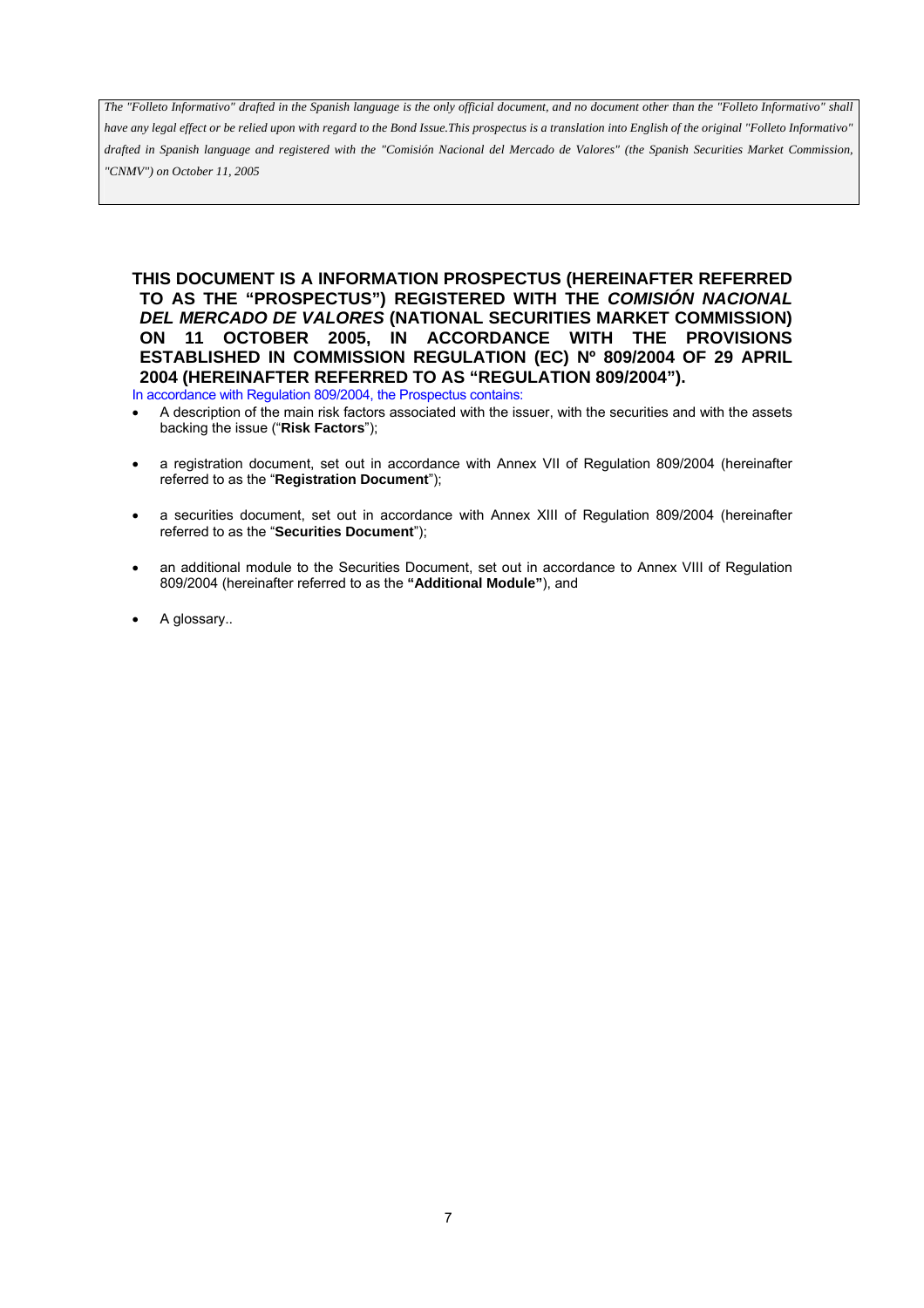# **I. RISK FACTORS**

### **1. RISKS DERIVING FROM THE LEGAL STATUS AND BUSINESS OF THE ISSUER**

#### **1.1. Nature of the fund and obligations of the** *Sociedad Gestora*

The Fund will be established as a separate capital base without legal form that, in accordance with Royal Decree 926/1998, May 14<sup>th</sup>, regulating asset securitisation funds and management companies of asset securitisation funds (hereinafter referred to as "**Royal Decree 926/1998**"), is managed by a securitisation funds' managing company ("Sociedad Gestora"). The Fund will only meet its financial liabilities to its creditors with its capital.

The *Sociedad Gestora* will carry out for the Fund those functions laid out under Royal Decree 926/1998, as well as protecting bondholders interests as manager of third party funds, without the existence of a bondholders syndicate. The capacity to defend the bondholders' interests will thus depend on the resources of the *Sociedad Gestora*.

#### **1.2. Forced replacement of the** *Sociedad Gestora*

In accordance with article 19 of Royal Decree 926/1998, in the event of the Sociedad Gestora being declared bankrupt, and without prejudice to the effects of that situation of bankruptcy described below, a sociedad gestora will be found to replace it. Provided that in this last case, four months have elapsed since the event determining the substitution took place and no new sociedad gestora has been found to take charge of managing the Fund, early liquidation of the Fund will take place and the securities issued and charged to it shall be redeemed, pursuant to the provisions of the Deed of Incorporation of the Fund and in this Prospectus

#### **1.3. Insolvency of the** *Sociedad Gestora***, of the assignor and other entities**

Bankruptcy of any of the intervening companies (either Ibercaja, the Sociedad Gestora or any other entity which is a counterparty to the Fund) may affect its contractual relations with the Fund in accordance with the provisions of Law 22/2003, of July 9, Bankruptcy Law (hereinafter, "**Bankruptcy Law**").

In accordance with Royal Decree 926/1998, if the *Sociedad Gestora* is declared insolvent, it must find another *sociedad gestora* to replace it.

Without prejudice to the foregoing, in the event of insolvency of the Sociedad Gestora, the assets belonging to the Fund in possession of the Sociedad Gestora over which the latter has no right of use, guarantee or retention (except for monies due to their fungible nature) existing in the asset base, will be considered as belonging to the Fund and will be handed over by the receivers to the Fund at the request of the Fund. The structure of the bond securitisation transaction contemplated does not allow for any sums in cash to exist that could be incorporated into the Sociedad Gestora's asset base, except in the event of breach of contract by the parties, since the amounts pertaining to the Fund must be deposited in the accounts opened in the name of the Fund (Reinvestment Account, Treasury Account with the possibility also of an Excess Account) by the Sociedad Gestora, (which intervenes in opening these accounts, not as an agent of the Fund, but as its legal representative, for which reason the Fund will be able to exercise the right of absolute separation, as provided for in articles 80 and 81 of the Bankruptcy Law).

In the event of Ibercaja being declared insolvent, the issue and assignment of the Mortgage Shares and Mortgage Transfer Certificates may only be withdrawn in the case of exercising the action of withdrawal, demonstrating the existence of fraud in that issue and assignment, in accordance with the provisions of Additional Provision Five, in paragraph 4 of Act 3/1994 of April 14.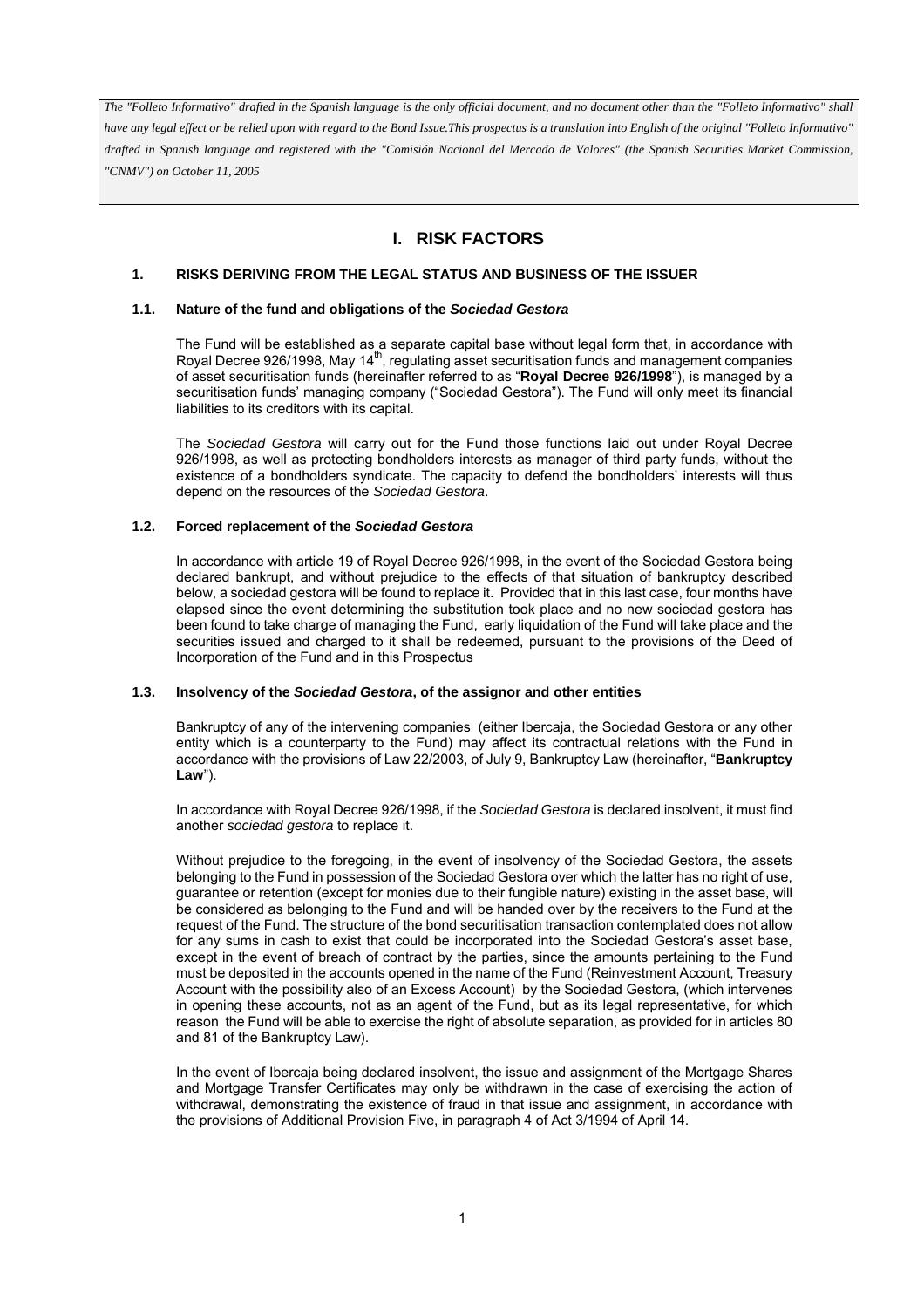*have any legal effect or be relied upon with regard to the Bond Issue.This prospectus is a translation into English of the original "Folleto Informativo" drafted in Spanish language and registered with the "Comisión Nacional del Mercado de Valores" (the Spanish Securities Market Commission, "CNMV") on October 11, 2005*

Furthermore, in the event that Ibercaja is declared insolvent pursuant to Bankruptcy Law, the Fund, acting through the Sociedad Gestora, will have the right of separation over the Multiple Securities under the terms provided for in articles 80 and 81 of the Bankruptcy Law. In addition, the Fund, acting through its Sociedad Gestora, will have the right to obtain from Ibercaja the amounts resulting from the Shares and Certificates, since these amounts will be considered as belonging to the Fund, through its Sociedad Gestora, and consequently, they will be transferred to the Sociedad Gestora on behalf of the Fund. Notwithstanding the above, it should not be ruled out that that it might not be possible to exercise that right of separation in respect of the funds managed by Ibercaja, for the account and at the order of the Fund, during the course of its fund-collecting duties with respect to the Mortgage Loans and the funds deposited in the Reinvestment Account opened in Ibercaja, in both cases, on the date of the declaration of insolvency, due to their fungible nature and the ensuing confusion with respect to the assets. The mechanisms for attenuating the aforementioned risk are set forth in paragraphs 3.4.4.1., 3.4.5. and 3.7.1. of the Additional Module.

#### **1.4. Restricted actions against the** *Sociedad Gestora*

Bondholders and remaining creditors of the Fund will have no recourse against the *Sociedad Gestora*, other than from non-performance of its functions or non-compliance with the provisions of Deed of Incorporation and this Prospectus.

### **2. RISK DERIVED FROM THE SECURITIES**

### **2.1. Liquidity**

There is no quarantee that a secondary market with a minimum frequency and liquidity will develop for the Bonds.

There is no undertaking for any entity to intervene in the secondary market providing liquidity to the Bonds by offering itself as counterparty.

Under no circumstances will the Fund be able to repurchase the Bonds from the bondholders, although they can be redeemed early in their totality in the case of the Early Liquidation of the Fund, under the terms established in section 4.4.3. of the Registration Document.

### **2.2. Yield of the bonds**

Calculation of the Internal Yield Rate (CPR) for a Bondholder set forth in the Securities Document Is subject to future market interest rates, in the light of the floating nominal interest rate for the Bonds in each Series.

### **2.3. Term of the bonds**

The calculation of the duration of the Bonds for each Series mentioned in the Securities Document is subject, amongst other things, to assumptions of prepayment rates and default rates that may not be fulfilled, compliance of the early redemption rate is influenced by a series of geographical, economic and social factors such as the age of the debtors, seasonal factors, market interest rates and the unemployment rate, which make them impossible to predict .

# **2.4. Delinquency interest**

The existence of delays in the payment of interest or principal to the Bondholders shall in no case result in additional interest in their favour.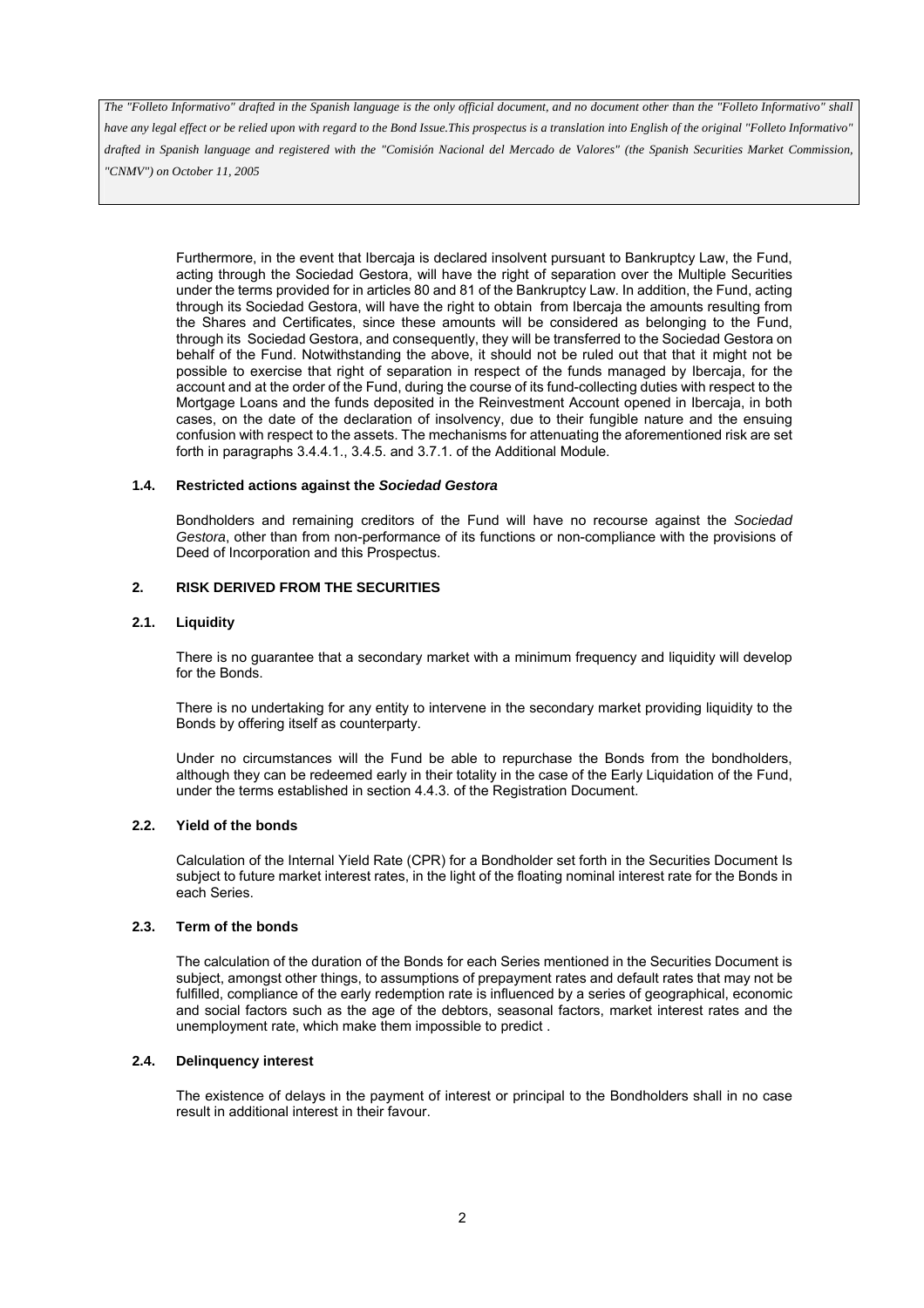# **3. RISKS DERIVED FROM THE ASSETS BACKING THE ISSUE**

### **3.1. Risk of default on the mortgage loans**

Holders of the Bonds issued by the Fund will be exposed to the risk of default on the Mortgage Loans and Mortgage Transfer Certificates pooled in the fund, always taking into account the protection provided by credit enhancements referred to in the Additional Module.

The Assignor will not assume any liability whatsoever for the non-payment by the Mortgage Debtors of principal, interest or any other amount that may be due by virtue of the Mortgage Loans. The Assignor, in accordance with article 348 of the Commercial Code, is liable to the Fund only for the existence and legitimacy of the Mortgage Loans and the personality with which it performs the sale. The Assignor will not, under any circumstances, assume any responsibility in guaranteeing, either directly or indirectly, the success of the operation, nor will it give guarantees or warranties, nor enter into agreements for repurchasing Mortgage Shares Certificates and Mortgage Transfer Certificates, neither by virtue of the Fund Regulations nor by virtue of any other pact or contract. All of the above is without prejudice to the responsibilities of the Assignor (i) in respect of the management commitment in respect of the Mortgage Loans, described in section 3.7.1 of the Additional Module and the Deed of Incorporation, (ii) in respect of the replacement obligation set forth in section 2.2.9. of the Additional Module, and (iii)and (ii) in relation to the representations and warranties of the Assignor of the Fund with respect to the Mortgage Loans contained in section 2.2.8. of the Additional Module.

The Bonds issued by the Fund do not represent or constitute an obligation of Ibercaja or of the *Sociedad Gestora*. No other guarantees have been granted by any public or private entities, including IBERCAJA, the *Sociedad Gestora*, or any other firm affiliated with or invested in by any of the above.

#### **3.2. Limited protection**

An investment in the Bonds may be affected, among other things, by a downturn in general economic conditions which may adversely affect the payments of the Mortgage Loans which support the Fund. Sufficiently high defaults could reduce, or even eliminate, the protection of the A, B, C, and D Bonds against losses in the Mortgage Loan portfolio, which is provided through the credit enhancements described in the Additional Module.

#### **3.3. Risk of prepayment of the mortgage loans**

The Mortgage Share Certificates and Mortgage Transfer Certificates grouped in the Fund are subject to prepayment when the Debtors of the Mortgage Loans reimburse the amount of the outstanding principal of said Mortgage Loans, or in the event of their being subrogated in the corresponding Mortgage Loans by another bank qualified for that purpose, subject to Law 2/1994 of March 30 on the subrogation and modification of mortgage loans, in its valid text ( "Law 2/1994") or by virtue of any other cause that could produce the same.

The risk entailed by said prepayment will be transferred quarterly, on each Payment Date, to the Bondholders in accordance with the redemption rules described in section 4.9 of the Securities Document.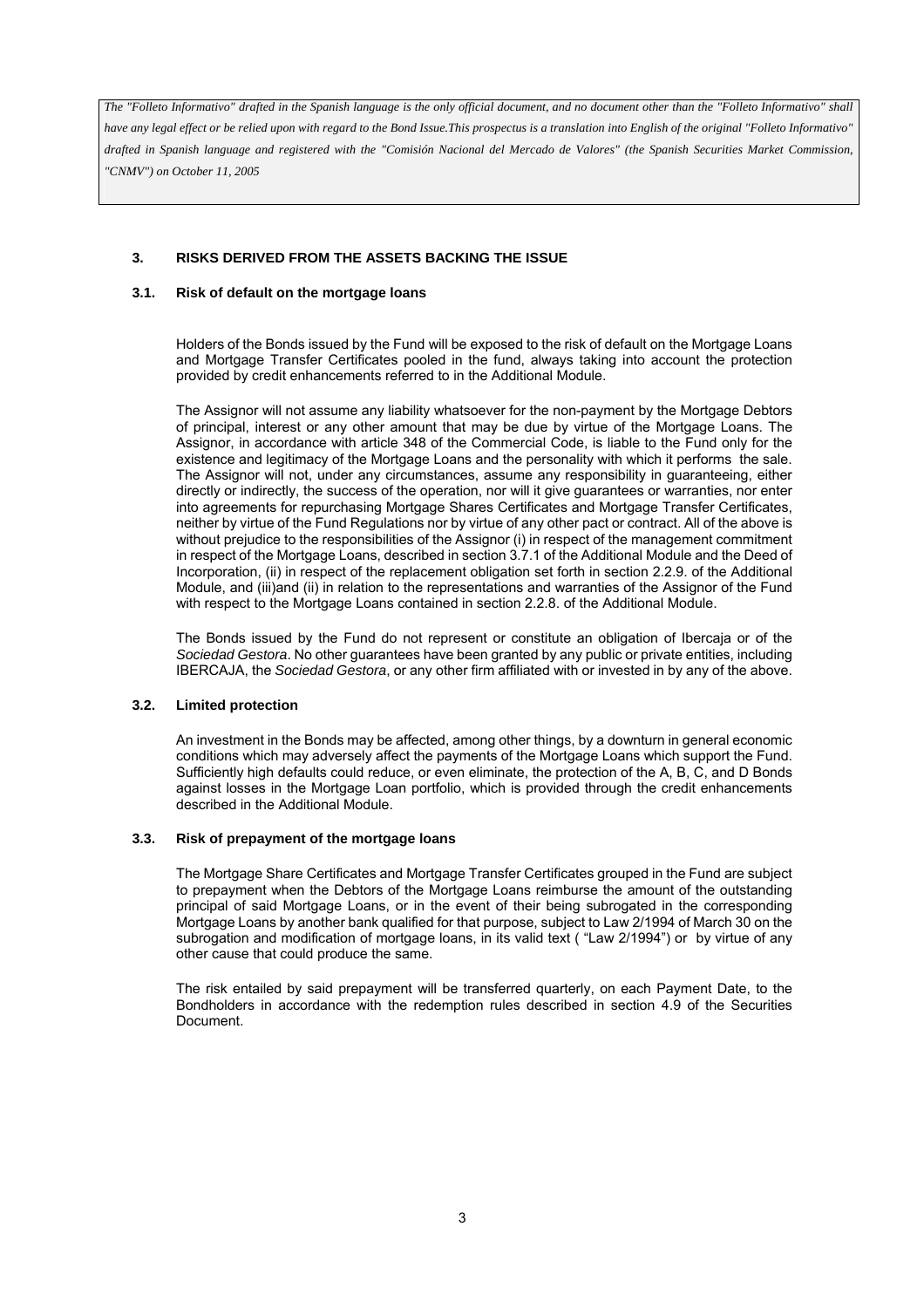*have any legal effect or be relied upon with regard to the Bond Issue.This prospectus is a translation into English of the original "Folleto Informativo" drafted in Spanish language and registered with the "Comisión Nacional del Mercado de Valores" (the Spanish Securities Market Commission, "CNMV") on October 11, 2005*

# **II. REGISTRATION DOCUMENT FOR MORTGAGE-BACKED SECURITIES (ANNEX VII REGULATION 809/2004)**

#### **1. RESPONSIBLE PERSONS**

#### **1.1. Persons responsible for the information contained in the registration document**

Mr. Ramón Pérez Hernández, acting in the name and representation of TITULIZACIÓN DE ACTIVOS, S.G.F.T., S.A., with registered offices in Madrid, calle Orense, 69, and holding Tax Identification Number A-80352750 (hereinafter referred to as the "**Sociedad Gestora**" ), the promoter of TDA IBERCAJA 2, FONDO DE TITULIZACIÓN DE ACTIVOS (hereinafter referred to as the "**Fund**"), assumes responsibility for the content of this Registration Document.

Mr. Ramón Pérez Hernández, acting as General Manager of the *Sociedad Gestora* by virtue of the power of attorney executed on 18 April 2002 in the presence of Madrid notary Mr. Manuel Richi Alberti under number 737 of his notary record, and specifically by virtue of the agreement adopted by the Board of Directors of the *Sociedad Gestora* at its meeting held on 20 June 2005.

Placement Directors, Ms. Ute Stammeyer, in the name and on behalf of Deutsche Bank, AG London, with registered offices at Winchester House, Great Winchester Street, 1, EC2N 2DB, London (UK), as Lead Manager of the securitisation bond issue by TDA Ibercaja 2 Fondo de Titulización de Activos, acting as attorney of the company pursuant to the special power of attorney executed before the Notary Public of London Ms. Ruth Margaret Campbell on October 5, 2005 Mr. Arturo Miranda Martín, duly empowered for such purposes , acting in the name and in behalf of JP Morgan Securities, Ltd. (together with Deutsche Bank, AG London, the "**Placement Directors**"), with registered office at 125 London Wall, EC2Y 5AJ London (United Kingdom). ., as Lead Manager of the securitisation bond issue by TDA Ibercaja 2 Fondo de Titulización de Activos, acting as attorney of the company pursuant to the resolutions of the Board of Directors of the company dated October 9, 1992 and March 29, 1996.

#### **1.2. Representations of the persons responsible for the information contained in the registration document**

Mr. Ramón Pérez Hernández, on behalf of the Sociedad Gestora, declares that, after applying reasonable diligence and, to make sure this is so,, the information contained in this Registration Document is, to his knowledge, consistent with the facts and contains no omissions that could affect its content.

Placement DirectorsmeansmeansMs. Ute Stammeyer, on behalf of Deutsche Bank AG London, represents that (i) all relevant checks have been performed to verify the accuracy and completeness of the information appearing in this Registration Document and (ii) as a result of such checks, no circumstances have been found that contradict or alter the information appearing in this Registration Document, or that this Document contains any omission of significant facts or data that could be relevant to the investor.

D. Arturo Miranda Martín, on behalf of J.P. Morgan Securities Ltd., represents that (i) all relevant checks have been performed to verify the accuracy and completeness of the information appearing in this Registration Document and (ii) as a result of such checks, no circumstances have been found that contradict or alter the information appearing in this Registration Document, or that this Document contains any omission of significant facts or data that could be relevant to the investor.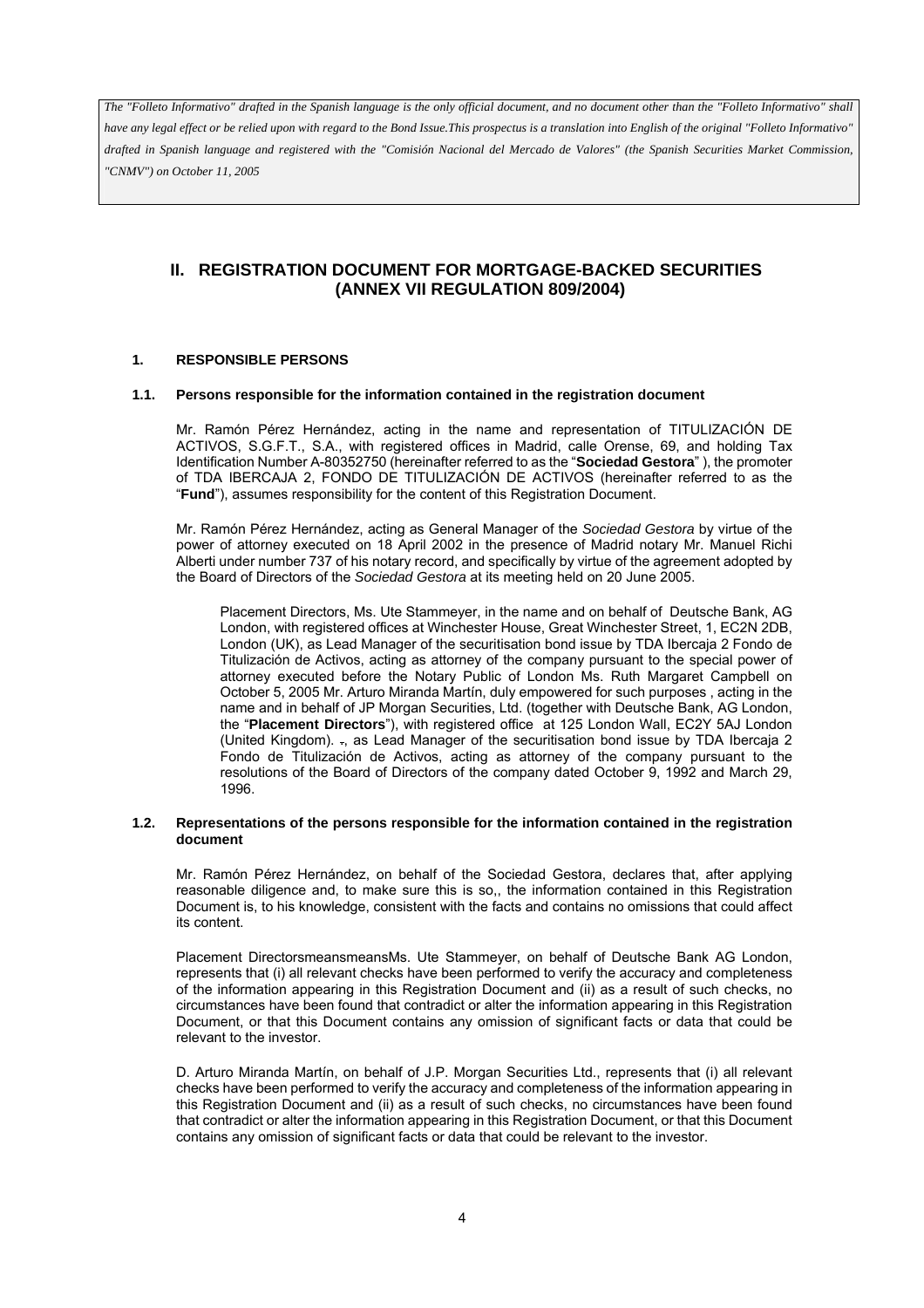# **2. STATUTORY AUDITORS**

### **2.1. Auditors of the fund**

In conformity with the provisions contained in section 8.2 of this Registration Document, the Fund does not contain any historical information.  $e\text{+During}$  the term of the transaction, the accounts of the Fund will be audited and revised annually by the accounts auditors. The accounts of the Fund and auditor's report will be deposited with the Commercial Registry and the CNMV.

The Board of Directors of the *Sociedad Gestora*, at its meeting of 20 June 2005, appointed Pricewaterhouse Coopers Auditores, S.L. ("**Pricewaterhouse Coopers**"), registered in the ROAC Register (Official Auditors Register) with number S0242 and registered address in Madrid, Paseo de la Castellana, 43, and C.I.F. (Fiscal ID) number B-79031290 as auditor of the Fund., without specifying the number of accounting periods for which they have been appointed. In the event there should exist a later agreement by the Sociedad Gestora for the appointment of new Fund auditors, this will be notified to the CNMV, Rating Agencies and Bondholders, pursuant to the provisions of section 4.1.3. of the Additional Module.

#### **2.2. Accounting principles used by the fund**

The Fund will account for income and expenses on an accrual basis, i.e. on the basis of the actual flows represented by those revenues and expenses irrespective of when they are collected and paid.

a) Shares and Certificates subscribed by the Fund:

The Shares and Certificates are registered in the Funds assets for an amount equal to their face value, coinciding with their acquisition value. Interest on the Shares and Certificates are recorded in the profit and loss account, in keeping with the principle of accrual. Unpaid interest accrued on the Shares and Certificates not declared to be in Default are recorded as an asset in the balance sheet. Interest accrued and principal outstanding on the Shares and Certificates declared as being in Default are recorded as assets, except in those cases where it can be demonstrated that the mortgaged property is insufficient as a guarantee.

b) Bonds issued:

The Bonds are recorded as a liability in the Fund balance sheet for the same amount as their reimbursement value. Interest payable by virtue of the Bonds is recorded in the profit and loss account on an accrued basis, and that portion of such interest that is accrued, in accordance with the principle of accrual which is owed but remains unpaid is recorded in the related liabilities account.

c) Treasury Account and Reinvestment Account:

Cash accounts of the Fund maintained by the Payments Agent and Seller respectively, with pre-established reinvestment mechanisms. The amount of the accounts will be entered as a Fund asset, whereas income and expenses for these accounts form part of the Fund's income and expenses.

d) Operating expenses, fees and salaries:

All fees and expenses are deductible during the period they fall due. Preliminary expenses for the Fund and the issue of the Bonds described in section 6 of the Assets Note will be repaid on a lineal basis during a term of twenty consecutive Payment Dates, starting on January 26, 2006.

e) Technical advances: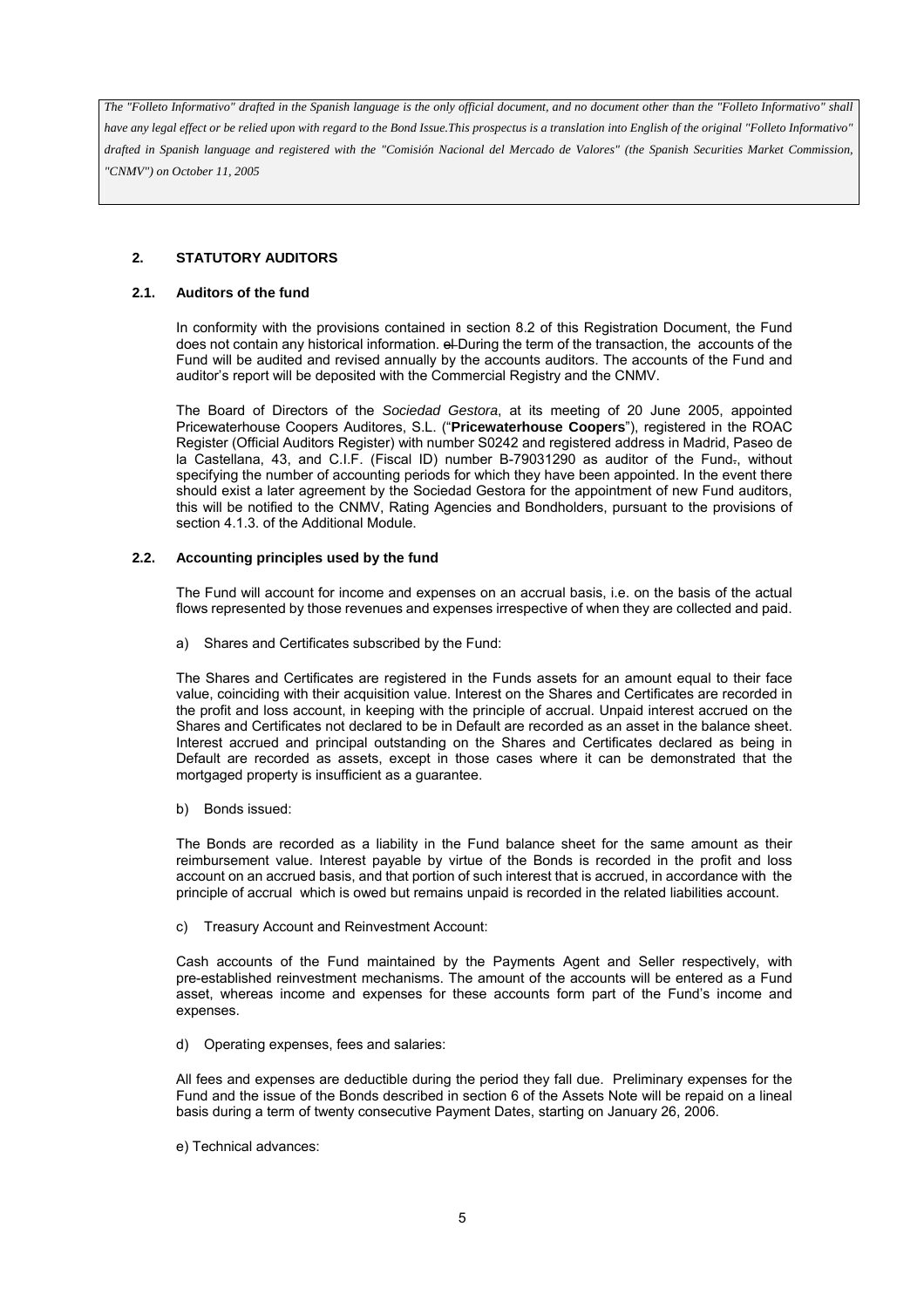*have any legal effect or be relied upon with regard to the Bond Issue.This prospectus is a translation into English of the original "Folleto Informativo" drafted in Spanish language and registered with the "Comisión Nacional del Mercado de Valores" (the Spanish Securities Market Commission, "CNMV") on October 11, 2005*

On each Collection Date for Technical Advances obtained on the previous Collection Date, this is considered deductible in the settlement of the Collection Period for which settlement is made, and a New Technical Advance can be requested, that is charged to the following settlement.

f) Initial Expenses Loan and Subordinated Loan:

The interest on the Initial Expenses Loan and the Subordinated Loan will be booked during each period in keeping with the accrual principle.

g) Interest Swap:

The Interest Swap Agreement signed by the Sociedad Gestora on behalf of the Fund is intended to cover the interest rate risks to which the Fund is exposed as a result of the reference rates of its assets and liabilities being different. The profits obtained on this agreement are recorded in the profit and loss account symmetrically to the profits obtained by the elements covered.

Accounting period: The Fund accounting periods will commence on January 1 and end on December 31 of each year, except for the first accounting year which will begin on the Date of Incorporation of the Fund, and the last one, which will end on the date on which the Fund is liquidated. Profit: The net profit for each year must be nil

### **3. RISK FACTORS OF THE FUND**

The risk factors of the Fund are detailed in section 1 of the Risk Factors document.

### **4. INFORMATION ABOUT THE ISSUER**

#### **4.1. Statement that the issuer has been established as a special purpose vehicle or entity for the purpose of issuing asset backed securities**

The issuer is a Fondo de Titulización de Activos incorporated with a separate asset base, without legal personality and regulated in accordance with Spanish law.

#### **4.2. Legal and commercial name of the issuer**

The legal name of the Fund will be "TDA IBERCAJA 2, FONDO DE TITULIZACIÓN DE ACTIVOS". For identification purposes, the name "TDA IBERCAJA 2, FTA" may also be used.

#### **4.3. Place of registration of the fund and registration number**

The Sociedad Gestora hereby notes that neither the incorporation of the Fund, nor the Bonds to be issued against its assets, will be registered in any Spanish Commercial Registry, as per exemption contained in article 5.4 of Royal Decree 926/1998, without prejudice to the registration of this Prospectus by the CNMV, which took place on October 11, 2005, and to the deposit with that entity, for incorporation into the public register, of a copy of the Deed of Incorporation of the Fund, of issue and subscription of Mortgage Shares and Transfer Certificates and the issue of the Bonds (hereinafter the "Deed of Incorporation"), the content of which will coincide with what is established in the present Prospectus and in the draft of the Deed of Incorporation of the Fund presented to the CNMV, in which under no circumstances will the terms of the Deed of Constitution enter into conflict with, modify, alter or render invalid the contents of the present Prospectus.

The Deed of Incorporation may not be altered, except in exceptional circumstances and provided this is permitted by the applicable legislation and under the regulatory terms established. In all cases, such acts will be notified in advance by the Sociedad Gestora to the CNMV or competent administrative body, or authorised first, if necessary, and notified to the Ratings Agencies, provided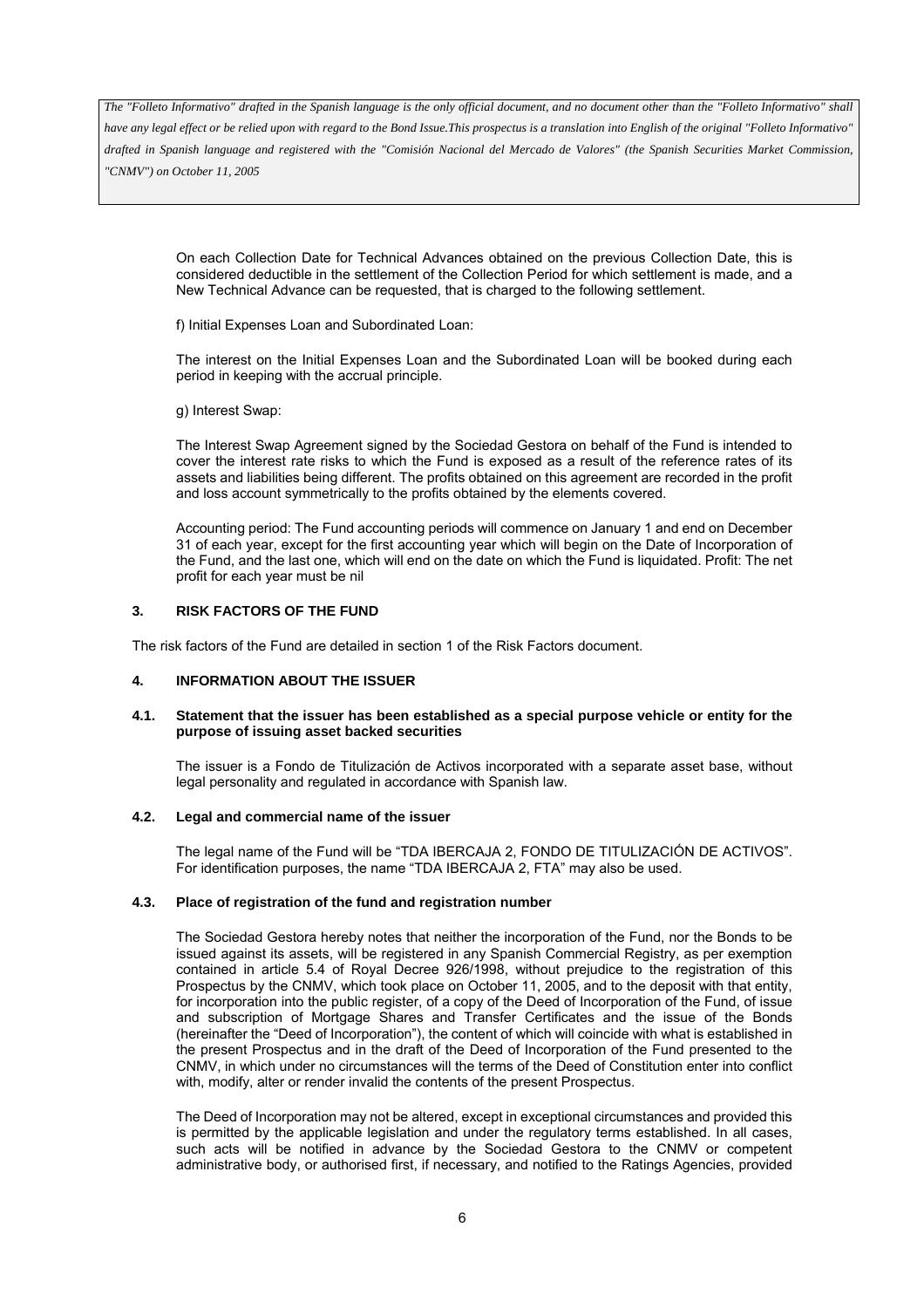*have any legal effect or be relied upon with regard to the Bond Issue.This prospectus is a translation into English of the original "Folleto Informativo" drafted in Spanish language and registered with the "Comisión Nacional del Mercado de Valores" (the Spanish Securities Market Commission,* 

*"CNMV") on October 11, 2005*

these acts do not have any negative effect on the rating awarded to the Bonds by the Rating Agencies. Any modification made to the Deed of Incorporation will be notified by the Sociedad Gestora to the CNMV and Rating Agencies. The Deed of Incorporation may also be amended at the request of the CNMV.

#### **4.4. Date of incorporation and activity period of the fund**

#### **4.4.1 Date of incorporation of the fund**

The Fund will be constituted on 13 October 2005 (hereinafter referred to as the "**Date of Incorporation**"), two (2) days after the date it is registered by the CNMV, by virtue of the de Deed of Incorporation, setting forth the (i) issue by Caja de Ahorros y Monte de Piedad de Zaragoza, Aragón y Rioja (hereinafter referred to as "**Ibercaja**" or the "**Assignor**") of the corresponding Mortgage Shares (hereinafter referred to as the "**Shares**") and the Mortgage Transfer Certificates (hereinafter referred to as the "**Certificates**"), (ii) incorporation of the Fund, (iii) subscription by the Fund of the Shares and Certificates, and (iv) issue by the Fund of Bonds, in accordance with the terms established in Article 6 of Royal Decree 926/1998.

### **4.4.2 Activity period of the fund**

 The period of activity of the Fund will commence on the date of the Deed of Incorporation, and shall terminate on the Legal Maturity Date of the Fund, which is 26 October 2042, as established in section 4.4.3. of this Registration Document.

Notwithstanding the foregoing, the Fund maturity date may be brought forward as provided below.

#### **4.4.3 Early liquidation and extinction of the fund**

By virtue of the agreement established in the Fund Regulations and this Prospectus, the *Sociedad Gestora* is entitled to proceed to the Early Liquidation of the Fund and thus, early redemption of the whole Bond issue, where, on a Payment Date (as defined in section 4.8. of the Securities Document) following in which the outstanding principal pending maturity plus matured and unpaid principal (hereinafter referred to as the "**Outstanding Nominal Balance to Collection**") of the Shares and Certificates is less than 10% of their initial balance, provided the proceeds from the sale of the outstanding Shares and Certificates together with the balance of the Fund's Account, and the Treasury Account and Reinvestment Account, when applicable, are sufficient to discharge the outstanding obligations to the Bondholders, in accordance with the priority order of payments described in section 3.4.6.4 of the Additional Module, and that all the necessary authorisations have been obtained from the relevant authorities.

The Fund will be terminated through the sale of remaining assets only in the following circumstances, and the CNMV and the Rating Agencies will be informed of such event:

(i) When, in the opinion of the *Sociedad Gestora*, exceptional circumstances arise which render impossible, or extremely difficult, the financial survival of the Fund. In this event, the *Sociedad Gestora*, after notifying the CNMV and the Rating Agencies, will proceed to liquidate the Fund in accordance with the Priority Order of Payments.

(ii) In the event foreseen in Article 19 of Royal Decree 926/1998, that establishes the obligation to undertake the early liquidation of the Fund in the event that four months after an event that justifies the substitution of the *Sociedad Gestora* (insolvency proceedings or bankruptcy), no alternative *Sociedad Gestora* has been found to manage the Fund, the liquidation will follow the established Priority Order of Payments.

(iii) When a default takes place which would indicate a serious and permanent unbalance in relation to any of the issued Bonds or to any unsubordinated credit, or such default is expected will occur . In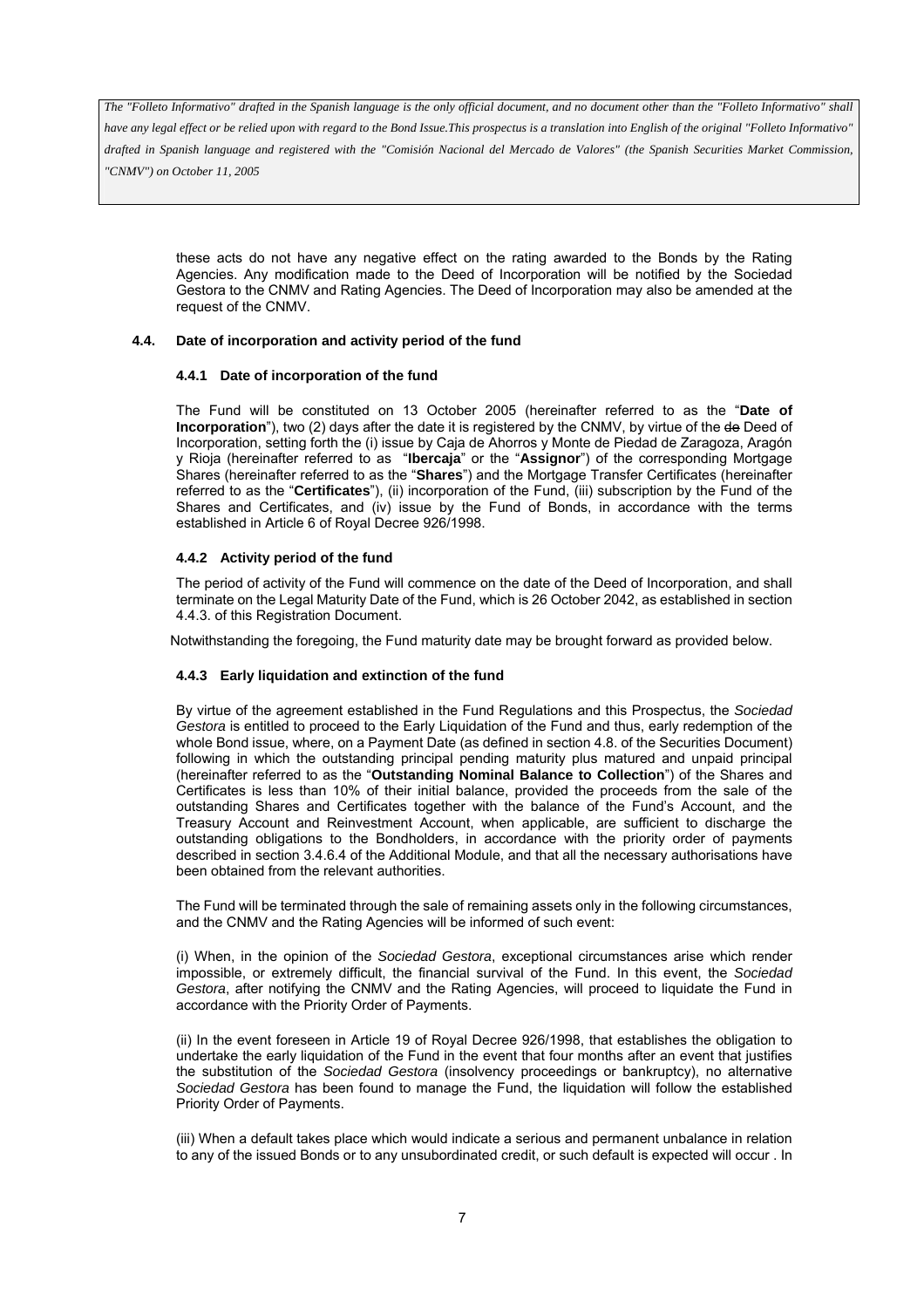*have any legal effect or be relied upon with regard to the Bond Issue.This prospectus is a translation into English of the original "Folleto Informativo" drafted in Spanish language and registered with the "Comisión Nacional del Mercado de Valores" (the Spanish Securities Market Commission, "CNMV") on October 11, 2005*

this event, the *Sociedad Gestora*, after notifying the CNMV and the Rating Agencies, will proceed to liquidate the Fund in accordance with the Priority Order of Payments.

(iv) When the tax regime is modified and this, in the opinion of the *Sociedad Gestora*, significantly affects and undermines the financial balance of the Fund. In such circumstances, the Fund will be liquidated in accordance with the Priority Order of Liquidation Payments.

The Fund will be liquidated in all cases as a consequence of the following circumstances:

- (i) When the Shares and Certificates have been repaid in full. In the event of all the Shares and Certificate maturing and there existing amounts pending collection with respect to the Shares and Certificates and payment obligations pending in favour of the Bondholders, the Fund will be liquidated on the Payment Date immediately following 30 months from the date of maturity of the last Mortgage Loan pooled in the Fund, i.e., October 26 2042 (hereinafter, the "**Legal Termination Date**"). In such event, the Sociedad Gestora shall proceed to the ordered liquidation of the Fund, in accordance with the Priority Payment Order set forth in section 3.4.6.4. of the Additional Module.
- (ii) When the Bonds issued have been repaid in full.
- (iii) When, prior to the start of the term for subscribing the Bonds, which will commence on October 17, 10:00 hours (C.E.T.), and will end on October 18, at 10:00 hours ( C.E.T.) (hereinafter, the "**Bond Subscription Period**"), any of the provisional ratings granted to the Bonds by the Credit Rating Agencies have not been confirmed. (hereinafter, the "Bond Subscription Period"). In this case the following will also be deemed terminated: the issue and subscription of the Shares and Certificates, the Agreement to open an Account at Guaranteed Interest Rate (Reinvestment Account), the Agreement for the Management, Underwriting and Placement of the Bond Issue, The Interest Swap Agreement, the Initial Expenses Loan, the Subordinated Loan, the Participative Loan and the rest of the Fund Agreements and the issue of the Bonds.

If, at the time of liquidation of the Fund, payment obligations remain unfulfilled by the Fund with respect to any Bondholder, the *Sociedad Gestora* shall take any of the following actions*:*

(i) It will sell the assets and request at least five (5) offers from the institutions most active in the sale/purchase of these assets and which can, as a consequence, offer a market value. The *Sociedad Gestora* will be obliged to accept the best offer received for the assets offered by these institutions which, in its opinion, covers the market value of the asset in question. In order to establish the market value, the *Sociedad Gestora* may request any valuation reports it deems necessary. The designation of the entities will be notified to the CNMV.

If the Fund is liquidated and Shares and Certificates and assets remained unredeemed, the Assignor will be entitled to repurchase the unredeemed Shares and Certificates that belong to the Fund, in accordance with the terms and conditions established by the *Sociedad Gestora* and in conformity with the provisions in the previous paragraph. This right does not imply, under any circumstances, an agreement or declaration on the part of the Assignor to repurchase the Shares and Certificates in question. The Assignor will have five (5) Business Days to exercise this right as from the date on which the *Sociedad Gestora* notifies it of the conditions of the sale of Shares and Certificates.

(ii) Cancel any contracts that are not deemed necessary for the Fund liquidation process.

(iii) If the abovementioned actions are not sufficient or unredeemed assets remain, it will proceed to sell the other assets remaining in the Fund. The *Sociedad Gestora* is empowered to accept any offers which, in its opinion, cover the market value of the asset and are paid in cash and in full. In order to establish the market value, the *Sociedad Gestora* may request any valuation reports it deems necessary.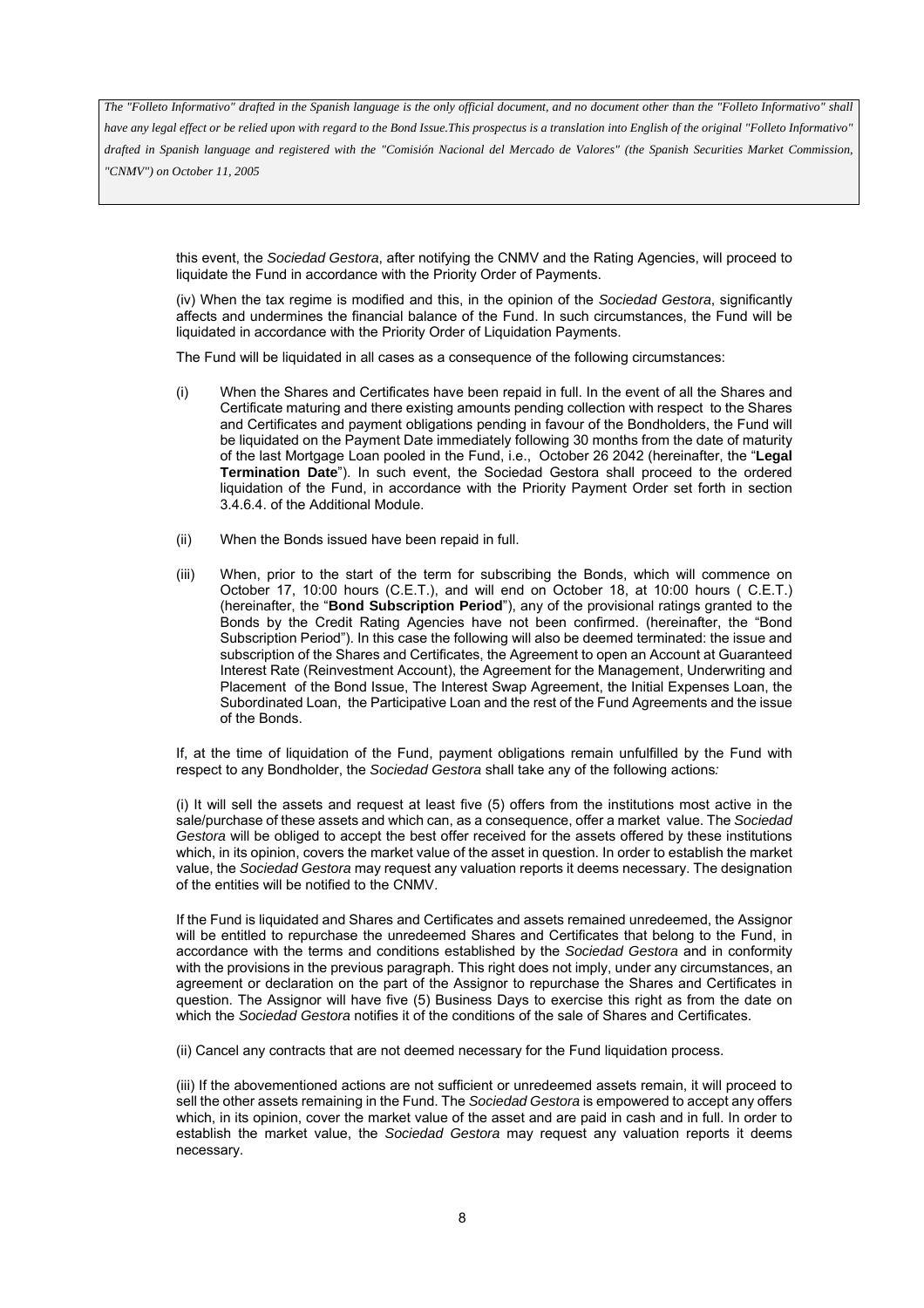*have any legal effect or be relied upon with regard to the Bond Issue.This prospectus is a translation into English of the original "Folleto Informativo" drafted in Spanish language and registered with the "Comisión Nacional del Mercado de Valores" (the Spanish Securities Market Commission, "CNMV") on October 11, 2005*

The *Sociedad Gestora*, once the reserve has been established to cover any expenses resulting from the liquidation of the Fund (hereinafter referred to as the "**Reserve for Extinction Expenses**"), will apply all the amounts obtained through the sale of Fund's assets, together with the remaining Available Resources, to pay the different concepts, in the manner, amount and order given in the Liquidation Payment Priority Order.

If any outstanding amounts remain once the Fund has been liquidated and all the payments envisaged in section 3.4.6.4 of the Additional Module have been made, these shall be paid to the Assignor. If the amount remaining is not a liquid amount and corresponds to the Shares or Certificates pending legal or notarial resolution initiated as a consequence of default in payment by the Debtor of the Mortgage Loans, its continuation and the result of any resolutions will correspond to the Assignor.

In any event, the *Sociedad Gestora*, acting on behalf and on the account of the Fund, will not extinguish the Fund or cancel its registration in the appropriate administrative registers until the assets of the Fund have been liquidated and the Available Resources distributed, in accordance with the Liquidation Payment Priority Order, with the exception of the reserve recorded to cover the extinction expenses.

Six (6) months after the liquidation of the remaining assets of the Fund and the distribution of the Available Resources, the *Sociedad Gestora* will grant a notary deed declaring: (i) the termination of the Fund, and the causes established in the Deed of Incorporation and this Prospectus which prompted termination; (ii) the procedure used to notify the Bondholders and the CNMV; and (iii) the distribution of the available amounts in the order established in the Liquidation Payment Priority Order. It will make it public through advertisements in national papers and it will also carry out any other administrative procedures that are necessary. The *Sociedad Gestora* must submit this deed to the CNMV.

#### **4.5. Domicile, legal form of the issuer and legislation applicable to the issuer**

The Fund is established in Spain pursuant to the provisions contained in Royal Decree 926/1998. The Fund will be governed by the following:

- (i) this Prospectus;
- (ii) the Deed of Incorporation of the Fund;
- (iii) Royal Decree 926/1998 and its implementing provisions;
- (iv) Law 19/1992, July 7<sup>th</sup>, *Régimen de las Sociedades y Fondos de Inversión Inmobiliaria y regulación de los Fondos de Titulización Hipotecaria* ("Real Estate Investment Funds and Companies and Mortgage Backed Securitisation Funds") (hereinafter referred to as "**Law 19/1992**"), in respect of aspects not covered by Royal Decree 926/1998 when applicable;
- (v) Law 24/1988, July 28th, *Ley del Mercado de Valores* ("Securities Market Law") (hereinafter referred to as "**Law 24/1988**") in its current wording, in respect of supervision, inspection and sanctions and on every other applicable matter;
- (vi) Article 18 of Law 44/2002, November  $22<sup>nd</sup>$ , establishing financial system reform measures (hereinafter referred to as "**Law 44/2002**"); and
- (vii) any other current applicable legal regulations.

The present Registration Document has been prepared in accordance with the format provided in Commission Regulation (EC) 809/2004.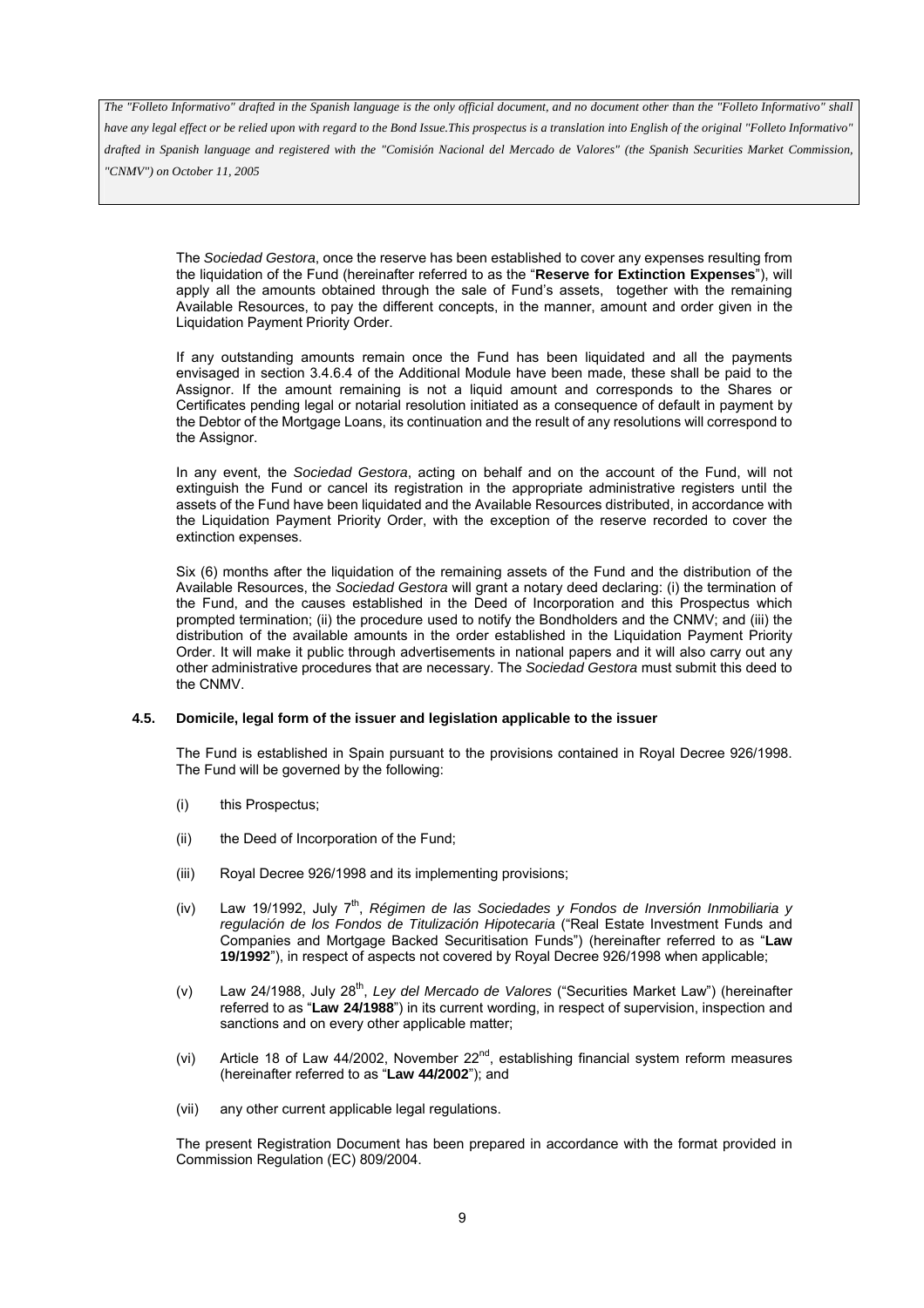*have any legal effect or be relied upon with regard to the Bond Issue.This prospectus is a translation into English of the original "Folleto Informativo" drafted in Spanish language and registered with the "Comisión Nacional del Mercado de Valores" (the Spanish Securities Market Commission, "CNMV") on October 11, 2005*

The Fund will constitute a separate asset base with no legal status, which pursuant to Royal Decree 926/1998, will be managed by a sociedad gestora. The sociedad gestora will be responsible for the incorporation, administration and representation of the Fund and, as a manager of third-party business, the representation and defence of the interests of the Bondholders issued against the assets it manages, and other ordinary Fund creditors. The Fund will only be liable for its obligations towards its creditors with its assets.

The registered offices of the Fund will be the same as the domicile of the *Sociedad Gestora*, i.e. in Madrid at calle Orense 69, Post Code 28020. The contact telephone number is 91 702 08 08.

#### **4.6. Taxation of the fund**

There follows a brief summary of the general tax regulations applicable to the Fund. It must be understood without prejudice to the peculiarities of each local jurisdiction and of the regulations which may apply at the time the relevant income is obtained or declared.

The tax regime applicable to *Fondos de Titulización de Activos* (Asset Securitisation Funds) consists of the general provisions contained in Royal Legislative Decree 4/2004, of 5 March, which approves the consolidated text of the *Ley del Impuesto sobre Sociedades* (Spanish Corporate Income Tax Law) and its implementing provisions, with the specific aspects arising from the provisions contained in Law 19/1992, Law 3/1994, of 14 April, adapting Spanish legislation governing credit entities to the Banking Coordination (Second Council Directive) Regulations and introduces other modifications relating to the financial system (hereinafter referred to as "**Law 3/1994**") and in Royal Decree 926/1998, which, in summary, define the following fundamental principles:

- 1) Asset Securitisation Funds are independent entities liable for Corporate Income Tax, and subject to taxation under the general rules for determining the taxable base, at the general income tax rate of 35 percent, and to the common rules for tax deductions, set-off of losses and other substantive elements of the tax.
- 2) Investment income of Securitisation Funds is subject to the general rules on withholdings on account of Corporate Income Tax, with the particularity that article 59-k of the Regulations approved by Royal Decree 1777/2004 of 30 July 2004 (hereinafter, "**Royal Decree 1777/2004**"), provides that withholding does not apply to "income from mortgage participating units, mortgage loans and other credit rights that constitute revenue items for the securitisation funds". Consequently, in addition to income from Mortgage Transfer Certificates which are the direct object of the securitisation, the withholding exemption also extends, according to the expressly stated policy of the tax authorities, to income from Mortgage Loans, insofar as they form part of the ordinary business activity of the said funds.
- 3) Article 5.10 of Act 19/1992 provides that the formation of mortgage securitisation funds is exempt from classification as "corporate operations" for Capital Transfer Tax and Stamp Duty purposes, thereby predetermining its submission to same.

Article 16 of Royal Decree Law 3/1993, which approved urgent measures on budgetary, tax, financial and employment matters, authorised the national government to "extend the regime provided for securitisation of mortgage participating units (…) to the securitisation of other Mortgage Loans and credit rights". This authority was ratified and expanded by the Fifth Additional Provision of Act 3/1994.

Similarly, Royal Decree 926/1998 provides that asset securitisation funds, insofar as that regulation is silent, will be subject to the rules contained in Act 19/1992 for mortgage securitisation funds, to the extent they are applicable having regard to their specific nature.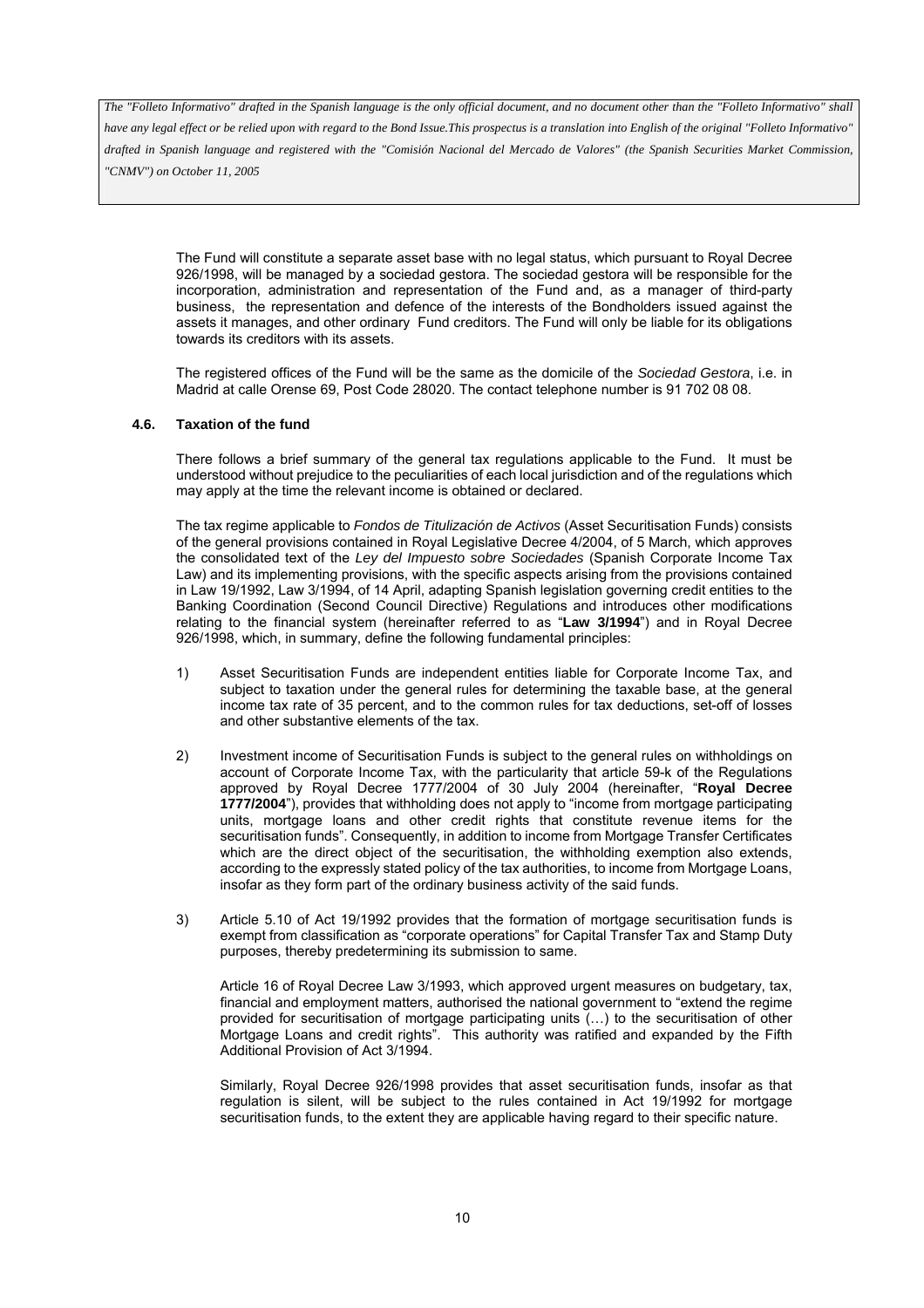*have any legal effect or be relied upon with regard to the Bond Issue.This prospectus is a translation into English of the original "Folleto Informativo" drafted in Spanish language and registered with the "Comisión Nacional del Mercado de Valores" (the Spanish Securities Market Commission, "CNMV") on October 11, 2005*

> Therefore, even when Royal Decree 926/1998 does not specifically refer to the tax treatment applicable to Asset Securitisation Funds, it may be understood that the exemption of the "Corporate Operations" item mentioned previously is also applicable to the incorporation of Asset Securitisation Funds (such as this Fund).

4) The transfer to the Fund of the Shares and Certificates envisaged in the Deed in the manner described above is a transaction subject to, but also exempt from, Value Added Tax, in accordance with the provisions contained in Article 20.One.18-e of Value Added Tax Law 37/1992 of 28 December 1992 (hereinafter referred to as the "**VAT Law**".

The establishment and assignment of guarantees is subject to the general tax regime with no exceptions.

- 5) As regards Value Added Tax, the Fund will be subject to general VAT regulations, the sole exception being that the management and depository services rendered on behalf of the Fund by the *Sociedad Gestora* will be exempt from Value Added Tax, as provided in Article 5.10 of Law 19/1992 and Article 20.One.18- n) of the VAT Law.
- 6) The Bonds issue will be exempt from Value Added Tax (Article 20.One.18 of the VAT Law) and from Capital Transfer Tax and Stamp Duty (*Impuesto sobre Transmisiones Patrimoniales y Actos Jurídicos Documentados*) (Article 45-I.B number 15 of the Consolidated Text of the Capital Transfer Tax and Stamp Duty Act, confirmed by the ruling handed down by the Spanish Supreme Court on 3 November 1997).

#### **4.7. Description of the issuer's authorised and issued capital and the amount of any capital issues to be agreed and the number and classes of the securities comprising said issues**

Not applicable.

# **5. DESCRIPTION OF THE COMPANY**

#### **5.1. Brief description of the issuer's main activities**

As described throughout this Registration Document and in the Additional Module, the Fund "TDA IBERCAJA 2, Fondo de Titulización de Activos" is set up as a vehicle for carrying out a specific transaction, pursuing the principal activities summarised below and explained in detail in this Prospectus:

- a) The Fund, at its Date of Incorporation, will acquire, by means of the issue by Ibercaja of Shares and Certificates, a portfolio of Mortgage Loans owned by Ibercaja, the main characteristics of which are described in the Additional Module.
- b) To pay the price of that acquisition, the Fund will issue, on that same date, Bonds of the Series A, B, C and D, for an amount equal to the amount of the Mortgage Loans acquired.
- c) On the same Date of Incorporation A, series of contracts will likewise be made which are described in this Prospectus for the purpose of giving the A, B, C and D Bond Series a number of credit enhancements to avoid certain risks for those Bonds, in order to obtain the credit ratings described herein from the Rating Agencies. Thus, an Interest Swap Agreement will be executed with Ibercaja and an Agreement to Open a Guaranteed Interest Rate Account (Reinvestment Account) with Ibercaja.
- d) The Reserve Fund will be established with the amount of the Series E Bonds to be issued by the Fund on the same Date of Incorporation.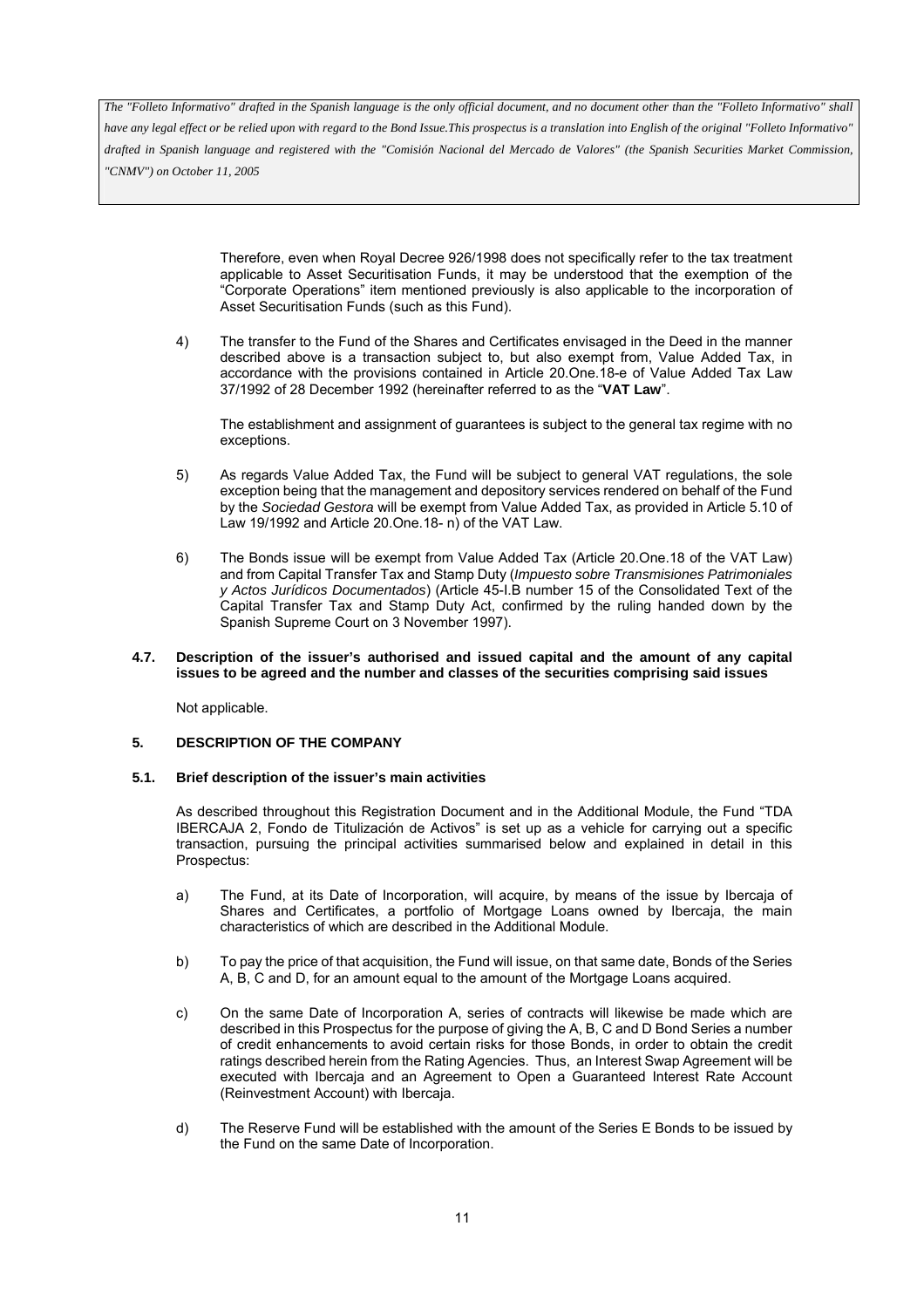*have any legal effect or be relied upon with regard to the Bond Issue.This prospectus is a translation into English of the original "Folleto Informativo" drafted in Spanish language and registered with the "Comisión Nacional del Mercado de Valores" (the Spanish Securities Market Commission, "CNMV") on October 11, 2005*

- e) Additionally, on the same Date of Incorporation, the *Sociedad Gestora*, for and on behalf of the Fund, will conclude a number of agreements necessary for the administration and management of the Fund and for the subscription and management of the Bonds issued, and, for this purpose, it will enter into the following agreements:
	- a. Initial Expenses Loan Agreement with Ibercaja to obtain funds to pay the initial expenses of the Fund;
	- b. Subordinated Loan Agreement with Ibercaja to cover deficits between the accrual and collection of interest on the first Payment Date;
	- c. Agreement to Open a Guaranteed Interest Rate Account (Reinvestment Account) with Ibercaja;
	- d. Financial Services Agreement with the *Instituto de Crédito Oficial* (Official Credit Institute) to handle payments of the interest and principal of the Bonds on the stipulated due dates, including the Disbursement Date of the Bonds; and
	- e. a Management, Underwriting and Distribution Agreement for the Bond Issue with Deutsche Bank AG London, Ibercaja, J.P. Morgan Securities Ltd. and another series of entities, for underwriting the Bonds and placing them with qualified investors.
- f) Pursuant to the foregoing, the sole activity of the Fund, as the issuer, with the *Sociedad Gestora* acting in its name and on its behalf, will be to manage the contracts and obligations described above, such that the main activities carried on by the Fund over its life will be the following:
	- a. It will receive the amount of principal, interest and any other sum belonging to the Fund, in accordance with the provisions contained in this Prospectus, from the Shares and Certificates administrated by Ibercaja, and which will be initially deposited in the Reinvestment Account opened in Ibercaja.
	- b. One Business Day before each Payment Date, the amount of the Shares and Certificates deposited in the Reinvestment Account will be transferred to the Treasury Account, together with interest accrued by the Reinvestment Account. Within the same period amounts deposited in the Excess Account, if applicable, shall be transferred, as well as any interest accrued by the Excess Account. This amount will be used to pay the obligations acquired by the Fund, including the Bonds and amounts it must pay, where required, under the Interest Swap Agreements, the Initial Expenses Loan Agreement, the Subordinated Loan Agreement, the Financial Services Agreement, and the rest of the Fund's expenses in accordance with the Priority Order of Payment and the Priority Order of Liquidation Payments for Liquidation of the Fund.
	- c. In accordance with the provisions contained in the Financial Services Agreement, it will give the necessary instructions to the Paying Agent for the latter to deliver to the Bondholders the amounts to which they are entitled in respect of interest and principal of the Bonds on each Payment Date.

#### **5.2. General description of the parties to the securitisation program**

- The main functions in securitisation operation described in the current prospectus have been fulfilled by the following entities:
- TITULIZACIÓN DE ACTIVOS, SGFT, S.A., is the Sociedad Gestora of the Fund.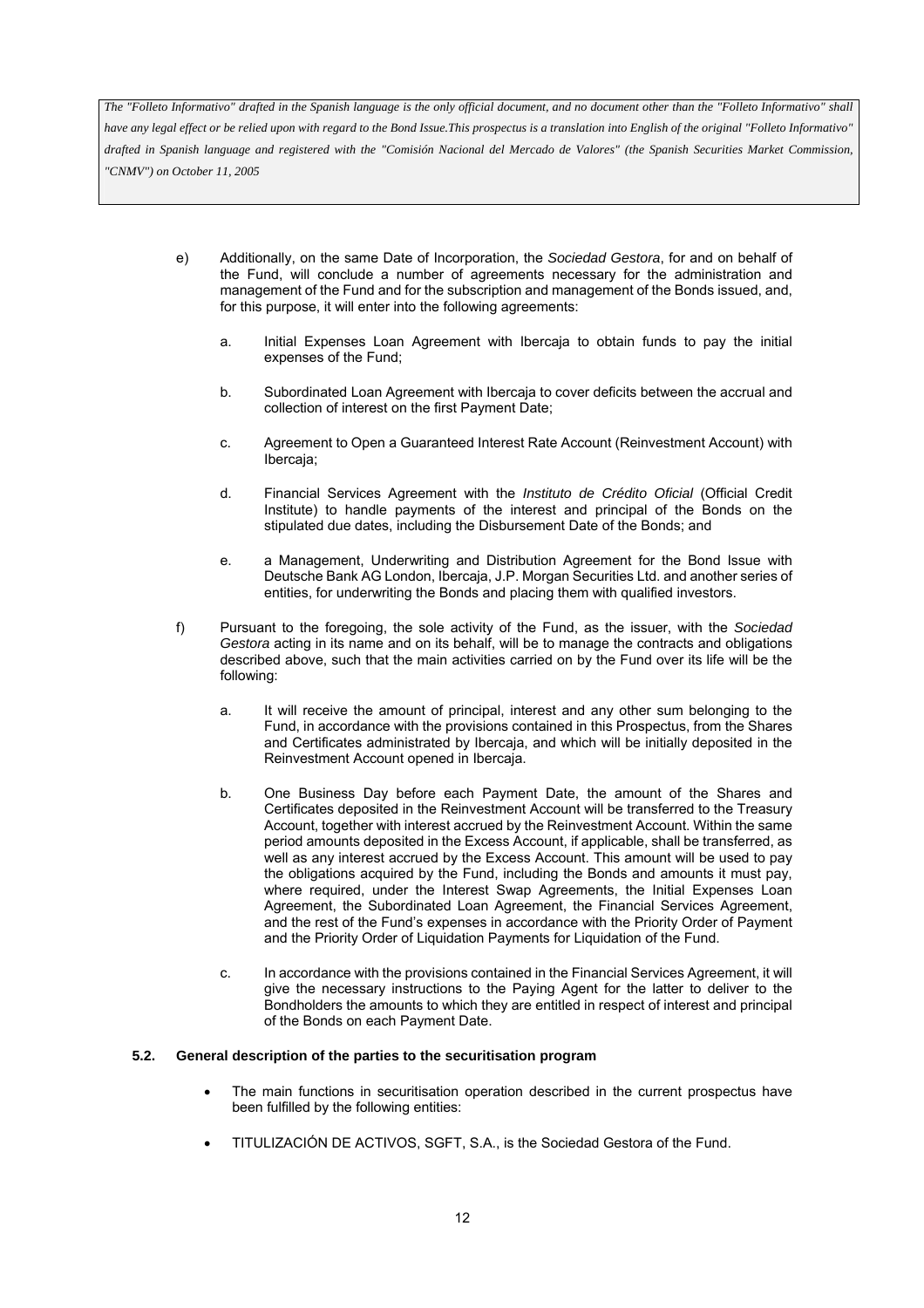*have any legal effect or be relied upon with regard to the Bond Issue.This prospectus is a translation into English of the original "Folleto Informativo" drafted in Spanish language and registered with the "Comisión Nacional del Mercado de Valores" (the Spanish Securities Market Commission, "CNMV") on October 11, 2005*

> TITULIZACIÓN DE ACTIVOS, S.G.F.T., S.A. is a Spanish public limited company (sociedad anónima), that manages securitisation funds, with registered office at Calle Orense, 69, Madrid (Spain) and holds corporate taxpayer identification number (CIF) A-80352750 and C.N.A.E: 67. This entity is registered in the Special Register of Mortgage Securitisation Fund Managers in the CNMV, under n° 3.

It holds no credit ratings from any rating agencies.

• Caja de Ahorros y Monte de Piedad de Zaragoza, Aragón y Rioja (Ibercaja), is (i) the Assignor of the Mortgage, (ii) the entity granting the Initial Expenses Loan and the Subordinated Loan and (iii) the entity in which the Fund holds the Reinvestment Account (iv) the counterparty for the Interest Swap Agreement and (v) Underwriter and Placement Entity.

Ibercaja is a Spanish savings bank, a credit institution organised as a foundation for social welfare purposes, with Tax Identification Number G-50000652, with registered offices at Plaza Basilio Paraíso, 2 (Zaragoza), registered with the Zaragoza Commercial Registry, Volume 1194, Sheet 23, Section 8, Page Z-4.862, and with the Bank of Spain Registry under number 2085, and CNAE 0814.

The ratings given to non-subordinated and non-secured debt of Ibercaja by the Rating Agencies are as follows:

|                   | <b>Fitch</b> | Moody's        | S&P   |
|-------------------|--------------|----------------|-------|
| <b>Short-term</b> | ۰            | $P-1$          | $A-1$ |
| Long-term         | -            | A <sub>1</sub> | A+    |

• Deutsche Bank AG London acts as (i) designer and structurer of the Fund, (ii) Placement Director, and (iii) Underwriter and Placement Entity.

Deutsche Bank AG London is the Branch for England and Wales of the German credit institution Deutsche Bank AG, with registered offices at Taunusanlage, 12, D-60325, Frankfurt am Main, and the registered office of the London Branco is Winchester House, Great Winchester Street, 1, EC2N 2DB, London, registration number BR000005.

The ratings given to non-subordinated and non-secured debt of Deutsche Bank AG London by the Rating Agencies are as follows:

|                   | <b>Fitch</b> | Moody's | S&P    |
|-------------------|--------------|---------|--------|
| <b>Short-term</b> | $F1+$        | $P-1$   | $A-1+$ |
| Long-term         | $AA-$        | Aa3     | AA-    |

- J.P. Morgan Securities Ltd. shall act as (i) Placement Director (ii) Underwriter and Placement Entity.
- J.P. MORGAN SECURITIES L.T.D., i.e., J.P. MORGAN, is a limited liability company set up under English Law, in the United Kingdom, and entered in the Registry of Companies of England and Wales under number 2711006. J.P. MORGAN has also been registered in the official registers of the CNMV as an Investment Service-Provider within the European Economic Zone that freely renders its services, under number 107, on January 5, 1996.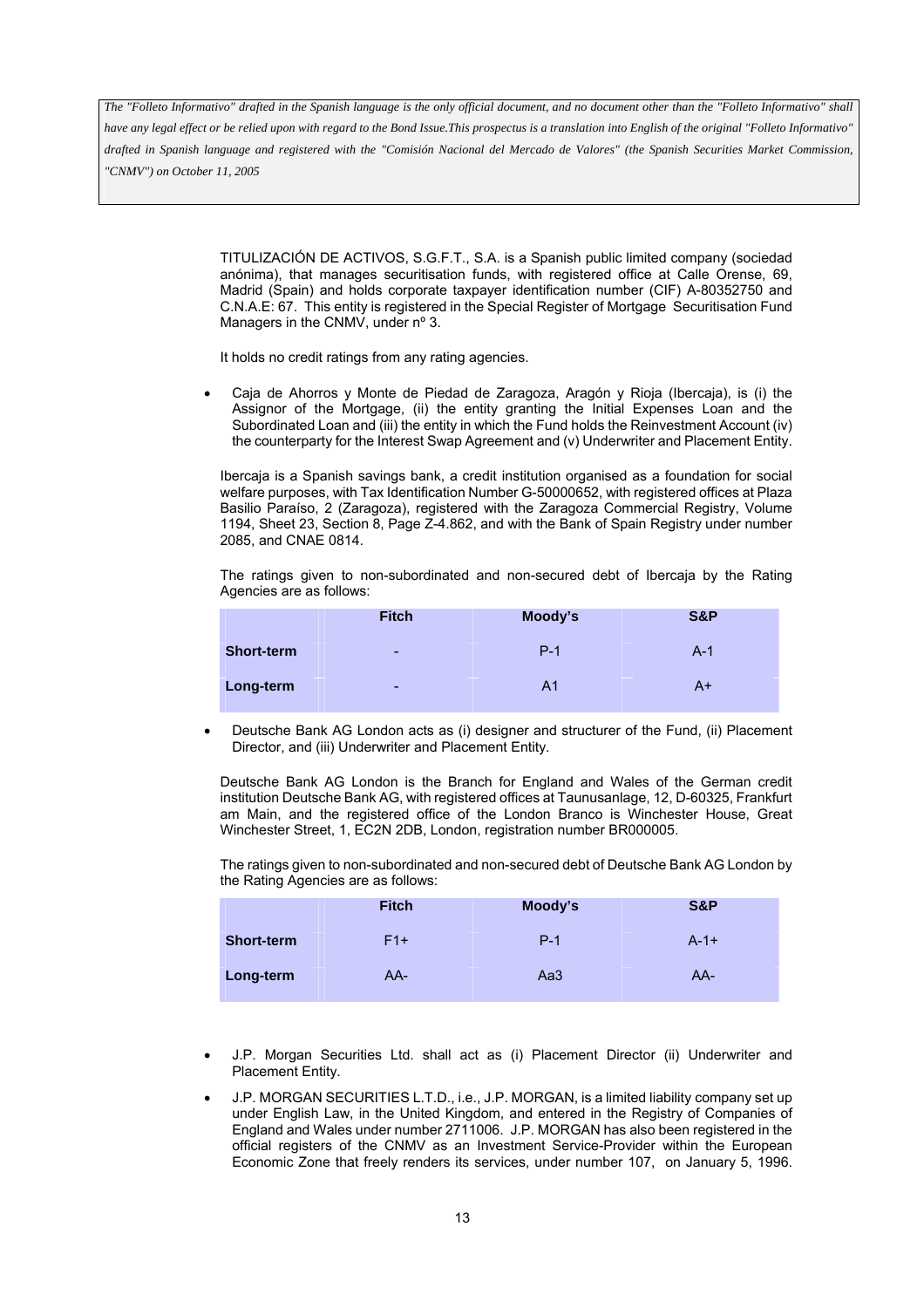*have any legal effect or be relied upon with regard to the Bond Issue.This prospectus is a translation into English of the original "Folleto Informativo" drafted in Spanish language and registered with the "Comisión Nacional del Mercado de Valores" (the Spanish Securities Market Commission, "CNMV") on October 11, 2005*

> The registered office of J.P. MORGAN is in 125 London Wall ECY2 5AJ, London (United Kingdom), with CIF GB-397249893.

> > *J.P. MORGAN SECURITIES L.T.D. has no credit ratings from any rating agencies.*

- EBN Banco de Negocios, S.A. and Caja de Ahorros de Valencia, Castellón y Alicante (Bancaja) (together with Ibercaja, Deutsche Bank, AG London, and J.P. Morgan Securities Ltd.,) shall act as Underwriters and Placement Entities
- Bancaja is a Spanish savings bank, a credit institution organised as a foundation for social welfare purposes, with Tax Identification Number G-48002804, and registered offices at Calle Caballeros, 2 (Castellón de la Plana), registered with the Castellón Commercial Registry, Volume 532, Book 99, Sheet 1, Section 8, Page CS-2.749, and with the Valencia Region Savings Banks Registry under number 4, and CNAE 0814.

The ratings given to non-subordinated and non-secured debt of Bancaja by the Rating Agencies are as follows:

|                   | <b>Fitch</b>   | Moody's | S&P                      |
|-------------------|----------------|---------|--------------------------|
| <b>Short-term</b> | F <sub>1</sub> | $P-1$   | $\overline{\phantom{a}}$ |
| Long-term         | A+             | A1      | $\overline{\phantom{a}}$ |

EBN Banco de Negocios, S.A., is a credit institution with Tax Identification Number A-28763043 and registered offices in calle Almagro, 46 (Madrid).

It holds no credit ratings from any rating agencies.

Deutsche Bank, AG London, J.P. Morgan Securities Ltd., Ibercaja, Caja de Ahorros de Valencia, Castellón y Alicante (Bancaja) and EBN Banco de Negocios, S.A. shall jointly be called the "**Underwriters and Placement Entities**".

• Instituto de Crédito Oficial (ICO) shall be Financial Agent of the Fund, and the Treasury Account shall be opened therein by the Fund.

The ICO is a public trade entity as provided under article 43.1.b) of Act 6/1997, of April 14, on the Organisation and Operation of the General Government Administration, which reports to the Ministry of the Economy and the Treasury through the Secretary of State for the Economy, which has the legal form of a financial institution, and the consideration of a Government Financial Agent, holding its own legal personality, assets and funds, and independent authority to act with a view to achieving its ends. Its registered office is in Madrid (Spain), at Paseo del Prado, 4.

The ratings given to non-subordinated and non-secured long and short-term debt of ICO by the rating agencies are as follows:

|                   | <b>Fitch</b> | Moody's | S&P        |
|-------------------|--------------|---------|------------|
| <b>Short-term</b> | $F1+$        | $P-1$   | $A-1$      |
| Long-term         | <b>AAA</b>   | Aaa     | <b>AAA</b> |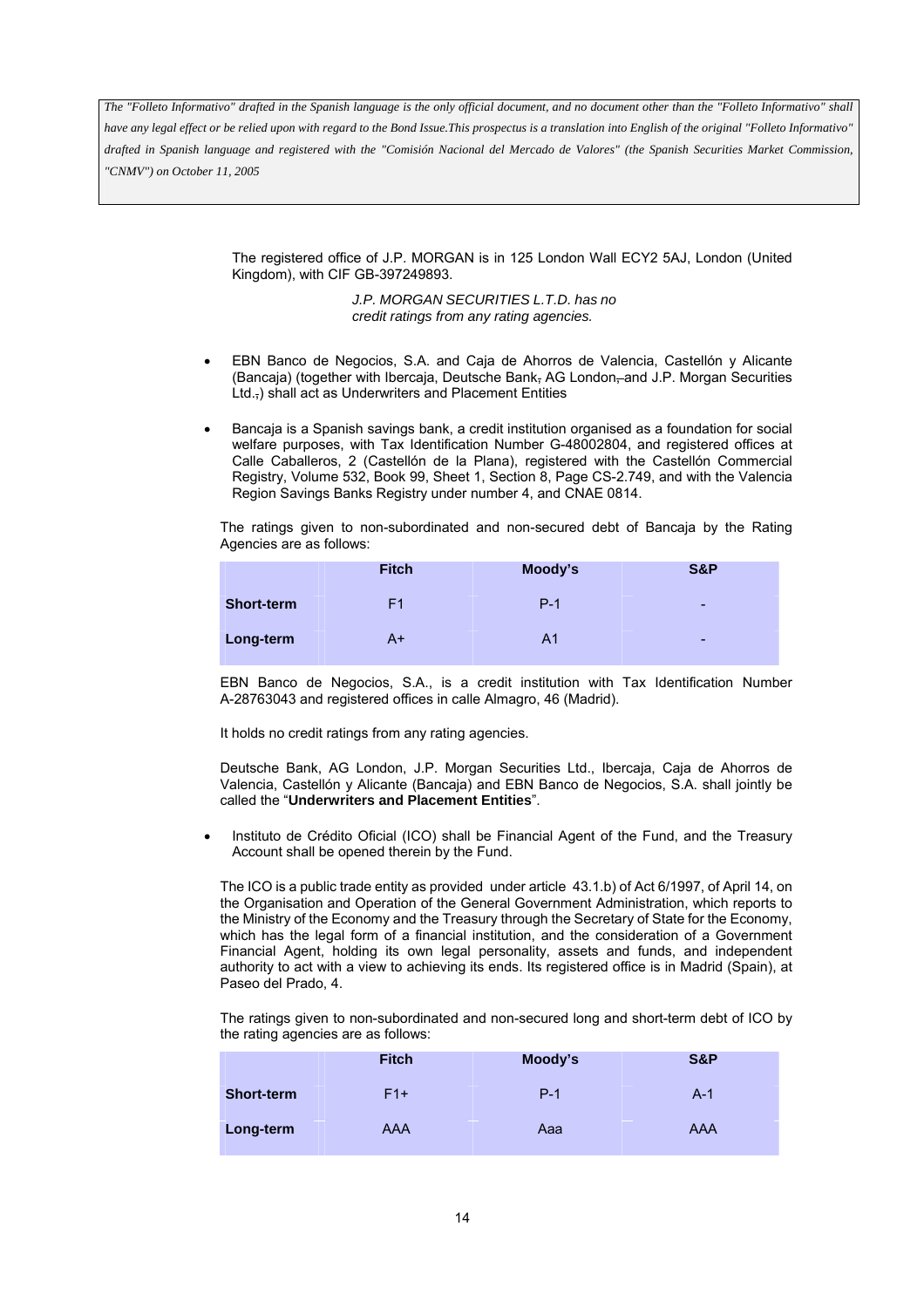*have any legal effect or be relied upon with regard to the Bond Issue.This prospectus is a translation into English of the original "Folleto Informativo" drafted in Spanish language and registered with the "Comisión Nacional del Mercado de Valores" (the Spanish Securities Market Commission, "CNMV") on October 11, 2005*

- Deutsche Bank, AG London and JP Morgan Securities Ltd. (hereinafter jointly referred to as the "**bookrunners***"*) shall be entrusted with keeping the book of Bond subscription orders.
- Uría & Menéndez y Cía, Abogados S.C. and Romero Rey Abogados, S.L. have provided legal advice on the transaction and advised on tax issues

Uría, Menéndez y Cía., Abogados, S.C. y Romero Rey Abogados, S.L., is a partnership which provides legal advice services, with Tax Identification Number C-28563963 and registered offices at Príncipe de Vergara 187, 28002 Madrid.

Romero Rey Abogados, S.L. is a limited company which provides legal advice services, with Tax Identification Number. B 84186972 and registered offices at Plaza del Conde del Valle de Suchil, 12 - 5º Izq., 28015 Madrid.

• Moody's Investors Service España, S.A. and Standard & Poor's España, S.A. act as Rating Agencies in the present transaction

Moody's Investors Service España, S.A. is a Spanish joint-stock company with Tax Identification Number. A-80448475, and registered offices at calle Balmes 89-91, Barcelona.

'Standard & Poor's España, S.A.. is a Spanish joint-stock company with Tax Identification Number A-90310824 and registered offices at Carrera de San Jerónimo, 15, Madrid.

• Pricewaterhouse Coopers Auditores, S.L. acts as (i) auditor of the Fund, and (ii) auditor of the attributes of the Mortgage Loans belonging to the assets of the Fund: Pricewaterhouse Cooper Auditores, S.L.

Pricewaterhouse Coopers Auditores, S.L., is a limited company with Tax Identification Number B-79031290 and registered offices in Madrid, Paseo de la Castellana, 43.

It holds no credit ratings from any rating agencies.

There is no evidence of any type of direct or indirect ownership or control between any of the legal entities participating in the securitisation operation, with the exception of the holding of Caja de Ahorros y Monte de Piedad de Zaragoza, Aragón y Rioja (Ibercaja) and EBN Banco de Negocios, S.A in Titulización de Activos, S.G.F.T., S.A., corresponding, in both cases, to 12.86% of its capital stock, as indicated in the table included in section 7 of this Registration Document.

#### **6. ADMINISTRATIVE, MANAGEMENT AND SUPERVISORY BODIES**

#### **6.1. Management, administration and representation of the issuer**

As provided by RD 926/1998, the Fund will be represented and managed by its *Sociedad Gestora*, Titulización de Activos, SGFT, S.A.

The name of the Sociedad Gestora is *Titulización de Activos, Sociedad Gestora de Fondos de Titulización, S.A.*, CIF: A- 80352750.

The *Sociedad Gestora* is a Spanish Corporation (*Sociedad Anónima*) incorporated on May 2, 1992, , domiciled in Madrid (Spain), at calle Orense, 69 (Tel: +34 91 7020808), and registered with the Commercial Registry of Madrid in Volume 4280, Book 0, Page 183, Section 8, Sheet M-71066, entry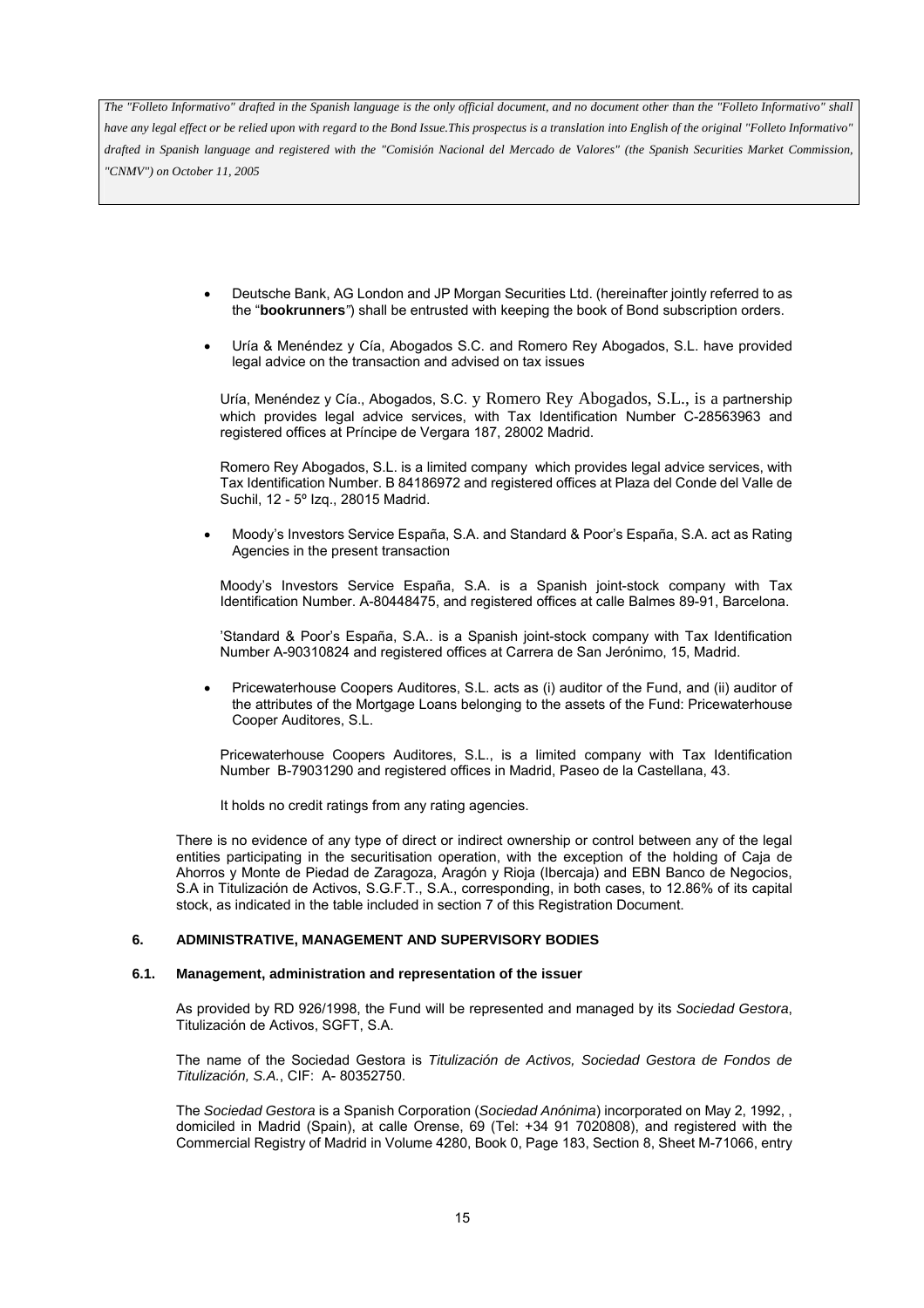*have any legal effect or be relied upon with regard to the Bond Issue.This prospectus is a translation into English of the original "Folleto Informativo" drafted in Spanish language and registered with the "Comisión Nacional del Mercado de Valores" (the Spanish Securities Market Commission, "CNMV") on October 11, 2005*

number 5, on 4 June 1993, and also registered with the *Registro Especial de Sociedades Gestoras de Fondos de Titulización Hipotecaria* of the CNMV, under entry number 3.

The Sociedad Gestora is subject to supervision by the CNMV, in accordance with the provisions of Royal Decree 926/1998.

The term of the Sociedad Gestora shall be indefinite, save in the event of any of the causes provided in applicable law for its dissolution.

#### **6.2. Auditing of the accounts of the sociedad gestora**

The Sociedad Gestora has audited accounts for the years 2004, 2003 and 2002 deposited with the CNMV and the Commercial Registry. The auditor's reports for the annual accounts corresponding to years 2004, 2003 and 2002 show no exceptions. The auditor of the Sociedad Gestora's accounts is Ernst & Young, S.L., registered with the Oficial Auditors' (ROAC) Registry under number S0530, with registered offices in Madrid, Plaza Pablo Ruiz Picasso, s/n and Tax Identification Number A-78970506.

#### **6.3. Main activities**

The sole purpose of the *Sociedad Gestora* company is the incorporation, management and legal representation of *Fondos de Titulización de Activos* (Asset Securitisation Funds) and *Fondos de Titulización Hipotecaria* (Mortgage Securitisation Funds), in accordance with Royal Decree 926/1998.

The administration and legal representation of the Fund rest with TITULIZACIÓN DE ACTIVOS, SGFT, S.A. in accordance with the provisions of Royal Decree 926/1998 and Law 19/1992 for those aspects not covered by Royal Decree 926/1998, when applicable, and other applicable regulations, as well as in accordance with the terms contained in the Deed of Incorporation. The *Sociedad Gestora* will carry out for the Fund those functions established in Royal Decree 926/1998. It also falls to the *Sociedad Gestora*, as the manager of third-party funds, to represent and safeguard the interests of holders of Bonds issued from the Fund and its other ordinary creditors. As a result, the *Sociedad Gestora* should subordinate its actions to the defence of these in accordance with provisions established for that purpose at all times. Bondholders and remaining creditors of the Fund will have no recourse against the *Sociedad Gestora*, other than from non-performance of its functions or non-compliance with the provisions of Deed of Incorporation and this Prospectus.

Upon registration of the present Prospectus, the Sociedad Gestora manages a total of 57 securitisation funds, whose details are provided in section 6.8. of the present Security Document.

#### **6.4. Existence or non-existence of holdings in other entities**

The Sociedad Gestora holds no shares in any company.

#### **6.5. Parties making loans to the sociedad gestora by more than 10%**

The Sociedad Gestora has no financial loans from other parties.

#### **6.6. Litigation by the sociedad gestora**

On the date of registration of this Prospectus, there are no litigations, disputes or situations of insolvency that could have a significant effect on the economic and financial situation of the Sociedad Gestora or which may in the future have an effect on its ability to carry out the functions of managing and administering the Fund.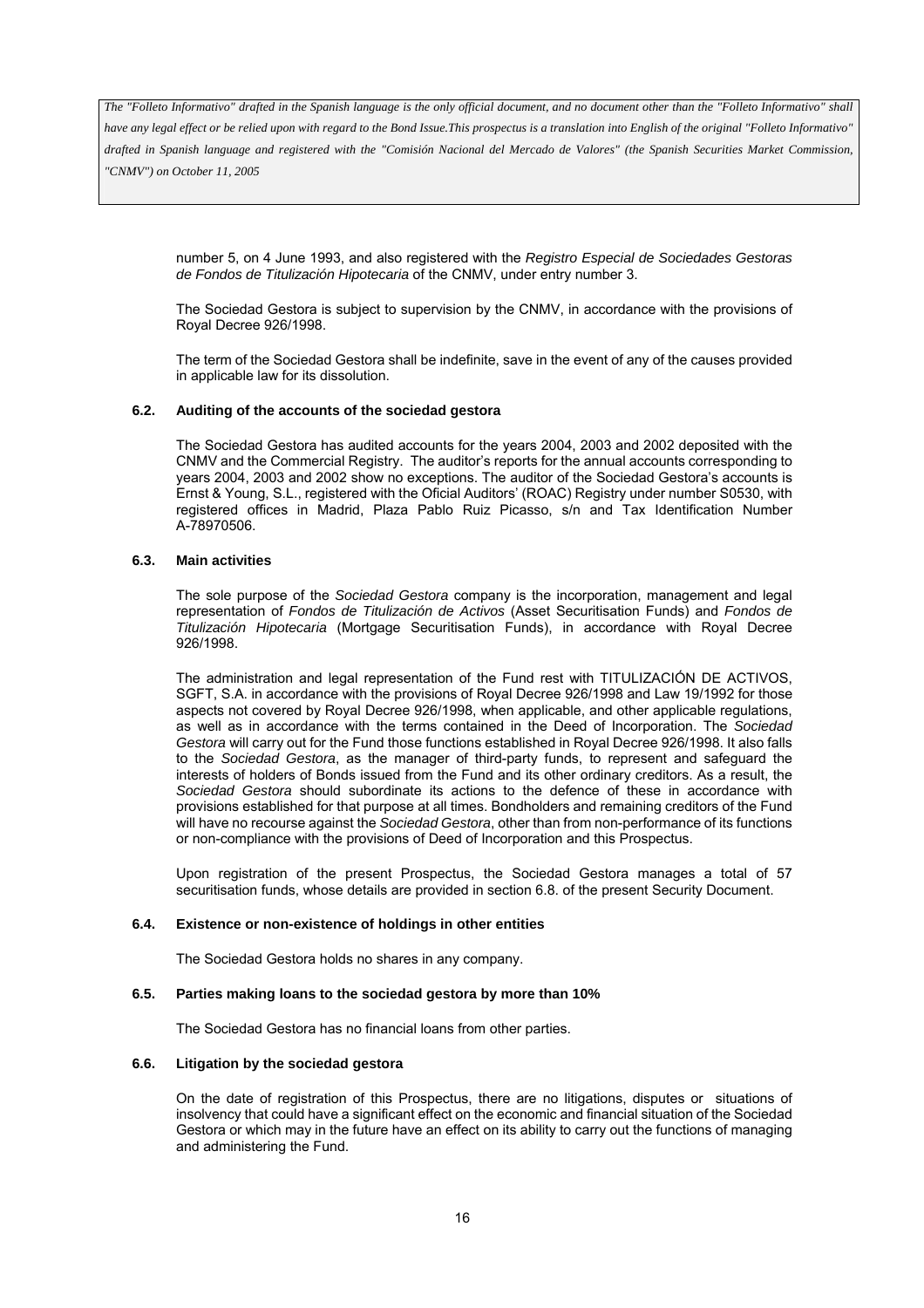### **6.7. Administration, management and supervision bodies**

As provided for in the By-laws of the Sociedad Gestora, at the date of registration of this Prospectus, no other Management Bodies of the Sociedad Gestora exist except for the Shareholders Meeting and Board of Directors

The Board of Directors of the *Sociedad Gestora* is made up, as at the date of registration of the Prospectus, of the following persons:

- D. Francisco Javier Soriano Arosa: Chairman
- Caja Municipal de Burgos, represented by D. Horacio Mesonero: Director
- D. Francisco Javier Sáiz Alonso: Director
- D. Víctor Iglesias Ruiz: Director
- Caja de Ahorros del Mediterráneo, represented by D. Eleuterio Jover: Director
- D. Gumersindo Ruiz Bravo de Mansilla: Director
- D. José Carlos Contreras Gómez: Director
- Bear Stearns Spanish Securitization Corporation, represented by Dña. Alicia Reyes: Director

Please note that, by resolution of the Board of Directors es-of the Sociedad Gestora dated September 20, 2005, an individual representative of the Director Bear Stearns Spanish Securitization Corporation has been appointed, D. Jesús del Río, replacing Dña. Alicia Reyes. Such change of representative is pending registration with the Madrid Commercial Registry on the registration date of the present Prospectus. D. Jesús del Río, is an employee of Bear Stearns, as head of securitisation for Southern Europe.

Mr. Luis Vereterra Gutiérrez-Maturana is Secretary non-Director of the Board, who has held this post since 27 May 1992.

D. Ramón Pérez Hernández holds the position of General Manager of the Company by virtue of the public deed April 18, 2002, executed in the presence of the Notary of Madrid, Mr. Manuel Richi Alberti, there being currently no CEO in the company.

All these persons have their professional domicile at the registered office of the Sociedad Gestora (calle Orense, 69, Madrid) and do not perform any activities that could enter into conflict or be relevant to the Fund, outside the Sociedad Gestora.

The Sociedad Gestora is under the supervision of the Comisión Nacional del Mercado (CNMV) in accordance with the provisions of Royal Decree 926/1998.

In compliance with the provisions of the Law on the Securities Market and Royal Decree 629/1993 of 3 May, on rules of conduct in securities market and mandatory recordkeeping, the Board of Directors of the *Sociedad Gestora*, at its meeting held on 7 December 1993, approved an Internal Code of Conduct containing the rules of conduct in relation to securities managed by the *Sociedad Gestora* for and on behalf of securitisation funds that are traded on organised markets.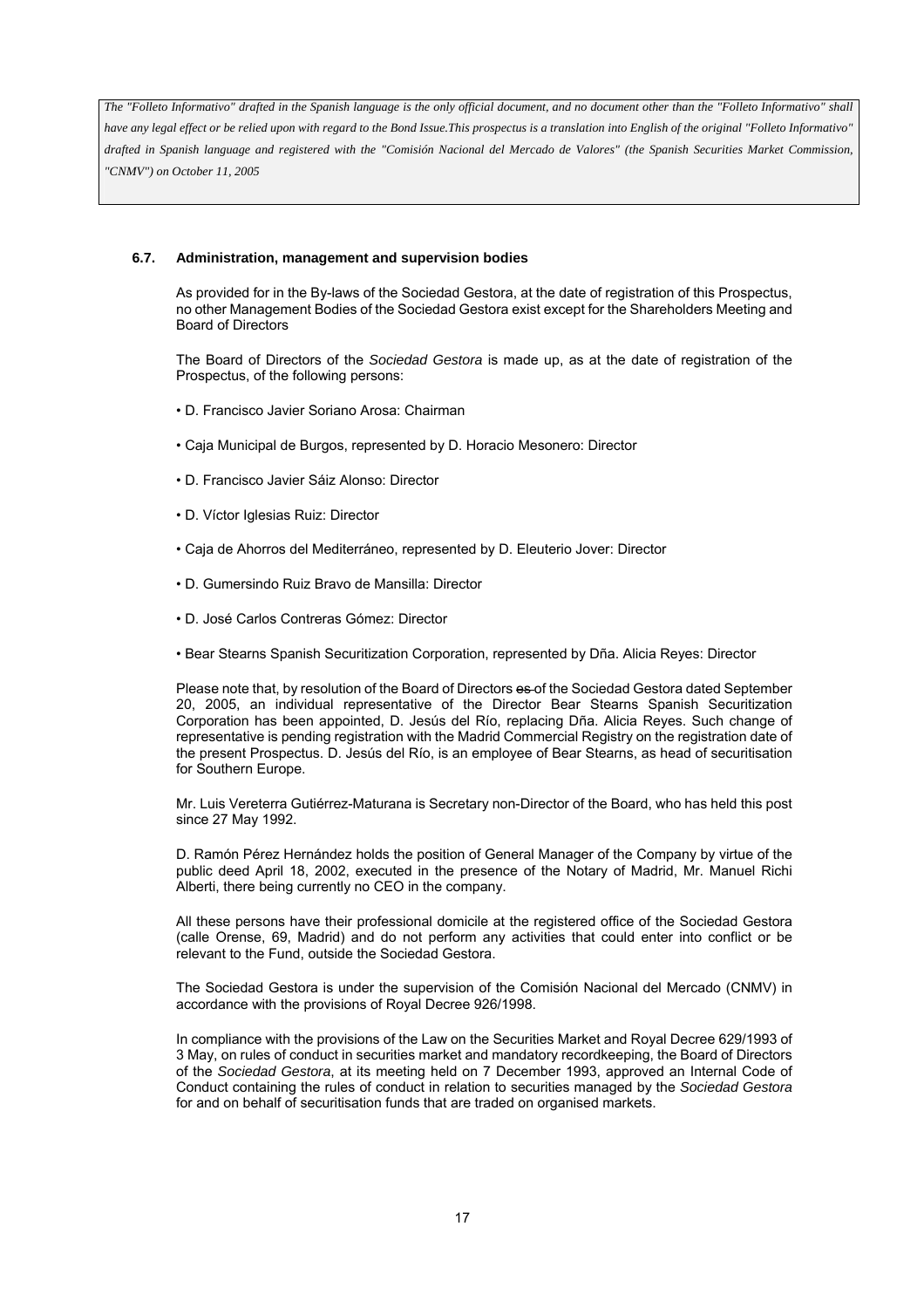*have any legal effect or be relied upon with regard to the Bond Issue.This prospectus is a translation into English of the original "Folleto Informativo" drafted in Spanish language and registered with the "Comisión Nacional del Mercado de Valores" (the Spanish Securities Market Commission, "CNMV") on October 11, 2005*

The aforementioned Code is deposited in the records of the CNMV and contains, amongst other items, the rules on confidentiality of information, dealings with persons subject to the Code, disclosure of material information and conflicts of interest.

The *Sociedad Gestora* has not approved any regulations of the Board of Directors and is not subject to the application of any Code of Good Corporate Governance.

The individual persons appointed as Directors and Chairman of the *Sociedad Gestora* pursue the following significant activities outside the company:

| <b>Name</b>                        | Office in listed and/or material companies                                                     |
|------------------------------------|------------------------------------------------------------------------------------------------|
| Mr. Francisco Javier Soriano Arosa | CEO of EBN Banco de Negocios, S.A.                                                             |
|                                    | Chairman of the Board of EBN Capital,<br>S.G.C.R., S.A.                                        |
|                                    | Director of Cartera Nuvalia, S.L.                                                              |
|                                    | Director of Consejo de Planiger, S.A.                                                          |
|                                    | Chairman of the Board of Campus Patrimonial,<br>S.A.                                           |
|                                    | Director of Grupo Hoteles Playa, S.A.                                                          |
| Mr. Horacio Mesonero               | Head of Risk Control Department of Caja<br>Municipal de Burgos.                                |
|                                    | Director of Ahorro Gestión Hipotecario, EFC,<br>S.A.                                           |
|                                    | Director of Inmobiliaria Burgoyal, S.A.                                                        |
|                                    | Director of Europea de Desarrollos Urbanos,<br>S.A.                                            |
| Mr. Francisco Javier Sáiz Alonso   | General Vice-Manager of Financial Division of<br>Caja Castilla La Mancha                       |
|                                    | Corporación<br>Gestión,<br>Director of Ahorro<br>S.G.I.I.C., S.A.                              |
|                                    | Analistas<br>Financieros<br>Director<br>of<br>Internacionales, S.A.                            |
|                                    | Director of Exportalia, S.L.                                                                   |
| Mr. Víctor Iglesias Ruiz           | General<br>Vice-Manager,<br>HEad<br>οf<br>Credit<br>Investments and Capital Markets, Ibercaja. |
|                                    | Director of Ibercaja Leasing y Financiación, S.A.<br>EFC.                                      |
|                                    | Director of Heraldo de Aragón, S.A.                                                            |
|                                    | Director of Gestión de Activos de Aragón, S.A.                                                 |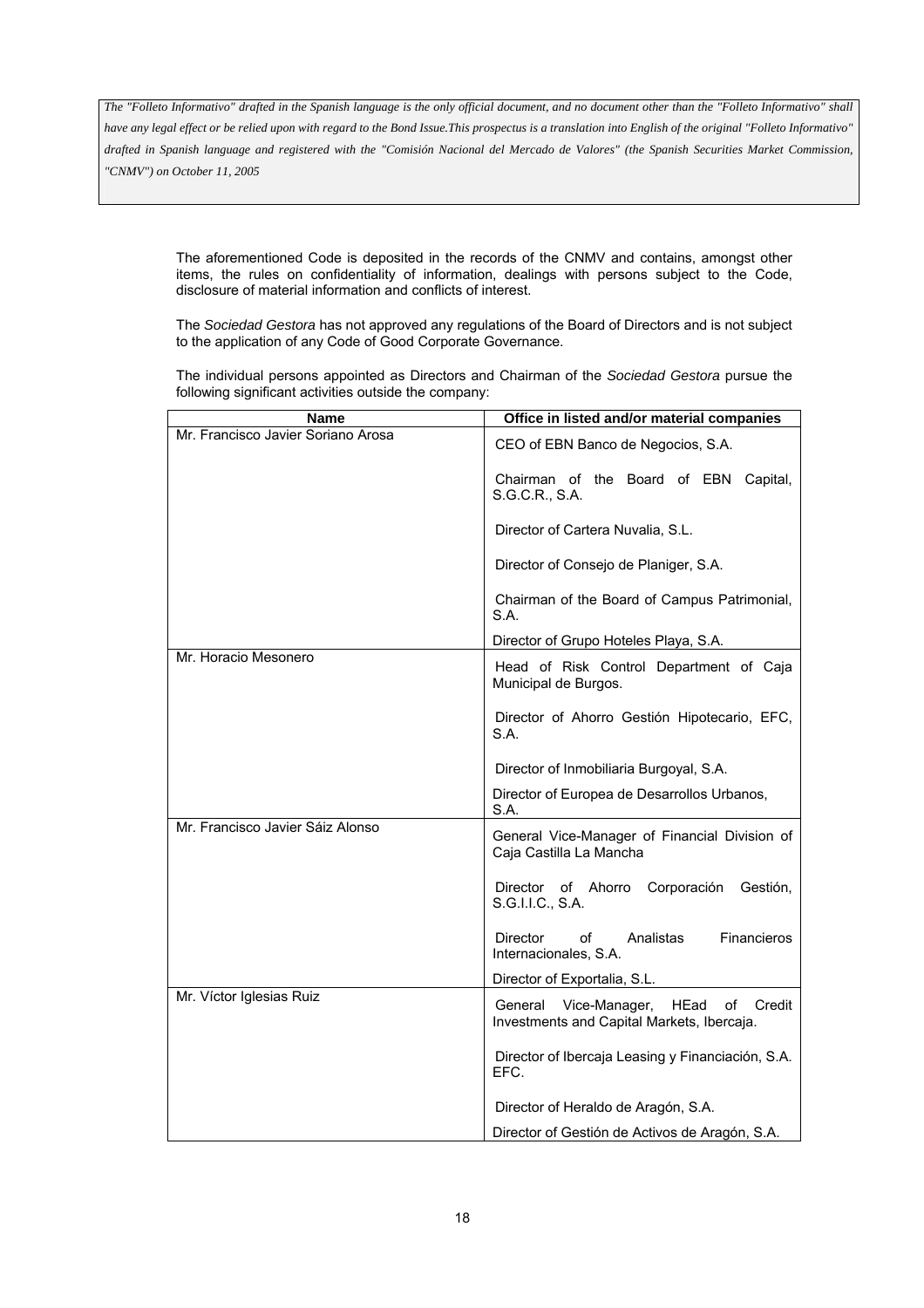| Mr. Eleuterio Jover                   | Former Risk Manager of CAM. *                                                                            |  |
|---------------------------------------|----------------------------------------------------------------------------------------------------------|--|
|                                       | Director of Tabimed, S.A.                                                                                |  |
| Mr. Gumersindo Ruiz Bravo de Mansilla | CEO and<br>Manager of Unicorp<br>General<br>Corporación Financiera.                                      |  |
|                                       | VP Unicorp Vida                                                                                          |  |
|                                       | Chairman of Unigest                                                                                      |  |
|                                       | Co-chairman of Segurándalus                                                                              |  |
|                                       | Chairman of Unicorp Patrimonio                                                                           |  |
|                                       | Chairman of Unicorp Mercados                                                                             |  |
|                                       | VP Carisa                                                                                                |  |
| Mr. José Carlos Contreras Gómez       | General Vice-Manager, Corporate<br>Finance<br>Manager of Caja de Ahorros y Monte de Piedad<br>de Madrid. |  |
|                                       | Director of Marco Polo Investments, S.G.C.R.,<br>S.A.                                                    |  |
|                                       | Director of Banco Inversis                                                                               |  |
|                                       | Director of Corporación Interamericana de<br>Financiamiento de Infraestructuras.                         |  |
| Ms [●]Alicia Reyes                    | Head of Fixed Income for Spain and Portugal<br>Bear Stearns.                                             |  |
|                                       | Director of Marco Polo Investments, S.G.C.R.,<br>S.A.                                                    |  |

**\* Pending new appointment**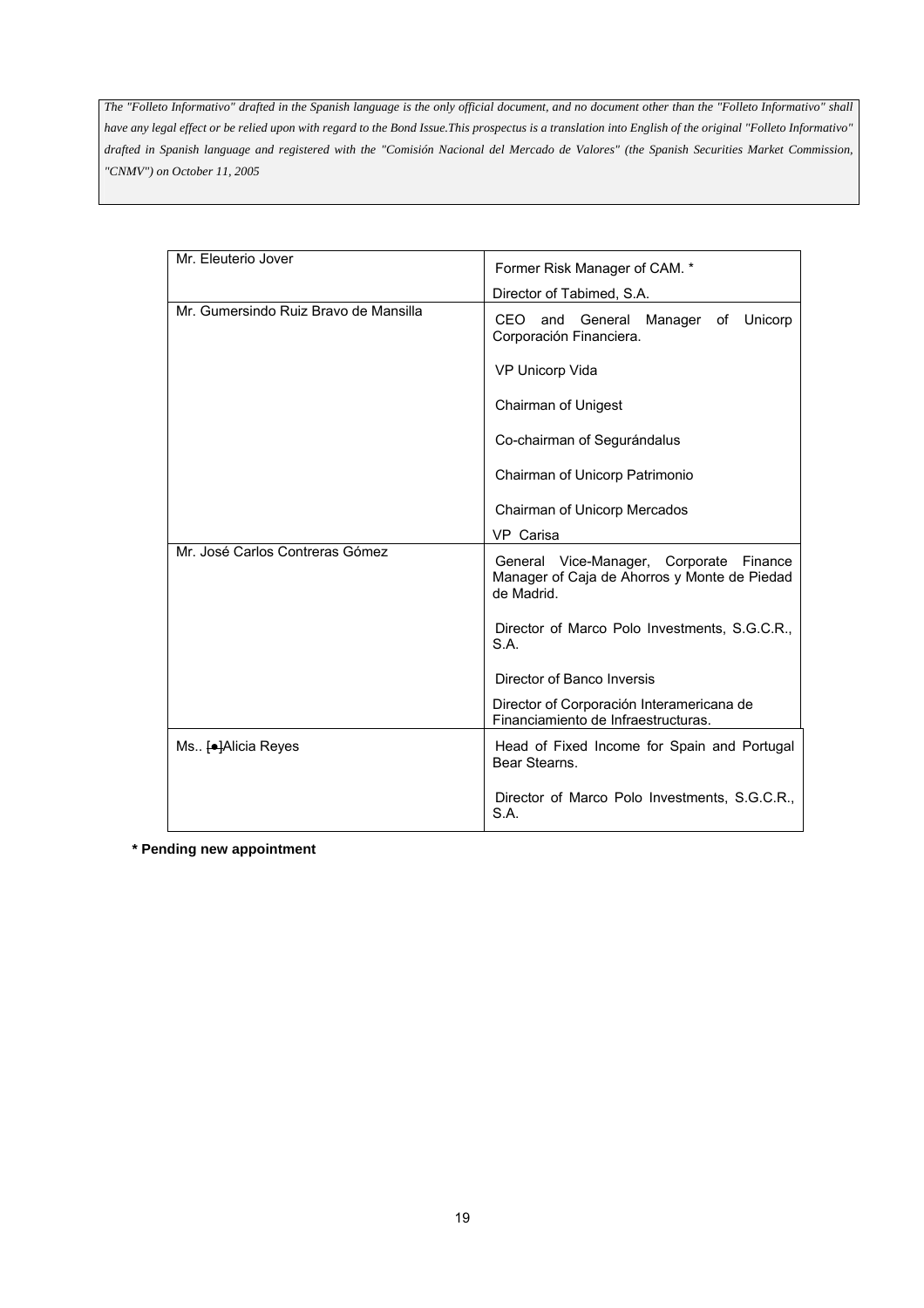# **6.8. Funds managed**

At the date of registration of this Prospectus, the *Sociedad Gestora* manages the following securitisation funds:

| <b>Securitisation Fund</b>                                  | Date of<br><b>Incorporation</b> | <b>Initial Bond Issue</b> | <b>Bond Issue.</b><br><b>Balance at</b><br>30/09/2005 |
|-------------------------------------------------------------|---------------------------------|---------------------------|-------------------------------------------------------|
| TDA 4, FONDO DE TITULIZACIÓN HIPOTECARIA                    | 22-apr-98                       | 150.253.026€              | 41,141,416€,                                          |
| TDA 5, FONDO DE TITULIZACIÓN HIPOTECARIA                    | 16-oct-98                       | 1.171.973.604€            | 266,717,646€,                                         |
| TDA 6, FONDO DE TITULIZACIÓN HIPOTECARIA                    | 20-jan-99                       | 351.500.000€              | 99,894,042€,                                          |
| TDA 7, FONDO DE TITULIZACIÓN HIPOTECARIA                    | 12-mar-99                       | 1.051.700.000€            | 368,524,858€,                                         |
| TDA 8, FONDO DE TITULIZACIÓN HIPOTECARIA                    | $9$ -apr-99                     | 150.200.000€              | 57,855,161€,                                          |
| TDA 9, FONDO DE TITULIZACIÓN HIPOTECARIA                    | 12-may-99                       | 332.400.000€              | 115,457,074€,                                         |
| TDA 10, FONDO DE TITULIZACIÓN HIPOTECARIA                   | 21-jul-99                       | 240.500.000€              | 73,308,589€,                                          |
| TDA 11, FONDO DE TITULIZACIÓN HIPOTECARIA                   | 24-jan-00                       | 660,600,000€              | 256,343,479€,                                         |
| TDA 12, FONDO DE TITULIZACIÓN HIPOTECARIA                   | 26-jun-00                       | 513,900,000€              | 219,457,451€,                                         |
| TDA 13-Mixto, FONDO DE TITULIZACIÓN<br>DE<br><b>ACTIVOS</b> | 5-dec-00                        | 389,500,000€              | 182,950,750€,                                         |
| TDA 14-Mixto, FONDO DE TITULIZACIÓN<br>DE<br><b>ACTIVOS</b> | 20-jun-01                       | 601.100.000€              | 310,183,412€,                                         |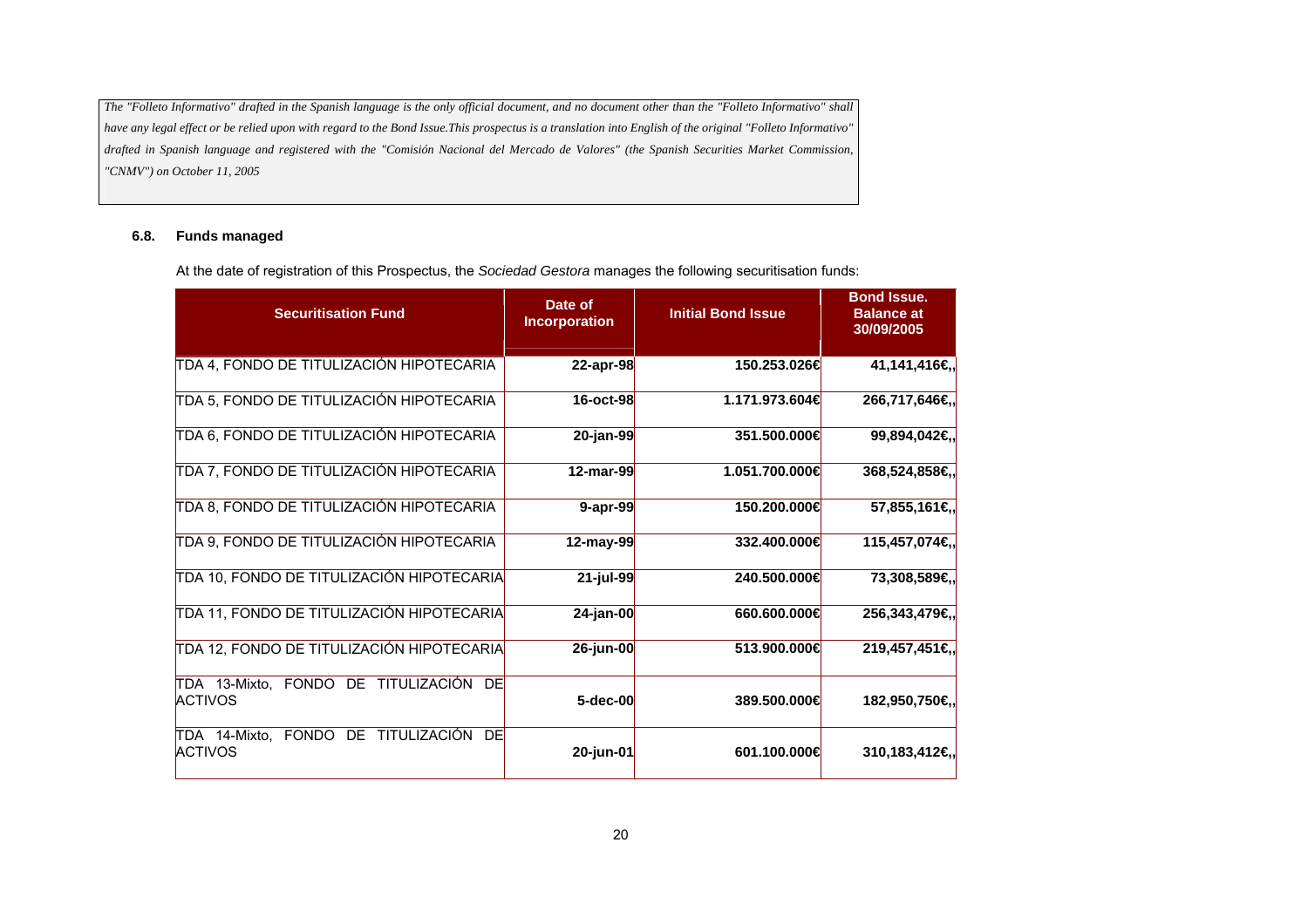| <b>Securitisation Fund</b>                                  | Date of<br><b>Incorporation</b> | <b>Initial Bond Issue</b> | <b>Bond Issue.</b><br><b>Balance at</b><br>30/09/2005 |
|-------------------------------------------------------------|---------------------------------|---------------------------|-------------------------------------------------------|
| TDA 15-Mixto, FONDO DE TITULIZACIÓN DE<br><b>ACTIVOS</b>    | 4-nov-02                        | 450.900.000€              | 290,575,486€,                                         |
| TDA 16-Mixto, FONDO DE TITULIZACIÓN<br>DE<br><b>ACTIVOS</b> | 26-may-03                       | 532,000,000€              | 331,243,734€,                                         |
| TDA 17-Mixto, FONDO DE TITULIZACIÓN<br>DE<br><b>ACTIVOS</b> | 24-oct-03                       | 455,000,000€              | 327,733,386€,                                         |
| TDA 18-Mixto, FONDO DE TITULIZACIÓN<br>DE<br><b>ACTIVOS</b> | 14-nov-03                       | 421.000.000€              | 299,206,826€,                                         |
| TDA 19-Mixto, FONDO DE TITULIZACIÓN<br>DE<br><b>ACTIVOS</b> | 27-feb-04                       | 600,000,000€              | 453,151,672€,                                         |
| TDA 20-Mixto, FONDO DE TITULIZACIÓN<br>DE<br><b>ACTIVOS</b> | 25-jun-04                       | 421.000.000€              | 365,436,736€,                                         |
| TDA 21-Mixto, FONDO DE TITULIZACIÓN<br>DE<br><b>ACTIVOS</b> | 23-jul-04                       | 775.000.000€              | 630,909,920€,                                         |
| TDA 22-Mixto, FONDO DE TITULIZACIÓN<br>DE<br><b>ACTIVOS</b> | $1 - dec-04$                    | 530,000,000€              | 454,407,611€,                                         |
| TDA 23, FONDO DE TITULIZACIÓN DE ACTIVOS                    | 18-mar-05                       | 860,000,000€              | 792,350,054€,                                         |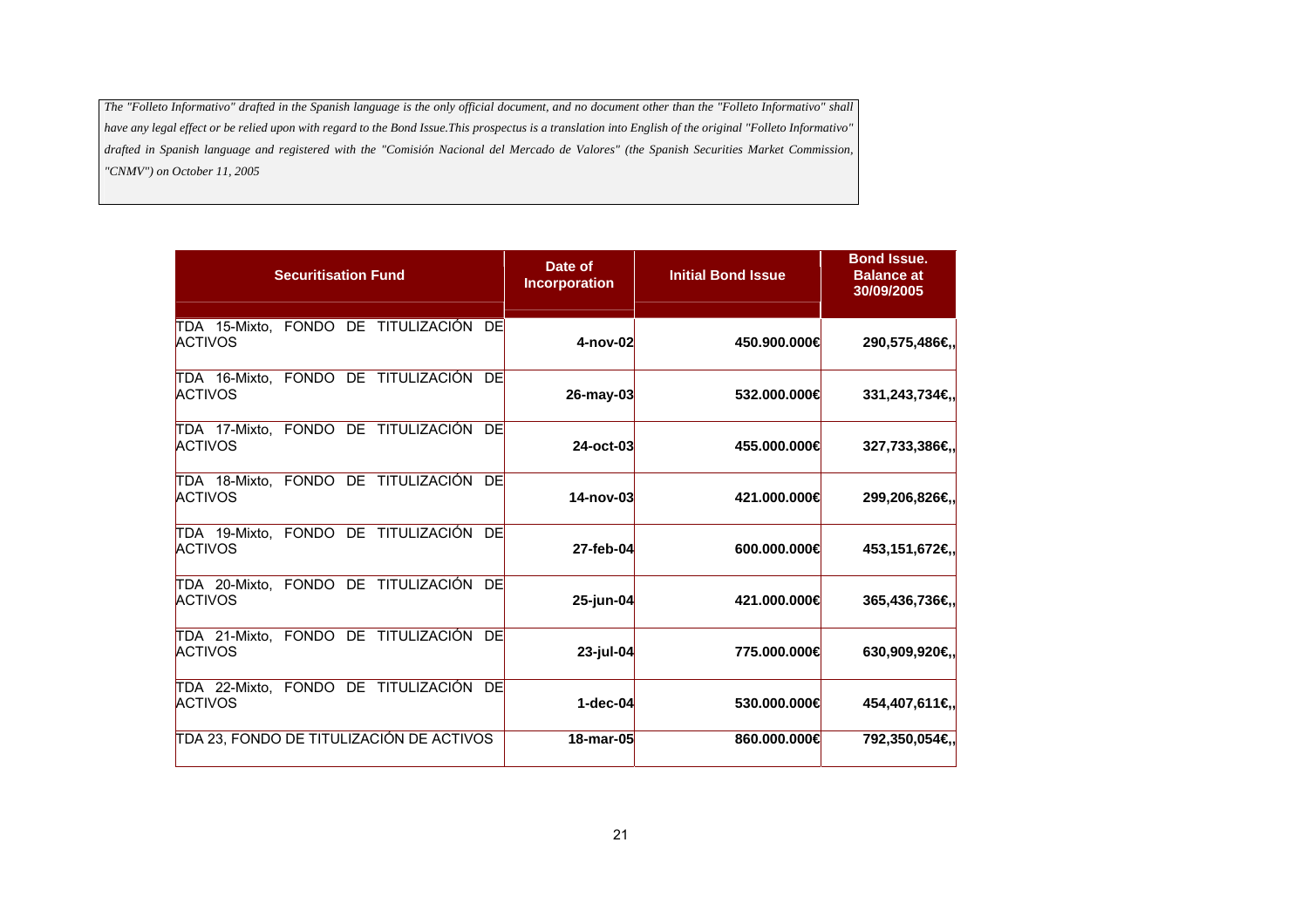| <b>Securitisation Fund</b>                                  | Date of<br><b>Incorporation</b> | <b>Initial Bond Issue</b> | <b>Bond Issue.</b><br><b>Balance at</b><br>30/09/2005 |
|-------------------------------------------------------------|---------------------------------|---------------------------|-------------------------------------------------------|
| TDA PASTOR 1, FONDO DE TITULIZACIÓN DE<br><b>ACTIVOS</b>    | 25-feb-03                       | 494.600.000€              | 328,717,352€,                                         |
| TDA CAM 1, FONDO DE TITULIZACIÓN<br>- DEI<br><b>ACTIVOS</b> | 13-mar-03                       | 1.000.000.000€            | 678,002,706€,                                         |
| TDA CAM 2, FONDO DE TITULIZACIÓN<br>DE<br><b>ACTIVOS</b>    | 27-jun-03                       | 1.100.000.000€            | 785,291,760€,                                         |
| TDA CAM 3, FONDO DE TITULIZACIÓN<br>- DEI<br><b>ACTIVOS</b> | $16$ -jan-04                    | 1.200.000.000€            | 935,153,733€,                                         |
| TDA CAM 4, FONDO DE TITULIZACIÓN DE<br><b>ACTIVOS</b>       | 9-mar-05                        | 2.000.000.000€            | 1,843,424,614€,,                                      |
| TDA IBERCAJA 1, FONDO DE TITULIZACIÓN DE<br><b>ACTIVOS</b>  | 8-oct-03                        | 600.000.000€              | 471,055,598€,                                         |
| TDA CAJAMAR 2, FONDO DE TITULIZACIÓN DE<br><b>ACTIVOS</b>   | 18-may-05                       | 1.000.000.000€            | 952,591,826€,,                                        |
| TDA CAM 5, FONDO DE TITULIZACIÓN DE<br><b>ACTIVOS</b>       | $5$ -oct-05                     | 2,000,000,000€            | 2,000,000,000€                                        |
|                                                             |                                 |                           |                                                       |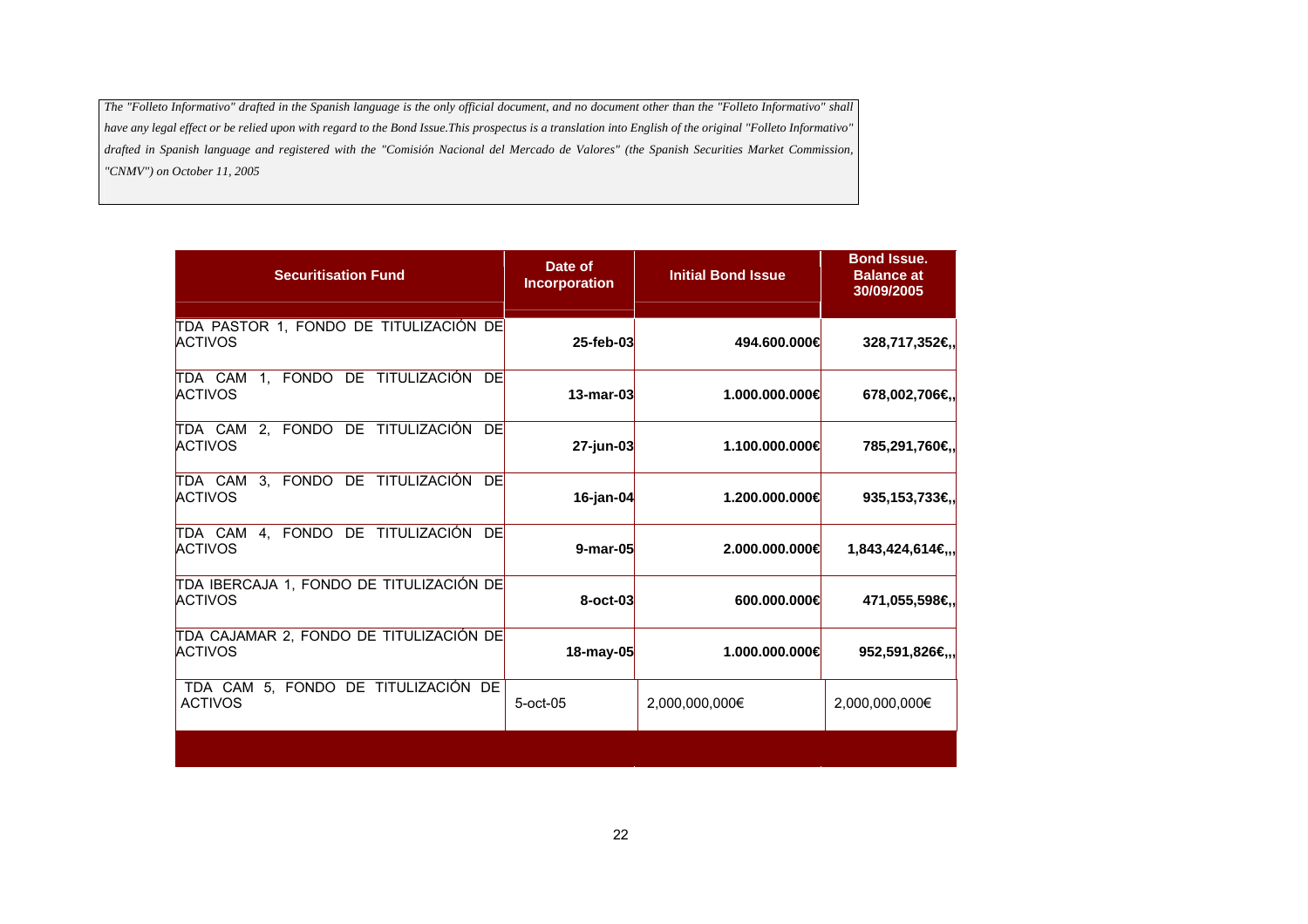| <b>Securitisation Fund</b>                                                        | Date of<br><b>Incorporation</b> | <b>Initial Bond Issue</b> | <b>Bond Issue.</b><br><b>Balance at</b><br>30/09/2005 |
|-----------------------------------------------------------------------------------|---------------------------------|---------------------------|-------------------------------------------------------|
| FTPYME ICO-TDA 2, FONDO DE TITULIZACIÓN<br><b>DE ACTIVOS</b>                      | 20-feb-01                       | 262.732.500€              | 30,863,080€.                                          |
| FTPYME TDA 3, FONDO DE TITULIZACIÓN DE<br><b>ACTIVOS</b>                          | 14-feb-02                       | 225.055.000€              | 77,712,839€,                                          |
| FTPYME TDA 4, FONDO DE TITULIZACIÓN DE<br><b>ACTIVOS</b>                          | 10-oct-03                       | 250,000,000€              | 273,175,797€,                                         |
| FTPYME TDA 5, FONDO DE TITULIZACIÓN DE<br><b>ACTIVOS</b>                          | 29-dec-04                       | 200,000,000€              | 165,322,340€,                                         |
| FTPYME TDA SABADELL<br><b>FONDO</b><br>DE<br>1.<br><b>TITULIZACIÓN DE ACTIVOS</b> | 3-jun-02                        | 600,000,000€              | 273,175,797€,                                         |
| DE<br>FTPYME TDA SABADELL<br>2. FONDO<br><b>TITULIZACIÓN DE ACTIVOS</b>           | 12-nov-03                       | 500,000,000€              | 500,000,000€,                                         |
| FTPYME TDA CAM 1, FONDO DE TITULIZACIÓN<br><b>DE ACTIVOS</b>                      | 17-jun-02                       | 600,000,000€              | 257,967,966€,                                         |
| FTPYME TDA CAM 2, FONDO DE TITULIZACIÓN<br><b>DE ACTIVOS</b>                      | 17-nov-04                       | 750,000,000€              | 648,714,723€,                                         |
| CIBELES III FTPYME, FONDO DE TITULIZACIÓN<br><b>DE ACTIVOS</b>                    | 19-dec-03                       | 500,000,000€              | 500,000,000€,                                         |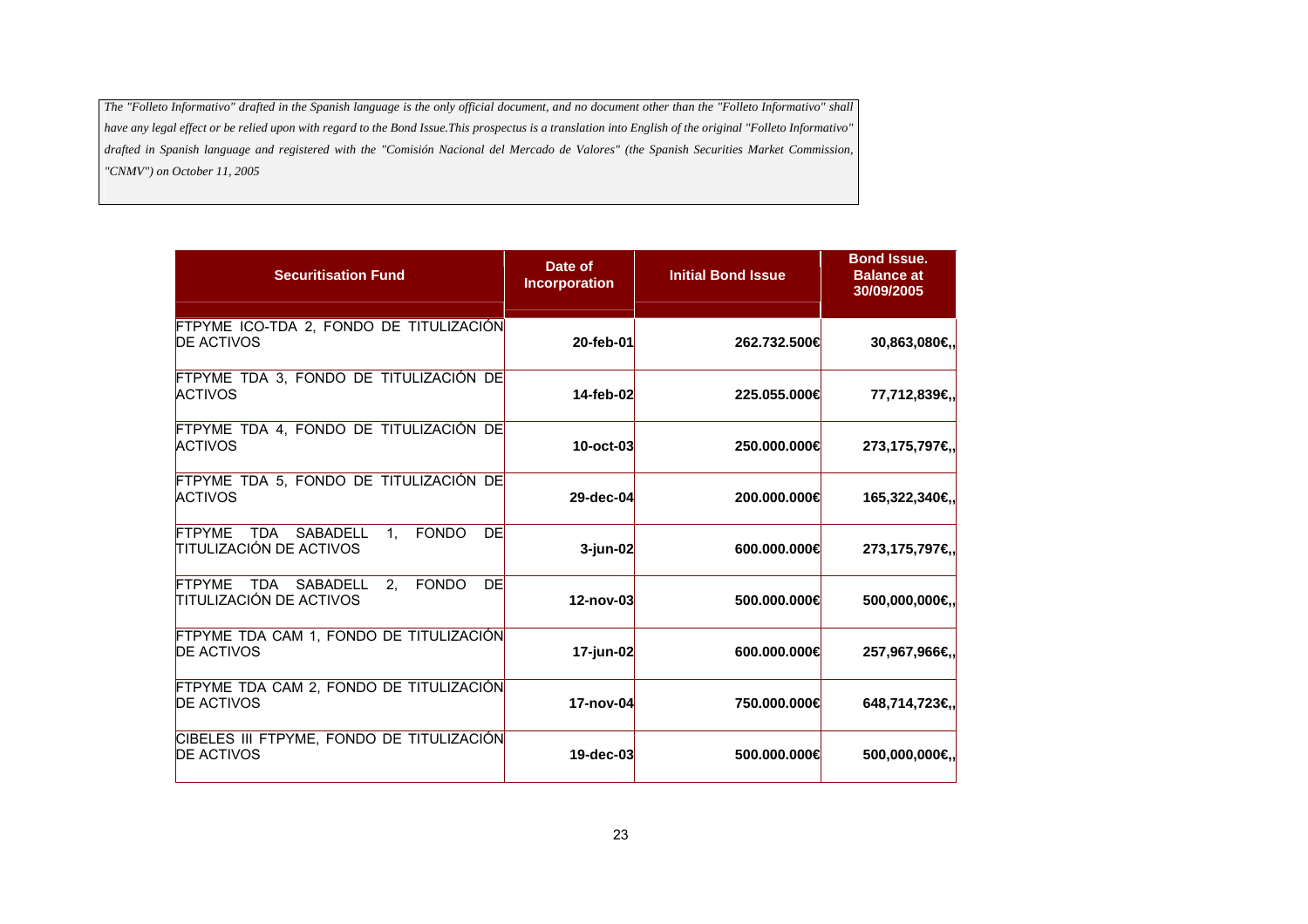| <b>Securitisation Fund</b>                                                    | Date of<br><b>Incorporation</b> | <b>Initial Bond Issue</b> | <b>Bond Issue.</b><br><b>Balance at</b><br>30/09/2005 |
|-------------------------------------------------------------------------------|---------------------------------|---------------------------|-------------------------------------------------------|
| FTPYME TDA BANCA MARCH, FONDO DE<br><b>TITULIZACIÓN DE ACTIVOS</b>            | 25-oct-04                       | 200,000,000€              | 156,424,398€,                                         |
|                                                                               |                                 |                           |                                                       |
| CM BANCAJA 1, FONDO DE TITULIZACIÓN DE<br><b>ACTIVOS</b>                      | 28-sep-05                       | 556.200.000€              | 556,200,000€                                          |
| EAS SPAIN. FONDO DE TITULIZACIÓN<br>DE<br><b>ACTIVOS</b>                      | 25-jul-02                       | 314.971.503€              | 34.755.868€                                           |
| TDA AUTO ABS 2002, FONDO DE TITULIZACIÓN<br><b>DE ACTIVOS</b>                 | 8-jul-02                        | 950,000,000€              | 471.475.057€                                          |
| GLOBALDRIVE (SPAIN) 2002-1 TDA, FONDO DE<br><b>TITULIZACIÓN DE ACTIVOS</b>    | $3-dec-02$                      | 488,000,000€              | 488,000,000€                                          |
| GLOBALDRIVE DEALER FLOORPLAN (SPAIN)<br>TdA, FONDO DE TITULIZACIÓN DE ACTIVOS | $5$ -apr-04                     | - Maximum 3,000,000,000   | 766.187.485€                                          |
| GLOBALDRIVE SERIES 3 (SPAIN) TDA, FONDO<br>DE TITULIZACIÓN DE ACTIVOS         | 10-may-05                       | 499.999.948€              | 490.360.897€                                          |
| BANCO FINANTIA SOFINLOC Nº 1, FONDO DE<br><b>TITULIZACIÓN DE ACTIVOS</b>      | 1-jul-04                        | 150,000,000€              | 78.346.206€                                           |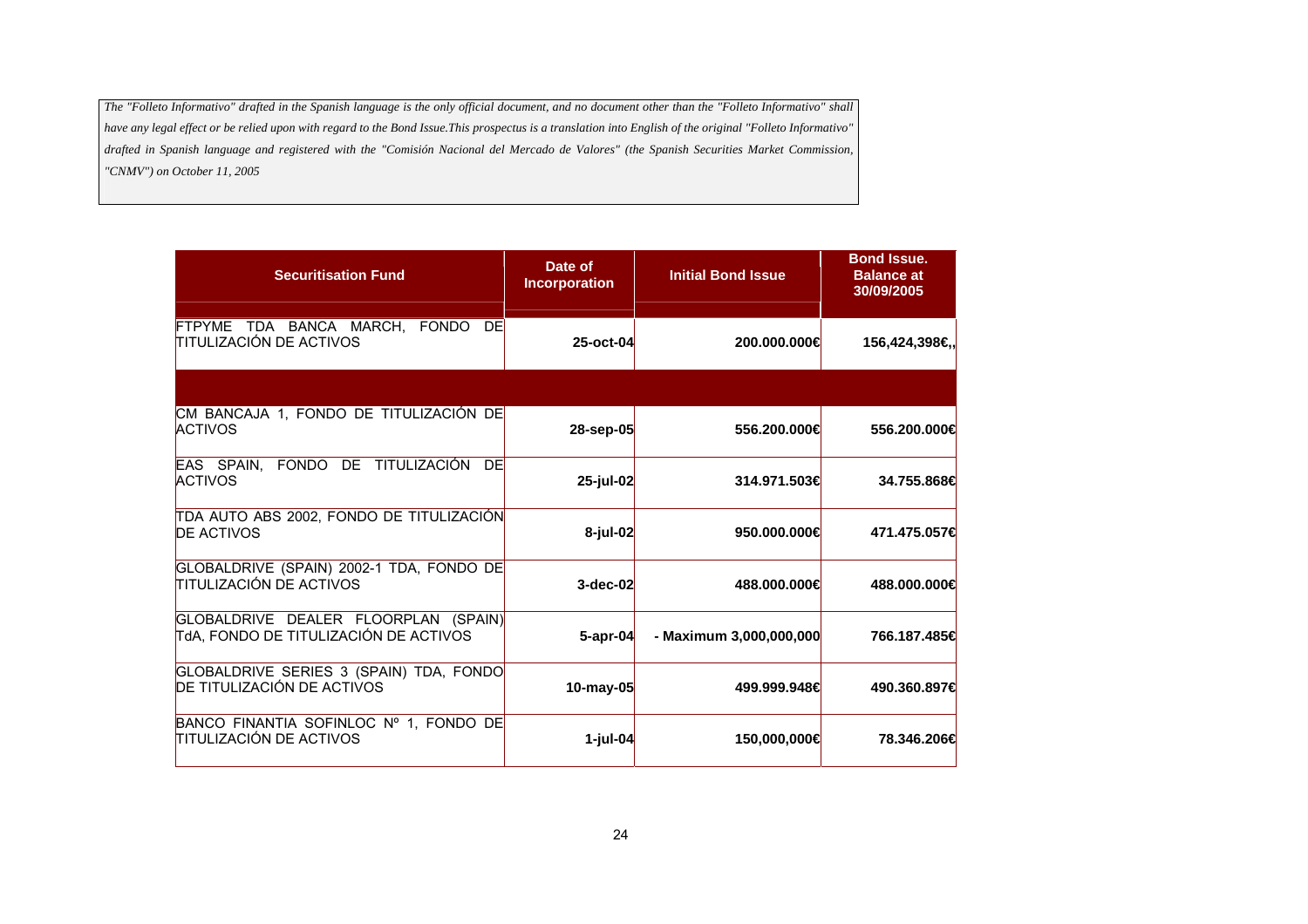| <b>Securitisation Fund</b>                                            | Date of<br><b>Incorporation</b> | <b>Initial Bond Issue</b> | <b>Bond Issue.</b><br><b>Balance at</b><br>30/09/2005 |
|-----------------------------------------------------------------------|---------------------------------|---------------------------|-------------------------------------------------------|
| BANCO FINANTIA SOFINLOC TDA Nº 2, FONDO<br>DE TITULIZACIÓN DE ACTIVOS | 11-mar-05                       | Max. 500.000.000€         | 47.454.633€                                           |
|                                                                       |                                 |                           |                                                       |
| CAP-TDA 1, FONDO DE TITULACION DE ACTIVOS                             | 25-jun-03                       | 300,000,000€              | 300.000.000                                           |
| FONDO DE TITULIZACIÓN DE ACTIVOS KWH-1                                | 30-apr-04                       | 202.000.000€              | 202.000.000                                           |
|                                                                       |                                 |                           |                                                       |
| CÉDULAS TDA 1 FONDO DE TITULIZACIÓN DE<br><b>ACTIVOS</b>              | $12$ -jun-03                    | 1.750.000.000€            | 1.750.000.000                                         |
| CÉDULAS TDA 2 FONDO DE TITULIZACIÓN DE<br><b>ACTIVOS</b>              | 13-nov-03                       | 2.000.000.000€            | 2.000.000.000                                         |
| CÉDULAS TDA 3 FONDO DE TITULIZACIÓN DE<br><b>ACTIVOS</b>              | 25-feb-04                       | 2.000.000.000€            | 2.000.000.000                                         |
| CÉDULAS TDA 4 FONDO DE TITULIZACIÓN DE<br><b>ACTIVOS</b>              | $10$ -jun-04                    | 1.500.000.000€            | 1.500.000.000                                         |
| CÉDULAS TDA 5 FONDO DE TITULIZACIÓN DE<br><b>ACTIVOS</b>              | 24-nov-04                       | 1.500.000.000€            | 1.500.000.000                                         |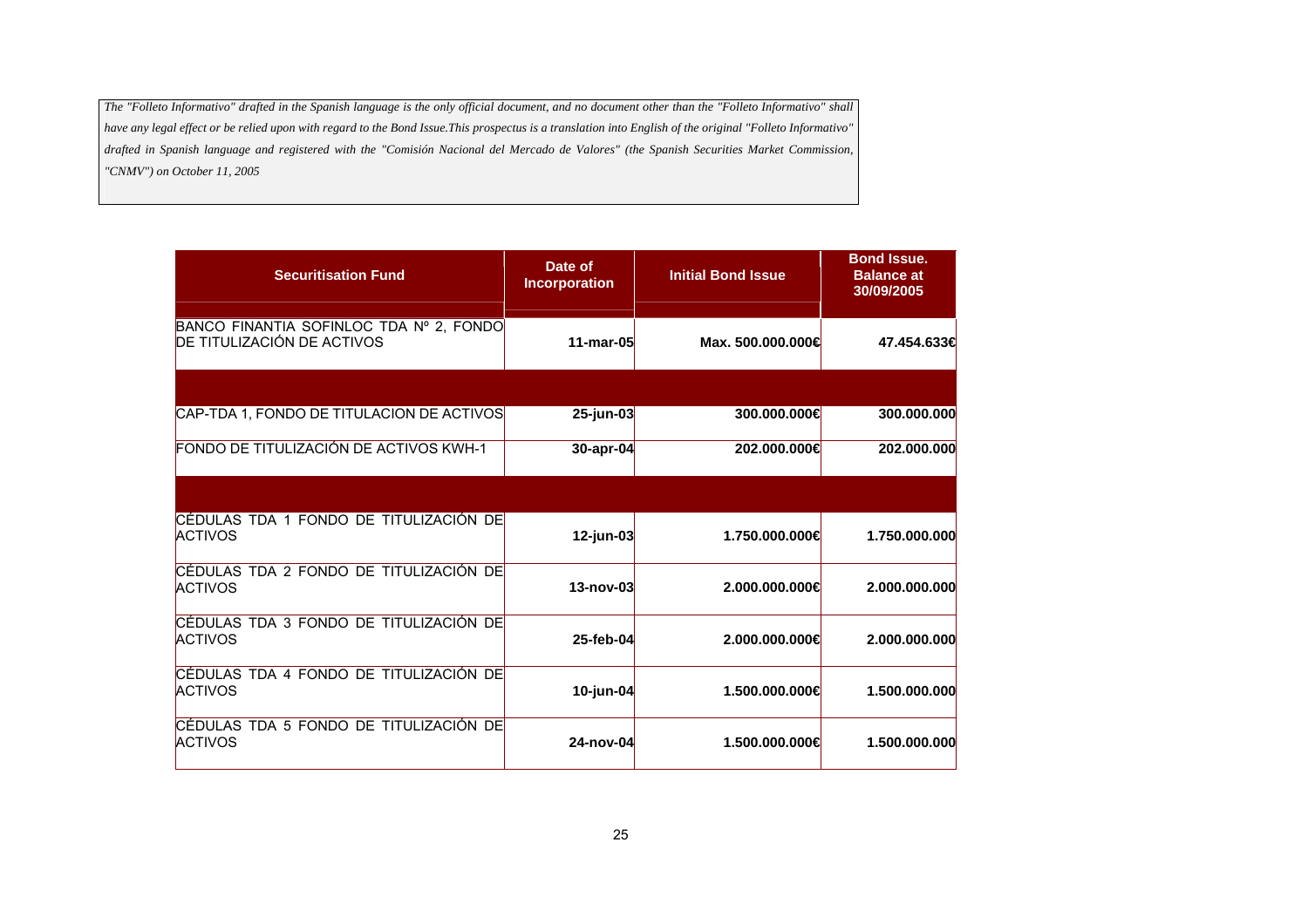| <b>Securitisation Fund</b>                                                                                      | Date of<br><b>Incorporation</b> | <b>Initial Bond Issue</b>          | <b>Bond Issue.</b><br><b>Balance at</b><br>30/09/2005 |
|-----------------------------------------------------------------------------------------------------------------|---------------------------------|------------------------------------|-------------------------------------------------------|
| CÉDULAS TDA 6 FONDO DE TITULIZACIÓN DE<br><b>ACTIVOS</b>                                                        | 18-may-05                       | 3.000.000.000€                     | 1.500.000.000                                         |
| ICÉDULAS TDA 7 FONDO DE TITULIZACIÓN DEI<br><b>ACTIVOS</b>                                                      | 10-jun-05                       | 2.000.000.000€                     | 2.000.000.000                                         |
|                                                                                                                 |                                 |                                    |                                                       |
| <b>ACTIVOS</b><br><b>FONDO</b><br>DE.<br><b>TITULACION</b><br>DE.<br><b>RESULTANTES DE LA MORATORIA NUCLEAR</b> | 25-apr-96                       | 4.297.236.546€                     | 1.005.973.597                                         |
| SAN FERNANDO<br><b>FONDO</b><br>DE<br>CDO<br><b>CAJA</b><br><b>TITULIZACIÓN DE ACTIVOS</b>                      | 17-feb-05                       | $180.150.000$ \$ +<br>128.200.000€ | $172.301.891.2$ \$ +<br>124.495.424€                  |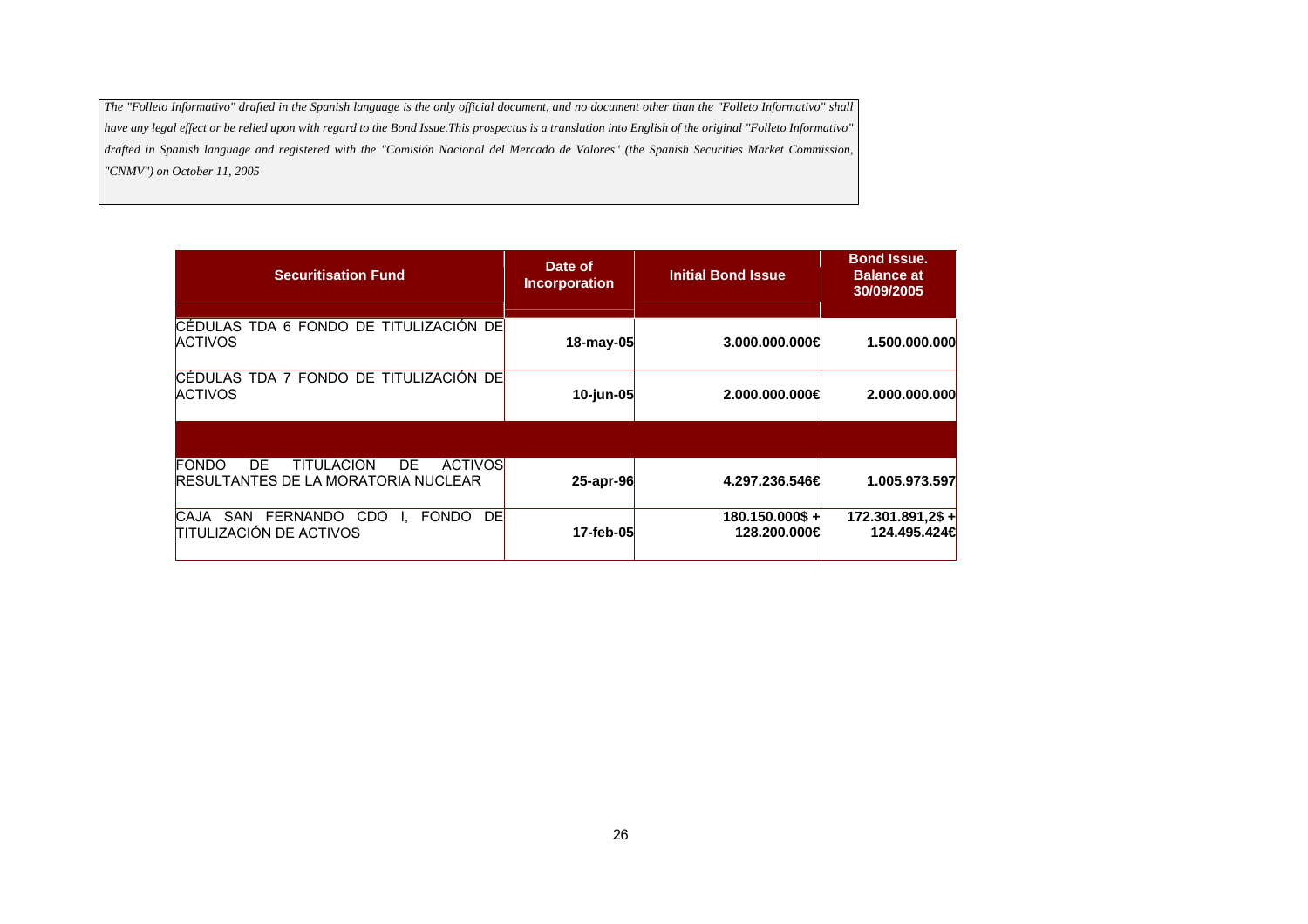### **6.9. Share capital and equity**

The Share Capital of the Sociedad Gestora at the time of registering the present Prospectus amount of 903,000 euros, fully paid up.

All the shares issued by the Sociedad Gestora up to the date of registration of this Prospectus (150,000 shares of 6.02 euros nominal value) are ordinary and give their owners identical economic and voting rights. All the shares belong to the same class and series.

Shareholders' equity of the Sociedad Gestora at the time of registration of the Prospectus is as follows:

| <b>Shareholders' Equity</b> | 31/12/2003   | 31/12/2004   |
|-----------------------------|--------------|--------------|
| <b>Capital</b>              | 903.000      | 903.000      |
| <b>Reserves</b>             |              |              |
| <b>Legal Reserve</b>        | 180,600      | 180,600      |
| <b>Voluntary Reserves</b>   | 1.107.137,92 | 1.426.151,51 |
| <b>Profit and Loss</b>      |              |              |
| Profit of financial Year    | 859.013,59   | 1.273.036,01 |
| <b>TOTAL</b>                | 3.049.751,51 | 3.782.787,52 |

#### **6.10. Principal transactions with related parties and conflicts of interest**

There are no dealings with related parties or conflicts of interest, although several shareholders of the *Sociedad Gestora*, described in the following section, have participated as Assignors to some of the Funds managed by the Company.

### **7. MAJOR SHAREHOLDERS**

All the shares issued by the *Sociedad Gestora* up until the date of registration of this Prospectus (150,000 shares with a nominal value of 6.02 Euro each) are ordinary shares and offer identical economic and voting rights.

The *Sociedad Gestora* does not form part of any group of companies.

Without prejudice to the foregoing, the shareholder distribution, at the time of Prospectus Registration, was as follows:

|                                                               | Percentage | Nº Shares |
|---------------------------------------------------------------|------------|-----------|
| Caja de Ahorros de Castilla La Mancha                         | 12.86%     | 19.286    |
| Caja de Ahorros de Zaragoza, Aragón y Rioja (Ibercaja) 12,86% |            | 19.286    |
| Caja de Ahorros del Mediterráneo                              | 12.86%     | 19.286    |
| Caja de Ahorros Municipal de Burgos                           | 12.86%     | 19.286    |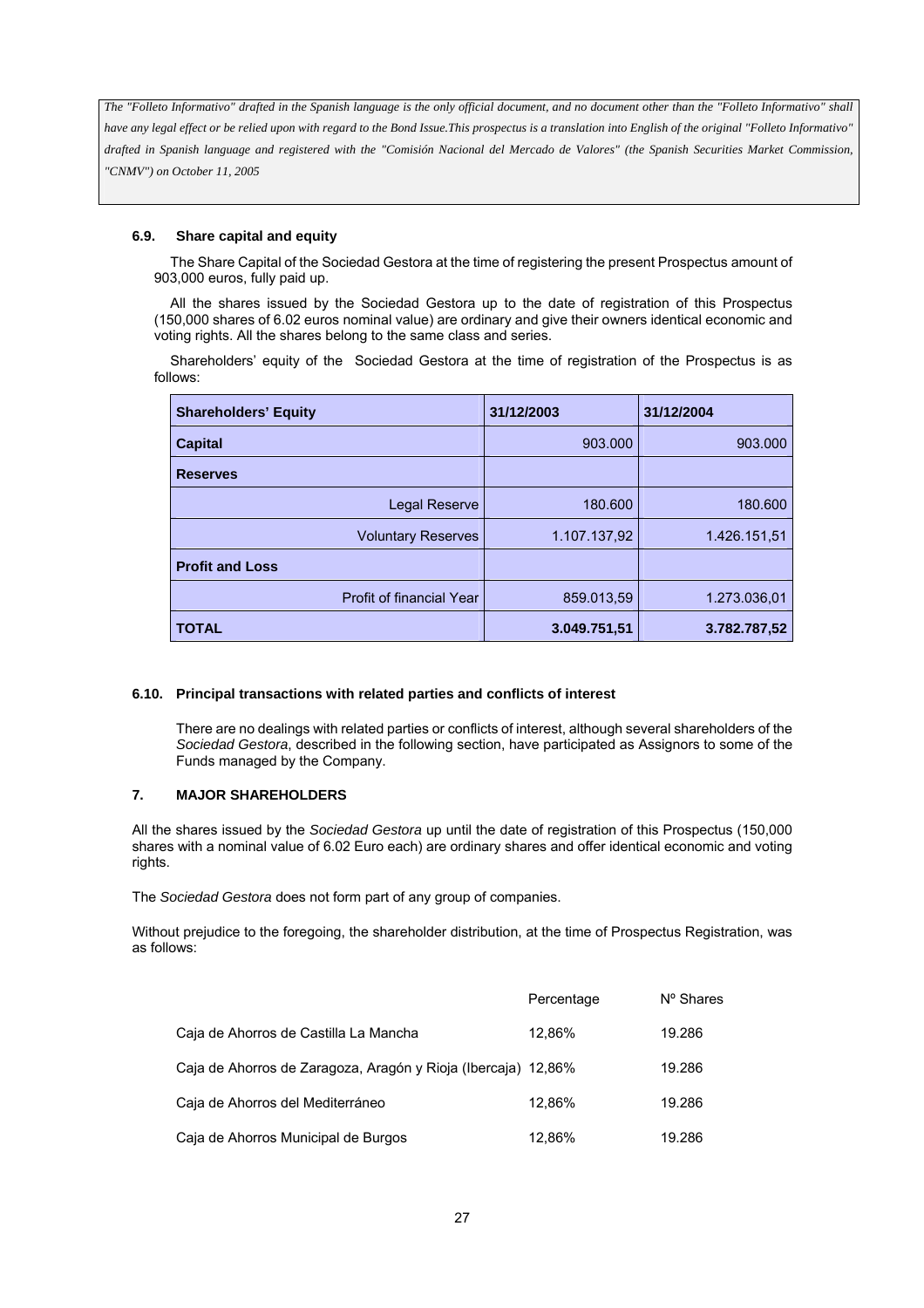| <b>TOTAL</b>                                    | 100,00% | 150,000 |
|-------------------------------------------------|---------|---------|
| Bear Stearns Spanish Securitisation Corporation | 10.00%  | 15.000  |
| Caja de Ahorros y Monte de Piedad de Madrid     | 12.86%  | 19.284  |
| EBN Banco de Negocios. S.A. (EBN)               | 12.86%  | 19.286  |
| Unicorp (Unicaja)                               | 12.86%  | 19.286  |

#### **8. FINANCIAL INFORMATION CONCERNING THE ISSUER'S ASSETS AND LIABILITIES, FINANCIAL SITUATION, AND PROFITS AND LOSSES**

#### **8.1. Declaration on commencement of operations and financial statements of the issuer prior to the date of the registration document**

The Fund's operations will commence on the date of Incorporation of the Fund, for which reason no financial statement have been incorporated into the present Registration Document.

### **8.2. Historical financial information**

Not applicable.

### **8.2 bis Historical financial information on security issues with an individual denomination of 50,000 euros or more**

Not applicable.

### **8.3. Legal and arbitration proceedings**

Not applicable.

#### **8.4. Material adverse change in the fund's financial situation**

Not applicable.

### **9. THIRD PARTY INFORMATION AND STATEMENTS BY EXPERTS AND DECLARATIONS OF ANY INTEREST**

### **9.1. Statements or reports attributed to a person acting in an expert capacity**

No such statement or report is included.

#### **9.2. Information from third parties**

No information from third parties is included

#### **10. DOCUMENTATION AVAILABLE FOR CONSULTATION**

If necessary, the following documents may be inspected physically, during the term of the present Security Document :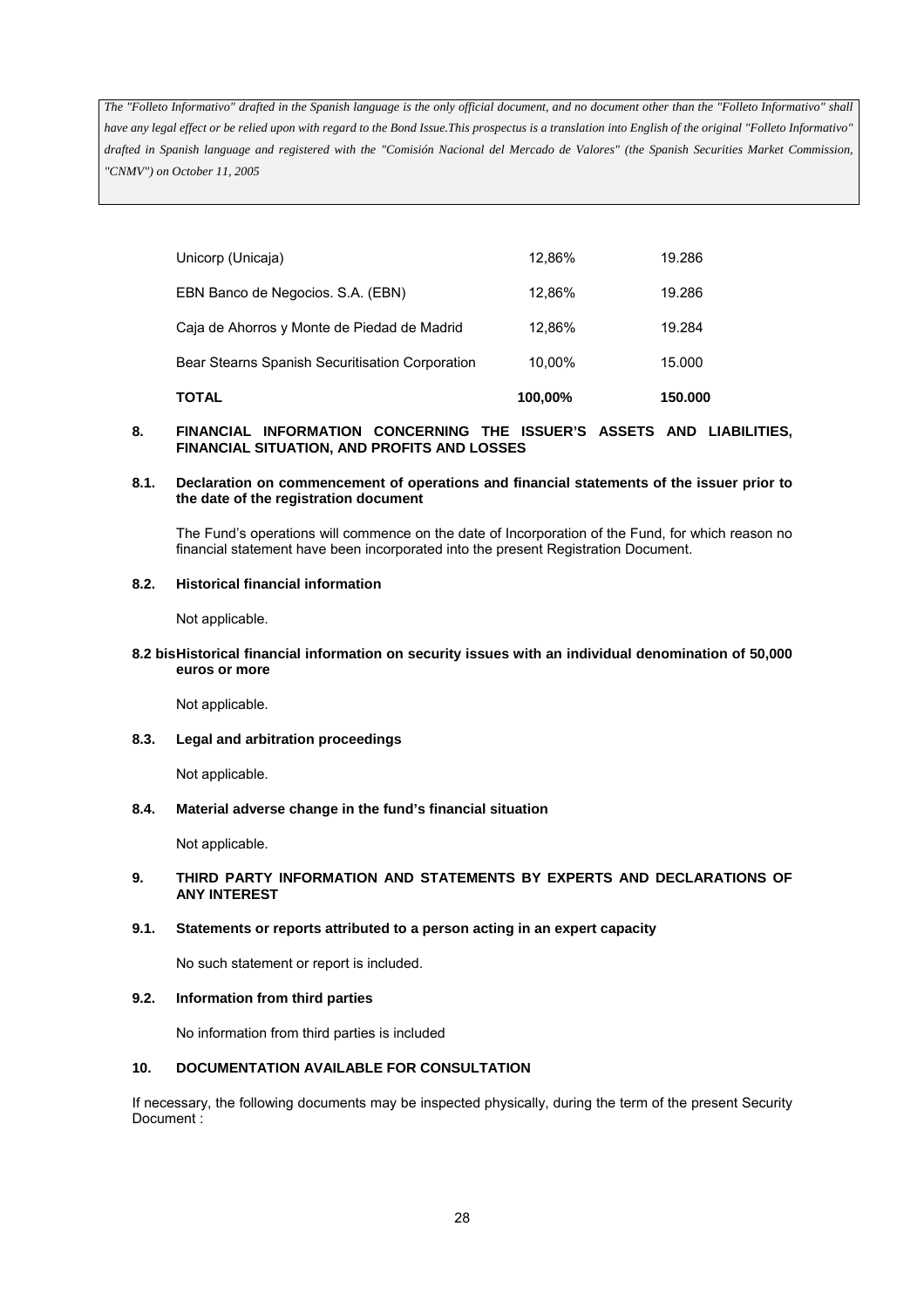- By-laws of the Sociedad Gestora and audited annual accounts at the registered offices of the Sociedad Gestora, calle Orense number 69 de Madrid (Spain) and at the CNMV registry.
- the Deed of Incorporation of the Fund, after execution thereof, at the registered offices of the Sociedad Gestora, calle Orense number 69 de Madrid (Spain) and at the CNMV and IBERCLEAR.
- a) Placement DirectorsPlacement Directors
- b) This Prospectus, in electronic format; will be made available to the public without charge at the registered address of the Sociedad Gestora and of the Underwriters and Placement Entities, , and posted on the websites of the CNMV (www.cnmv.es) and Sociedad Gestora (www.tda-sgft.com).
	- The agreements, once they have been executed and delivered, at the registered office of the Sociedad Gestora, at Calle Orense 69 in Madrid (Spain):
	- (i) Financial Services Agreement,
	- (ii) the Agreement to Open a Guaranteed Interest Rate Account (Reinvestment Account), (iii) the Initial Expenses Loan Agreement,
	- (iv) the Subordinated Loan Agreement
	- (v) the Interest Swap Agreement and
	- (vi) and the Bond Issue Management, Underwriting and Placement Agreement
		- Furthermore, the following documents may be consulted at the CNMV Registry, plus all information provided in this Prospectus:
			- a. Glossary.
			- b. Representations of the Assignor.
			- c. Representations of the Placement Entities.
			- d. Board Resolutions of the Assignor and the Sociedad Gestora.
			- e. Audit report on attributes of the Mortgage Loans from which shall be based the Shares and Certificates pooled in the Fund.
			- f. Provisional and final rating letters awarded to each Bond Series by the Rating Agencies.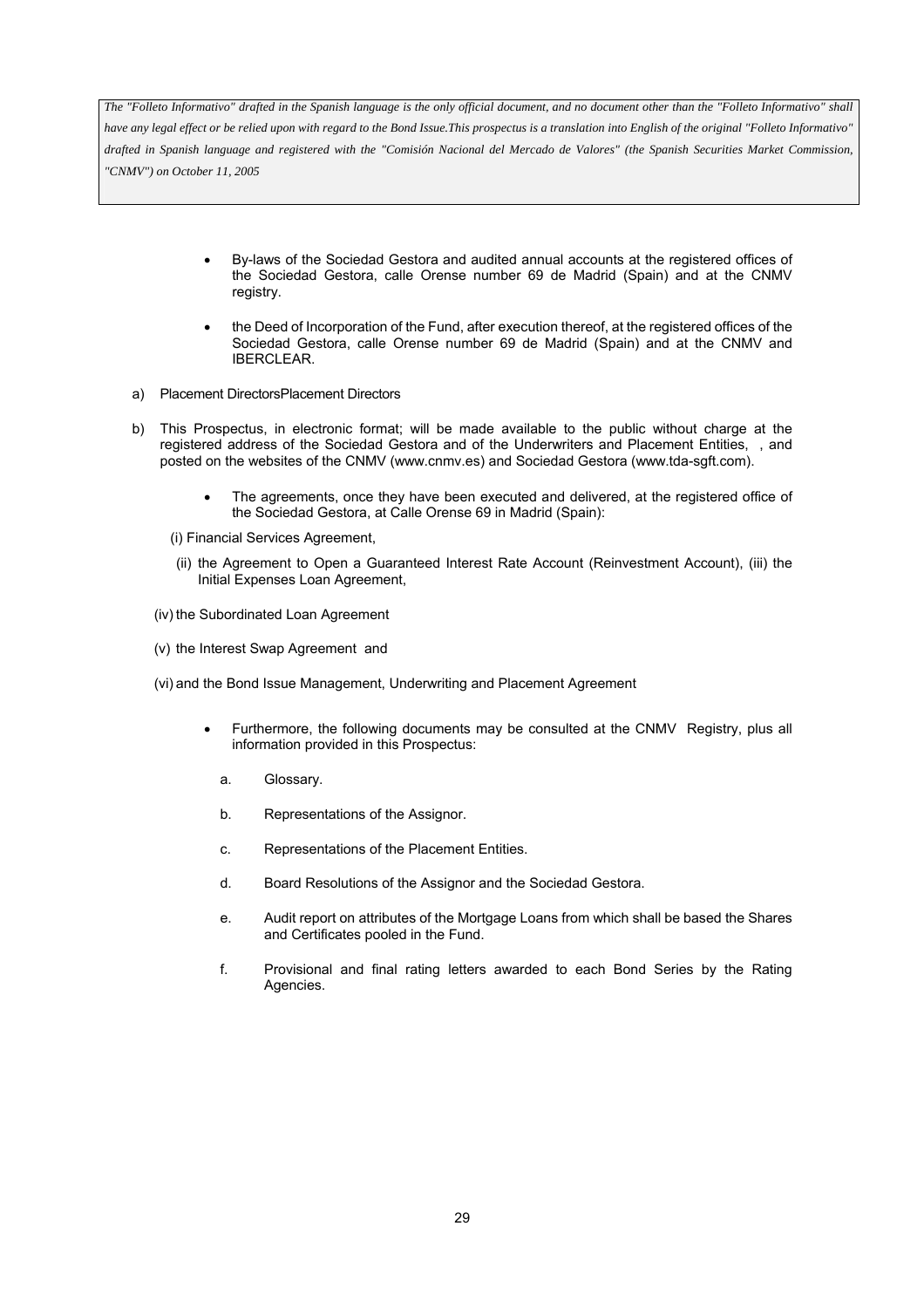*have any legal effect or be relied upon with regard to the Bond Issue.This prospectus is a translation into English of the original "Folleto Informativo" drafted in Spanish language and registered with the "Comisión Nacional del Mercado de Valores" (the Spanish Securities Market Commission, "CNMV") on October 11, 2005*

# **III. SECURITIES DOCUMENT (ANNEX XIII REGULATION 809/2004)**

# **1. RESPONSIBLE PERSONS**

.

#### **1.1. Persons responsible for the information contained in the securities document**

Mr. Ramón Pérez Hernández, acting in the name and representation of the *Sociedad Gestora*, the promoter of the Fund, in his capacity as General Manager of the *Sociedad Gestora*, by virtue of the power of attorney executed on 18 April 2002 in the presence of Madrid notary Mr. Manuel Richi Alberti under number 737 of his notary record, and specifically by virtue of the agreement adopted by the Board of Directors of the *Sociedad Gestora* at its meeting held on 20 June 2005.

Ms. Ute Stammeyer, in the name and on behalf of Deutsche Bank, AG London, with registered offices at Winchester House, Great Winchester Street, 1, EC2N 2DB, London (UK), as Lead Manager of the securitisation bond issue by TDA Ibercaja 2 Fondo de Titulización de Activos, acting as attorney of the company pursuant to the special power of attormey executed before the Notary Public of London Ms. Ruth Margaret Campbell on October 5, 2005.

Mr. el Arturo Miranda Martín, duly empowered for such purposes , acting in the name and in behalf of JP Morgan Securities, Ltd. (together with Deutsche Bank, AG London, the "Placement Directors"), with registered office at 125 London Wall, EC2Y 5AJ London (United Kingdom). ., as Lead Manager of the securitisation bond issue by TDA Ibercaja 2 Fondo de Titulización de Activos, acting as attorney of the company pursuant to the resolutions of the Board of Directors of the company dated October 9, 1992 and March 29, 1996.

#### **1.2. Placement director representations of the persons responsible for the information contained in the securities document**

Mr. Ramón Pérez Hernández declares that, after applying reasonable diligence to ensure this is so, the information contained in this Securities Document and its Additional Module is, to his knowledge, consistent with the facts and contains no omissions that could affect its content.

meansPlacement DirectorsmeansmeansMs. Ute Stammeyer, on behalf of Deutsche Bank AG London, represents that (i) all relevant checks have been performed to verify the accuracy and completeness of the information appearing in this Securities Document and its Additional Module and (ii) as a result of such checks, no circumstances have been found that contradict or alter the information appearing in this Securities Document, or that this Document contains any omission of significant facts or data that could be relevant to the investor. This declaration does not include and refer to the data included in the account auditor's report contained in the present Securities Document and its Additional Module with respect to the mortgage loans selected.

Mr. Arturo Miranda Martín, on behalf of J.P. Morgan Securities Ltd., represents that (i) all relevant checks have been performed to verify the accuracy and completeness of the information appearing in this Registration Document and (ii) as a result of such checks, no circumstances have been found that contradict or alter the information appearing in this Registration Document, or that this Document contains any omission of significant facts or data that could be relevant to the investor. This declaration does not include and refer to the data included in the account auditor's report contained in the present Securities Document and its Additional Module with respect to the mortgage loans selected.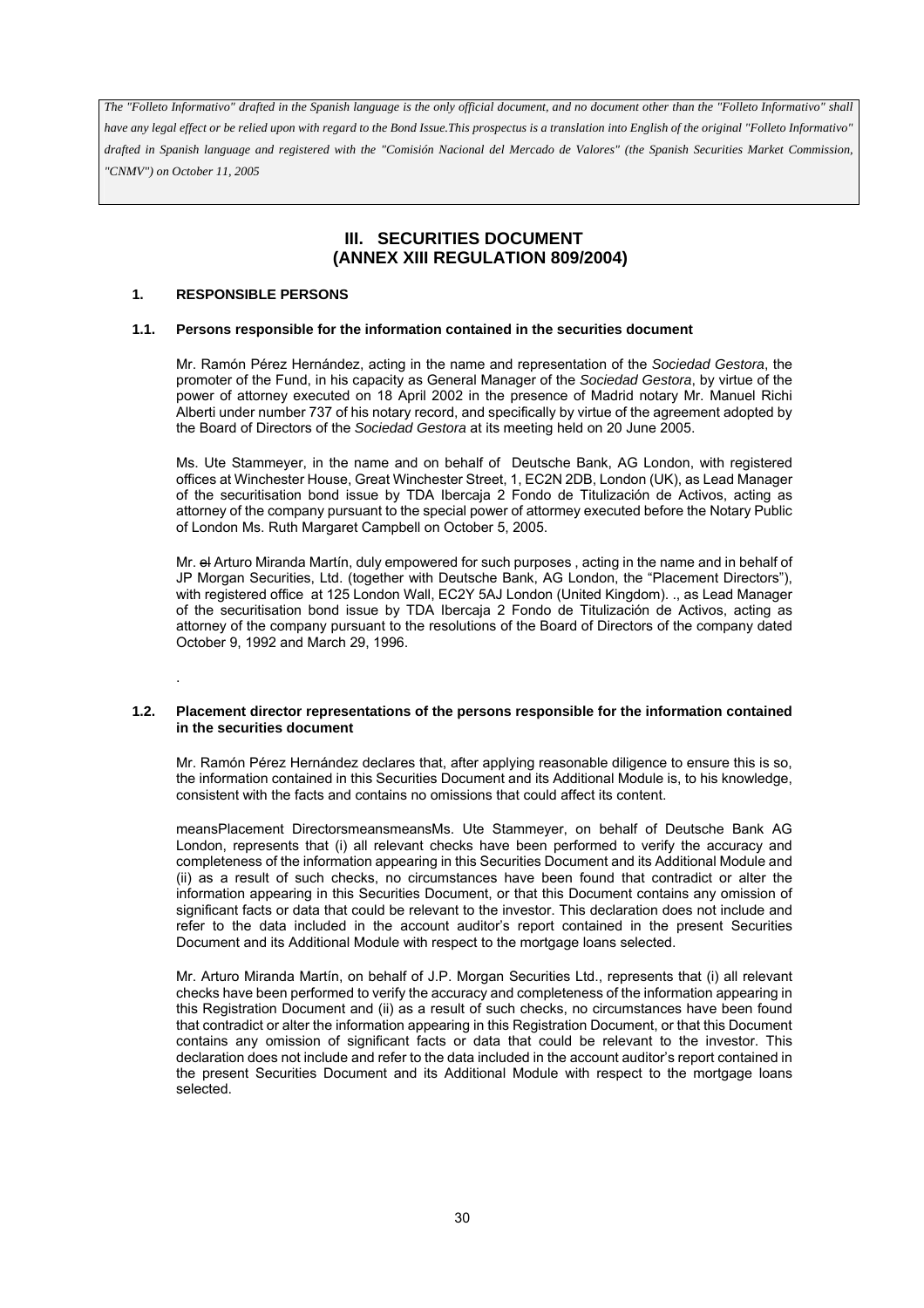# **2. RISK FACTORS LINKED TO THE SECURITIES**

The risk factors of the securities and assets backing the issue are detailed in sections 2 and 3, respectively, of the Risk Factors document.

### **3. FUNDAMENTAL INFORMATION**

#### **3.1. Interest of natural and legal persons in the issue**

The identification details of the entities participating in the offer.is as follows.

- a) Titulización de Activos, S.G.F.T., S.A., is Sociedad gestora of the Fund.
- b) Deutsche Bank AG London has performed the design and structuring of the transaction.
- c) Ibercaja is (i) assignor of the Mortgage Loans through the issue of the Shares and Certificates to be fully subscribed by the Fund upon incorporation thereof, (ii) administrator of the Mortgage Loans and depository of the Shares and Certificates, (iii) grantor of the Initial Expenses Loan and the Subordinated Loan, (iv) entity wherein the Reinvestment Account is opened and (v) counterparty in the Interest Rate Swap Agreement.
- d) Instituto de Crédito Oficial (ICO) is Financial Agent.
- e) Deutsche Bank, AG London and J.P. Morgan Securities Ltd. Act as Placement Directors.
- f) Deutsche Bank, AG London, J.P. Morgan Securities Ltd., Ibercaja, Caja de Ahorros de Valencia, Alicante y Castellón (Bancaja), and EBN Banco de Negocios, S.A. act as Underwriters and Placement Entities. Deutsche Bank, AG London and J.P. Morgan Securities Ltd. Shall act as book runners for the Bond order subscription book.
- g) Pricewaterhouse Coopers acts as auditor for the verification of a series of attributes in the selection of mortgage loans held by Ibercaja on which shall be based the Mortgage Loans assigned by the issue of the Shares and Certificates, which shall be subscribed by the Fund upon incorporation thereof. Furthermore, Pricewaterhouse Coopers acts as auditor of the Fund.
- h) Uría, Menéndez y Cía., Abogados, S.C. and Romero Rey Abogados, S.L. act as legal advisors to the transaction.
- i) Moody's and S&P act as the Bonds' credit risk Rating Agencies.

#### **3.2. Description of any interest, including conflicting interests, that is important for the issue, detailing persons involved and the nature of their interests**

The *Sociedad Gestora* declares itself to be unaware of the existence of any sort of legal, economic or family link whatsoever between the entities taking part in the Fund (with the exception of the Assignor's and EBN Banco de Negocios, S.A.'s holdings in the *Sociedad Gestora* referred to in section 5.2. of the Registration Document) and between those entities and holders of the Mortgage Loans incorporated in the Shares and Certificates acquired by the Fund, that may be detrimental to the Fund in general and to the investors in the Bonds issued by the Fund in particular.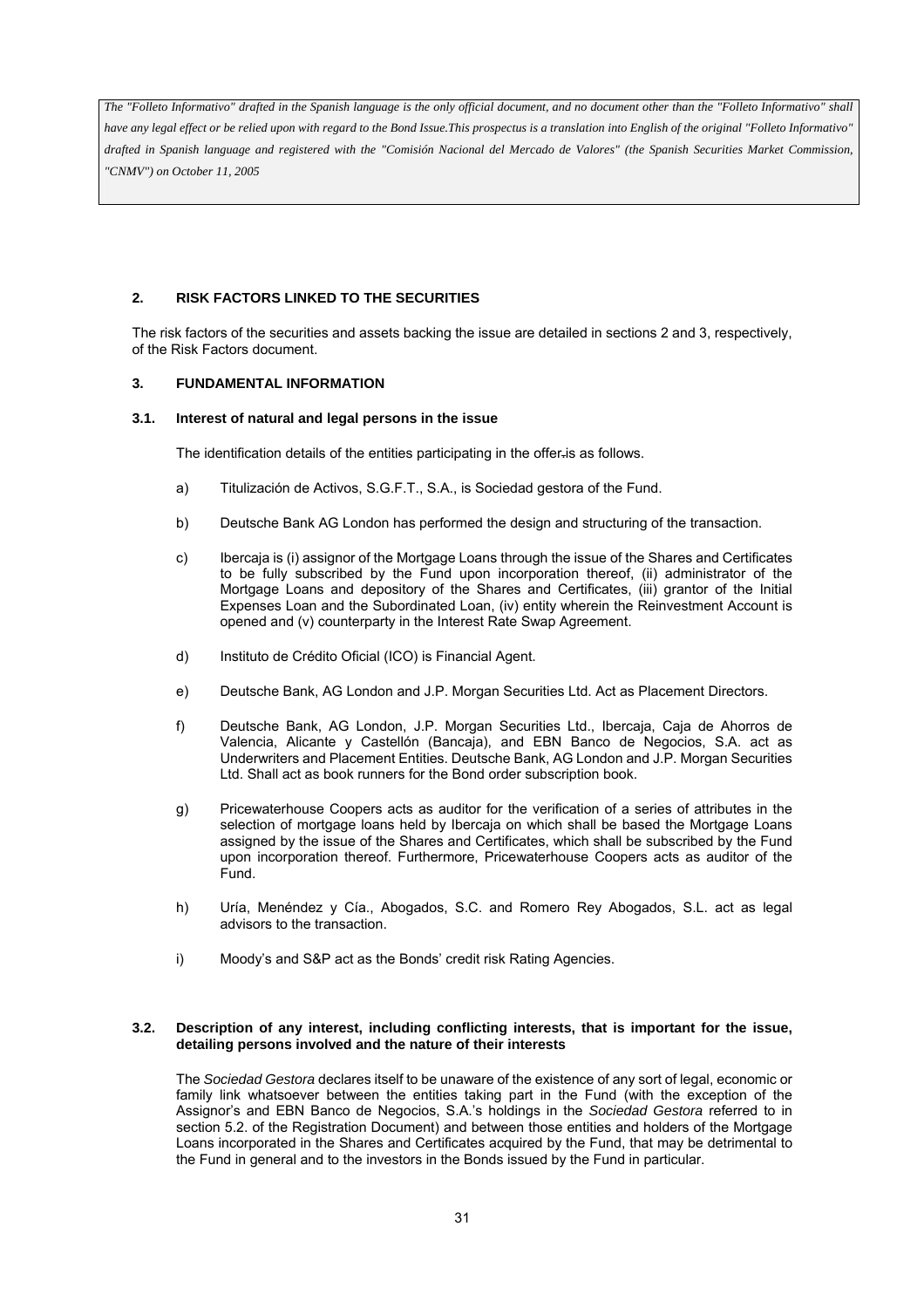*have any legal effect or be relied upon with regard to the Bond Issue.This prospectus is a translation into English of the original "Folleto Informativo" drafted in Spanish language and registered with the "Comisión Nacional del Mercado de Valores" (the Spanish Securities Market Commission, "CNMV") on October 11, 2005*

# **4. INFORMATION CONCERNING THE SECURITIES TO BE OFFERED AND ADMITTED TO TRADING**

# **4.1. Total amount of the securities**

The total amount of the Bond issue amounts to nine hundred and four million five hundred thousand (904,500,000) euros. The issue will comprise nine thousand and forty-five (9,045) Bonds, with a nominal par value of one hundred thousand (100,000) euros each, represented by book entries, in accordance with Royal Decree 116/1992, of 14 February, governing the representation of securities by means of the book entry system and the settlement of stock market operations (hereinafter referred to as "**Royal Decree 116/1992**").

#### **4.2. Description of the type and class of the securities**

#### **4.2.1 Type and class of securities**

The present Securities Document is drafted for purposes of the issue of asset-backed Bonds corresponding to the Fund.

Securitised bonds of assets are securities issued by asset securitisation funds representing a debt for the issuer of same; they pay interest and are redeemable through early amortisation or at final maturity. The bonds enjoy the legal status of marketable fixed income securities with explicit returns, and are subject to the regime provided by the Securities Market Law and its implementing regulations

The Bonds are grouped into five series (A, B, C, D and E), as follows:

- **Series A:** eight thousand seven hundred and three (8,703) Series A Bonds for a total nominal amount of eight hundred and seventy million three hundred thousand (870,300,000) euros, represented by eight thousand seven hundred and three (8,703) securities with a nominal par value of one hundred thousand (100,000) euros each (hereinafter referred to as "**Series A Bonds**").
- **Series B:** one hundred and ninety-three (193) Series B Bonds for a total nominal amount of nineteen million three hundred thousand (19,300,000) euros, represented by one hundred and ninety-three (193) securities with a nominal par value of one hundred thousand (100,000) euros each (hereinafter referred to as "**Series B Bonds**").
- **Series C:** sixty-three (63) Series C Bonds for a total nominal amount of six million three hundred thousand (6,300,000) euros, represented by sixty-three (63) securities with a nominal par value of one hundred thousand (100,000) euros each (hereinafter referred to as "**Series C Bonds**").
- **Series D:** forty-one (41) Series D Bonds for a total nominal amount of four million one hundred thousand (4,100,000) euros, represented by forty-one (41) securities with a nominal par value of one hundred thousand (100,000) euros each (hereinafter referred to as "**Series D Bonds**").
- **Series E:** forty-five (45) Series E Bonds for a total nominal amount of four million five hundred thousand (4,500,000) euros, represented by forty-five (45) securities with a nominal par value of one hundred thousand (100,000) euros each (hereinafter referred to as "**Series E Bonds**", and, together with Series A Bonds, Series B Bonds, Series C Bonds and Series D Bonds, the "**Bonds**").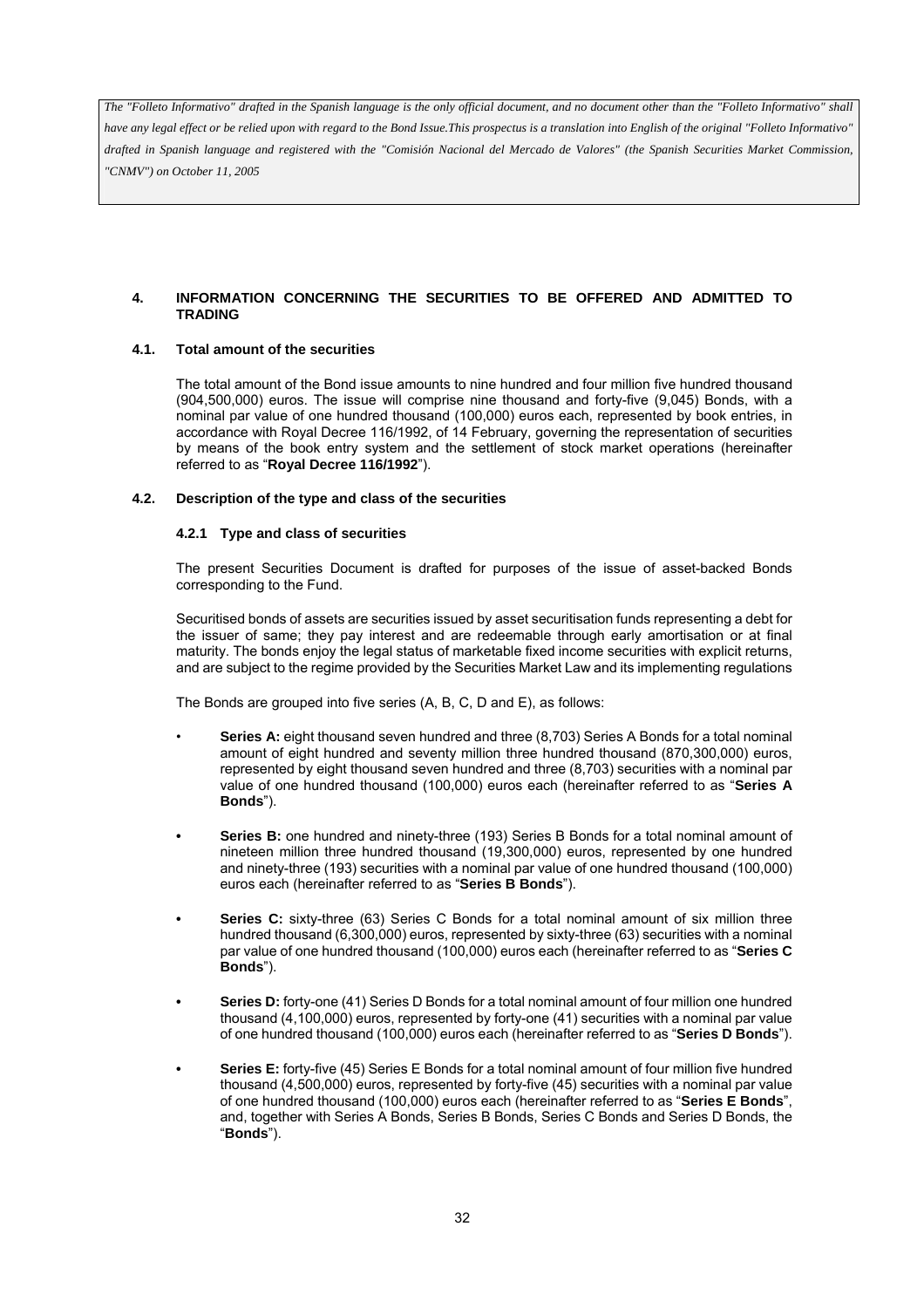*have any legal effect or be relied upon with regard to the Bond Issue.This prospectus is a translation into English of the original "Folleto Informativo" drafted in Spanish language and registered with the "Comisión Nacional del Mercado de Valores" (the Spanish Securities Market Commission, "CNMV") on October 11, 2005*

# **4.2.2 Underwriting and placement of the securities**

Simultaneously to the incorporation of the Fund and for the account of the Fund, the *Sociedad Gestora* will execute with the Placement Directors and with the Underwriters and Distributors mentioned in section 5.2 of the Registration Document a management, subscription and underwriting agreement for the placement, whereby the aforementioned entities undertake to subscribe or to obtain, at their liability, subscribers for the Bonds, in the amounts mentioned below, with each bearing liability for the respective amount it has underwritten (hereinafter referred to as the "**Bond Issue Management, Underwriting and Distribution Agreement**"):

| Entity                                                                      | Series A Bonds |             |
|-----------------------------------------------------------------------------|----------------|-------------|
|                                                                             | Num.           | Amount      |
| Deutsche Bank, AG London                                                    | 4.335          | 433.500.000 |
| JP Morgan Securities, Ltd.                                                  | 3.868          | 386.800.000 |
| Caja de Ahorros y Monte de Piedad de Zaragoza, Aragón<br>y Rioja (Ibercaja) | 200            | 20.000.000  |
| Caja de Ahorros de Valencia, Castellón y Alicante<br>(Bancaja)              | 150            | 15.000.000  |
| EBN Banco de Negocios, S.A.                                                 | 150            | 15.000.000  |
| Total                                                                       | 8.703          | 870.300.000 |

| Entity                                                                      | Series B Bonds |            |  |
|-----------------------------------------------------------------------------|----------------|------------|--|
|                                                                             | Num.           | Amount     |  |
| Deutsche Bank, AG London                                                    | 102            | 10.200.000 |  |
| JP Morgan Securities, Ltd.                                                  | 91             | 9.100.000  |  |
| Caja de Ahorros y Monte de Piedad de Zaragoza, Aragón<br>y Rioja (Ibercaja) | 0              | 0          |  |
| Caja de Ahorros de Valencia, Castellón y Alicante<br>(Bancaja)              | 0              | $\Omega$   |  |
| EBN Banco de Negocios, S.A.                                                 |                |            |  |
|                                                                             | 0              | $\Omega$   |  |
| Total                                                                       | 193            | 19.300.000 |  |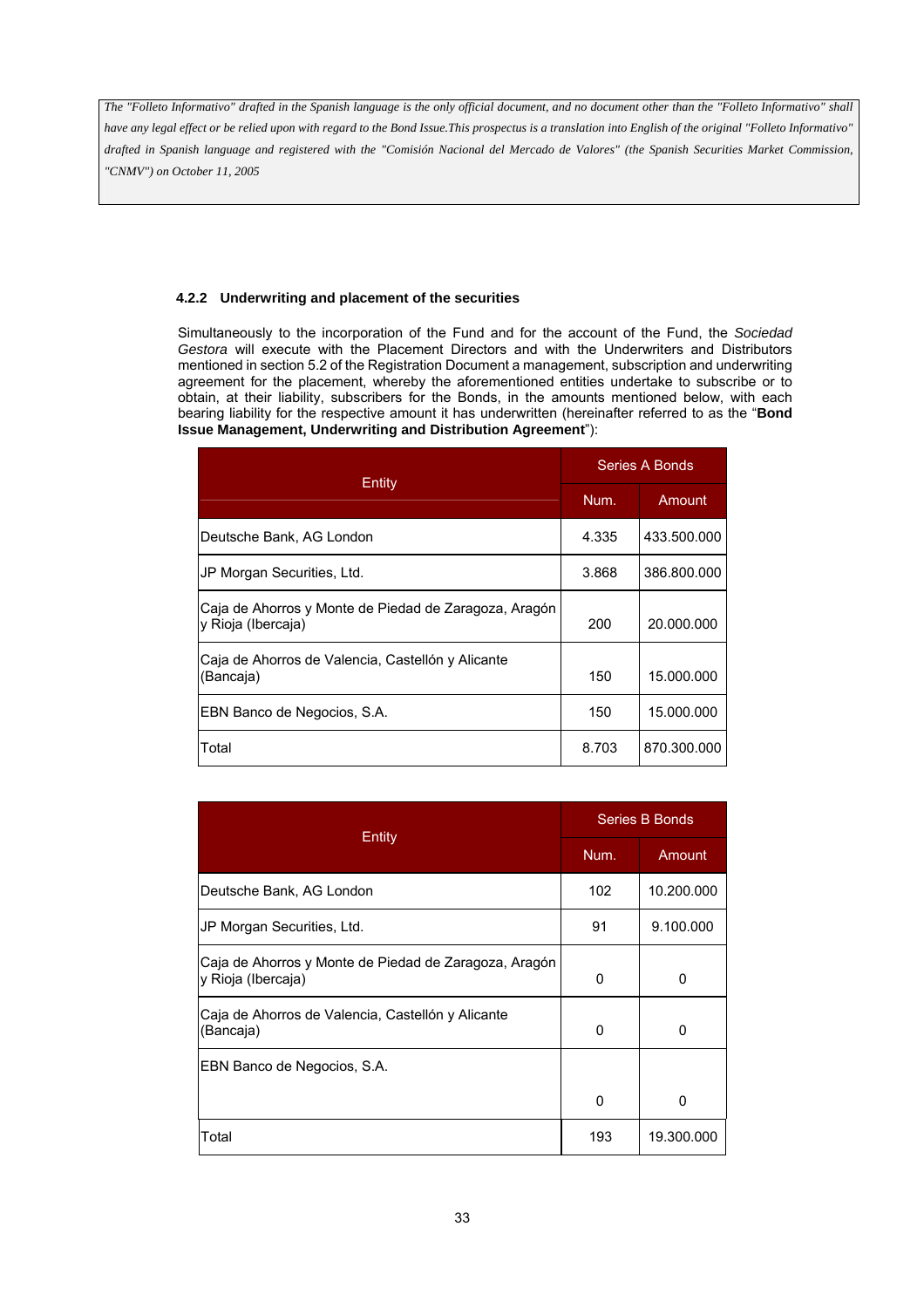|                                                                             | Series C Bonds |           |  |
|-----------------------------------------------------------------------------|----------------|-----------|--|
| Entity                                                                      | Num.           | Amount    |  |
| Deutsche Bank, AG London                                                    | 33             | 3.300.000 |  |
| JP Morgan Securities, Ltd.                                                  | 30             | 3.000.000 |  |
| Caja de Ahorros y Monte de Piedad de Zaragoza, Aragón<br>y Rioja (Ibercaja) | 0              | 0         |  |
| Caja de Ahorros de Valencia, Castellón y Alicante<br>(Bancaja)              | 0              | 0         |  |
| EBN Banco de Negocios, S.A.                                                 | O              | O         |  |
| Total                                                                       | 63             | 6.300.000 |  |

| Entity                                                                      | <b>Series D Bonds</b> |           |  |
|-----------------------------------------------------------------------------|-----------------------|-----------|--|
|                                                                             | Num.                  | Amount    |  |
| Deutsche Bank, AG London                                                    | 30                    | 3.000.000 |  |
| JP Morgan Securities, Ltd.                                                  | 11                    | 1.100.000 |  |
| Caja de Ahorros y Monte de Piedad de Zaragoza, Aragón<br>y Rioja (Ibercaja) | 0                     | 0         |  |
| Caja de Ahorros de Valencia, Castellón y Alicante<br>(Bancaja)              | $\Omega$              | 0         |  |
| EBN Banco de Negocios, S.A.                                                 | O                     | 0         |  |
| Total                                                                       | 41                    | 4.100.000 |  |

The Underwriting and Placement Entities will assume the obligations contained in the Management and Underwriting Agreement for the Bond Issue, which are basically as follows:

- 1) procure subscription of the Series A, B, C and D Bonds. Ibercaja shall fully subscribe the Series E Bonds, and therefore, no placement duties shall be performed regarding such series.
- 2) commitment to subscribe on its own behalf of any Series A B, C and D Bonds that have not been subscribed by third parties during the Subscription Period, until completing the amounts stipulated in their respective joint underwriting commitments;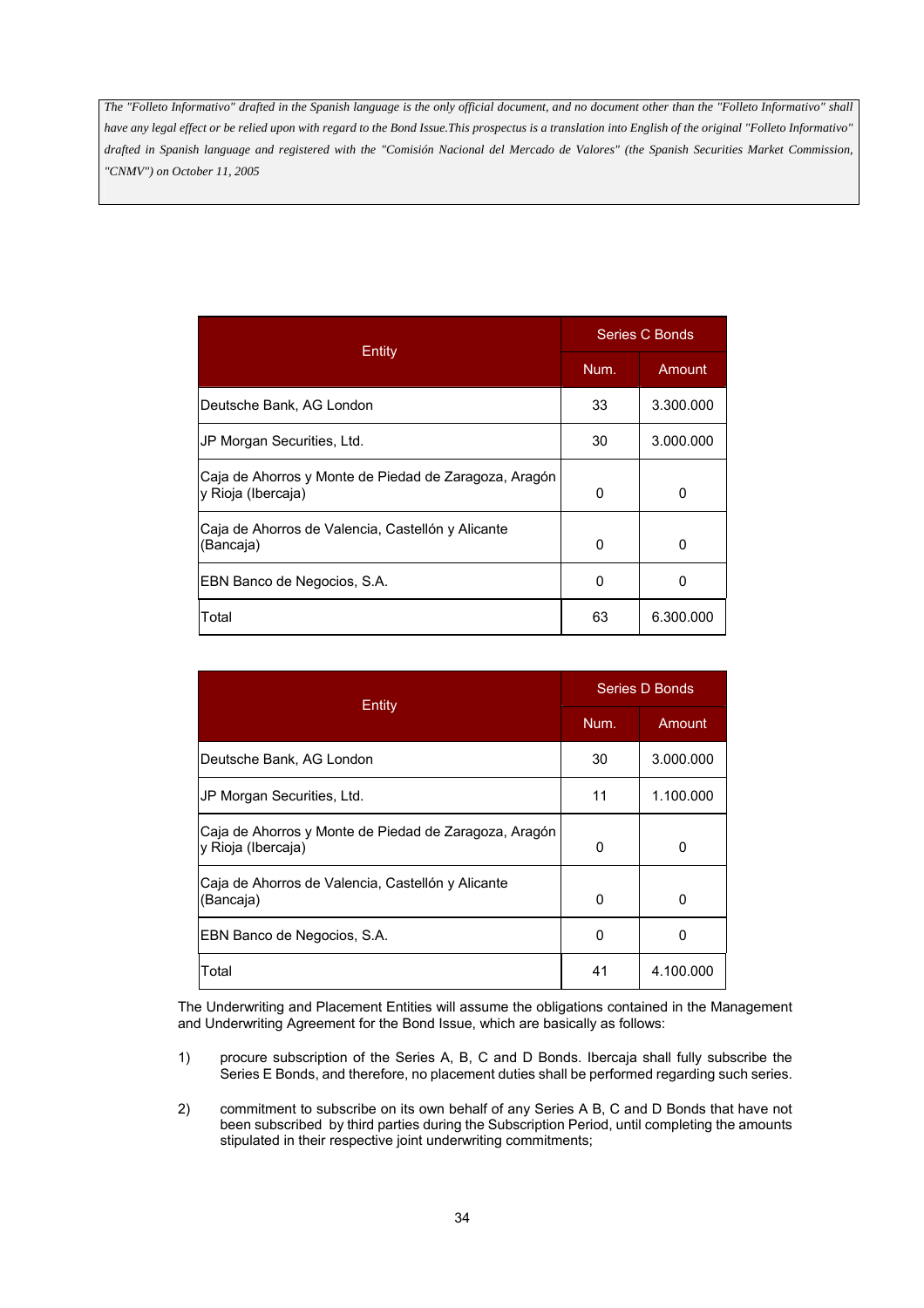*have any legal effect or be relied upon with regard to the Bond Issue.This prospectus is a translation into English of the original "Folleto Informativo" drafted in Spanish language and registered with the "Comisión Nacional del Mercado de Valores" (the Spanish Securities Market Commission, "CNMV") on October 11, 2005*

3) payment by the Underwriting and Placement Entities to the Financial Agent, on the Disbursement Date and prior to 11:00 hours ( CET) on the Disbursement Date, for same-day value, of the nominal amount of the Series A, B, C and D Bonds placed by each of them and, if necessary, subscribed by themselves up to the limit stipulated in their respective underwriting commitments;

4) all other aspects governing underwriting and placementof the Bonds will take place during the Subscription Period, which shall take place between October 17,at 10:00 (C.E.T.), and October 18,at 10:00 (C.E.T.).. The placement, and the allocation which each underwriter guarantees under the Bond Issue Management, Underwriting and Distribution Agreement, will be freely done by the underwriter, in all events endeavouring to ensure that no discriminatory treatment is given to orders of similar characteristics, notwithstanding which the Underwriters and Distributors may give priority to the orders from their clients as they deem fit. The obligation acquired by the Underwriters and Distributors is of a joint but not several nature and irrevocable, such that each one of them is liable solely for the amount it has underwritten.

Absence of confirmation prior to the beginning of the Subscription Period of any of the provisional ratings assigned to the Bonds by the Rating Agencies will constitute sufficient grounds to cancel the incorporation of the Fund and the Issue of the Bonds, the Bond Issue Management, Underwriting and Placement Agreement and the other contracts and agreements of the Fund.

As consideration for the commitment undertaken by the Underwriters and Distributors, they shall receive an underwriting and distribution commission an estimation of which is included as part of the initial expenses of the Fund in section 6 of the Securities Document. Each of the Bond Underwriters and Distributors will receive an underwriting and placement fee, on the basis of the nominal value of the relevant Bond Series each of them has underwritten which shall be between 0.04% and 0.07% for Series A, B, C and D Bonds

The amount of the underwriting and placement fee accrued in favour of each Underwriter and Placement Entity shall be received by each of them in one sole payment on the Disbursement Date, after they have paid the Fund the nominal amount of the Bonds placed by each of the Underwriters and Placement Entities and, as the case may be, subscribed on their own account up to their relevant underwriting commitments. Notwithstanding the foregoing, the Underwriters and Placement Entities shall be entitled to deduct such fee from any amounts to be delivered to the Fund in accordance with the provisions of Section Six above.

Ibercaja shall receive no consideration for its subscription commitment for the Series E Bonds.

The final fees applicable to each of the Bond Series A, B, C and D will be determined by common accord by the Placement Directors no later than 13:00 hours (CET) of October 6. The Placement Directors will notify the Sociedad Gestora, no later than 14:00 hours (CET) the second Business Day prior to the Disbursement Date (i.e., October 14, 2005), the final fees. In the absence of an agreement or notice, within the period provided, Sociedad Gestora will set the final underwriting and placement fee applicable to each of the Bond Series at 0.04% for the Series A, B, C and D Bonds.

#### **4.2.3 Placement directors**

Deutsche Bank, AG London and J.P. Morgan Securities Ltd. Act as Placement Directors, for which they receive no consideration whatsoever.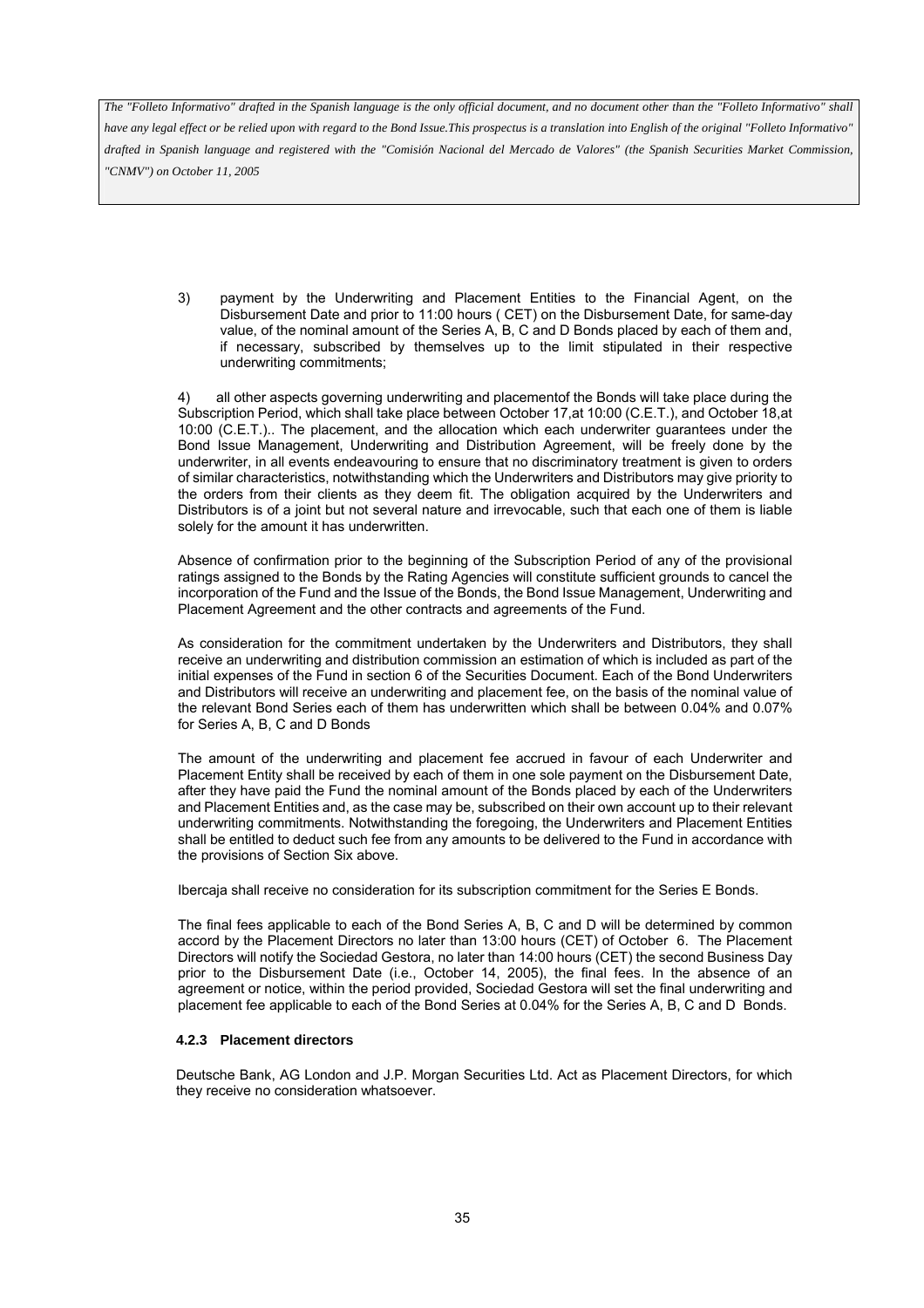*have any legal effect or be relied upon with regard to the Bond Issue.This prospectus is a translation into English of the original "Folleto Informativo" drafted in Spanish language and registered with the "Comisión Nacional del Mercado de Valores" (the Spanish Securities Market Commission, "CNMV") on October 11, 2005*

# **4.3. Legislation governing the securities**

Incorporation of the Fund and the issue of the Bonds has taken place in accordance with the Spanish legislation applicable to the Fund and to the Bonds themselves. In particular, they are issued in accordance with (i) the Securities Market Act 24/1988 28 July 1988, (ii) Royal Decree 926/1998 and its implementing provisions and Law 19/1992, insofar as matters on which Royal Decree 926/1998 is silent and insofar as applicable, and (iii) Royal Decree 291/1992 of 27 March 1992 on public issues and offerings of securities, in its current version and (iv) other applicable legislation and regulations in force form time to time.

The present Registration Document has been prepared in accordance with the format provided in Commission Regulation (EC) 809/2004.

#### **4.4. Indication as to whether the securities are registered or bearer securities, and if they are certified or represented by book entries**

The Bonds issued by the Fund will be represented as book entries, in conformity with Article 11 of Royal Decree 116/1992.

The entity entrusted with maintaining the accounting register of the Bonds will be *Sociedad de Gestión de los Sistemas de Registro, Compensación y Liquidación de Valores, S.A.* (hereinafter referred to as "**IBERCLEAR**"), with registered address in Madrid at calle Pedro Teixeira, number 8, 1ª planta, Post Code 28020.

In this regard the Deed of Incorporation will produce the effects provided for in article 6 of the Securities Market Act in its new wording pursuant to Royal Decree Law 5/2005, of March 11, , of urgent reforms to boost productivity and improve public contracting. The Bondholders will be identified as such, depending on the book entry performed by the entities participating in IBERCLEAR.

#### **4.5. Currency of the issue**

The issue will be in euros.

#### **4.6. Classification of the securities according to the subordination rules**

#### **4.6.1 Simple mention of the ranking of interest payments for the bonds in each of the series in the priority order of payments of the fund**

Payment of interest accrued on Series A Bonds ranks  $4<sup>th</sup>$  (iv) in the Priority Order of Payments established in section 3.4.6.3. of the Additional Module and  $5^{th}$  (v) in the Priority Order of Liquidation Payments established in section 3.4.6.4. of the Additional Module.

Payment of interest on Series B Bonds will rank  $5^{th}$  (v) in the Priority Order of Payments established in section 3.4.6.3. of the Additional Module, unless the conditions for their deferment provided in that section of the Additional Module are complied with, in which case it will rank  $9<sup>th</sup>$  (ix) in the Priority Order of Liquidation Payments and 7<sup>th</sup> (vii) in the Priority Order of Liquidation Payments established in section 3.4.6.4 of the Additional Module.

Payment of interest accrued on Series C Bonds will rank 6<sup>th</sup> (vi) in the Priority Order of Payments established in section 3.4.6.3. of the Additional Module, unless the conditions for their deferment provided in that section of the Additional Module are complied with, in which case it will rank 10<sup>th</sup> (x) in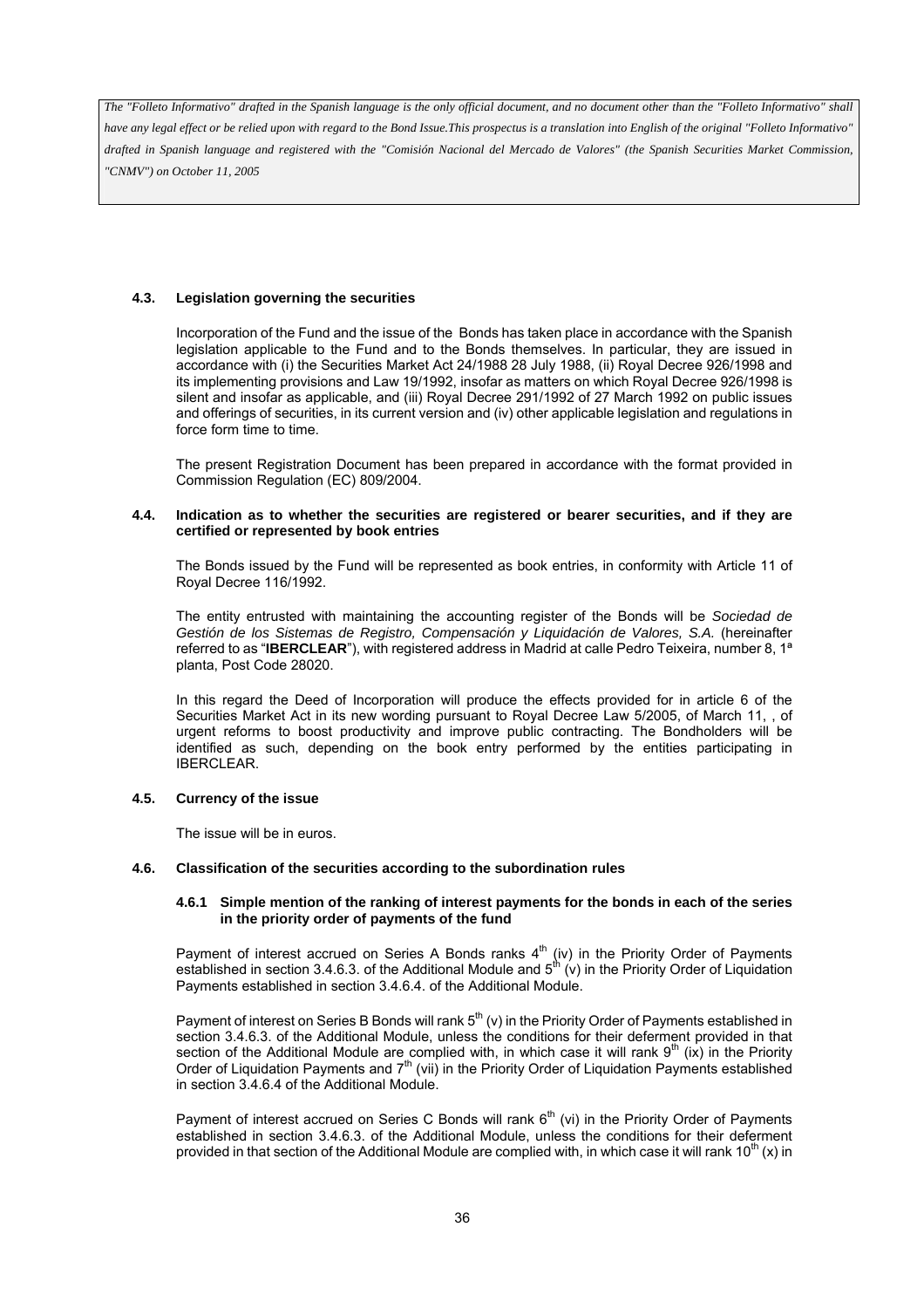*have any legal effect or be relied upon with regard to the Bond Issue.This prospectus is a translation into English of the original "Folleto Informativo" drafted in Spanish language and registered with the "Comisión Nacional del Mercado de Valores" (the Spanish Securities Market Commission, "CNMV") on October 11, 2005*

the Priority Order of Liquidation Payments and  $9<sup>th</sup>$  (ix) in the Priority Order of Liquidation Payments established in section 3.4.6.4. of the Additional Module.

Payment of interest accrued on Series D Bonds will rank  $7<sup>th</sup>$  (vii) in the Priority Order of Payments established in section 3.4.6.3. of the Additional Module, unless the conditions for their deferment provided in that section of the Additional Module are complied with, in which case it will rank  $11^{th}$  (xi) in the Priority Order of Liquidation Payments and  $11<sup>th</sup>$  (xi) in the Priority Order of Liquidation Payments established in section 3.4.6.4. of the Additional Module.

Payment of interest accrued on Series E Bonds will rank 14<sup>th</sup> (xiv) in the Priority Order of Payments established in section 3.4.6.3. of the Additional Module and  $14<sup>th</sup>$  (xiv) in the Priority Order of Liquidation Payments established in section 3.4.6.4. of the Additional Module.

#### **4.6.2 Simple mention of the ranking of principal payments for the bonds in each of the series in the priority order of payments of the fund**

The withholding on redemptions of Series A, B, C and D Bonds will rank 7<sup>th</sup> (vii) in the Priority Order of Payments established in section 3.4.6.3. of the Additional Module, and be subject to the rules established in sections 4.9.3 and 4.9.4. of this Securities Document.

In the event of Early Liquidation, payment of the principal of Series A, B, C and D will rank  $4^{th}$  (iv),  $7^{th}$ (vii),  $9^{th}$  (ix) and  $11^{th}$  (xi), respectively, in the Priority Order of Liquidation Payments established in section 3.4.6.4. of the Additional Module.

In the case of Series E Bonds, payment of the principal corresponding to the aforementioned Bonds will rank 14<sup>th</sup> (xiv) in the Priority Order of Payments established in section 3.4.6.3. of the Additional Module and 15<sup>th</sup> (xv) in the Priority Order of Liquidation Payments established in section 3.4.6.4. of the Additional Module.

#### **4.7. Description of the rights attached to the securities**

As per current legislation, the securities detailed in the present Securities Document do not entitle the investor to any future or current rights to the Fund or the Sociedad Gestora.

The economic and financial rights relating to the securities will be those deriving from the conditions in which the issue is performed, namely, interest rates, yields and redemption prices and which are detailed in sections 4.8 and 4.9 below.

On each Payment Date, the Financial Agent, in accordance with the Financial Services Agreement, shall pay the Bondholders the interest and reimbursement of the principal of the Bonds determined by the Sociedad Gestora, on behalf of the Fund, in accordance with the provisions of the present Prospectus, in any case subject to the Priority Order of Payments of the Fund. For the payment of the corresponding amounts, the Bondholders will be identified as such (on their behalf or with third parties) as indicated in the accounting records kept by IBERCLEAR, in such a way that the clearing and payment of the Bonds is performed in accordance with the rules that are established or may be established in the future by IBERCLEAR for securities accepted for listing on the AIAF - *Asociación de Intermediarios de Activos Financieros* (Financial Brokers Association) - market (hereinafter referred to as the "**AIAF**") and represented by book entries.

Payment will be made through the Official Credit Institute (*Instituto de Crédito Oficial*) (hereinafter referred to as the "**Financial Agent**" or "**ICO**"), and distributed through IBERCLEAR, or the entity replacing it, and its associated entities.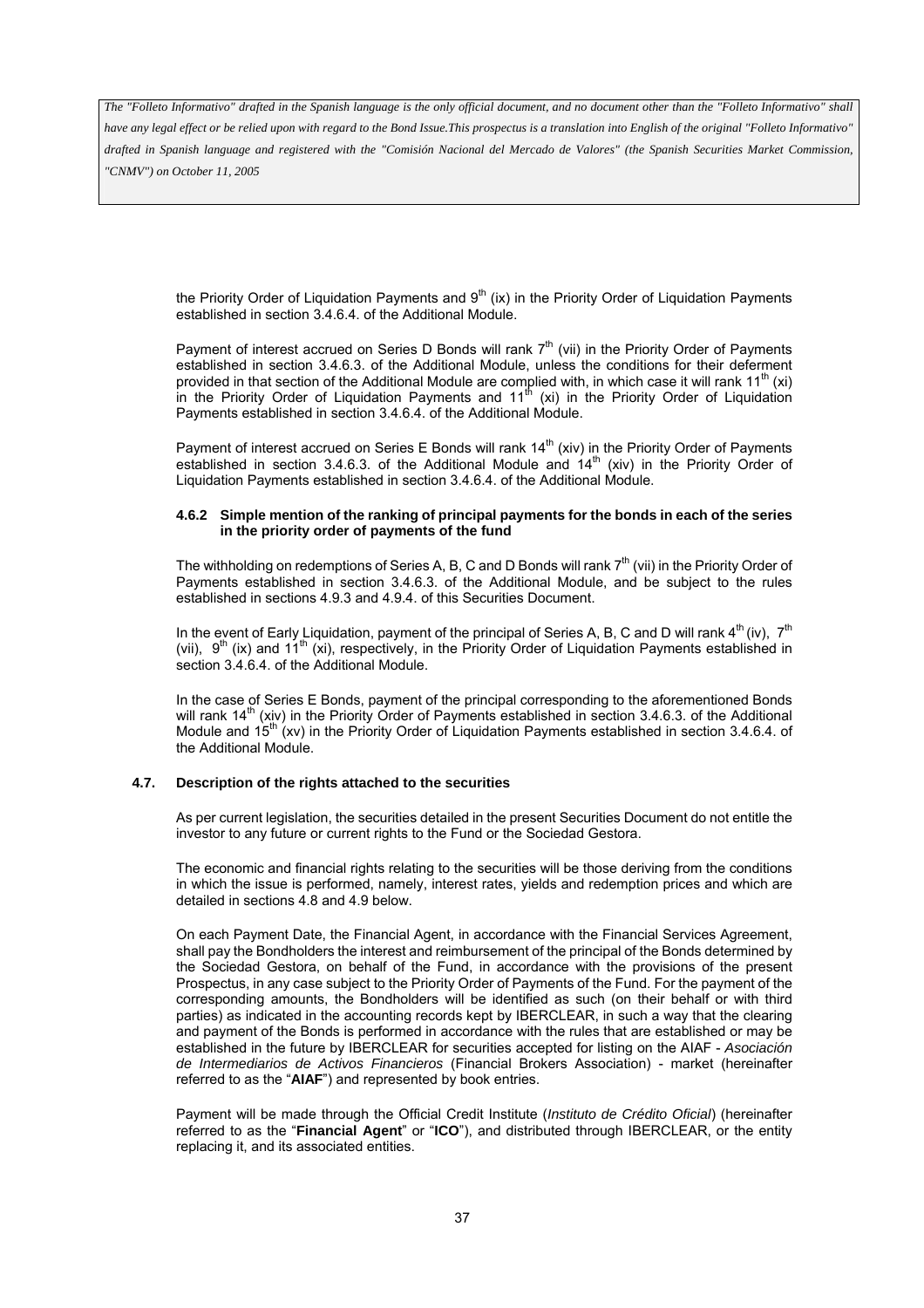*have any legal effect or be relied upon with regard to the Bond Issue.This prospectus is a translation into English of the original "Folleto Informativo" drafted in Spanish language and registered with the "Comisión Nacional del Mercado de Valores" (the Spanish Securities Market Commission, "CNMV") on October 11, 2005*

Bondholders of the Fund will not be entitled to take any legal action against the *Sociedad Gestora* except in the event of non-fulfilment of its functions or non-compliance with the provisions contained in this Prospectus, the Deed of Incorporation and applicable legislation.

Any dispute regarding the Fund that may arise during its operations or liquidation, be it amongst the Bondholders or between the Bondholders and the *Sociedad Gestora*, will be submitted to the courts and tribunals of Spain, with waiver of any other jurisdiction to which the parties may be entitled.

## **4.8. Nominal interest rate and provisions relating to interest payments**

Interest payments to the Bondholders will be made, in relation to the Fund's other payment obligations, according to the Priority Order of Payments and based on the rules described in this section.

#### **Bond interest**

Variable annual nominal interest, calculated and payable on a quarterly basis, will accrue as from [●] October 2005, i.e. three (3) Working Days after the Incorporation Date, the date of payment of the Bonds and of price of Shares and Certificates to the Assignor (hereinafter referred to as the "**Disbursement Date**"), until they are fully redeemed.

This annual nominal interest will be paid at the end of each quarter on each Payment Date on the outstanding principal pending maturity plus matured and unpaid principal on such date (hereinafter referred to as the "**Nominal Balance Pending Collection**") for each Bond at the beginning of this Interest Accrual Period, as long as the Fund has sufficient funds in accordance with the Priority Order of Payments.

> For accrual purposes, the Bond interest period will be divided into interest accrual periods (hereinafter referred to as "**Interest Accrual Periods**"), which will be the period between two consecutive Payment Dates (including the first payment date and excluding the last payment date). The first Accrual Period will begin on the Disbursement Date and will end on the first Payment Date, namely 26 January 2006 (excluding this date).

> The Nominal Interest Rate, as defined in the following section, will accrue over the days actually elapsed of each Interest Accrual Period for which this rate has been determined and will be calculated on the basis of a year of three hundred and sixty (360) days.

> The annual rate of interest accrued on Bonds during each Interest Accrual Period will be the sum of the following two factors:

- (i) the Reference Interest Rate, as defined below, and rounded to the nearest thousandth of a percentage point, taking into account that, if the amount rounded up or down is identical, such rounding will be performed upwards; and
- (ii) the margin applicable to the Bonds, as indicated below.

#### **Reference Interest Rate**

The Reference Interest Rate for determining the interest rate applicable to the Bonds will be the 3-month EURIBOR, or an alternative interest rate, if required, which will be determined as follows (hereinafter referred to as the "**Reference Interest Rate**"). EURIBOR is the market's reference interest rate for the Euro.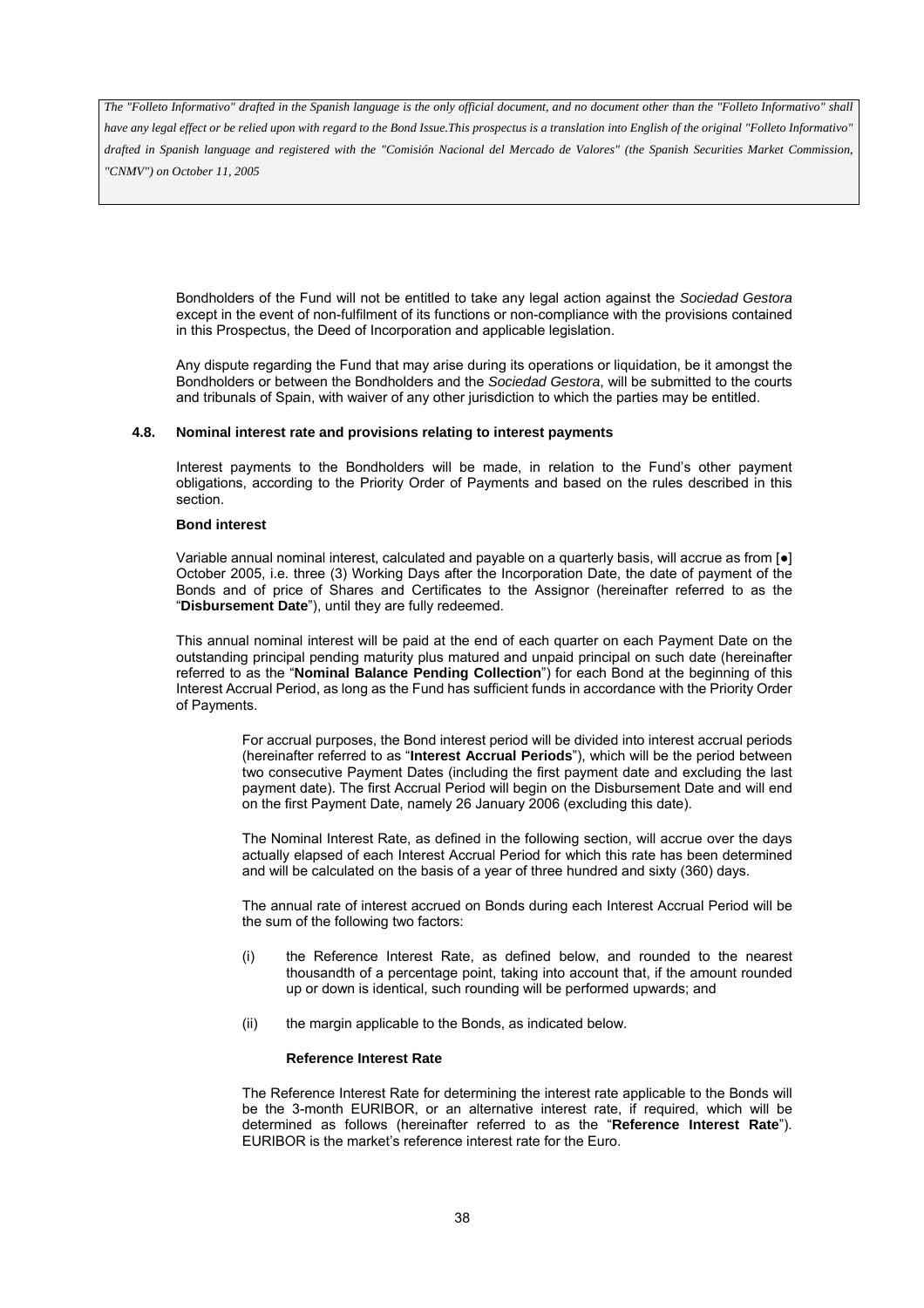*have any legal effect or be relied upon with regard to the Bond Issue.This prospectus is a translation into English of the original "Folleto Informativo" drafted in Spanish language and registered with the "Comisión Nacional del Mercado de Valores" (the Spanish Securities Market Commission, "CNMV") on October 11, 2005*

### ""**Determination of the Reference Interest Rate**

On each Determination Date (as defined in the present section), the *Sociedad Gestora* will determine the Reference Interest Rate, which will be equal to the EURIBOR, as follows:

- (i) The three-month EURIBOR which appears on the REUTERS' screen, EURIBOR= page at 11:00 am, Madrid time, on the Determination Date, on a 360 day basis. "REUTERS' screen, EURIBOR= page" is the page that displays the content of the "EURIBOR=" page on the REUTERS MONITOR MONEY RATES SERVICE (or any other page that might replace in this service).
- (ii) In absence of the rates indicated in part (i) above, the average shall be that corresponding to the three-month EURIBOR rate on the Determination Date which appears on the "TELERATE" screen (TELERATE SPAIN, S.A.), page 248, (or any other page that might replace it in this service) at 11:00, Madrid time.
- (iii) In absence of the rates indicated in parts (i) and (ii) above, the average shall be that corresponding to the London three-month interbank interest rates for Euro-denominated deposit operations declared simultaneously on the Determination Date by the following institutions (the rate will be requested simultaneously to these entities):
	- Banco Santander Central Hispano (London office)
	- J.P. Morgan Chase & Co. (London)
	- Barclays Bank (London)
	- Confederación Española de Cajas de Ahorros (London office)

If any of these institutions do not supply quotes, the applicable rate shall be the simple arithmetic mean of the quoted interest rates declared by at least two of the remaining institutions.

(iv) If the rates cannot be determined by the procedures mentioned in (i), (ii), and (iii) above, the applicable rate shall be the Reference Interest Rate applicable for the previous Interest Accrual Period. On the First Determination Date, if no Reference Rate has been published as stipulated in sections (i), (ii) and (iii) above, the rate published on the last Business Day on which this Reference Interest Rate has been published will be used, in accordance with section (i).

> The *Sociedad Gestora* will keep lists of the content of REUTERS or TELERATE pages, or, where appropriate, the quotes supplied by the institutions mentioned in subsection (iii) above, as evidence of the type of EURIBOR established.

> Once the Reference Interest Rate for the Bonds has been determined, and on the same Determination Date, the *Sociedad Gestora* will calculate and determine for each Series of Bond the applicable interest rate for the following Interest Accrual Period.

#### **Determination Date of the Referente Interest Rate and Interest Rate of the Bonds**

The date of determination of the Reference Interest Date for each Interest Accrual Period shall be on the second  $(2^{nd})$  Business Day prior to a Payment Date (or the Disbursement Date for the first Interest Accrual Period) and shall apply to the following Interest Accrual Period (hereinafter, "**Determination**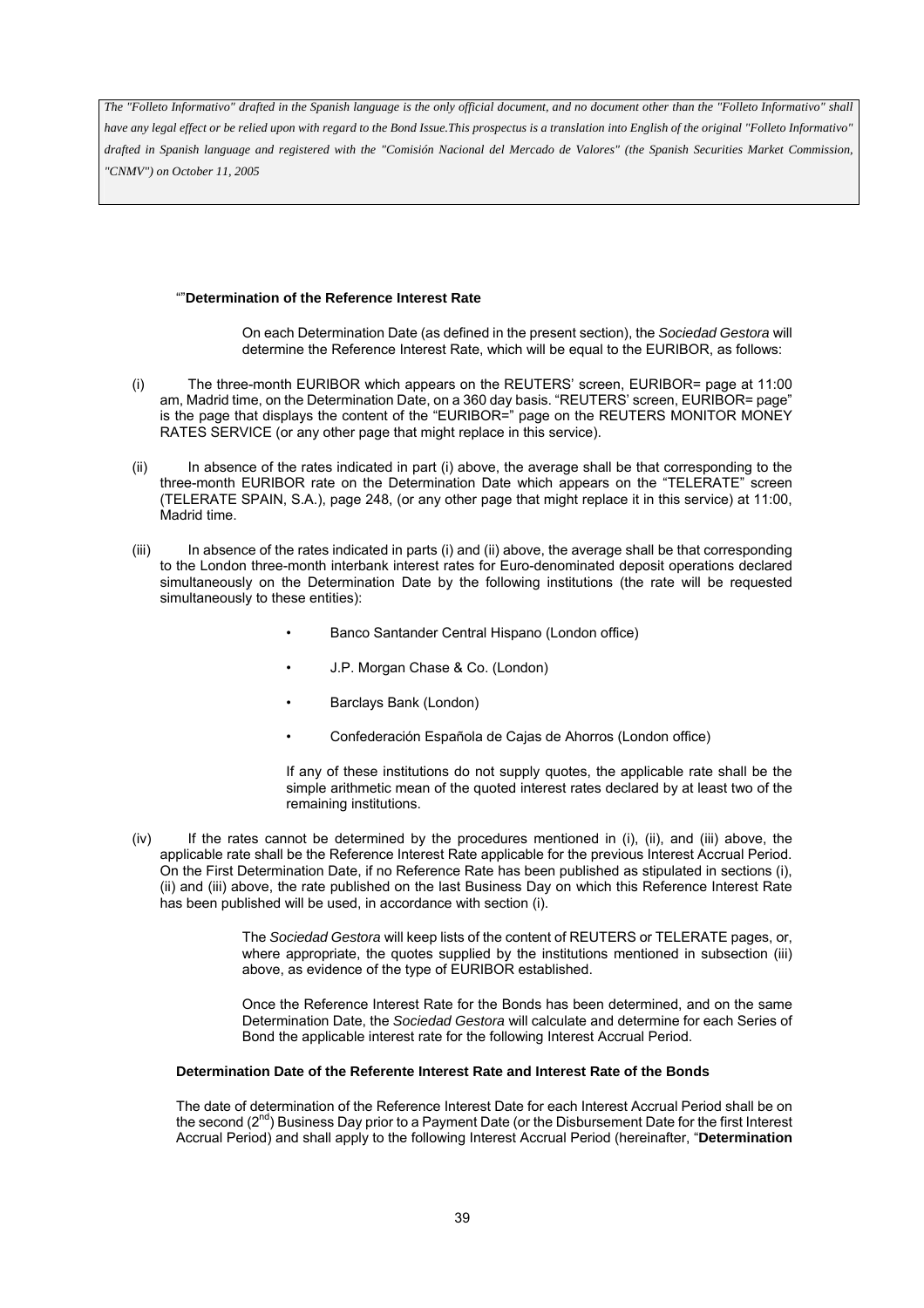*have any legal effect or be relied upon with regard to the Bond Issue.This prospectus is a translation into English of the original "Folleto Informativo" drafted in Spanish language and registered with the "Comisión Nacional del Mercado de Valores" (the Spanish Securities Market Commission, "CNMV") on October 11, 2005*

**Date**"). For the first Interest Accrual Period the Reference rate shall be determined on the second  $(2^{nd})$  Business Day prior to the Disbursement Date (i.e., October 14, 2005).

#### **Margin to be applied to the reference interest rate for each series of Bonds**

The margin to be applied to the Reference Interest Rate, as determined in the previous section, to calculate the Nominal Interest Rate to be accrued during each Interest Accrual Period by the Bonds of each Series will be set between the following values.

- Series A Bonds: between 0.08% and 0.16%, inclusive.
- Series B Bonds: between 0.20% and 0.40%, inclusive.
- Series C Bonds: between 0.35% and 0.65%, inclusive.
- Series D Bonds: between 1.00% and 2.25%, inclusive.
- Series E Bonds: between 3.50% and 4.50%, inclusive.

The spreads applicable to each series of Bonds, expressed in percentage terms, will be determined mutual agreement of the Placement Directors at the latest before 13:00, Madrid time, on the second ( $2^{nd}$ ) Business Day prior to the Disbursement Date (i.e. on 14 October 2005). The final spread of the Bonds will faxed to the *Sociedad Gestora* before 14:00 hours, Madrid time, on the second  $(2^{nd})$  Business Day prior to the Disbursement Date (i.e. on 14 October 2005) by the Placement Directors. If this notice is not issued, the *Sociedad Gestora* will set the margin of 0.15% for Series A Bonds, 0.35% for Series B Bonds, 0.60% for Series C Bonds, 2.00% for Series D Bonds and 4.00% for Series E Bonds.

Final Margins applicable to each series which should have been set in the absence o fan agreement shall be communicated by the Sociedad Gestora, prior to the start of the Subscription Period, to the Placement Directors in order that they may communicate them to Underwriters and Placement Entities, so that they may communicate them in their turn to investors interested in subscribing the Bonds. At the same time, the *Sociedad Gestora* will also notify the CNMV of this as additional information to the Prospectus. The final spreads applicable will be certified in the closing deed. In any case, the spreads of all the series of Bonds will be set before the beginning of the Subscription Period.

#### **Formula for calculating interest**

Interest accrued on the Bonds of the Series during each Interest Accrual Period will be calculated by the *Sociedad Gestora* according to the following formula:

$$
I_i = N_i * r_i * \frac{n_i}{360}
$$

where:

*Ni* is the Outstanding Nominal Balance to Collection of the Bond at the beginning of the Interest Accrual Period.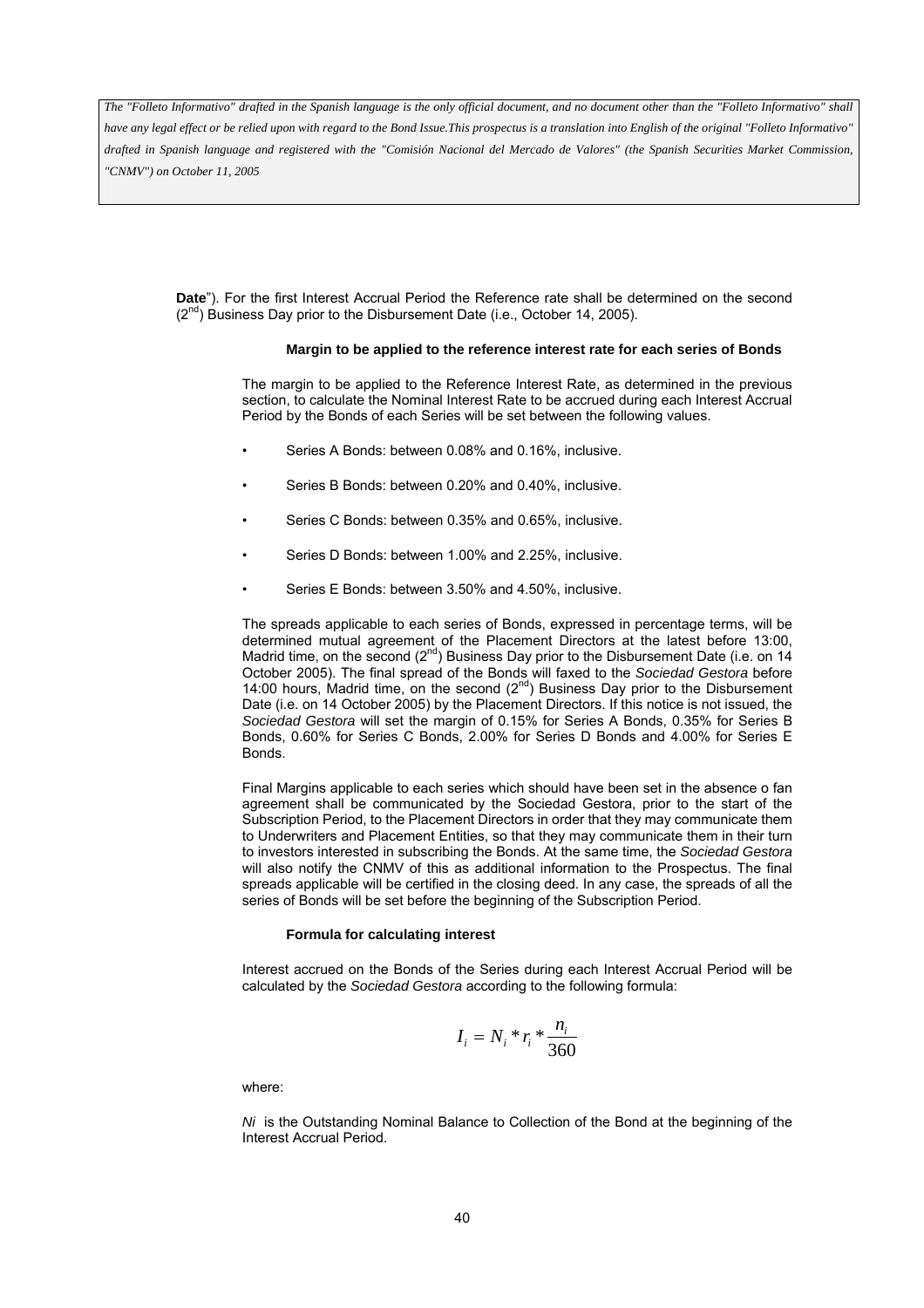*have any legal effect or be relied upon with regard to the Bond Issue.This prospectus is a translation into English of the original "Folleto Informativo" drafted in Spanish language and registered with the "Comisión Nacional del Mercado de Valores" (the Spanish Securities Market Commission, "CNMV") on October 11, 2005*

> $I_i$  is the total amount of interest accrued on the Bonds in the series during the Interest Accrual Period.

> *ri* is the Nominal Interest Rate of the Bonds in the series on an annual basis, calculated as the sum of the Reference Interest Rate for the relevant Interest Accrual Period plus the margin established for each series.

*n<sub>i</sub>* is the number of days in the Interest Accrual Period.

### **4.8.1 Dates, place, entities and procedure for interest payments**

Interest payments on the Bonds and repayment of the principal, regardless of the series, will be made quarterly on 26 January, April, July and October of every year until the Bonds are fully redeemed (each date will hereinafter be referred to as a "**Payment Date**"). If one of these dates is not a Business Day, the interest for the quarter will be paid on the next Business Day immediately after the aforementioned date.

For the purposes of this Prospectus, business days ("**Business Days**") are all days except the following:

- holidays in the city of Madrid, or
- non-business days on the TARGET (Trans European Automated Real-Time Gross Settlement Express Transfer System) calendar.

If on a Payment Date, and despite the mechanisms established to protect the rights of the Bondholders, the Available Resources of the Fund, as defined below in section 3.4.6.2. of the Additional Module, are not sufficient to satisfy all of the payment obligations of the Fund, the amount available will be distributed in accordance with the Priority Order of Payments.

Established withholdings, contributions and other taxes, as well as any taxes that may be established in the future on the principal, interest, or yields of the Bonds, will be solely borne by the Bondholders and the corresponding amounts will be deducted, accordingly, by the designated entity in the form established by law.

The payment procedure will comply with the rules contained in section 4.7 of this Securities Document.

#### **4.8.2 Description of the underlying asset on which the interest rate is based; historic information**

The Reference Interest Rate to be used to determine the nominal interest rate applicable to each Bond Series is that described in section 4.8 of the Securities Document.

At present, the Euribor rate is the rate of Interbank deposits offered in Euro calculated as the daily average of the rates provided for fifteen maturity terms by a panel composed by 57 banks which are the most active in the Euro zone. The rate is quoted on the basis of true days to maturity and years composed of 360 days, and is fixed at 11:00 (CET) expressed with three decimal points.

Definitions relating to the Euribor rate approved by the European Banking Federation (FBE) and by the ACI (Asociacion Cambista Internacional) complementary to the actual definition of the Euribor rate are deemed included to the effects the Reference Interest Rate relative to the Euribor rate not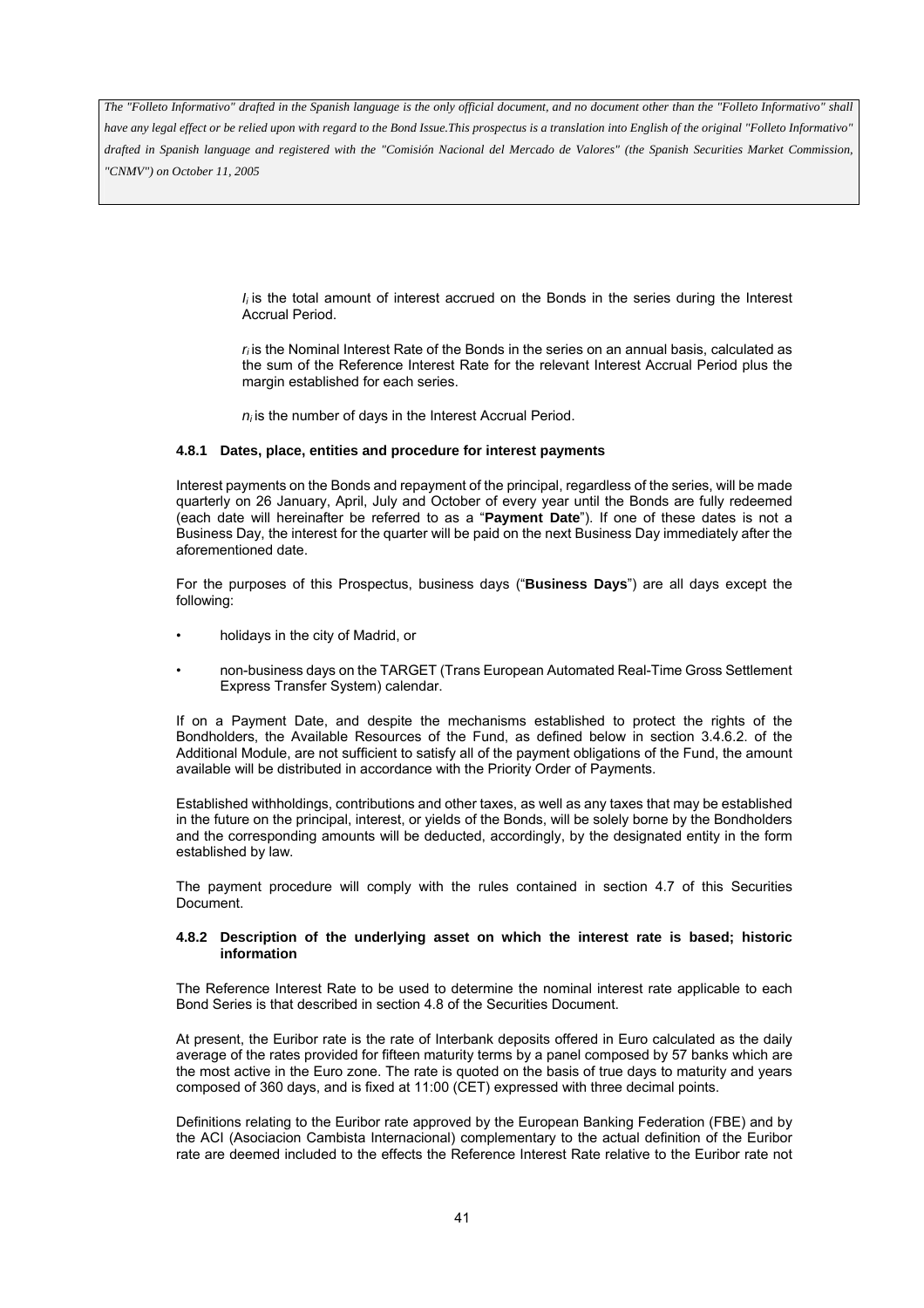*have any legal effect or be relied upon with regard to the Bond Issue.This prospectus is a translation into English of the original "Folleto Informativo" drafted in Spanish language and registered with the "Comisión Nacional del Mercado de Valores" (the Spanish Securities Market Commission, "CNMV") on October 11, 2005*

requiring amendment to the present terms of the Reference Interest Rate or the notice to the bondholders by the Sociedad Gestora.

For information purposes only please find below data of the three month Euribor published on the dates indicated, in the electronic page EURIBOR01 facilitated by Reuters, as well as Nominal Interest Rate that would have resulted if applied to each one of the Bond Series, on the assumption that the applicable spreads would be the average within the spread provided for each series in section 4.8. above.

| <b>FECHAS</b>   | <b>URIBOR 3 mest</b> | <b>BONO A</b> | <b>BONO B</b> | <b>BONO C</b> | <b>BONOD</b> | <b>BONOE</b> |
|-----------------|----------------------|---------------|---------------|---------------|--------------|--------------|
| $5$ -oct-05     | 2,183%               | 2,333%        | 2,533%        | 2,783%        | 4,183%       | 6,183%       |
| $4$ -oct-05     | 2,181%               | 2,331%        | 2,531%        | 2,781%        | 4,181%       | 6,181%       |
| $3$ -oct-05     | 2,178%               | 2,328%        | 2,528%        | 2,778%        | 4,178%       | 6,178%       |
| $30$ -sep- $05$ | 2,176%               | 2,326%        | 2,526%        | 2,776%        | 4,176%       | 6,176%       |
| $29$ -sep-05    | 2,170%               | 2,320%        | 2,520%        | 2,770%        | 4,170%       | 6,170%       |
| $28$ -sep-05    | 2,146%               | 2,296%        | 2,496%        | 2,746%        | 4,146%       | 6,146%       |
| $27$ -sep-05    | 2,144%               | 2,294%        | 2,494%        | 2,744%        | 4,144%       | 6,144%       |
| $26$ -sep-05    | 2,141%               | 2,291%        | 2,491%        | 2,741%        | 4,141%       | 6,141%       |
| $23$ -sep-05    | 2.136%               | 2,286%        | 2,486%        | 2,736%        | 4,136%       | 6,136%       |
| $22$ -sep-05    | 2,135%               | 2,285%        | 2,485%        | 2,735%        | 4,135%       | 6,135%       |
| $21$ -sep-05    | 2,136%               | 2,286%        | 2,486%        | 2,736%        | 4,136%       | 6,136%       |
| $20$ -sep- $05$ | 2,136%               | 2,286%        | 2,486%        | 2,736%        | 4,136%       | 6,136%       |
| $19$ -sep- $05$ | 2,136%               | 2,286%        | 2,486%        | 2,736%        | 4,136%       | 6,136%       |
| $16$ -sep- $05$ | 2,136%               | 2,286%        | 2,486%        | 2,736%        | 4,136%       | 6,136%       |
| $15$ -sep-05    | 2,136%               | 2,286%        | 2,486%        | 2,736%        | 4,136%       | 6,136%       |
| $14$ -sep- $05$ | 2,135%               | 2,285%        | 2,485%        | 2,735%        | 4,135%       | 6,135%       |
| $13$ -sep-05    | 2,136%               | 2,286%        | 2,486%        | 2,736%        | 4,136%       | 6,136%       |
| $12$ -sep-05    | 2,134%               | 2,284%        | 2,484%        | 2,734%        | 4,134%       | 6,134%       |
| $9$ -sep-05     | 2,134%               | 2,284%        | 2,484%        | 2,734%        | 4,134%       | 6,134%       |
| $8$ -sep-05     | 2,134%               | 2,284%        | 2,484%        | 2,734%        | 4,134%       | 6,134%       |
| $7$ -sep- $05$  | 2,134%               | 2,284%        | 2,484%        | 2,734%        | 4,134%       | 6,134%       |
| $6$ -sep $-05$  | 2,132%               | 2,282%        | 2,482%        | 2,732%        | 4,132%       | 6,132%       |
| $5$ -sep-05     | 2,131%               | 2,281%        | 2,481%        | 2,731%        | 4,131%       | 6,131%       |
| $2$ -sep-05     | 2,130%               | 2,280%        | 2,480%        | 2,730%        | 4,130%       | 6,130%       |
| $1$ -sep- $05$  | 2,133%               | 2,283%        | 2,483%        | 2,733%        | 4,133%       | 6,133%       |

#### **4.8.3 Calculation agent**

The Calculation Agent for the interest of the Bonds will be the *Sociedad Gestora* in the name and on behalf of the Sociedad Gestora.

### **4.9. Security maturity and redemption dates**

#### **4.9.1 Redemption price**

The redemption value of each Bond will be one hundred thousand (100,000.00) Euros, equivalent to its nominal value, free of expenses and taxes for the Bondholder, to be paid progressively on every Payment Date as established in the following sections.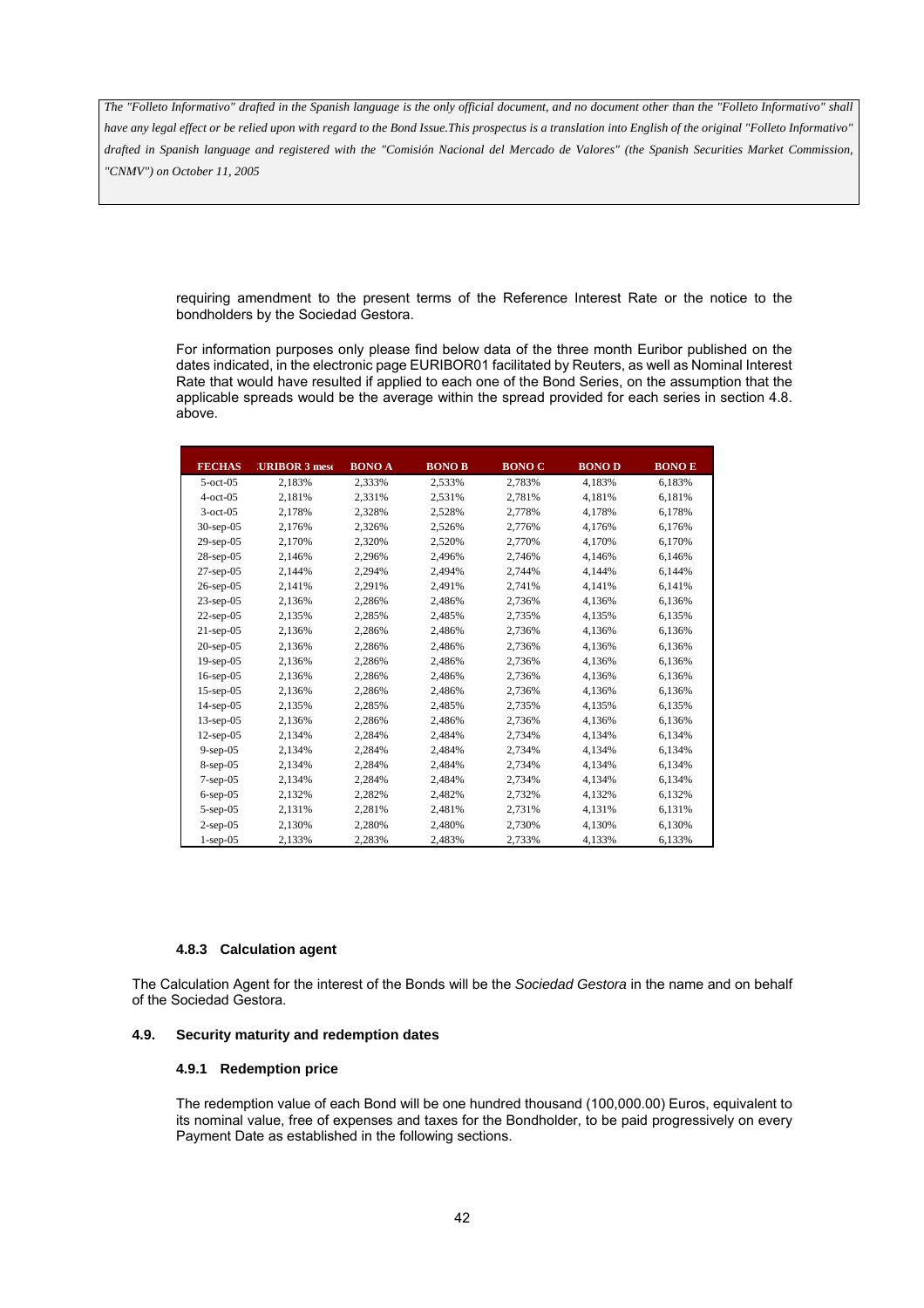## **4.9.2 Redemption date**

The Bond redemption dates will be the Payment Dates, i.e. 26 January, 26 April, 26 July and 26 October of every year. The first Payment Date will be 26 January 2006.

### **4.9.3 Ordinary rules governing the redemption of series A and D bonds**

The redemption of Series A Bonds will begin on the first Payment Date.

The redemption of Series B Bonds will only begin once all the Series A Bonds are fully redeemed, except in the case described in section 4.9.4. of this Securities Document.

The redemption of Series C Bonds will only begin once all the Series A and B Bonds are fully redeemed, except in the case described in section 4.9.4. of this Securities Document.

The redemption of Series D Bonds will only begin once all the Series A, B and C Bonds are fully redeemed, except in the case described in section 4.9.4. of this Securities Document.

Series A, B, C and D Bonds will be redeemed on a pro rata basis among the Bonds from the same redeemable Series (as provided below), by reducing the nominal amount, until it has been fully redeemed, on each Payment Date.

The Bonds will be redeemed on each Payment Date from Available Resources in an amount equal to the lesser of the following amounts:

- a) the positive difference on that Payment Date between the Outstanding Nominal Balance to Payment of the Bonds (prior to the redemption to be performed on that Payment Date) and the Outstanding Nominal Balance of the Shares and Certificates which do not have to be treated as Defaulted Shares and Certificates, in accordance with the definition below (hereinafter, the "**Non-Defaulted Shares and Certificates**")) corresponding to the last day of the month prior to the Payment Date; and
- b) The Available Resources on that Payment Date, less the amounts corresponding to previous items on the Priority Order of Payments described in section 3.4.6.3. of the Additional Module.

Consequently, Shares and Certificates (for which the corresponding Mortgage Loans have a payment delay of at least 18 months or more or which have been declared as defaulted by the Assignor (hereinafter referred to as the "**Defaulted Shares or Certificates**"), will result in the redemption of the Bonds. The Available Resources of the Fund will be used for redemption purposes, following the payment of the prior commitments in the Priority Order of Payments described in section 3.4.6.3. of the Additional Module. If there are no Available Resources to cover these payments, the corresponding amounts will remain outstanding until the next Payment Date.

If the Shares and Certificates cannot be replaced, as established in section 2.2.9. of the Additional Module, the amounts originating from early redemption, by the Assignor, of the Shares and/or Certificates in question will be used to redeem the Bonds on the next Payment Date, subject to the Priority Payment Order described in section 3.4.6.3 of the Additional Module.

#### **4.9.4 Extraordinary rules governing the pro rata redemption of series A and D bonds**

Without prejudice to the ordinary rules governing the redemption of Series A and D Bonds, established in section 4.9.3. of this Securities Document, the principal of Series A, B, C and D will be redeemed on the Payment Date if any of the following situations occurs simultaneously: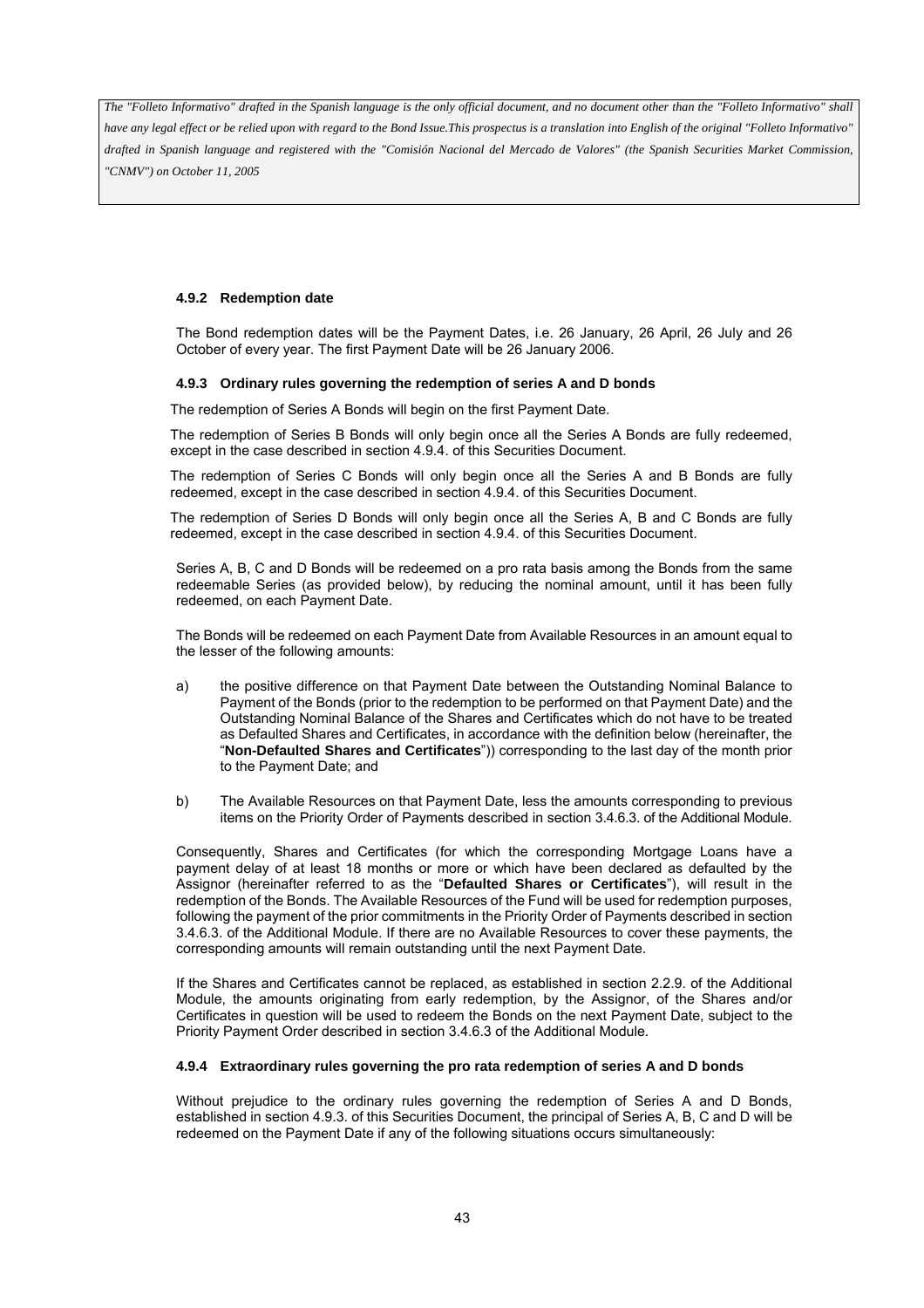*have any legal effect or be relied upon with regard to the Bond Issue.This prospectus is a translation into English of the original "Folleto Informativo" drafted in Spanish language and registered with the "Comisión Nacional del Mercado de Valores" (the Spanish Securities Market Commission, "CNMV") on October 11, 2005*

- (1) the ratio between the Outstanding Nominal Balance of Collection of combined Series B, C and D Bonds and the Outstanding Nominal Balance of Collection of Series A, B, C and D is double the ratio between the Outstanding Nominal Balance of Collection of combined Series B, C and D and the Outstanding Nominal Balance of Collection of Series A, B, C and D Bonds on the Date of Incorporation of the Fund.
- (2) that the Outstanding Nominal Balance of Collection of Mortgage Loans with, on a given date, payments outstanding for a period of more three (3) months, excluding loans underlying Defaulted Shares and the Certificates (hereinafter referred to as "**Debtor Mortgage Loans**"), is below 2% of the Outstanding Nominal Balance Payable of the Bonds at that moment.
- (3) that, if the Outstanding Nominal Balance of Collection of the Shares and Certificates is less than 10% of its initial balance, the *Sociedad Gestora* does not opt for early redemption of the Fund.
- (4) that the Reserve Fund covers the initial level requested by the Rating Agencies (4,500,000 Euro).

#### **4.9.5 Rules governing the redemption of series E bonds**

Series E Bonds will be amortised, after repayment of the principal, as from the Payment Date of 28 January 2019, in the amount of Available Resources after the corresponding payments (i) to (xiii) in the Priority Order of Payments.

#### **4.9.6 Legal maturity date**

The Legal Maturity Date and, consequently, the final Bond redemption date is 26 October 2042 (the Payment Date immediately after the corresponding date to be added thirty (30) months prior to the final redemption date of the Mortgage Loans) or, if this is not a Business Day, and without prejudice to the *Sociedad Gestora*, on behalf and account of the Fund, and in conformity with the provisions contained in section 4.4.3. of the Registration Document, redeeming the Bonds prior to the Legal Maturity Date. The final redemption of the Bonds on the Legal Maturity Date will take place in accordance with the Priority Order of Liquidation Payments.

#### **4.9.7 Notice dates, calculation periods and calculation dates**

The *Sociedad Gestora* will notify the amount of principal and interest payable to Bondholders, as described in section (4.1) of the Additional Module of this Prospectus, on the second  $(2^{nd})$  Business Day prior to each Notice Date.

In Its turn, "**Calculation Periods**" shall be calendar months. As an exception, the first Calculation Period shall be the period between the Incorporation Date and the final day in October, and the final Calculation Period shall be between the first day of the month on which liquidation of the Fund takes place and the Payment Date of such liquidation.

Finally, "Calculation Date" is defined as the 20<sup>th</sup> each calendar month. On such date the Fund revenue for the immediately preceding Calculation Period shall be calculated, i.e.. The amount of principal plus interest effectively paid by the debtors, plus the Technical Advance requested on such date, minus the return of the Technical Advance requested on the preceding Calculation Date.

Notwithstanding the foregoing, the above shall only apply where Collection Dates are in a monthly basis, and thus are coincident with Calculation Dates  $(20<sup>th</sup>$  of each month). In the event that a Collection Date should accrue on a weekly or daily basis, in accordance with section 3.4.5.1. of the Additional Module, the amounts mentioned in the preceding paragraph will not be paid, but instead the mount of principal and interest effectively paid by the debtors on the immediately preceding and the current Collection Date.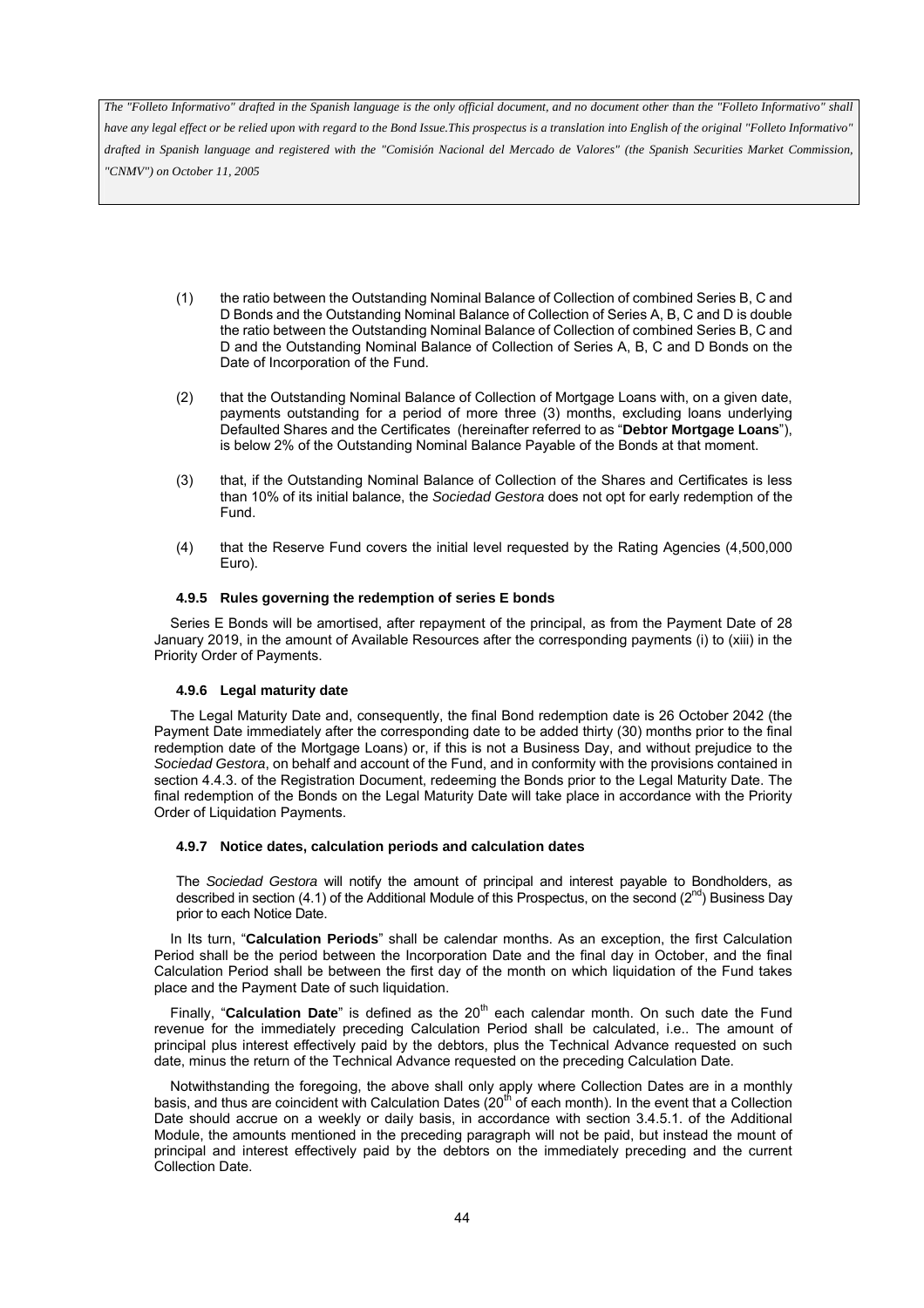*have any legal effect or be relied upon with regard to the Bond Issue.This prospectus is a translation into English of the original "Folleto Informativo" drafted in Spanish language and registered with the "Comisión Nacional del Mercado de Valores" (the Spanish Securities Market Commission, "CNMV") on October 11, 2005*

#### **4.9.8 Early redemption of the bonds**

Irrespective of the Fund's obligation, through the Sociedad Gestora, to redeem the Bonds of each Series on the Legal Maturity Date, (October 26<sup>th</sup>, 2042), or if it is not a Business Day, the next Business Day), or to execute partial redemptions on each Payment Date, as detailed above, the Sociedad Gestora is authorised to proceed with the early liquidation of the Fund and thus the early redemption on a Payment Date, of the entire Bond Issue, in accordance with the events of early liquidation and with the requirements detailed under section 4.4.3 of the Registration Document and with adherence to the Payment Priority Order set forth in section 3.4.6.3. of the Additional Module.

#### **4.10. Indication of the yield for the investor and calculation method**

The main characteristic of the Bonds of this Issue is that their regular redemption depends on the aggregate behaviour of the Mortgage Loans.

The average life, yield, duration and final maturity of the Bonds of each Series depends on several factors, the most significant of which are as follows:

- a) The redemption system and timetable for each of the Mortgage Loans established in the related agreements.
- b) The capacity of the Mortgage Debtors to prepay, in full or in part, the Mortgage Loans and the speed at which such prepayment takes place in aggregate over the life of the Fund.
- c) The floating interest rates that will apply to each of the Mortgage Loans, which will cause the amount of each repayment instalment to vary.
- d) Delinquency of the debtors in making the Mortgage Loan repayments.

In this regard, prepayments by the debtors of the Mortgage Loans are very significant. The prepayments are subject to continuous change and in this Prospectus are estimated using several assumptions for the future behaviour of the constant effective annual prepayment rate (hereinafter, "TAA") which . This will have a direct bearing on the velocity at which the Bonds are redeemed and hence on their average life and duration.

To calculate the data shown in the tables contained in this section, and given the uncertain nature of many of the parameters, the following assumptions have been made:

1. The reference rate of the Bonds is deemed to remain constant during the life of the operation, using for this purpose the 3-month EURIBOR on October 5, 2005, at a rate of 1342.183%. The annual Nominal Interest Rates applicable to the Bonds of Series A, B, C, D and E, variable quarterly, will be maintained constant throughout the term of the operation, at the following rates:

|                                 | Α<br><b>Series</b><br><b>Bonds</b> | в<br><b>Series</b><br><b>Bonds</b> | <b>Series</b><br><b>Bonds</b> | <b>Series</b><br><b>Bonds</b> | <b>Series</b><br><b>Bonds</b> |
|---------------------------------|------------------------------------|------------------------------------|-------------------------------|-------------------------------|-------------------------------|
| <b>Nominal</b><br>interest rate | 2.333%                             | 2,533%                             | 2.783%                        | 4.183%                        | 6.183%                        |

2. Amortisation based on a constant rate for the entire portfolio. To calculate the interest, we used the interest rate currently applied to the loan up to the fifth month (average weighted month at the portfolio review date) and then the 12-month EURIBOR set on the same date as the bond EURIBOR rate, whose value is 2.334%, plus the applicable margin. For IRPH (Mortgage Loan Reference Index) loans, a margin of 1.14% with respect to EURIBOR was considered.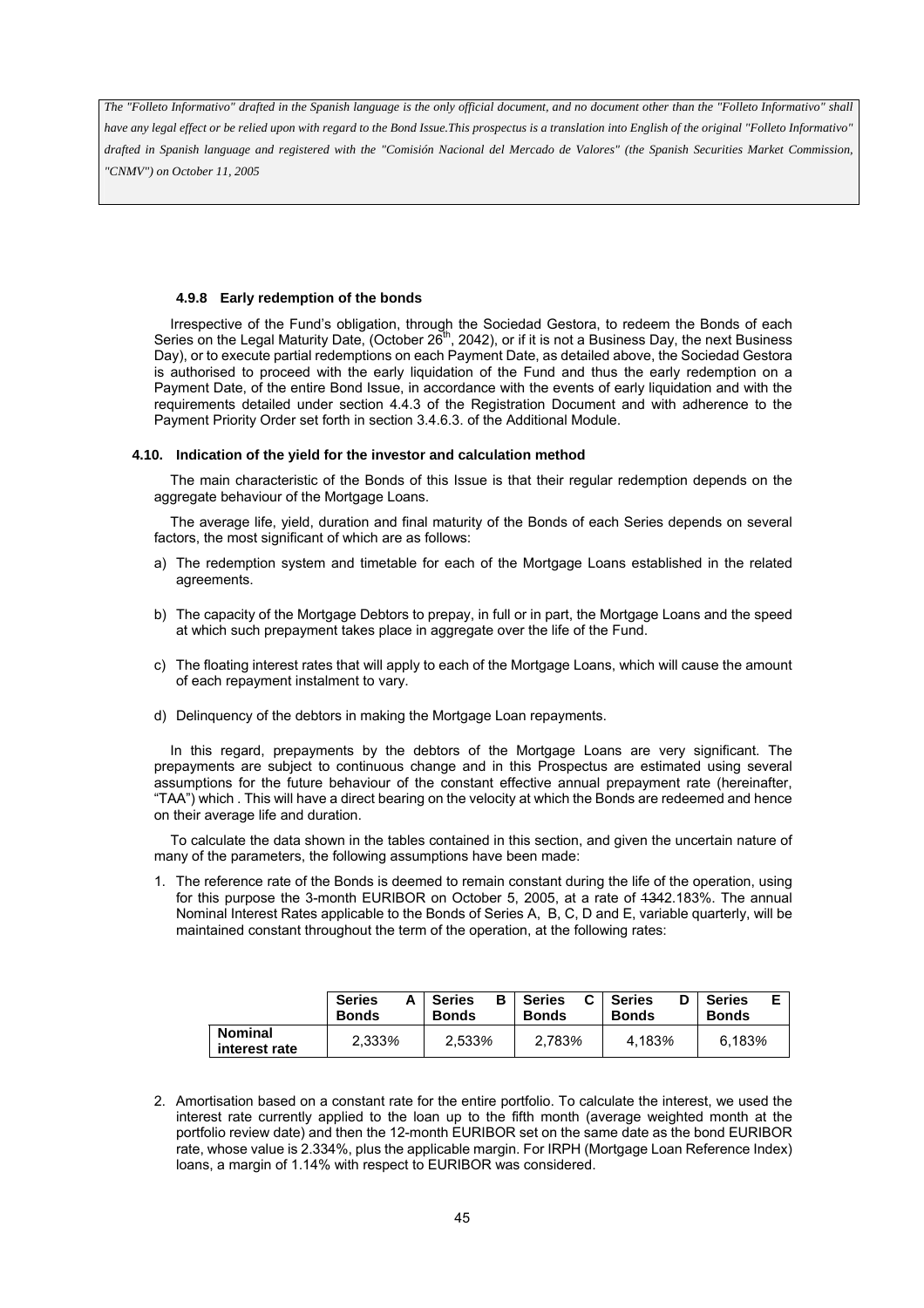- 3. Based on the assumption of a non-defaulted payment of 0% and a percentage of defaults of 0.30% as from October 31, 2006.
- 4. The data were calculated for different scenarios of early redemption rates of mortgage loans and assuming early liquidation by the *Sociedad Gestora* when the Outstanding Nominal Balance pending Collection of the Mortgage Loans is less than 10% of their initial amount upon incorporation of the Fund.

Consideration has also been given to the real data of the operation, such as the Closing Data, the Payment Dates, the fact that the theoretical redemption of the Bonds depends on the aggregate behaviour of the mortgage loans, the Bond redemption rules and the Bond reimbursement price.

| <b>Duration</b> | <b>5% CPR</b> | <b>10% CPR</b> | <b>15% CPR</b> |
|-----------------|---------------|----------------|----------------|
| Bono A          | 6.63          | 4.93           | 3.86           |
| Bono B          | 10,31         | 8,01           | 6,34           |
| Bono C          | 10.12         | 7.89           | 6.27           |
| Bono D          | 9.18          | 7.30           | 5.87           |
| Bono El         | 9 64          | 8.56.          | 7.32           |

To calculate the average life of the Bonds, we used the following formula:

$$
V = \frac{\sum_{n=1}^{n} (Pn * Dn)}{T} * \frac{1}{365}
$$

where:

- $V =$  Average life of each Series of the Bond issue expressed in years.
- $P_n =$  Principal to be redeemed of each Bond Series at each Payment Date, according to the amount to be redeemed for each Bond Series, as described in section 4.9.3 of this Securities Document.
- $D_n =$  Number of days elapsed from the Disbursement Date until the Payment Date in question.
- T = Total nominal amount in of each Bond Series in euros.
- 

Yield **5% CPR 10% CPR 15% CPR** Bono A 2.386% 2,386% 2,386% 2,593% 2,593% 2,593% Bono B 2,852% Bono C 2,852% 2,852% Bono D 4.309% 4,309% 4,309%

6,418%

6.418%

amounts Pn will be paid.

To calculate the Internal Rate of Return (IRR), we used the following formula:

6,418%

Bono E

$$
N = \sum_{n=1}^{T} a_n \cdot (1+I)^{-(\frac{d_n}{365})}
$$

where,

n= 1,........,t. Number of quarters in which the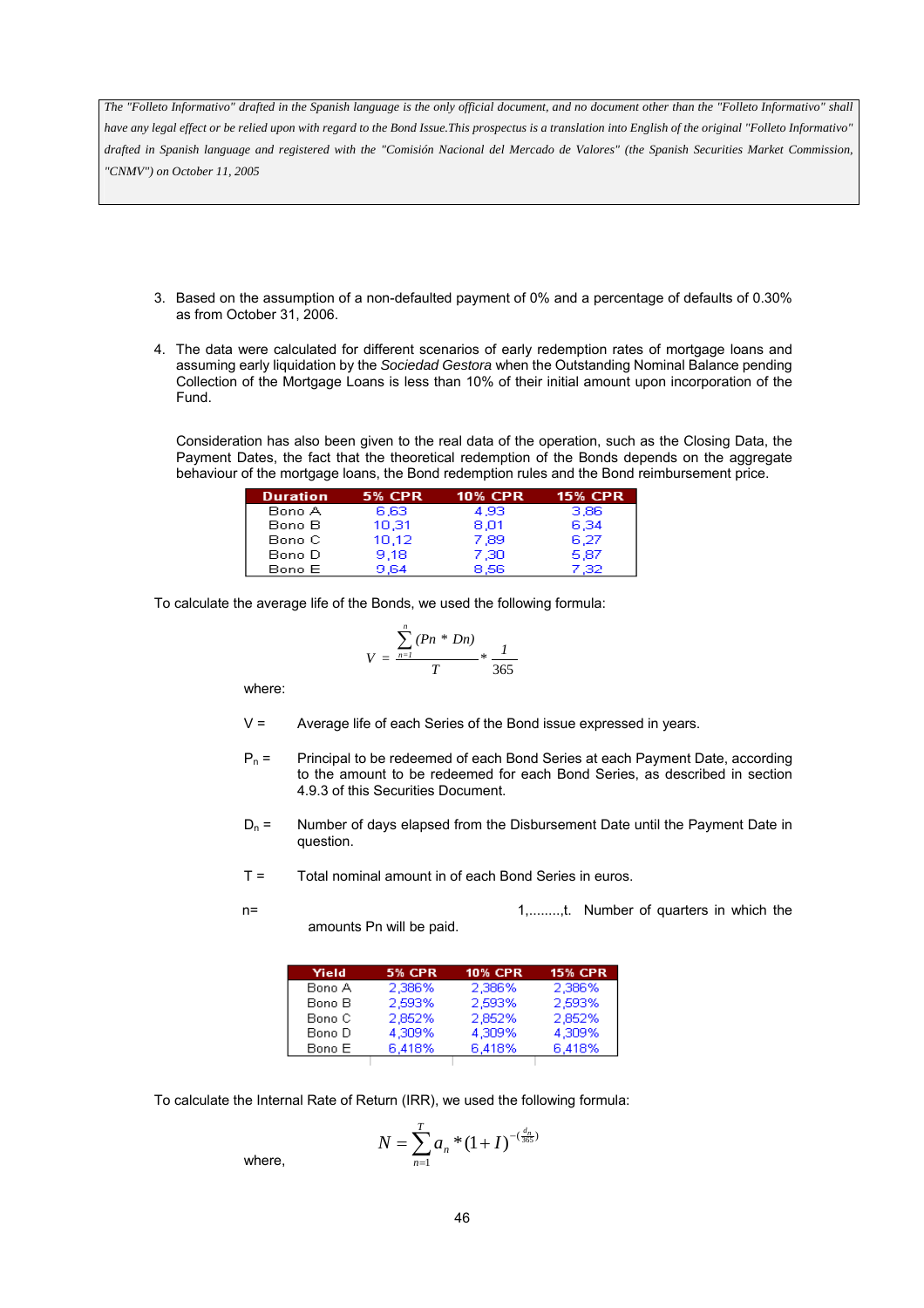- N= subscription price of the Bond.
- I= IRR expressed as an annual rate, as a decimal fraction of one.
- dn= Days between the Disbursement Date of the First Issue of Bonds and each Payment Date.
- an= a1,..........,an. Total amounts of redemption (at maturity) and interest to be received by the investors on a quarterly basis
- n= 1,............t. Number of quarters in which the amounts will be paid.

| <b>Duration</b> | <b>5% CPR</b> | <b>10% CPR</b> | <b>15% CPR</b> |
|-----------------|---------------|----------------|----------------|
| Bono A          | 6.63          | 4.93           | 3.86           |
| Bono B          | 10,31         | 8.01           | 6.34           |
| Bono C          | 10,12         | 7,89           | 6,27           |
| Bono D          | 9,18          | 7,30           | 5,87           |
| Bono E          | 9,64          | 8.56           | 7,32           |

To calculate the duration of the Bonds (Macaulay duration formula), we used the following formula:

where:

$$
D = \frac{\sum_{j=1}^{n} (a_j \times VA_j)}{PE} \times \frac{1}{(1+i)}
$$

D = Duration of each Bond Series expressed in years.

*n*

- aj = Time elapsed (in years) between the Disbursement Date and each of the n Payment Dates in question.
- VAj= Present value of each of the amounts comprising principal and gross interest payable on each of the n Payment Dates discounted at the internal rate of return (IRR) of each Series.
- PE= Issue price of each Bond Series (100,000.00 €).
- i = Effective yield (IRR) of each Series, as a decimal fraction of one.

Nevertheless, when referring to duration, it must be taken into account that Bonds issued by the TDA IBERCAJA 2 Fund are variable-rate, a characteristic that has the consequences explained below.

During the periods between interest rate revision dates, the market price of a variable-rate Bond will vary if market interest rates change. Nevertheless, its price will always be close to par on the interest rate revision date, since on that date the cost of holding the Bond may be refinanced under market conditions similar, with respect to the Bond, to those at the purchase date. Nevertheless, the price may not equal par on such a date if certain conditions and characteristics (market reference, applicable margin, revision period, average life of the Bond, final redemption of the Bond, etc.) at that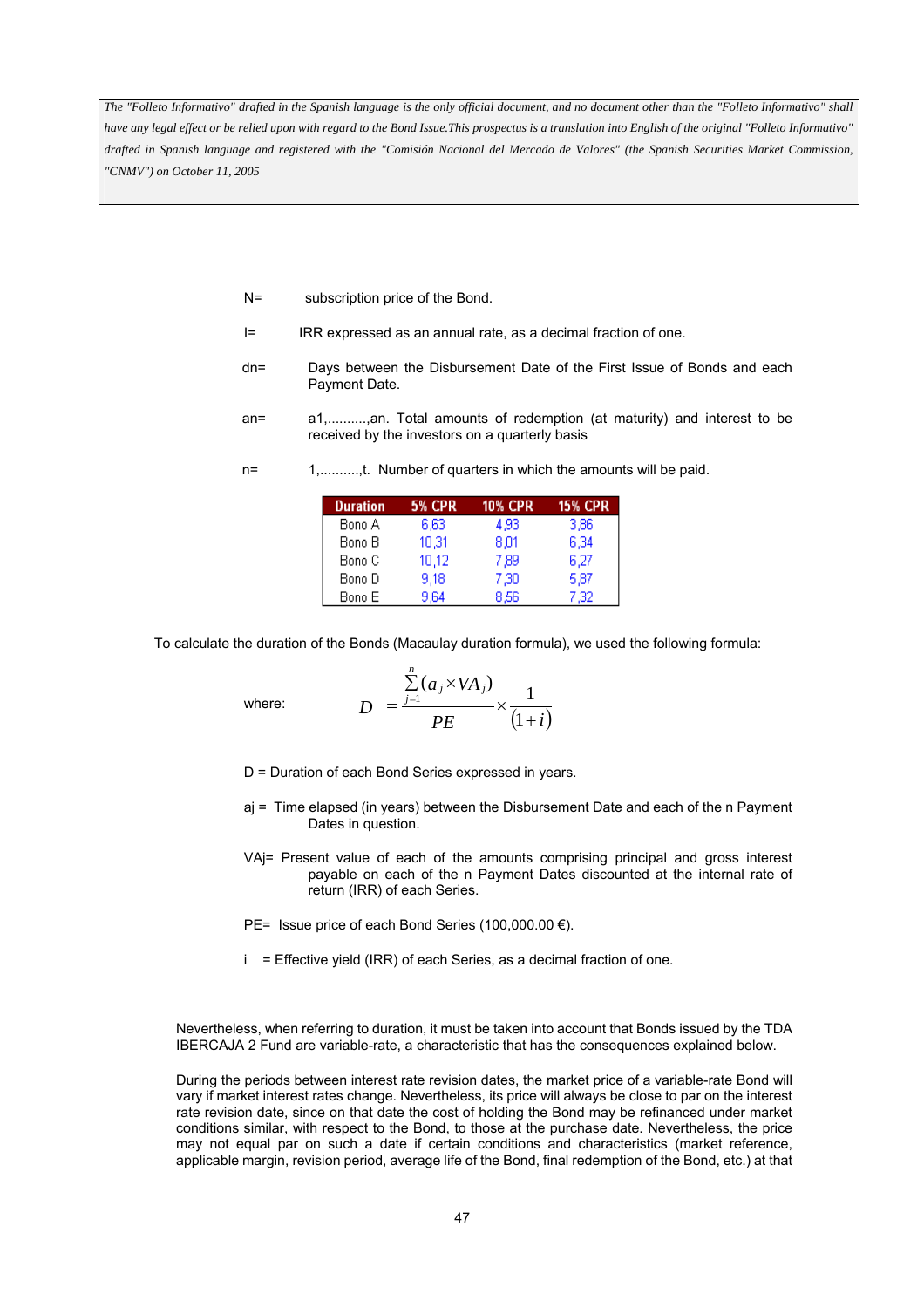*have any legal effect or be relied upon with regard to the Bond Issue.This prospectus is a translation into English of the original "Folleto Informativo" drafted in Spanish language and registered with the "Comisión Nacional del Mercado de Valores" (the Spanish Securities Market Commission, "CNMV") on October 11, 2005*

moment are valued differently by the market (better or worse) than the available investment alternatives. Except for this exception, however, it can be assumed that the price of a variable interest rate Bond is par on its interest rate revision dates.

As a consequence of the foregoing, the duration of a variable-rate Bond must behave in a manner similar to a fixed-rate zero-coupon Bond maturing on the same date as the interest rate revision date of the variable-rate Bond. Therefore, on a given date, the approximate duration of Bonds, with a revision period of three months, can be assumed to be the remaining term until the next interest rate revision.

The abovementioned value of the duration is obtained by applying the concept defined by Macaulay, but taking into consideration that changes in market interest rates will modify the flow of Bond payments (in favour of the Bondholder) which does not occur in the case of fixed-rate Bonds.

The prepayment risk of the Bond, i.e. the uncertain nature of the amounts redeemed on each payment date, will affect the duration of the Bond in a very different manner depending on whether its interest rate is fixed or variable. While the effect is very important in the case of fixed-rate Bonds, since the duration depends largely on the average life of the Bond, it is not as important in the case of variable-rate Bonds because in this case the duration does not depend on the average life of the Bond but on the term remaining until the next modification of the interest rate.

**Final maturity:** for each Series, the envisaged date for final redemption of the Bonds, assuming the Early Liquidation of the Fund and Early Redemption of the Bond Issue options are exercised when the Nominal Outstanding Balance of Collection of the Mortgage Loans is less than 10% of the initial Nominal Outstanding Balance.

**Initial and final redemption date:** The following tables show the estimated initial dates and final dates for each bond:

| <b>Series</b>  | <b>Payment Date</b> | <b>5% CPR</b> | <b>10% CPR</b> | <b>15% CPR</b> |
|----------------|---------------------|---------------|----------------|----------------|
| A Bonds        | <b>Initial Date</b> | 26/01/2006    | 26/01/2006     | 26/01/2006     |
|                | Last Date           | 26/01/2023    | 28/01/2019     | 26/04/2016     |
|                |                     |               |                |                |
|                |                     |               |                |                |
| <b>Series</b>  | <b>Payment Date</b> | <b>5% CPR</b> | <b>10% CPR</b> | <b>15% CPR</b> |
| <b>B</b> Bonds | <b>Initial Date</b> | 26/10/2012    | 26/10/2010     | 27/07/2009     |
|                | Last Date           | 26/01/2023    | 28/01/2019     | 26/04/2016     |
|                |                     |               |                |                |
|                |                     |               |                |                |
| <b>Series</b>  | <b>Payment Date</b> | <b>5% CPR</b> | <b>10% CPR</b> | <b>15% CPR</b> |

| C Bonds | <b>Initial Date</b> | 26/10/2012 | 26/10/2010 | 27/07/2009 |
|---------|---------------------|------------|------------|------------|
|         | Last Date           | 26/01/2023 | 28/01/2019 | 26/04/2016 |
|         |                     |            |            |            |

|         | <b>Series</b> Payment Date | <b>5% CPR</b> | 10% CPR'   | <b>15% CPR</b> |
|---------|----------------------------|---------------|------------|----------------|
| D Bonds | Initial Date               | 26/10/2012    | 26/10/2010 | 27/07/2009     |
|         | Last Date                  | 26/01/2023    | 28/01/2019 | 26/04/2016     |

|         | <b>Series</b> Payment Date | <b>5% CPR</b> | <b>10% CPR</b> | <b>15% CPR</b> |
|---------|----------------------------|---------------|----------------|----------------|
| E Bonds | Initial Date               | 28/01/2019    | 28/01/2019     | 26/04/2016     |
|         | Last Date                  | 26/01/2023    | 28/01/2019     | 26/04/2016     |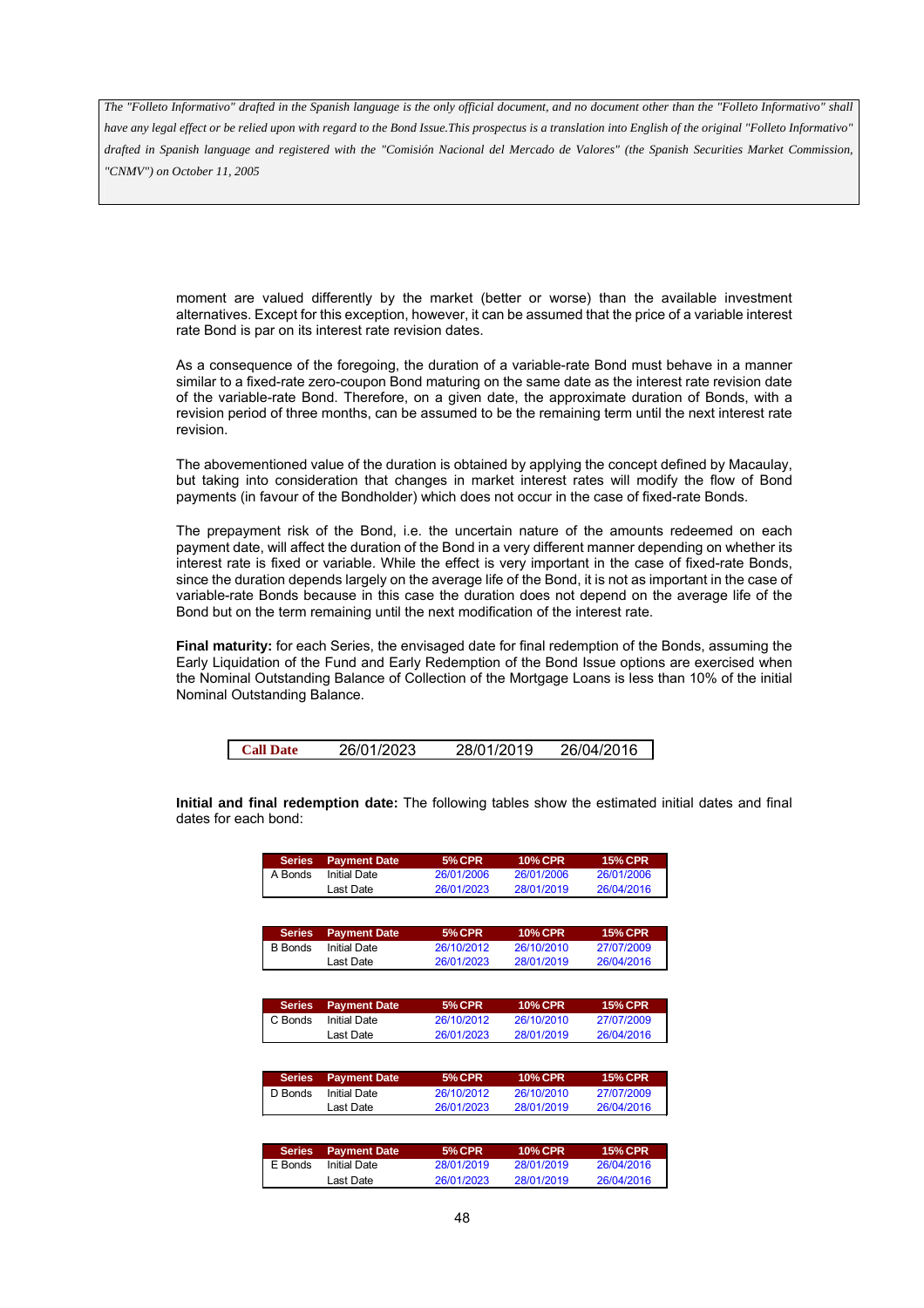## **4.11. Bondholder representation**

No Bondholder Syndicate will be set up for the securities included in this Issue. The Bondholders will be represented by the *Sociedad Gestora* in accordance with the provisions contained in Article 12 of Royal Decree 926/1998, of 14 May 1998.

# **4.12. Resolutions, authorisations, and approvals for the securities issue**

# **4.12.1 Corporate resolutions**

1. Resolution to transfer mortgage loans through the issue of mortgage loan shares and mortgage transfer certificates:

The Board of Directors of Ibercaja, at its meeting held on 28 July 2005, agreed to authorise the transfer of mortgage guarantee loans owned by Ibercaja through the issue of mortgage transfer shares and certificates for their subscription by the Fund.

2. Resolution to incorporate the Fund and issue of securities

The Board of Directors of the *Sociedad Gestora*, at its meeting held on 20 June 2005, agreed on (i) the incorporation of the Fund; (ii) the grouping of Shares and Certificates of the Fund; and (iii) the issue of the securities envisaged in this Securities Document.

# **4.12.2 Registration by the CNMV**

This Prospectus was registered in the Official Registers of the CNMV on 11 October 2005, in conformity with the provisions established in Article 5.1.e) of Royal Decree 926/1998.

No other prior administrative authorisation is required except the registration of the Prospectus by the CNMV. The CNMV has not issued any warnings or opinions on the incorporation of the Fund and the issue of the Bonds.

Pursuant to Royal Decree 926/1998, neither the Fund nor the Bonds issued by it will be registered in the *Registro Mercantil* (Commercial Registry).

# **4.12.3 Granting of the public deed of incorporation of the fund**

After registration of this Prospectus by the CNMV and prior to the commencement of the Bond Subscription Period the Deed of Incorporation of the Fund will be drawn up, in which (i) the Assignor issues the corresponding Shares and Certificates; (ii) the Fund is constituted; (iii) the Fund subscribes the Shares and Certificates; and (iv) the Fund issues the Bonds envisaged in this Securities Document, all of which in the terms provided in article 6 Royal Decree 926/1998. The Deed of Incorporation shall be executed on the first Business Day after the registration date of the present Prospectus. A copy of such Deed of Incorporation shall be forwarded to the CNMV for its inclusion in the public registries.

#### **4.13. Issue date of the securities**

The date of the Bond issue shall be the date of execution of the Deed of Incorporation.

The Bond Subscription Period will begin on 17 October 2005 at 10:00 hours and will end on the Disbursement Date at 10:00 hours.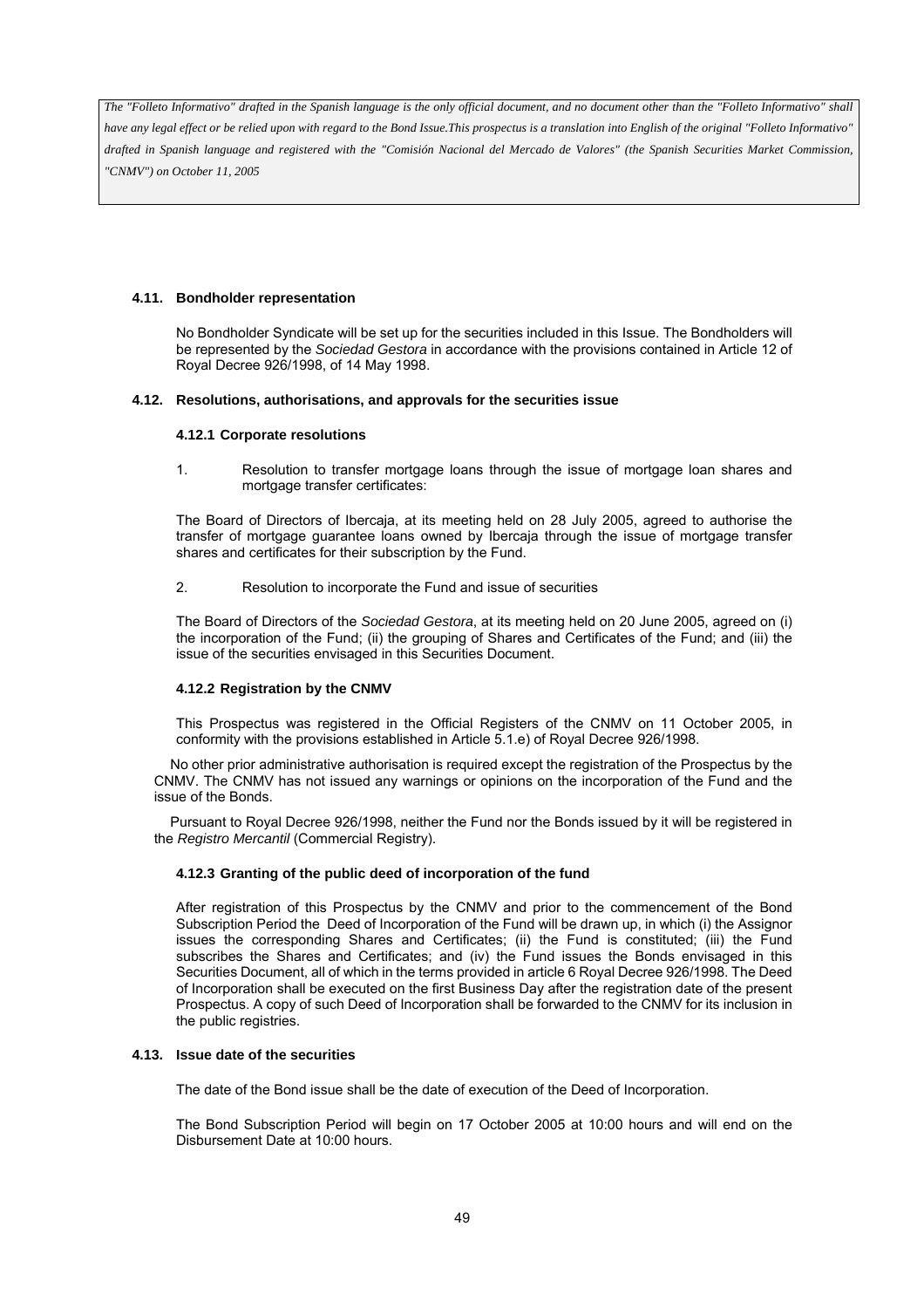*have any legal effect or be relied upon with regard to the Bond Issue.This prospectus is a translation into English of the original "Folleto Informativo" drafted in Spanish language and registered with the "Comisión Nacional del Mercado de Valores" (the Spanish Securities Market Commission, "CNMV") on October 11, 2005*

In order for subscription applications to be taken into consideration, they must be presented during the Subscription Period established in section 4.13.1. above, and submitted to the Underwriters and Distributors Deutsche Bank, AG London, JP Morgan Securities Ltd., Caja de Ahorros y Monte de Piedad de Zaragoza, Aragón y Rioja (Ibercaja), Caja de Ahorros de Valencia, Castellón y Alicante (Bancaja) and EBN Banco de Negocios, S.A., in accordance with the procedures described below.

The subscription or holding of Bonds from one Series does not imply the subscription or holding of Bonds from the other Series.

The Underwriters and Distributors mentioned in section 5.2. of the Registration Document, in accordance with the nature of the issue and the customary practices in these markets, may distribute the underwritten bonds at their discretion, according to the provisions established in the Management, Underwriting and Distribution Agreement for the Bond Issue between the *Sociedad Gestora* and the Underwriters and Distributors, the main terms and conditions of which are described in section 4.2.2 of this Securities Document, and endeavouring, at all times, to ensure that no discriminatory treatment is given to requests of similar characteristics, notwithstanding which the Underwriters and Distributors may give priority to the orders from their clients as they deem fit.

Disbursement of the Bonds will take place on the Disbursement Date, namely 18 October 2005.

On the Disbursement Date each Underwriter and Distributor will pay the amount respectively underwritten into the Fund's account opened with the Financial Agent, at the value on that date. The Placement Directors will insist that the Underwriters and Distributors comply with this undertaking.

Investors who have been allotted Bonds must pay the Underwriters and Distributors, before 10:00, Madrid time, on the Disbursement Date, for value that same day, the corresponding issue price for each Bond allotted. The Underwriters and Distributors should income their corresponding amounts in the Treasury Account of the Fund, before 11:00 CET on the Disbursement Date.

The subscribers of the Bonds may request written confirmation of the transfer of ownership of the Bonds subscribed from the Underwriter through which they have made the subscription, without prejudice to the fact that the ownership of the Bonds will be recorded in the corresponding accounting register of the Bonds, as the Bonds are represented in book-entry form.

#### Placement Directors

The Underwriters and Placement Entities have undertaken, before the *Sociedad Gestora*, to subscribe, either directly or through third-parties, the entire issue of Bonds con cargo al Fondo, in the terms established in the Management, Underwriting and Distribution Agreement for the Bond issue, the main terms of which are described in section 4.2.2. of this Securities Document.

Deutsche Bank, AG London, J.P. Morgan Securities Ltd., Caja de Ahorros y Monte de Piedad de Zaragoza, Aragón y Rioja (Ibercaja), Caja de Ahorros de Valencia, Castellón y Alicante (Bancaja), and EBN Banco de Negocios, S.A. act as Underwriters and Placement Entities.

Deutsche Bank, AG London and JP Morgan Securities, Ltd. act as Placement Directors.

In view of the main characteristics of the issue, and its placement, distribution and promotion system, the placement of the issue is aimed at institutional investors. The Assignor shall fully subscribe the Series E Bonds. It shall also underwrite and subscribe a percentage of the Series A Bonds.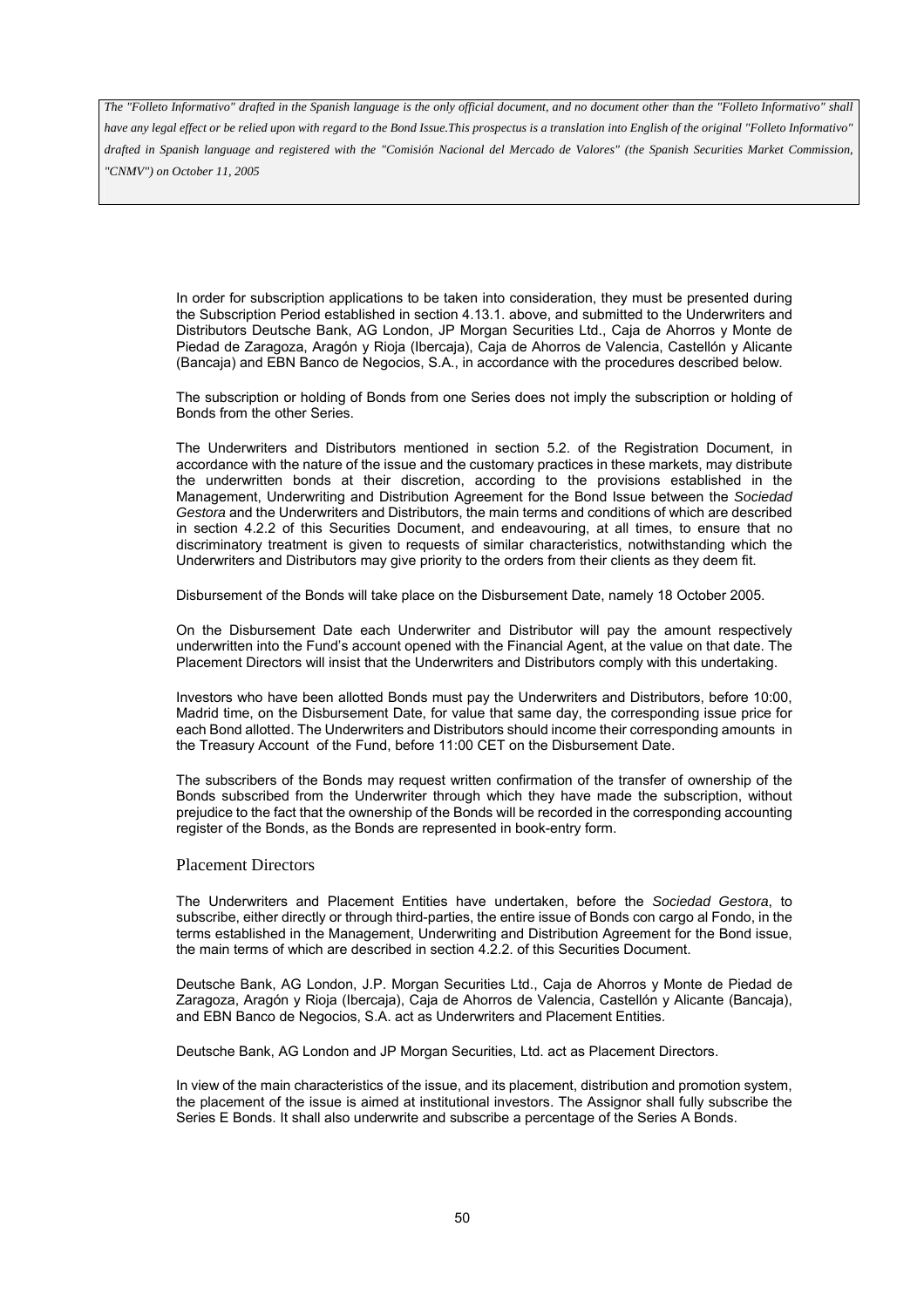*have any legal effect or be relied upon with regard to the Bond Issue.This prospectus is a translation into English of the original "Folleto Informativo" drafted in Spanish language and registered with the "Comisión Nacional del Mercado de Valores" (the Spanish Securities Market Commission, "CNMV") on October 11, 2005*

The subscription for the Bonds implies acceptance by each Bondholder of the terms of the Deed of Incorporation of the Fund.

Once the issue has been entirely placed and the Bonds have been listed in the organised AIAF Market, the Bonds may be purchased through this market, in accordance with standard trading practice in the market.

## **4.14. Restrictions on the free transferability of the securities**

The title of each Bond shall be transmitted by accounting transfer. The recording in accounts of the transfer in favour of the buyer shall be deemed to have the same effect as the delivery of the title and thereafter the transfer will be effective vis-à-vis third parties. In this connection, third parties purchasing the Bonds issued by the Fund represented by book entries from a person or entity that, according to the accounting entries, appear to be legally entitled to transfer said Bonds, shall not be subject to any type of recovery claim, unless the party in question has acted in bad faith or with gross negligence at the time of acquisition.

# **5. RESOLUTIONS ON LISTING AND TRADING**

#### **5.1. Market where the securities will be traded**

The *Sociedad Gestora* will request the listing of the issue in the AIAF fixed income market, with immediate effect as from the Disbursement Date. The issue is expected to be registered in the AIAF market within thirty (30) days following the Disbursement Date, once the corresponding authorisations have been obtained. The *Sociedad Gestora* hereby declares that it understand the requirements and conditions necessary for the admission, maintenance and exclusion of securities in the AIAF fixed income market, in accordance with current legislation, and the requirements of its ruling body; the *Sociedad Gestora*, on behalf of the Fund, will undertake to comply with the aforementioned requirements.

In the event of a delay in admission to listing of the Bonds issued by the Fund, the *Sociedad Gestora*  undertakes to publish in a national paper both the causes that have given rise to the aforementioned delay and the new date envisaged for the admission to listing of the issued Bonds, without prejudice to any liability of the *Sociedad Gestora* if it is responsible for this delay.

Furthermore, the *Sociedad Gestora* will request the inclusion of the Bonds in IBERCLEAR so that they may be cleared and paid in accordance with the rules of regulated securities listed on the AIAF fixed income market, and represented by book entries or approved in the future by IBERCLEAR.

### **5.2. Financial agent and custodian**

noticeThe payment of the coupons and the principal of the Bonds Issue covered in this Asset Document will be managed by the ICO, located for these purposes in Madrid (Spain), Paseo del Prado, number 4, which has the full capacity to carry out these functions.

The interest of the Bonds of each of the Series will be paid until their final redemption at the end of each Interest Accrual Period on each of the Payment Dates, in accordance with the conditions established in section 4.8 of this Securities Document.

The Sociedad Gestora, in the name and on behalf of the Fund, will sign a Financial Services Agreement with the ICO, who will be responsible for the financial service of the Issue of Bonds with charge to the Fund (hereinafter, the "Financial Services Agreement").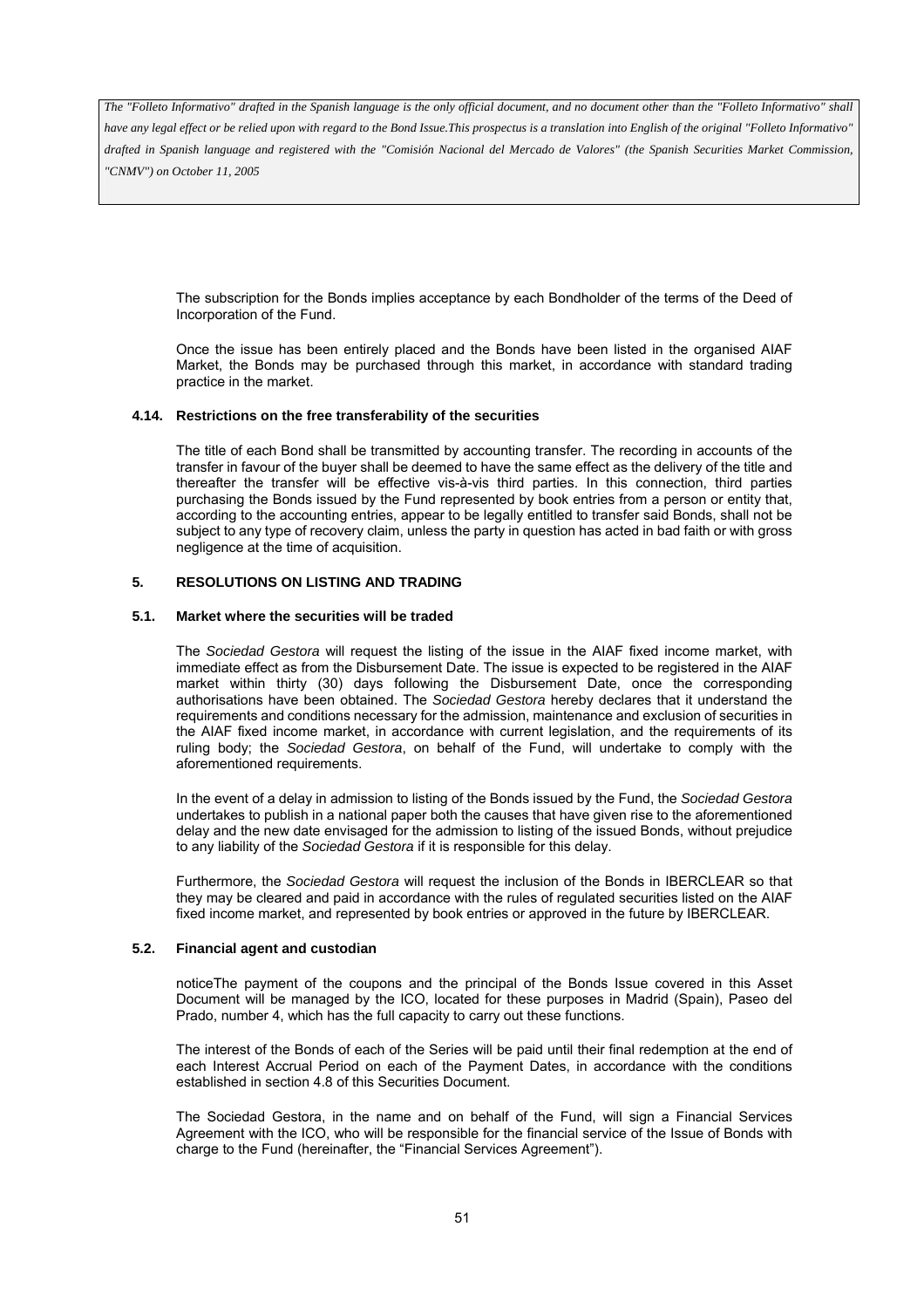*have any legal effect or be relied upon with regard to the Bond Issue.This prospectus is a translation into English of the original "Folleto Informativo" drafted in Spanish language and registered with the "Comisión Nacional del Mercado de Valores" (the Spanish Securities Market Commission, "CNMV") on October 11, 2005*

The obligations of ICO in this Financial Services Agreement are summarised as follows:

- (i) On the Disbursement Date, pay to each of the Underwriting and Placement Entities the amount corresponding to the underwriting and placement fee accrued in their favour.
- (ii) Make the Bond interest and redemption payments, on the respective Payment Date, after receiving the relevant instructions from the Sociedad Gestora.
- (iii) On each Determination Date, notify the Sociedad Gestora of the Reference Interest Rate that will be used as a basis for calculating the Nominal Interest Rate applicable to each Bond Series during the respective Interest Accrual Period.

Without prejudice to the provisions of the preceding section, lack of confirmation prior to the Subscription Period, of the provisional credit ratings granted to the Bonds by the Credit Rating Agencies will be an event of termination of the Financial Services Agreement and the rest of the Fund agreements.

As compensation for the services performed by the Financial Agent, the Fund will pay the latter, on every Payment Date during the term of the contract, a commission comprising a fixed amount of six thousand two hundred and sixty-nine (6,269) euros and a variable at an annual rate of 0.00343% of the -matured principal (hereinafter, the "**Outstanding Nominal Balance to Maturity**") of the Shares and Certificates Non-Defaulted on the previous Payment Date, including any taxes, where applicable. The Financial Agent will also charge the Fund five hundred and sixteen (516) euros for management expenses on every Payment Date.

The Sociedad Gestora is entitled to replace the Financial Agent (in all or some of its duties concerning maintenance of the Treasury Account, paying agent or custodian of the Shares and Certificates), provided that this is allowed under applicable law and prior authorisation where required of he competent authorities. The cause motivating the replacement must be a serious breach of its obligations, end entail a serious detriment to the interests of the Bondholders. Such replacement shall be communicated to the CNMV, the Rating Agencies and the Assignors.

In the event that the rating of the Financial Agent authorised by the Rating Agencies for short term risk, where the current rating is P-1 in the case of Moody's and A-1 in the case of S&P, were reduced to below P-1 in the case of Moody's or to A-1 in the case of S&P,, or the rating were for whatever reason, revoked by the Rating Agencies, the Sociedad Gestora must exercise, at the Fund's cost, within 30 days following the reduction, in order to maintain the ratings assigned to each of the Series of Bonds by the Rating Agencies, and with prior notice to them, one of the required options described below, which allow an adequate level of guarantee to be maintained with respect to the commitments derived from its duties as custodian, paying agent and concerning maintenance of the Treasury Account:

- (i) To obtain guarantees or similar commitments from a credit entity or entities with a rating of no less than P-1, where awarded by Moody's, and no less than A-1 in the case of S&P, that guarantees the commitments undertaken by the Financial Agent.
- (ii) To replace the Financial Agent with an entity with a rating of no less than P-1 in the case of Moody's and A-1 in the case of S&P, who will assume, under the same conditions, the duties of the Financial Agent

As provided in section 4.4 of this Securities Document, the Bonds will be represented by book entries. IBERCLEAR is entrusted with keeping the accounting records of the Bonds.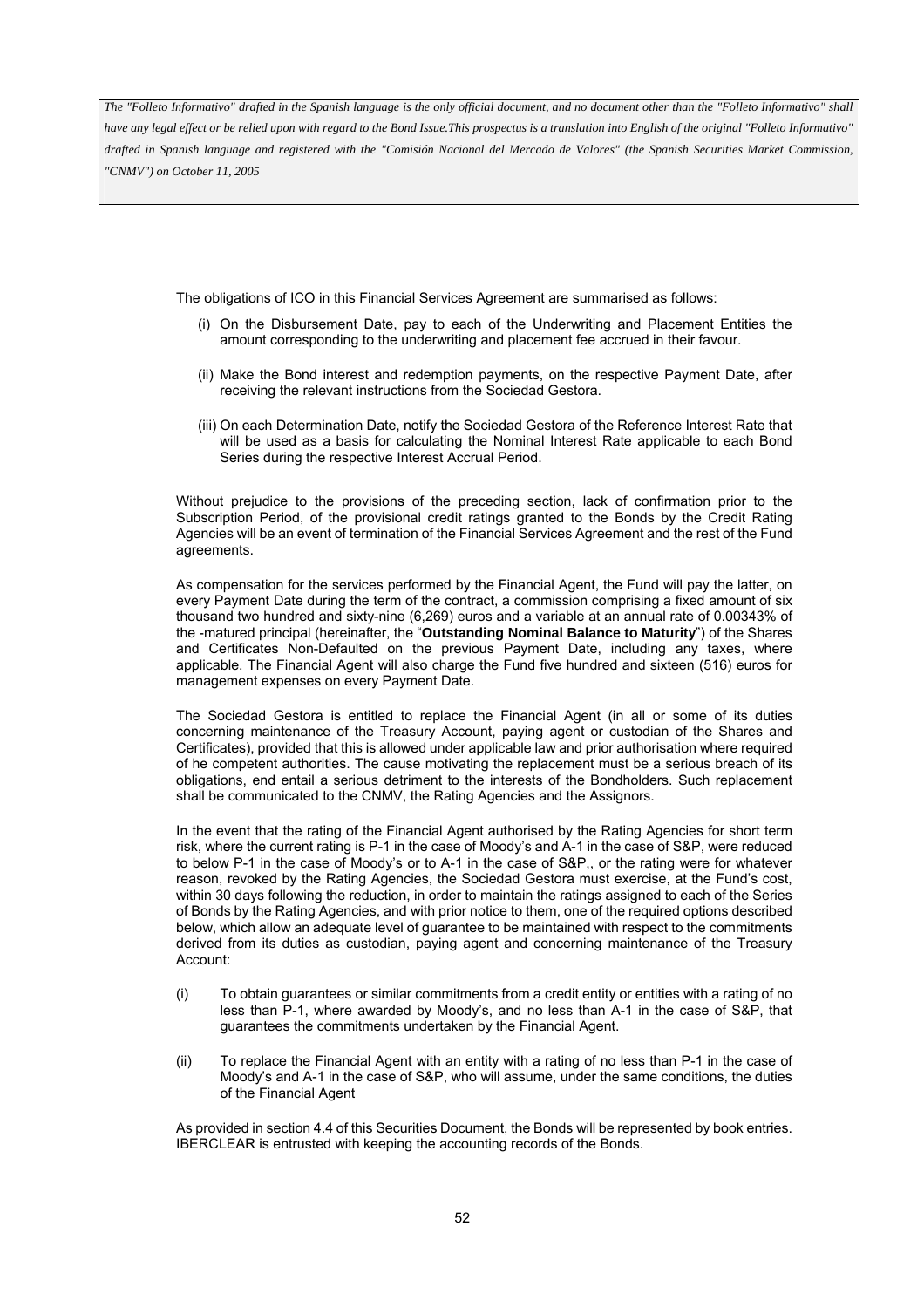# **6. OFFERING AND LISTING ADMISSION EXPENSES**

The initial expenses of the Fund will be paid with the amount of the Initial Expenses Loan described in section 3.4.3.1 of the Additional Module. In this connection, the breakdown of estimated Fund expenses at the present registration date is as follows:

| <b>Fund incorporation and Bond issue expenses</b>                                       | <b>Euros</b>       |
|-----------------------------------------------------------------------------------------|--------------------|
| Registration of the Prospectus in the CNMV                                              | 39,033.29 Euros.   |
| Supervision of the listing process by the CNMV                                          | 27,135.00 Euros.   |
| Fee for listing in AIAF Fixed Income Market                                             | 52,200.00 Euros.   |
| Inclusion of the issue in the book entry system, IBERCLEAR                              | 2,900.00 Euros.    |
| Subtotal (listing expenses)                                                             | 121,268.29 Euros.  |
| Notary fees, audit, rating, legal, advertising of the issue, printing and<br>other fees | 498,731.71 Euros   |
| Underwriting and distribution fees for the Bond issue.                                  | 630,000.00 Euros   |
| <b>Total expenses</b>                                                                   | 1,250,000.00 Euros |

# **7. ADDITIONAL INFORMATION**

# **7.1. Statement of the capacity in which the advisors involved in the issue that are mentioned in the securities document have acted**

- 1. The financial structure of the Fund and the Bond Issue has been arranged by DEUTSCHE BANK AG London.
- 2. Uría, Menéndez y Cia., Abogados, S.C., and (Romero Rey Abogados, S.L.) as the independent consultant, has provided the legal consultancy for the incorporation of the Fund and the Bond issue and has reviewed the representations relating to the tax treatment of the Bonds and the Fund contained in section 4.6. of the Registration Document and 4.3.2. of the Securities Document.

3. Other information in the Securities Document that has been audited or reviewed by the auditors

The auditors have not reviewed this Securities Document.

# **7.2. Third party expert representations or reports**

Pricewaterhouse Coopers acts as auditor for the verification of a series of attributes of a selection of mortgage loans belonging to Ibercaja from where the Mortgage Loans will be extracted in order to issue the Shares and Certificates that will be subscribed by the Fund upon incorporation.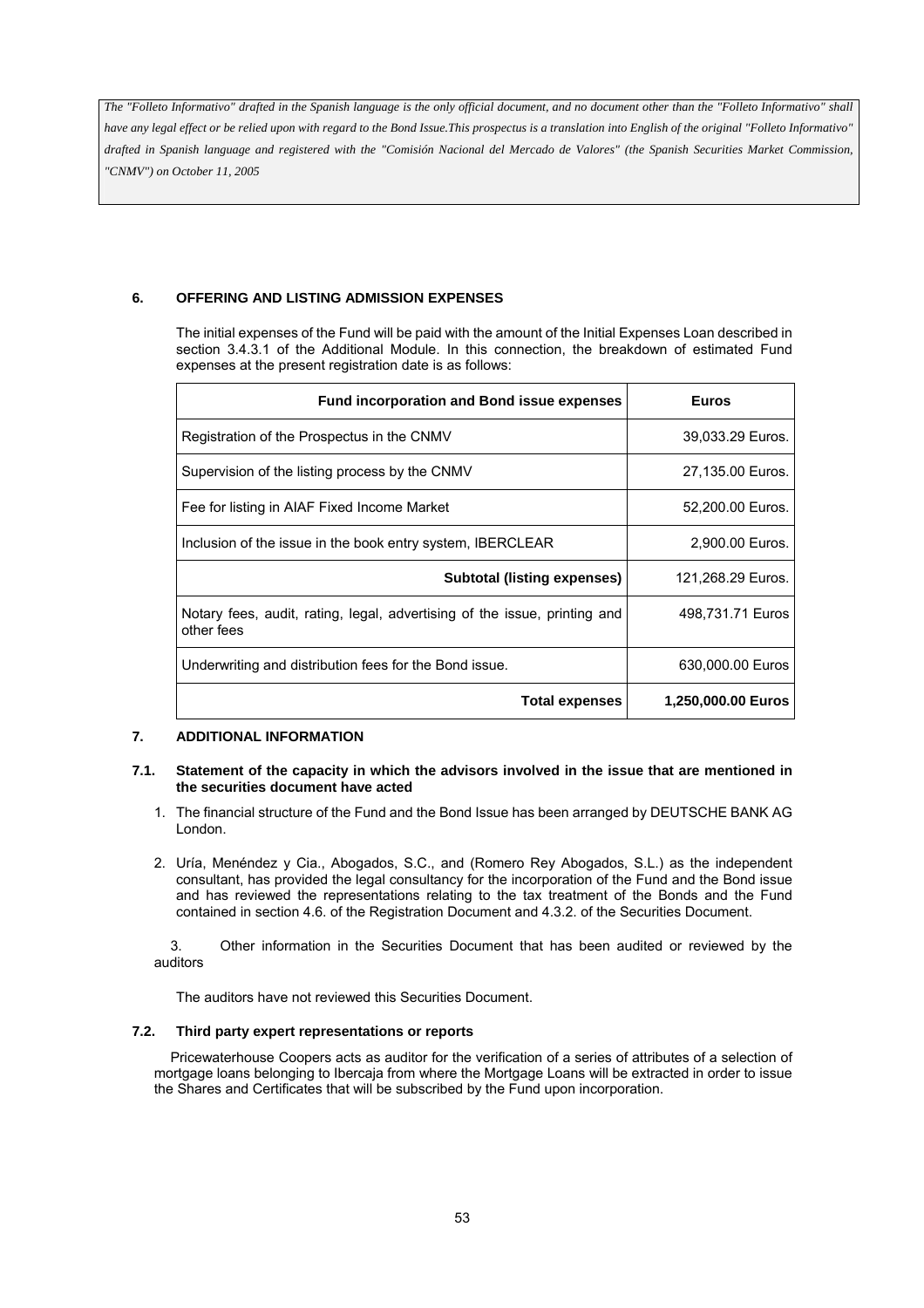# **7.3. Third party information**

D. Pedro Manuel Dolz Tomey on behalf Caja de Ahorros y Monte de Piedad de Zaragoza, Aragón y Rioja (Ibercaja), in its capacity as issuer of the Shares and Certificates, represents:

- (i) That the statements made regarding the Mortgage Loans, Mortgage Shares and Mortgage Transfer Certificates included in section 2.2.8. of the Additional Module of the Securities Document, are true.
- (ii) That these statements will be guaranteed to the Sociedad Gestora, on behalf of the Fund, in the Deed of Incorporation of the Fund.
- (iii) that the necessary checkings have been made to verify the accuracy and completeness of the information contained in Prospectus (Registration Document and Securities Document, including the Additional Module) on the portfolio of mortgage loans selected, most of which will be assigned to the Fund, constituting the Mortgage Loans based on which the Mortgage Shares and Transfer Certificates are issued and
- (iv) that as a result of those checkings, no circumstances that contradict or alter the information contained in this Prospectus has been found, and the Prospectus has not been found to omit significant facts or data that could be relevant for the investor.

#### **7.4. Credit ratings assigned by the rating agencies**

The *Sociedad Gestora*, in the name and representation of the Fund, and the Assignor, have agreed to request Moody's Investors Service España, S.A. (hereinafter referred to as "**Moody's**") and Standard & Poor's España, S.A. (hereinafter referred to as "**S&P**", and together with Moody's, the "**Rating Agencies**") to assign ratings to each Series of Bonds, in accordance with Article 5 of Royal Decree 926/1998.

| <b>Bonds</b>         | Moody's | S&P |  |  |
|----------------------|---------|-----|--|--|
| Class A Bonds        | Ааа     | AAA |  |  |
| Class B Bonds        | A1      | А   |  |  |
| <b>Class C Bonds</b> | Baa2    | BBB |  |  |
| Class D Bonds        | Ba2     | ΒB  |  |  |
| Class E Bonds        | Caa1    |     |  |  |

On the registration date, the following preliminary rating was awarded by the Rating Agencies:

The Rating Agencies were commissioned to perform an evaluation of the Bonds and provide the rating thereof.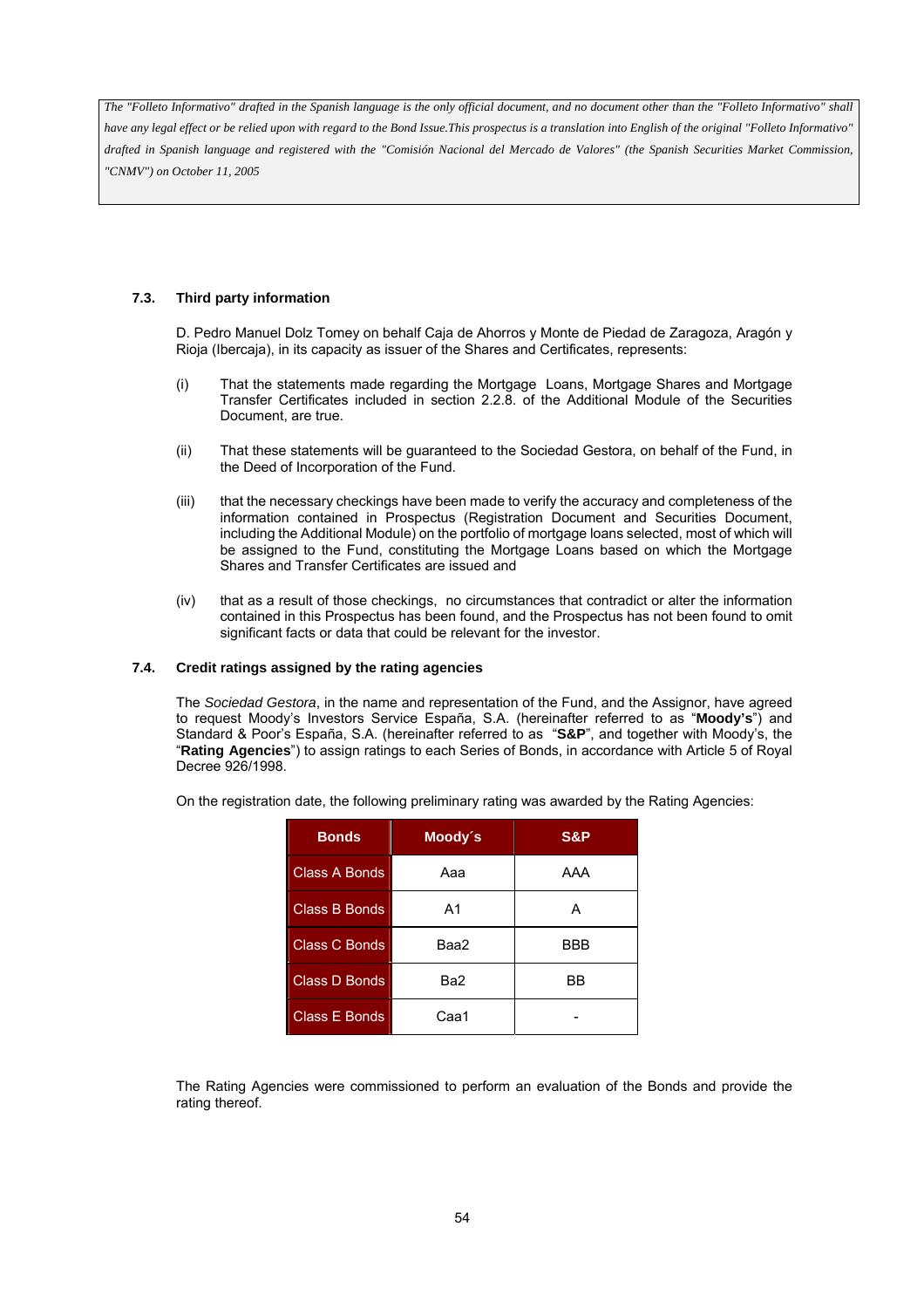*have any legal effect or be relied upon with regard to the Bond Issue.This prospectus is a translation into English of the original "Folleto Informativo" drafted in Spanish language and registered with the "Comisión Nacional del Mercado de Valores" (the Spanish Securities Market Commission, "CNMV") on October 11, 2005*

Moody's ratings for each Series of Bonds takes into account the structure of the Bond issue, the legal aspects of same, the characteristics of the Fund, the nature and characteristics of the Mortgage Loans and the regularity and continuity of flows in the operation.

Moody's rating is not an evaluation of the likelihood of Mortgage Debtors making early repayments of the principal, or the extent to which these payment differ from those originally envisaged. The rating does not constitute an assessment of the level of yield reported in actuarial tables.

The ratings Moody's assigns to each Bond series measure the expected loss before the Legal Maturity Date of the Fund. In Moody's opinion, the structure allows the Fund to pay interest and principal during the life of the transaction, and in any event before the Legal Maturity Date.

Moody's has based its assessment on statements made by the entities participating in the transaction, by its auditors and lawyers, and by other experts in connection with the accuracy and completeness of the information provided in relation to the rating and subsequent monitoring.

The rating awarded by Moody's upon the creation of the Fund may be reviewed, suspended or withdrawn at any time, based on any information it receives. The initial rating, as well as any revision or suspension:

(i) is formulated by Moody's based on the considerable amount of information it receives, and in respect of which Moody's gives no assurance as regards accuracy or completeness, hence Moody's may not be considered liable in way for this information.

(ii) does not constitute and cannot, accordingly, be interpreted in any manner as a recommendation or encouragement to Bondholders to proceed to perform any transaction in respect of the Bonds, and in particular, to buy, hold, retain, pledge or sell the Bonds.

(iii) nor does it reflects the market conditions, or the possible needs of any particular investor.

The rating assigned by S&P for the level of credit risk is the Agency's opinion on the capacity of the Bonds to comply with the regular interest and principal payments during the term of the operation.

S&P has issued no opinion on the Series E Bonds.

S&P's rating is based on the quality of the Shares and Certificates grouped in the Fund, on the credit enhancement available and on the legal and financial aspects of the Bond issue.

The rating assigned by S&P is not an assessment of the probability of the Mortgage Debtors prepaying or repaying the principal of the Shares and Certificates. The rating does not in any way imply an assessment of the likely yield of the Bonds.

S&P has based its assessment on statements made by the entities participating in the transaction, by its auditors and lawyers, and by other experts in connection with the accuracy and completeness of the information provided in relation to the rating and subsequent monitoring.

The rating awarded by S&P upon the creation of the Fund may be reviewed, suspended or withdrawn at any time due to information it receives or due to the non-availability of information, or for any other reason.

The rating assigned by S&P does not constitute a recommendation to buy, sell or retain the securities.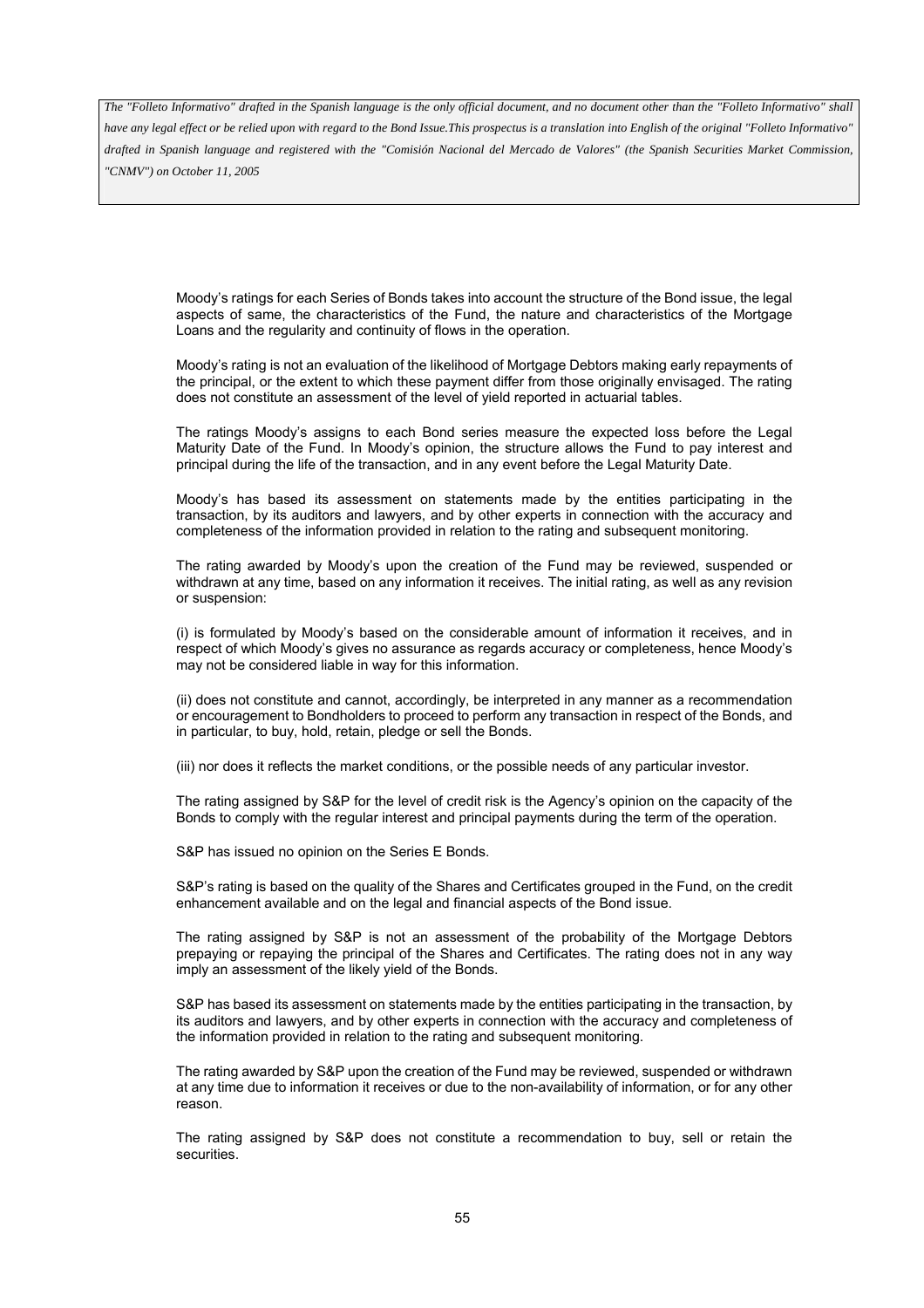*have any legal effect or be relied upon with regard to the Bond Issue.This prospectus is a translation into English of the original "Folleto Informativo" drafted in Spanish language and registered with the "Comisión Nacional del Mercado de Valores" (the Spanish Securities Market Commission, "CNMV") on October 11, 2005*

As envisaged in section 10 of the Registration Document, the document in which the Rating Agencies award the provisional rating to this issue will be made available to the public at the registered office of the Fund or at the offices of the CNMV. Furthermore, the document in which the Rating Agencies award the final rating to this issue will be notified to the CNMV.

The importance attributed by Moody's and S&P to the long- and short-term ratings used in this Prospectus, as well as the intermediate ratings, are described below.

a) *Long Term*

| ጼ<br><b>Standard</b><br>Poor's | <b>Meaning</b>                                                                                                                                                                                                                     |
|--------------------------------|------------------------------------------------------------------------------------------------------------------------------------------------------------------------------------------------------------------------------------|
| AAA                            | Capacity to pay interest and repay<br>principal is extremely strong                                                                                                                                                                |
| AA                             | Capacity to pay interest and principal<br>is very strong                                                                                                                                                                           |
| А                              | Strong capacity to pay interest and<br>principal. More susceptible to the<br>adverse effects of future changes in<br>circumstances<br>economic<br>and<br>conditions                                                                |
| BBB                            | having<br>Regarded as<br>adequate<br>capacity to pay interest and principal.<br>Adverse economic conditions<br>or<br>changing circumstances are<br>more<br>likely to lead to a weakened capacity<br>to pay interest and principal. |
| BB                             | Speculative<br>grade.<br>Cannot<br>be<br>assumed that the future is assured.<br>Interest and principal payment is very<br>moderate.                                                                                                |
| В                              | The guarantee of interest and principal<br>repayment<br>can<br>be low.<br>Highly<br>vulnerable<br>adverse<br>to<br>economic<br>conditions.                                                                                         |
| CCC                            | Vulnerable<br>default.<br>to<br>Payment<br>continuity dependent<br>financial.<br>on<br>economic, and business<br>conditions<br>being favourable                                                                                    |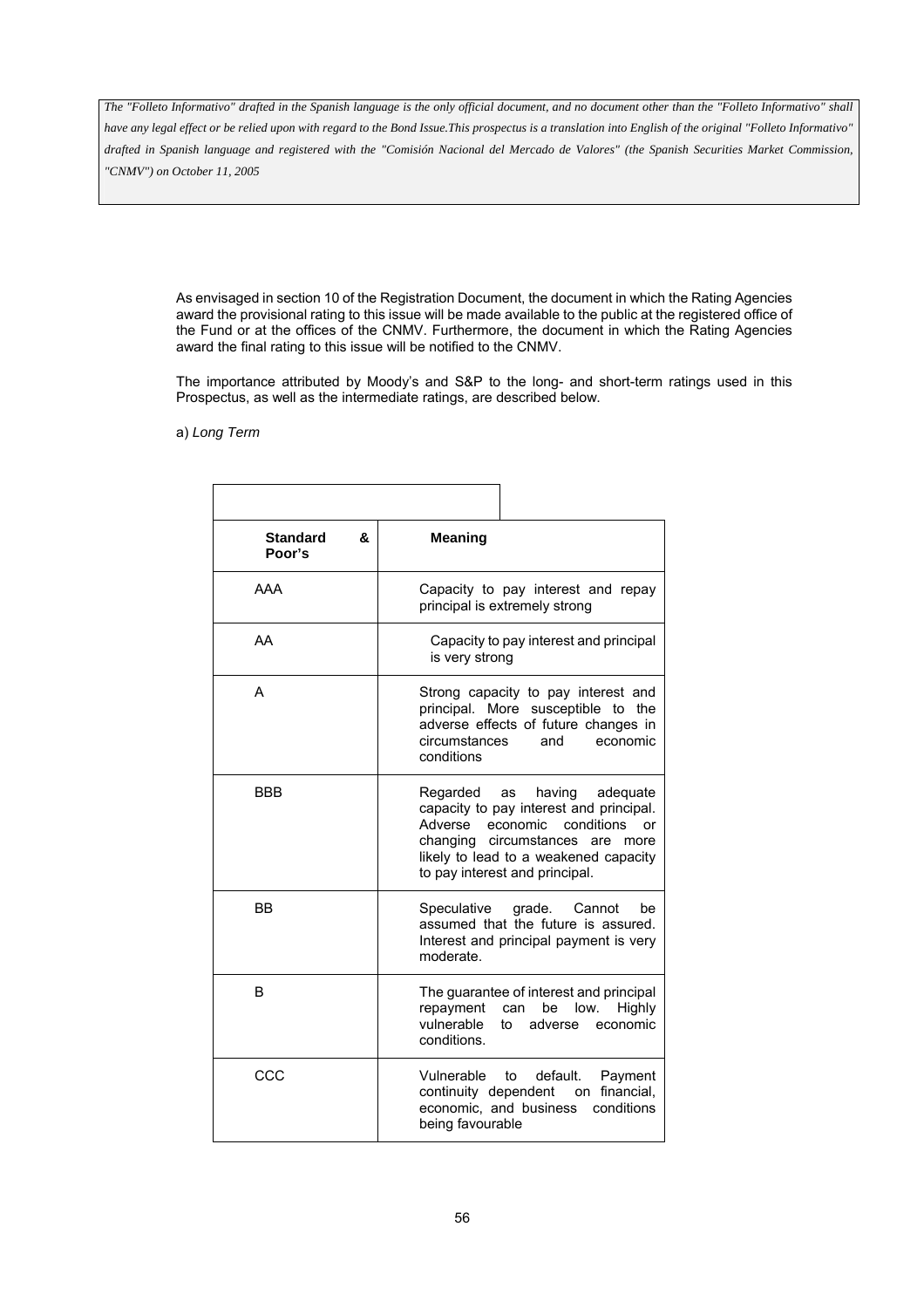| Highly speculative                                                                                                                 |
|------------------------------------------------------------------------------------------------------------------------------------|
| Current or imminent default.                                                                                                       |
| Speculative securities. Its value may<br>not exceed its redemption value in<br>the case of liquidation or sector<br>restructuring. |

Standard & Poor's applies a + or minus (-) sign in AA to CCC categories to indicate the relative position within each category.

Moody's applies numbers 1,2 and 3 to each category from Aa to B, to indicate the relative position within each category, number 1 is the highest position within each category, number 2 is a medium position and number 3 is the lowest.

| Moody's | <b>Meaning</b>                                                                                                                                                                                                                                                              |
|---------|-----------------------------------------------------------------------------------------------------------------------------------------------------------------------------------------------------------------------------------------------------------------------------|
| Aaa     | Interest payments are covered by a wide or exceptionally<br>stable margin and possibilities of collection of the principal<br>are certain                                                                                                                                   |
| Aa      | The fluctuation in the protection elements may or may not<br>be greater, or there may not exist other elements that lead<br>to the perception the long-term risk is higher that that of<br>rated securities.                                                                |
| A       | Strong rating as investment instruments and must be<br>considered as medium-high quality securities.<br>The<br>factors guaranteeing collection of capital and interest are<br>sufficient, but there may be elements that suggest a<br>possible deterioration in the future. |
| Baa     | Payments of interest and principal are considered<br>sufficiently well protected, but some protection elements<br>may not exist or be unreliable in the long term                                                                                                           |
| Ba      | Speculative grade. Payments of principal and interest<br>may be modestly protected and therefore vulnerable in<br>the future. These securities are characterised by having<br>an uncertain situation.                                                                       |
| B       | The certainty of fulfilling interest and principal payments<br>may be limited in the long term                                                                                                                                                                              |
| Caa     | Poor quality. These issues may have failed to comply<br>with payment obligations already past due and may<br>contain elements that endanger the collection of capital<br>and interest.                                                                                      |
| Ca      | Highly speculative. These issues have often defaulted or<br>have other marked deficiencies                                                                                                                                                                                  |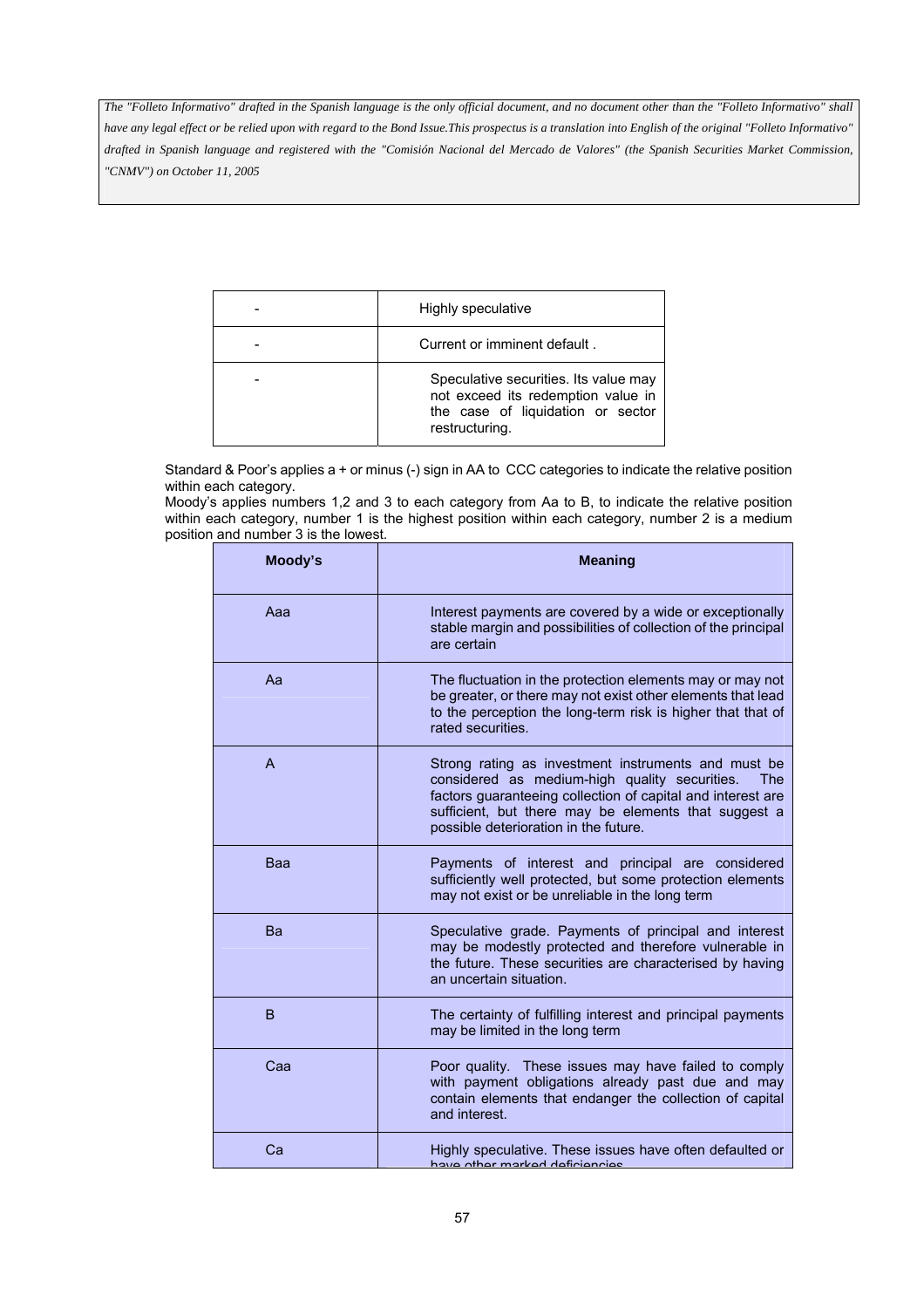| have other marked deficiencies.                                                                                                 |
|---------------------------------------------------------------------------------------------------------------------------------|
| The possibility of these issues reaching a investment<br>value is remote.                                                       |
| Speculative securities. Its value may not exceed its<br>redemption value in the case of liquidation or sector<br>restructuring. |

| <b>Standard &amp; Poor's</b> | Meaning                                                                                                                                                                                                                                                     |
|------------------------------|-------------------------------------------------------------------------------------------------------------------------------------------------------------------------------------------------------------------------------------------------------------|
| $A-1$                        | Highest rating indicating that the<br>degree of certainty in obtaining<br>the<br>time<br>frame<br>payment<br>in<br>established<br>For<br>is<br>high.<br>very<br>Standard & Poor's, it may be<br>accompanied by the + symbol if the<br>certainty is extreme. |
| $A-2$                        | The capacity to correctly discharge<br>the debt is satisfactory, although the<br>level of certainty is not as high as<br>above.                                                                                                                             |
| $A-3$                        | Capacity for repayment is satisfactory<br>but greater vulnerability than above to<br>adverse changes in circumstances                                                                                                                                       |
| B                            | Normally<br>indicates<br>satisfactory<br>a<br>payment capacity, but adverse effects<br>will seriously condition debt servicing                                                                                                                              |
| C                            | Short term debt rating assigned to<br>debt with doubtful payment capacity                                                                                                                                                                                   |
| D                            | default. Used<br>when<br>interest<br>In.<br>payment o principal has not been<br>processed in its due date, even if a<br>period<br>remains<br>grace<br>pending<br>expiration.                                                                                |
| i                            | Used only for governments that have<br>not formally requested a rating for<br>specific debt issues                                                                                                                                                          |

# *2. b) Short Term*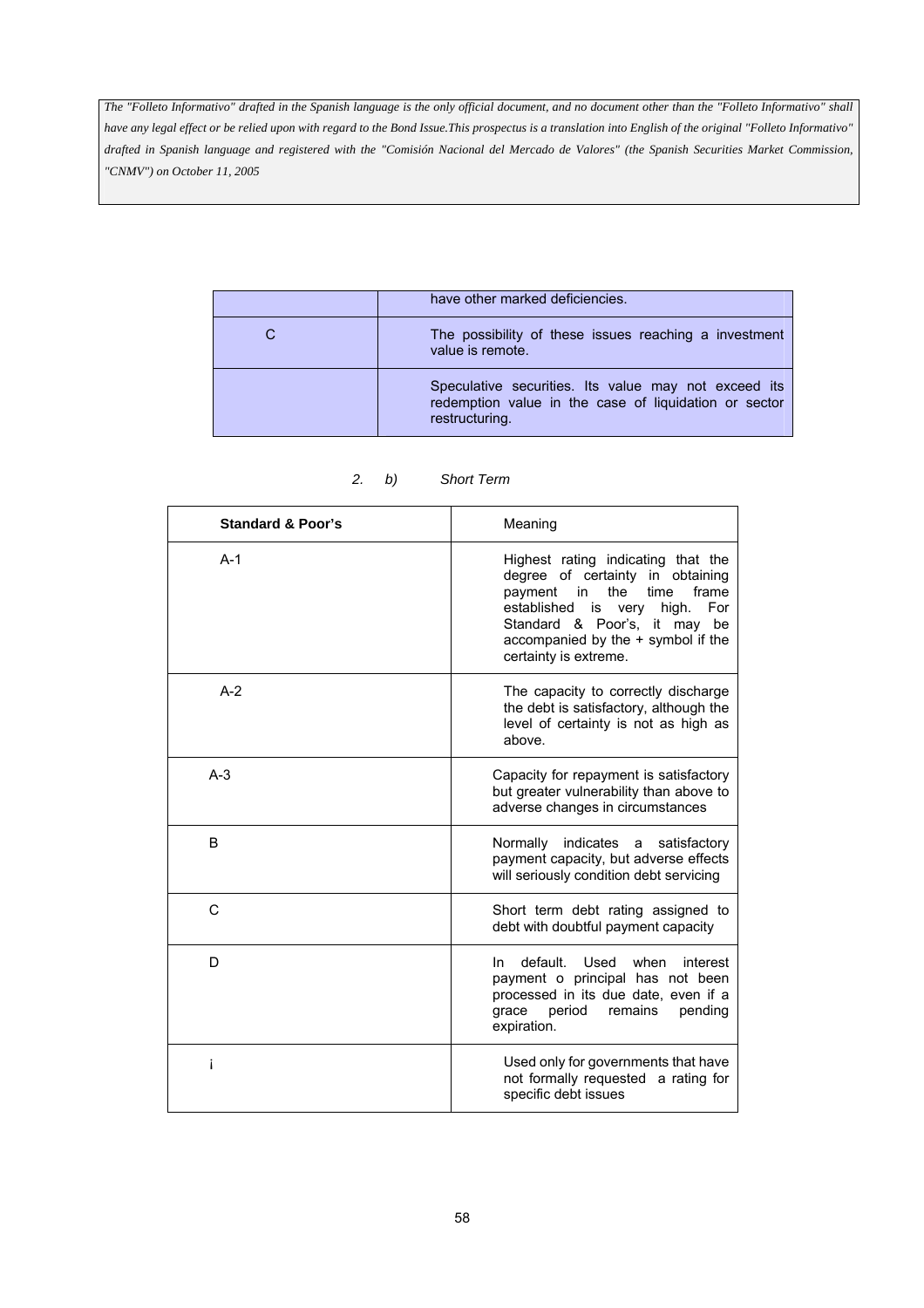| Moody's  | <b>Meaning</b>                                                                                                        |
|----------|-----------------------------------------------------------------------------------------------------------------------|
| $P-1$    | Strong capacity to return on time its commitments with respect to<br>issues of less than one year.                    |
| $P-2$    | Strong capacity of repayment for debt commitments in a timely<br>manner with respect to issues of less than one year. |
| $P-3$    | Acceptable capacity for repayment of debt commitments issued at<br>a term of under one year.                          |
| No Prime | Do not have the characteristics of any of the above categories                                                        |
|          |                                                                                                                       |

These ratings are not a recommendation to buy, sell or hold securities. The credit rating may be revised, suspended or withdrawn at any time by the rating agency.

The aforesaid credit ratings are only an estimate and should not keep prospective investors from making their own analysis of the securities to acquire.

The *Sociedad Gestora*, on behalf of the Fund, undertakes to provide the Rating with periodic information regarding the situation of the Fund and the behaviour of the Mortgage Loans in order that they may be able to continue to rate the Bonds. Similarly, it will supply said information whenever reasonably requested to do so, and in any event, whenever there are changes in the conditions of the Fund, in the contracts entered into by the Fund through its *Sociedad Gestora* or in the interested parties.

Lack of confirmation prior to the start of the Bond Subscription Period, of any of the provisional ratings granted to the Bonds by the Credit Rating Agencies will be considered an event of termination with respect to the issue and subscription of the Shares and Certificates, the Initial Expenses Loan, the Subordinated Loan, and the rest of the Fund contracts, incorporation of the Fund and the Bond Issue.

The Prospectus submitted for registration with the CNMV is exactly coincident with the one submitted to the Rating Agencies.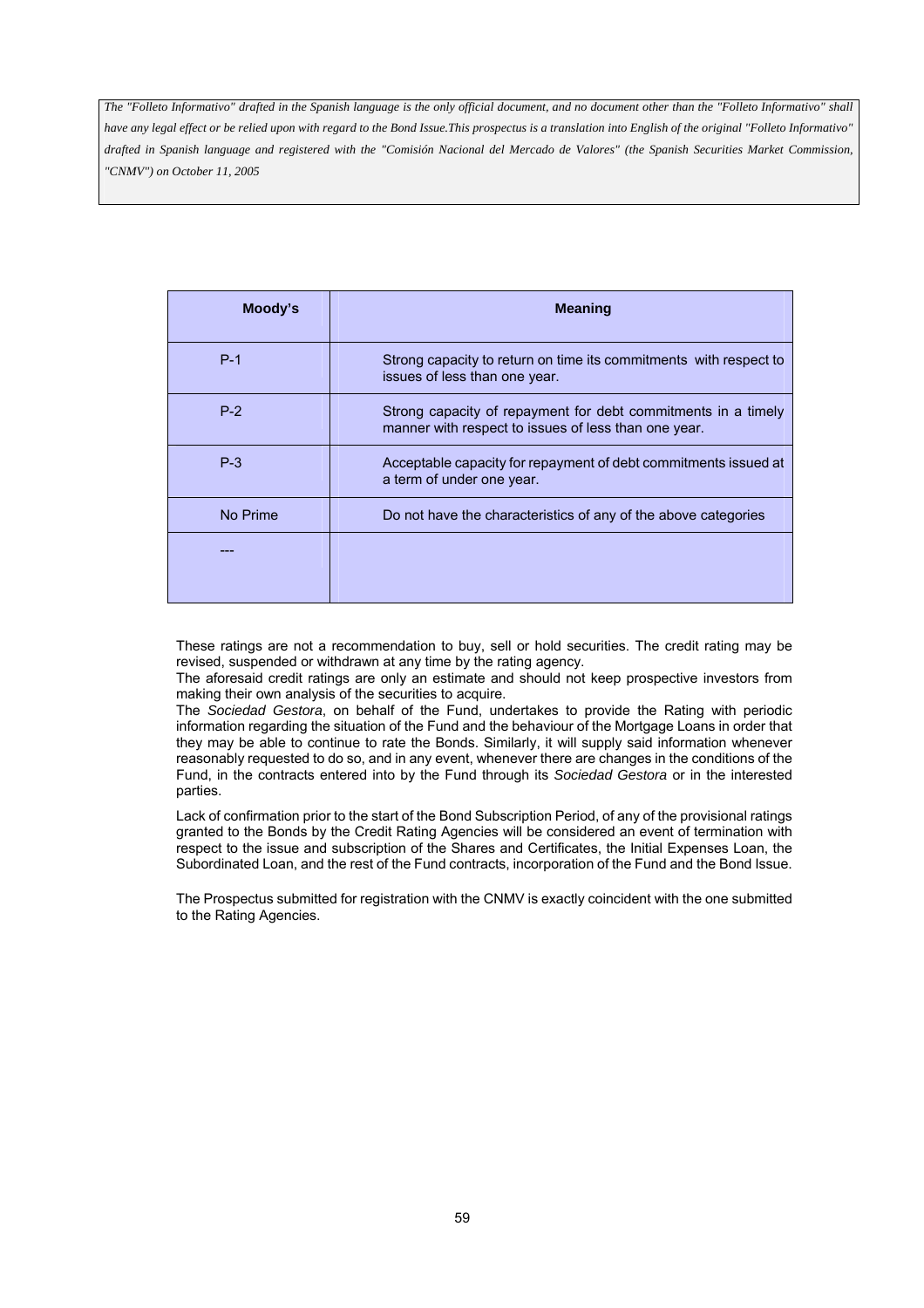*have any legal effect or be relied upon with regard to the Bond Issue.This prospectus is a translation into English of the original "Folleto Informativo" drafted in Spanish language and registered with the "Comisión Nacional del Mercado de Valores" (the Spanish Securities Market Commission, "CNMV") on October 11, 2005*

# **IV. SECURITIES DOCUMENT (ADDITIONAL MODULE FOR ASSET-BACKED SECURITIES) (ANNEX VIII REGULATION 809 / 2004)**

### **1. SECURITIES**

#### **1.1. Minimum denomination of the issue**

The Mortgage Shares and Mortgage Transfer Certificates which shall comprise the assets of the Fund at the time of its incorporation will have a principal amount equal to or slightly less than nine hundred million (900,000,000) Euros.

#### **1.2. Confirmation that the information regarding a company or debtor not participating in the issue has been reproduced exactly**

Not applicable.

# **2. UNDERLYING ASSETS**

#### **2.1. Confirmation of the capacity of the securitised assets to produce the funds payable on the securities**

In accordance with the information supplied by the Assignor and the analysis performed by the Placement Directors and Rating Agencies, the Shares and Certificates to be issued will be backed by Mortgage Loans and the characteristics of these loans (term, interest rate, mortgage guarantees, etc.) and demonstrate the capacity to generate funds to comply with the payments arising from the Bonds, in accordance with the Priority Order of Payments established in section 3.4.6.3. of this Additional Module.

Nevertheless, in order to consolidate its financial structure and achieve maximum hedging of risks inherent in the issue, the *Sociedad Gestora* will, on behalf of the Fund, and the date of execution of the Deed of Incorporation, conclude the agreements and contracts and perform the acts stipulated in section 3.4.2 of this Additional Module.

Also, since not all the Bonds are affected by the same default risk, the Rating Agencies have assigned each Series the credit ratings set out in section 7.5 of the Securities Document.

Without prejudice to the foregoing, the *Sociedad Gestora*, after notifying the CNMV, will be authorised to carry out the Early Liquidation of the Fund and thus the Early Redemption of the Bonds in the events and subject to the requirements set out in section 4.4.3 of the Registration Document.

#### **2.2. Assets backing the issue**

The credit rights comprising the assets of the Fund will consist solely of credit rights belonging to Ibercaja under loans granted by Ibercaja to corporate clients, for a total amount equal to, or slightly more than, nine hundred million (900,000) euros, guaranteed by mortgages of property located in Spanish territory, and which have been granted in accordance to Spanish legislation (the "**Mortgage Loans**").

The Mortgage Loans shall be transferred by Ibercaja to the Fund by issuing Shares and Certificates, in accordance with the individual features of each Mortgage Loan.

On the Date of Incorporation, the Shares and Certificates to be assigned to the Fund shall be taken from the loan portfolio audited as of September 9, 2005, comprising 12,616 mortgage loans with an Outstanding Nominal Balance Pending Maturity amounting to 1,021,050,572.18 euros.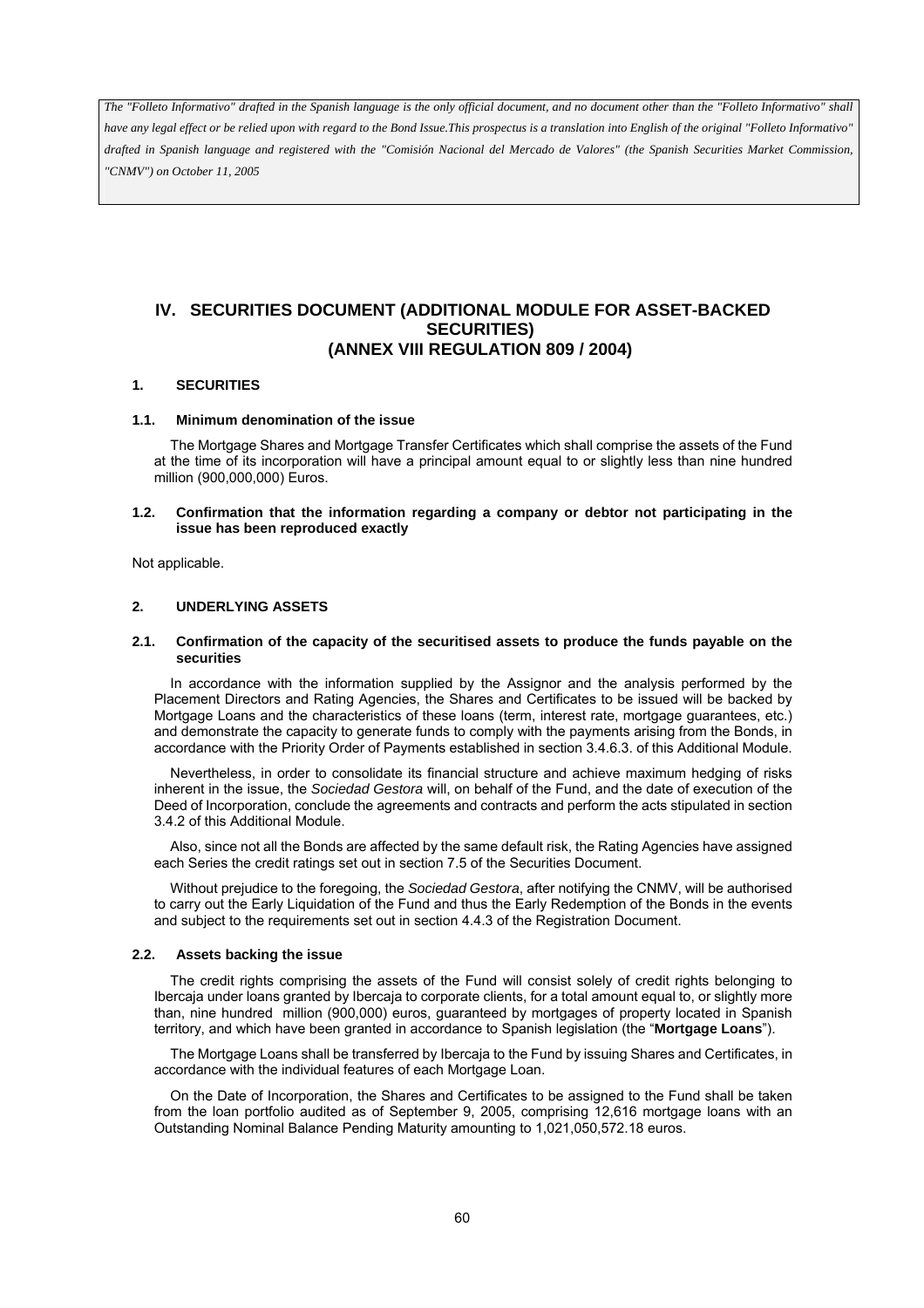*have any legal effect or be relied upon with regard to the Bond Issue.This prospectus is a translation into English of the original "Folleto Informativo" drafted in Spanish language and registered with the "Comisión Nacional del Mercado de Valores" (the Spanish Securities Market Commission, "CNMV") on October 11, 2005*

> *Audit of assets securitised through the Fund*

The selected loans have been audited by the auditing firm Pricewaterhouse Coopers Auditores, S.L., registered in the ROAC Register (Oficial Auditors Register) with number S02422 and with registered office in Madrid, at Paseo de la Castellana, 43, and CIF (Corporate Taxpayer Identification number) B-79031290.

The aforementioned audit was performed using sampling techniques based on the analysis of a number of items (sample) smaller than the total selection of loans (population) in order to draw conclusions on the aforementioned population with 99% reliance. The examination covers a series of quantitative and qualitative attributes of the loans, specifically: purpose of the loan, identification of the borrower, formalisation date, maturity date, reference interest rate, current interest rate, interest rate margin, initial amount of the loans, current balance of the loans, payments in arrears, appraised value, ratio between the current balance of the loan and the appraised value, mortgaged property address, mortgage guarantee and damage insurance. Selected loans containing sample verification errors will not assigned to the Fund by Ibercaja.

The results of the audit are presented in a report prepared by Pricewaterhouse Coopers Auditores, S.L.. This is one of the documents available for consultation as indicated in section 10 of the Registration Document.

#### **2.2.1 Legal jurisdiction by which the pool of assets is governed**

The credit rights comprising the assets of the Fund are governed by Spanish Law.

#### **2.2.2 General characteristics of the debtors**

The assets of the Fund will be formed by Shares and Certificates representing participations in loans granted for the acquisition, construction or restoration of a home located on Spanish soil, where the debtors are private individuals or natural persons (hereinafter referred to as the "**Mortgage Debtors**"), and all guaranteed by mortgage loans duly registered with the Property Register.

The following tables show the distribution of the mortgage loans comprising the audited portfolio according to residual maturity date, contracted date, date of next interest rate review, current balance, current nominal rate, reference rate, ratio between principal and appraised value, arrears, and geographical location. These tables were prepared based on information current as of 9 September 2005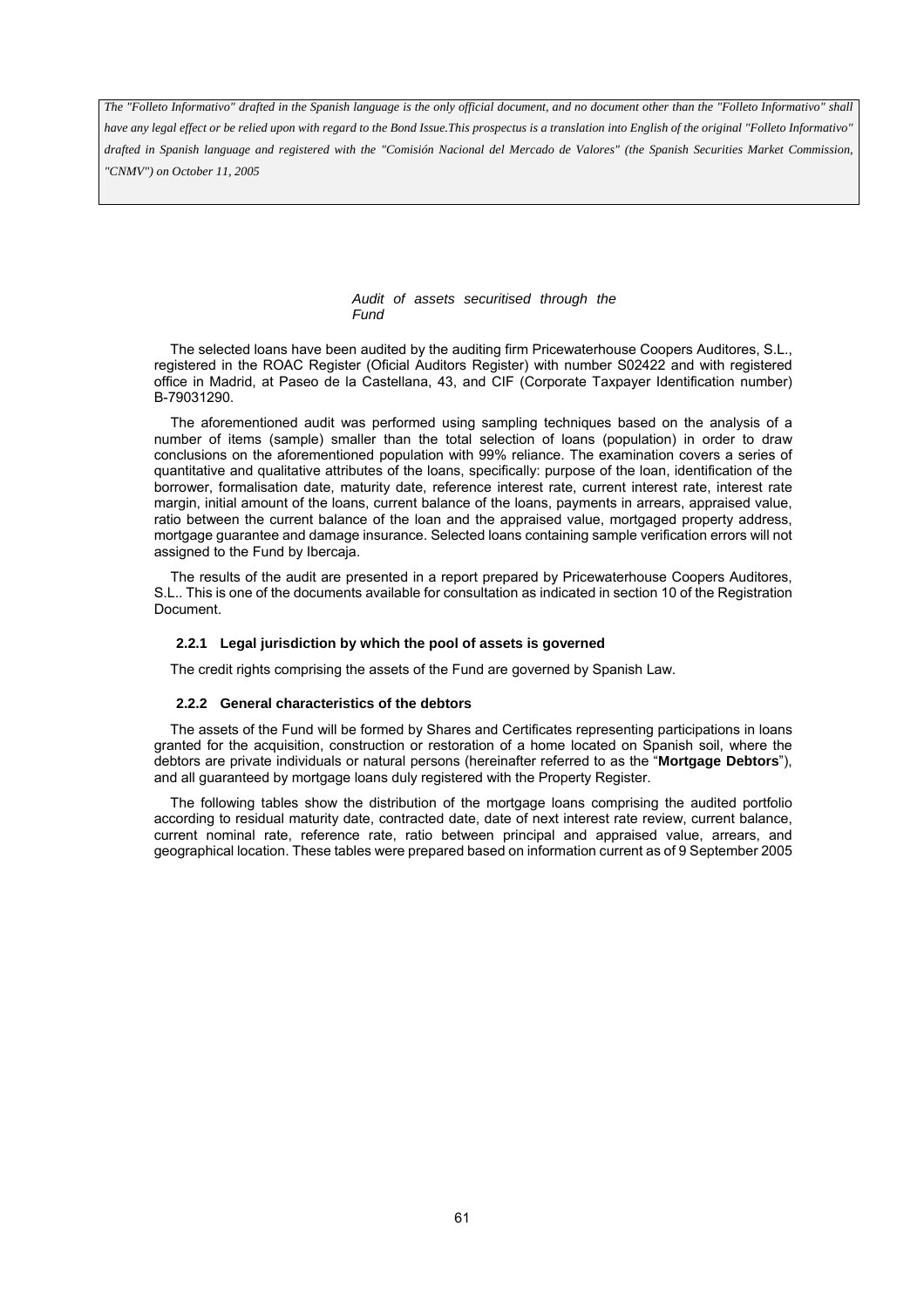# AUDITED PORTFOLIO, TDA IBERCAJA 2 ISSUE<br>(Grouped by issue date)

| <b>ISSUE DATE</b> | <b>NUM</b> | <b>TOTAL CURRENT</b><br><b>BALANCE EUROS</b> | <b>CURREN</b><br>т<br><b>BALANC</b><br>E % | <b>VEIGHTED</b><br><b>AVERAGE</b><br><b>INITIAL TERM</b><br>(months) | <b>VEIGHTED</b><br><b>AVERAGE</b><br><b>REMAINING</b><br><b>TERM</b><br>(months) | <b>VEIGHTED</b><br><b>AVERAGE</b><br><b>CURRENT</b><br><b>INTEREST</b><br><b>RATE</b> | Min.<br><b>CURRENT</b><br><b>INTEREST</b><br><b>RATE</b> | Max.<br><b>CURRENT</b><br><b>INTEREST</b><br><b>RATE</b> |
|-------------------|------------|----------------------------------------------|--------------------------------------------|----------------------------------------------------------------------|----------------------------------------------------------------------------------|---------------------------------------------------------------------------------------|----------------------------------------------------------|----------------------------------------------------------|
| 1996              | 19         | 910.694.71                                   | 0.09                                       | 222                                                                  | 116                                                                              | 3,41                                                                                  | 3.08                                                     | 3.75                                                     |
| 1997              | 323        | 15.354.173.28                                | 1,50                                       | 257                                                                  | 160                                                                              | 3,50                                                                                  | 2,67                                                     | 4.25                                                     |
| 1998              | 874        | 44.288.268.33                                | 4.34                                       | 255                                                                  | 170                                                                              | 3,43                                                                                  | 2,35                                                     | 4,25                                                     |
| 1999              | 1.277      | 68.375.885.14                                | 6,70                                       | 260                                                                  | 187                                                                              | 3,42                                                                                  | 2.42                                                     | 4.00                                                     |
| 2000              | 1.237      | 76.659.611.09                                | 7,51                                       | 268                                                                  | 206                                                                              | 3,46                                                                                  | 2,35                                                     | 7,00                                                     |
| 2001              | 2.025      | 142.264.406.82                               | 13,93                                      | 272                                                                  | 224                                                                              | 3,33                                                                                  | 2,35                                                     | 7,00                                                     |
| 2002              | 1.667      | 137.566.995,46                               | 13,47                                      | 287                                                                  | 249                                                                              | 3,12                                                                                  | 2,35                                                     | 3,96                                                     |
| 2003              | 2.223      | 209.419.006.67                               | 20,51                                      | 303                                                                  | 277                                                                              | 3.03                                                                                  | 2,35                                                     | 4,36                                                     |
| 2004              | 2.791      | 305.196.989.14                               | 29,89                                      | 322                                                                  | 308                                                                              | 2.89                                                                                  | 2,35                                                     | 4,87                                                     |
| 2005              | 180        | 21.014.541.54                                | 2,06                                       | 329                                                                  | 323                                                                              | 2,76                                                                                  | 2,42                                                     | 3,47                                                     |
| <b>TOTAL</b>      | 12.616     | 1.021.050.572.18                             | 100,00                                     | 294                                                                  | 258                                                                              | 3,12                                                                                  | 2,353                                                    | 7,00                                                     |

# AUDITED PORTFOLIO, TDA IBERCAJA 2 ISSUE<br>(Grouped by Remaining Term)

| <b>REMAINING TERM</b> | <b>NUM</b> | <b>TOTAL CURRENT</b><br><b>BALANCE EUROS</b> | <b>CURREN</b><br>т<br><b>BALANC</b><br>E % | <b>VEIGHTED</b><br><b>AVERAGE</b><br><b>INITIAL TERM</b><br>(months) | <b>VEIGHTED</b><br><b>AVERAGE</b><br><b>REMAINING</b><br><b>TERM</b> (months) | <b>VEIGHTED</b><br><b>AVERAGE</b><br><b>CURRENT</b><br><b>INTEREST</b><br><b>RATE</b> | Min.<br><b>CURRENT</b><br><b>INTEREST</b><br><b>RATE</b> | Max.<br><b>CURRENT</b><br><b>INTEREST</b><br><b>RATE</b> |
|-----------------------|------------|----------------------------------------------|--------------------------------------------|----------------------------------------------------------------------|-------------------------------------------------------------------------------|---------------------------------------------------------------------------------------|----------------------------------------------------------|----------------------------------------------------------|
| $45.00 - 60.00$       | з.         | 152.405.69                                   | 0,01                                       | 115                                                                  | 53                                                                            | 3,29                                                                                  | 2.95                                                     | 3,75                                                     |
| $60.00 - 75.00$       | 31         | 1246.749.29                                  | 0.12                                       | 144                                                                  | 70                                                                            | 3.39                                                                                  | 2.60                                                     | 6.00                                                     |
| 75,00 - 90,00         | 146        | 6.027.021,30                                 | 0.59                                       | 162                                                                  | 83                                                                            | 3,37                                                                                  | 2,55                                                     | 4.00                                                     |
| $90,00 - 105,00$      | 349        | 15.117.627,60                                | 1,48                                       | 171                                                                  | 98                                                                            | 3,33                                                                                  | 2,52                                                     | 4,00                                                     |
| 105,00 - 120,00       | 372        | 18.466.625.34                                | 1.81                                       | 173                                                                  | 112                                                                           | 3,29                                                                                  | 2,35                                                     | 4,00                                                     |
| 120.00 - 135.00       | 273        | 14.671.992.29                                | 1,44                                       | 178                                                                  | 128                                                                           | 3.27                                                                                  | 2,44                                                     | 6,25                                                     |
| 135,00 - 150,00       | 391        | 21.955.199,67                                | 2,15                                       | 196                                                                  | 142                                                                           | 3,22                                                                                  | 2,35                                                     | 4,00                                                     |
| 150,00 - 165,00       | 756        | 41.079.098,63                                | 4.02                                       | 218                                                                  | 157                                                                           | 3,27                                                                                  | 2.42                                                     | 4,25                                                     |
| 165.00 - 180.00       | 628        | 37.892.148.67                                | 3,71                                       | 221                                                                  | 171                                                                           | 3,22                                                                                  | 2,35                                                     | 4,00                                                     |
| 180.00 - 195.00       | 582        | 37.968.170,92                                | 3.72                                       | 236                                                                  | 188                                                                           | 3.27                                                                                  | 2,42                                                     | 7,00                                                     |
| 195,00 - 210,00       | 726        | 48.913.626.03                                | 4.79                                       | 244                                                                  | 201                                                                           | 3.19                                                                                  | 2.44                                                     | 4,25                                                     |
| 210,00 - 225,00       | 945        | 64.015.886,01                                | 6,27                                       | 264                                                                  | 217                                                                           | 3,20                                                                                  | 2,44                                                     | 4,36                                                     |
| 225.00 - 240.00       | 1.119      | 79.704.464.77                                | 7.81                                       | 281                                                                  | 232                                                                           | 3.28                                                                                  | 2,35                                                     | 4,37                                                     |
| 240,00 - 255,00       | 1.107      | 84.092.129,95                                | 8.24                                       | 297                                                                  | 248                                                                           | 3.34                                                                                  | 2.35                                                     | 7.00                                                     |
| 255.00 - 270.00       | 1.164      | 100.724.687.31                               | 9.86                                       | 299                                                                  | 262                                                                           | 3.11                                                                                  | 2,35                                                     | 4,00                                                     |
| 270.00 - 285.00       | 1.151      | 110.853.112.26                               | 10,86                                      | 301                                                                  | 276                                                                           | 3.02                                                                                  | 2.35                                                     | 4.25                                                     |
| 285,00 - 300,00       | 532        | 55.086.960,18                                | 5,40                                       | 304                                                                  | 289                                                                           | 2,91                                                                                  | 2,35                                                     | 4,87                                                     |
| 300,00 - 315,00       | 102        | 9.745.564,33                                 | 0,95                                       | 344                                                                  | 308                                                                           | 3,20                                                                                  | 2,50                                                     | 4,00                                                     |
| 315,00 - 330,00       | 323        | 33.863.584.58                                | 3.32                                       | 356                                                                  | 324                                                                           | 3,10                                                                                  | 2.50                                                     | 3.75                                                     |
| 330,00 - 345,00       | 936        | 112.292.051,17                               | 11.00                                      | 359                                                                  | 338                                                                           | 2.99                                                                                  | 2.44                                                     | 4.00                                                     |
| 345,00 - 360,00       | 715        | 89.512.539,61                                | 8,77                                       | 360                                                                  | 348                                                                           | 2,87                                                                                  | 2,50                                                     | 4.62                                                     |
| 360,00 - 375,00       | з          | 307.880,31                                   | 0,03                                       | 384                                                                  | 369                                                                           | 2,99                                                                                  | 2,83                                                     | 3,09                                                     |
| 375,00 - 390,00       | 6          | 947.204,72                                   | 0.09                                       | 398                                                                  | 380                                                                           | 2,81                                                                                  | 2,60                                                     | 3,02                                                     |
| 390.00 - 405.00       | 24         | 3.547.844.58                                 | 0.35                                       | 419                                                                  | 403                                                                           | 2.97                                                                                  | 2,67                                                     | 3,17                                                     |
| 405.00 - 420.00       | 232        | 32.865.996,97                                | 3,22                                       | 420                                                                  | 409                                                                           | 2,88                                                                                  | 2,55                                                     | 3,61                                                     |
| <b>TOTAL</b>          | 12.616     | 1.021.050.572.18                             | 100,00                                     | 294                                                                  | 258                                                                           | 3,12                                                                                  | 2,353                                                    | 7.00                                                     |

| <b>AUDITED PORTFOLIO, TDA IBERCAJA 2 ISSUE</b><br>(Grouped by current balance) |            |                                              |                                            |                                                                                    |                                                                                  |                                                                                       |                                                |                                                          |                                                          |  |
|--------------------------------------------------------------------------------|------------|----------------------------------------------|--------------------------------------------|------------------------------------------------------------------------------------|----------------------------------------------------------------------------------|---------------------------------------------------------------------------------------|------------------------------------------------|----------------------------------------------------------|----------------------------------------------------------|--|
| <b>CURRENT BALANCE</b><br><b>EUROS</b>                                         | <b>NUM</b> | <b>TOTAL CURRENT</b><br><b>BALANCE EUROS</b> | <b>CURREN</b><br>т<br><b>BALANC</b><br>E % | <b>VEIGHTED</b><br><b>AVERAGE</b><br><b>INITIAL TERM</b><br><i><b>fmonths)</b></i> | <b>VEIGHTED</b><br><b>AVERAGE</b><br><b>REMAINING</b><br><b>TERM</b><br>(months) | <b>VEIGHTED</b><br><b>AVERAGE</b><br><b>CURRENT</b><br><b>INTEREST</b><br><b>RATE</b> | <b>AVERAGE CURRENT</b><br><b>BALANCE EUROS</b> | Min.<br><b>CURRENT</b><br><b>INTEREST</b><br><b>RATE</b> | Max.<br><b>CURRENT</b><br><b>INTEREST</b><br><b>RATE</b> |  |
| $0.00 - 15.000.00$                                                             | 3          | 31,253.12                                    | 0.00                                       | 206                                                                                | 190                                                                              | 3.22                                                                                  | 10.417.71                                      | 2,92                                                     | 3.38                                                     |  |
| 15,000,00 - 30,000,00                                                          | 357        | 9.683.628.23                                 | 0.95                                       | 220                                                                                | 161                                                                              | 3.48                                                                                  | 27.125.01                                      | 2.55                                                     | 7.00                                                     |  |
| 30.000.00 - 45.000.00                                                          | 1925       | 73,505,392.66                                | 7,20                                       | 237                                                                                | 177                                                                              | 3,41                                                                                  | 38.184.62                                      | 2,42                                                     | 7,00                                                     |  |
| 45,000,00 - 60,000,00                                                          | 2468       | 129.756.803.44                               | 12.71                                      | 260                                                                                | 205                                                                              | 3.33                                                                                  | 52.575.69                                      | 2.35                                                     | 4.62                                                     |  |
| 60,000.00 - 75,000.00                                                          | 2100       | 141.140.768.09                               | 13.82                                      | 275                                                                                | 230                                                                              | 3.25                                                                                  | 67.209.89                                      | 2,35                                                     | 6.75                                                     |  |
| 75,000,00 - 90,000,00                                                          | 1620       | 133.090.062.21                               | 13,03                                      | 289                                                                                | 253                                                                              | 3,12                                                                                  | 82.154.36                                      | 2,35                                                     | 4,25                                                     |  |
| 90.000.00 - 105.000.00                                                         | 1223       | 118.971.359.18                               | 11.65                                      | 300                                                                                | 269                                                                              | 3.06                                                                                  | 97.278.30                                      | 2.35                                                     | 6.50                                                     |  |
| 105.000,00 - 120.000,00                                                        | 895        | 100.398.569,83                               | 9,83                                       | 308                                                                                | 280                                                                              | 3,01                                                                                  | 112.177.17                                     | 2,35                                                     | 4.00                                                     |  |
| 120.000.00 - 135.000.00                                                        | 598        | 75.719.846.08                                | 7,42                                       | 319                                                                                | 293                                                                              | 3,01                                                                                  | 126.621.82                                     | 2,35                                                     | 6,50                                                     |  |
| 135,000,00 - 150,000,00                                                        | 520        | 74.073.541.57                                | 7.25                                       | 324                                                                                | 300                                                                              | 2.96                                                                                  | 142.449.12                                     | 2.42                                                     | 4.25                                                     |  |
| 150.000.00 - 165.000.00                                                        | 293        | 45.966.964.27                                | 4,50                                       | 331                                                                                | 309                                                                              | 2,96                                                                                  | 156.883.84                                     | 2,35                                                     | 4,00                                                     |  |
| 165.000.00 - 180.000.00                                                        | 244        | 42.045.826.77                                | 4,12                                       | 339                                                                                | 319                                                                              | 2.94                                                                                  | 172.318.96                                     | 2,35                                                     | 3.75                                                     |  |
| 180.000,00 - 195.000,00                                                        | 154        | 28.826.774.05                                | 2,82                                       | 336                                                                                | 317                                                                              | 2,89                                                                                  | 187.186.84                                     | 2,35                                                     | 3,47                                                     |  |
| 195,000.00 - 210,000.00                                                        | 98         | 19.790.122.66                                | 1.94                                       | 345                                                                                | 326                                                                              | 2.88                                                                                  | 201.940.03                                     | 2.44                                                     | 3.42                                                     |  |
| 210.000.00 - 225.000.00                                                        | 47         | 10.173.265.60                                | 1,00                                       | 328                                                                                | 305                                                                              | 2,90                                                                                  | 216.452.46                                     | 2,51                                                     | 3,62                                                     |  |
| 225.000.00 - 240.000.00                                                        | 32         | 7.413.028.93                                 | 0.73                                       | 312                                                                                | 294                                                                              | 2.85                                                                                  | 231,657,15                                     | 2.55                                                     | 3.50                                                     |  |
| 240.000.00 - 255.000.00                                                        | 12         | 2.990.506.92                                 | 0,29                                       | 350                                                                                | 338                                                                              | 2,80                                                                                  | 249.208.91                                     | 2,44                                                     | 3,13                                                     |  |
| 255,000,00 - 270,000,00                                                        | 9          | 2.365.189.43                                 | 0.23                                       | 333                                                                                | 319                                                                              | 2.81                                                                                  | 262,798.83                                     | 2.44                                                     | 3.05                                                     |  |
| 270.000.00 - 285.000.00                                                        | 11         | 3.043.855.35                                 | 0,30                                       | 333                                                                                | 318                                                                              | 2,88                                                                                  | 276.714.12                                     | 2.44                                                     | 3,22                                                     |  |
| 285,000.00 - 300,000.00                                                        | 6          | 1,763,796.03                                 | 0,17                                       | 360                                                                                | 347                                                                              | 2,73                                                                                  | 293,966.01                                     | 2,60                                                     | 2,87                                                     |  |
| 300.000.00 - 315.000.00                                                        |            | 300.017.76                                   | 0.03                                       | 420                                                                                | 412                                                                              | 2.69                                                                                  | 300.017.76                                     | 2.69                                                     | 2.69                                                     |  |
| <b>TOTAL</b>                                                                   | 12.616     | 1.021.050.572.18                             | 100.00                                     | 294                                                                                | 258                                                                              | 3,12                                                                                  | 80.932.99                                      | 2.353                                                    | 7,00                                                     |  |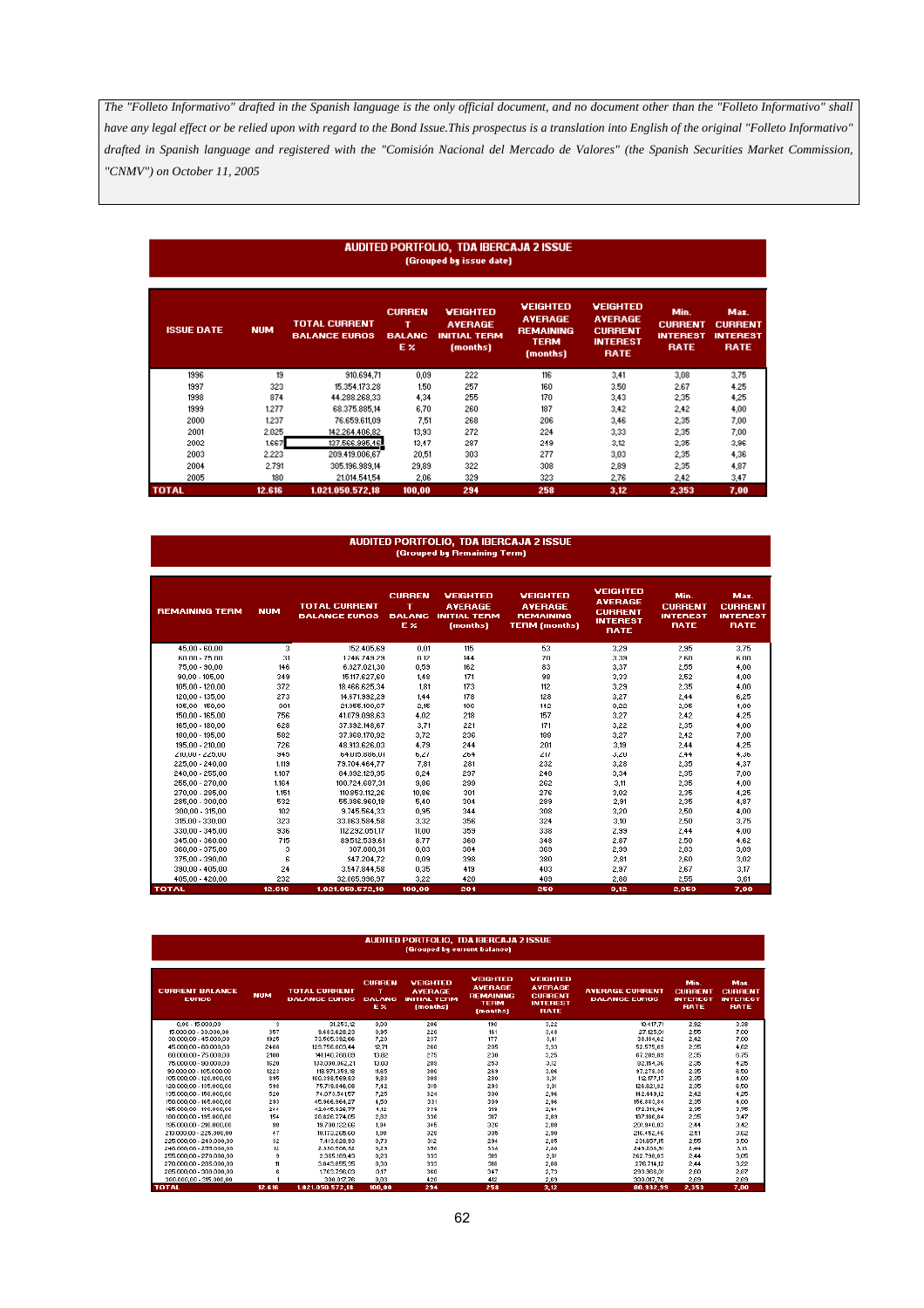# AUDITED PORTFOLIO, TDA IBERCAJA 2 ISSUE<br>(Grouped by current Interest Rate)

| <b>CURRENT</b><br><b>INTEREST RATE</b> | <b>NUM</b> | <b>TOTAL CURRENT</b><br><b>BALANCE EUROS</b> | <b>CURREN</b><br><b>BALANC</b><br>E % | <b>VEIGHTED</b><br><b>AVERAGE</b><br><b>INITIAL TERM</b><br>(months) | <b>VEIGHTED</b><br><b>AVERAGE</b><br><b>REMAINING</b><br><b>TERM</b><br>(months) | <b>VEIGHTED</b><br><b>AVERAGE</b><br><b>CURRENT</b><br><b>INTEREST</b><br><b>RATE</b> | <b>Min. CURRENT</b><br><b>INTEREST RATE</b> | Max.<br><b>CURRENT</b><br><b>INTEREST</b><br><b>RATE</b> |
|----------------------------------------|------------|----------------------------------------------|---------------------------------------|----------------------------------------------------------------------|----------------------------------------------------------------------------------|---------------------------------------------------------------------------------------|---------------------------------------------|----------------------------------------------------------|
| $2.00 - 3.00$                          | 4.054      | 421.094.717.09                               | 41,24                                 | 310                                                                  | 289                                                                              | 2,80                                                                                  | 2,35                                        | 3,00                                                     |
| $3.00 - 4.00$                          | 8.332      | 588.089.287,19                               | 57,60                                 | 283                                                                  | 237                                                                              | 3,33                                                                                  | 3,00                                        | 3,96                                                     |
| $4.00 - 5.00$                          | 215        | 10.990.703.60                                | 1.08                                  | 287                                                                  | 218                                                                              | 4.03                                                                                  | 4.00                                        | 4,87                                                     |
| $6.00 - 7.00$                          | 13         | 816.012.99                                   | 0,08                                  | 266                                                                  | 211                                                                              | 6,42                                                                                  | 6,00                                        | 6,75                                                     |
| $7.00 - 8.00$                          | 2          | 59.851.31                                    | 0.01                                  | 270                                                                  | 214                                                                              | 7.00                                                                                  | 7.00                                        | 7.00                                                     |
| <b>TOTAL</b>                           | 12.616     | 1.021.050.572.18                             | 100,00                                | 294                                                                  | 258                                                                              | 3,12                                                                                  | 2,353                                       | 7.00                                                     |

#### **AUDITED PORTFOLIO, TDA IBERCAJA 2 ISSUE** (Grouped by Reference Interest Rate)

| <b>REFERENCE INDEX</b> | <b>NUM</b> | <b>TOTAL CURRENT</b><br><b>BALANCE EUROS</b> | <b>CURREN</b><br>т<br><b>BALANC</b><br>E % | <b>VEIGHTED</b><br><b>AVERAGE</b><br><b>INITIAL TERM</b><br>(months) | <b>VEIGHTED</b><br><b>AVERAGE</b><br><b>REMAINING</b><br><b>TERM</b><br>(months) | <b>VEIGHTED</b><br><b>AVERAGE</b><br><b>MARGIN</b> | <b>Min. CURRENT</b><br><b>INTEREST</b><br><b>RATE</b> | Maz.<br><b>CURRENT</b><br><b>INTEREST</b><br><b>RATE</b> |
|------------------------|------------|----------------------------------------------|--------------------------------------------|----------------------------------------------------------------------|----------------------------------------------------------------------------------|----------------------------------------------------|-------------------------------------------------------|----------------------------------------------------------|
| <b>TOTALES EURIBOR</b> | 9.320      | 838.412.026,63                               | 82.11                                      | 299                                                                  | 269                                                                              | 0.74                                               | 2,35                                                  | 6,75                                                     |
| $0.00 - 0.50$          | 567        | 59.538.620.35                                | 7.10                                       | 296                                                                  | 277                                                                              | 0,39                                               | 2,35                                                  | 2,95                                                     |
| $0.50 - 1.00$          | 6.329      | 607.510.960.52                               | 72,46                                      | 303                                                                  | 276                                                                              | 0.68                                               | 2,60                                                  | 6,00                                                     |
| $1,00 - 1,50$          | 2.339      | 166.598.448.18                               | 19,87                                      | 285                                                                  | 244                                                                              | 1,05                                               | 2,80                                                  | 6,75                                                     |
| 1,50 - 2,00            | 85         | 4.763.997,58                                 | 0,57                                       | 285                                                                  | 251                                                                              | 1,51                                               | 3,60                                                  | 4,13                                                     |
| <b>TOTALES IRPH</b>    | 2.729      | 154.352.012,29                               | 15.12                                      | 279                                                                  | 217                                                                              | 0.13                                               | 3,00                                                  | 7,00                                                     |
| $-0.50 - 0.00$         | 69         | 4.059.342.29                                 | 2.63                                       | 276                                                                  | 200                                                                              | $-0,25$                                            | 3,00                                                  | 3,50                                                     |
| $0.00 - 0.50$          | 2.475      | 140.642.591.86                               | 91,12                                      | 278                                                                  | 217                                                                              | 0,11                                               | 3,31                                                  | 7,00                                                     |
| $0.50 - 1.00$          | 180        | 9.409.118,11                                 | 6,10                                       | 289                                                                  | 223                                                                              | 0,51                                               | 3,81                                                  | 7,00                                                     |
| $1,00 - 1,50$          | 4          | 198.608.76                                   | 0.13                                       | 276                                                                  | 261                                                                              | 1,08                                               | 4,31                                                  | 4,62                                                     |
| $1,50 - 2,00$          |            | 42.351.27                                    | 0.03                                       | 300                                                                  | 286                                                                              | 1.50                                               | 4,87                                                  | 4,87                                                     |
| <b>TOTALES MIBOR</b>   | 567        | 28.286.533,26                                | 2,77                                       | 236                                                                  | 152                                                                              | 1.05                                               | 2,42                                                  | 4,00                                                     |
| $0.00 - 0.50$          | 6          | 390.266.24                                   | 1,38                                       | 303                                                                  | 218                                                                              | 0,25                                               | 2,42                                                  | 2,63                                                     |
| $0.50 - 1.00$          | 24         | 1,160,841,30                                 | 4,10                                       | 230                                                                  | 138                                                                              | 0,78                                               | 2,76                                                  | 3,25                                                     |
| $1,00 - 1,50$          | 516        | 25.755.286,76                                | 91.05                                      | 235                                                                  | 151                                                                              | 1,06                                               | 3,11                                                  | 3,75                                                     |
| $1.50 - 2.00$          | 21         | 980.138,96                                   | 3.47                                       | 247                                                                  | 161                                                                              | 1.52                                               | 3.61                                                  | 4,00                                                     |
| <b>TOTAL</b>           | 12.616     | 1.021.050.572,18                             | 100,00                                     | 294                                                                  | 258                                                                              |                                                    | 2,353                                                 | 7,00                                                     |

#### **AUDITED PORTFOLIO, TDA IBERCAJA 2 ISSUE**  $T<sub>frac</sub>$ uT. žă.

| <b>NEXT INTEREST</b><br><b>RESET</b><br>(year-month) | <b>NUM</b> | <b>TOTAL</b><br><b>CURRENT</b><br><b>DALANCE</b><br><b>EUROS</b> | <b>CURREN</b><br><b>DALANC</b><br>E % | <b>VEIGHTED</b><br><b>AVERAGE</b><br><b>INITIAL TERM</b><br>(months) | <b>VEIGHTED</b><br><b>AVERAGE</b><br><b>REMAINING</b><br><b>TERM</b><br>(months) | <b>VEIGHTED</b><br><b>AVERAGE</b><br><b>CURRENT</b><br><b>INTEREST</b><br><b>RATE</b> | Min.<br><b>CURRENT</b><br><b>INTEREST</b><br><b>RATE</b> | Max.<br><b>CURRENT</b><br><b>INTEREST</b><br><b>RATE</b> |
|------------------------------------------------------|------------|------------------------------------------------------------------|---------------------------------------|----------------------------------------------------------------------|----------------------------------------------------------------------------------|---------------------------------------------------------------------------------------|----------------------------------------------------------|----------------------------------------------------------|
| 200509                                               | 1366       | 110.572.370,38                                                   | 10,83                                 | 297                                                                  | 261                                                                              | 3.19                                                                                  | 2.55                                                     | 4.62                                                     |
| 200510                                               | 1405       | 112.619.623.38                                                   | 11.03                                 | 299                                                                  | 265                                                                              | 3.22                                                                                  | 2,56                                                     | 6.25                                                     |
| 200511                                               | 1543       | 130.339.665.70                                                   | 12.77                                 | 304                                                                  | 272                                                                              | 3.13                                                                                  | 2,52                                                     | 7.00                                                     |
| 200512                                               | 1729       | 141.641.034.11                                                   | 13.87                                 | 301                                                                  | 266                                                                              | 3.11                                                                                  | 2,44                                                     | 6.75                                                     |
| 200601                                               | 1485       | 124.415.280.12                                                   | 12.19                                 | 303                                                                  | 271                                                                              | 3.04                                                                                  | 2.35                                                     | 4.50                                                     |
| 200602                                               | 1201       | 94.806.362.55                                                    | 9.29                                  | 298                                                                  | 263                                                                              | 3.16                                                                                  | 2,42                                                     | 7,00                                                     |
| 200603                                               | 567        | 44.372.136.50                                                    | 4.35                                  | 275                                                                  | 233                                                                              | 3.21                                                                                  | 2.56                                                     | 6.75                                                     |
| 200604                                               | 714        | 55.379.627.43                                                    | 5,42                                  | 278                                                                  | 236                                                                              | 3.18                                                                                  | 2,59                                                     | 4,00                                                     |
| 200605                                               | 610        | 46.079.649.93                                                    | 4.51                                  | 277                                                                  | 233                                                                              | 3.15                                                                                  | 2,42                                                     | 4,00                                                     |
| 200606                                               | 729        | 58.597.903.85                                                    | 5,74                                  | 282                                                                  | 242                                                                              | 3,00                                                                                  | 2,44                                                     | 4,00                                                     |
| 200607                                               | 717        | 56.357.291.31                                                    | 5,52                                  | 279                                                                  | 236                                                                              | 2,94                                                                                  | 2,35                                                     | 3,95                                                     |
| 200608                                               | 545        | 45.406.303.49                                                    | 4,45                                  | 284                                                                  | 250                                                                              | 2,98                                                                                  | 2, 42                                                    | 3,92                                                     |
| 200810                                               | з          | 312.954.34                                                       | 0.03                                  | 267                                                                  | 245                                                                              | 4.25                                                                                  | 4,25                                                     | 4,25                                                     |
| 200811                                               |            | 100.653.53                                                       | 0.01                                  | 360                                                                  | 339                                                                              | 4.00                                                                                  | 4,00                                                     | 4,00                                                     |
| 200812                                               |            | 49.715.56                                                        | 0.00                                  | 240                                                                  | 220                                                                              | 4.25                                                                                  | 4.25                                                     | 4.25                                                     |
| <b>TOTAL</b>                                         | 12.616     | 1.021.050.572.18                                                 | 100.00                                | 294                                                                  | 258                                                                              | 3.12                                                                                  | 2,353                                                    | 7.00                                                     |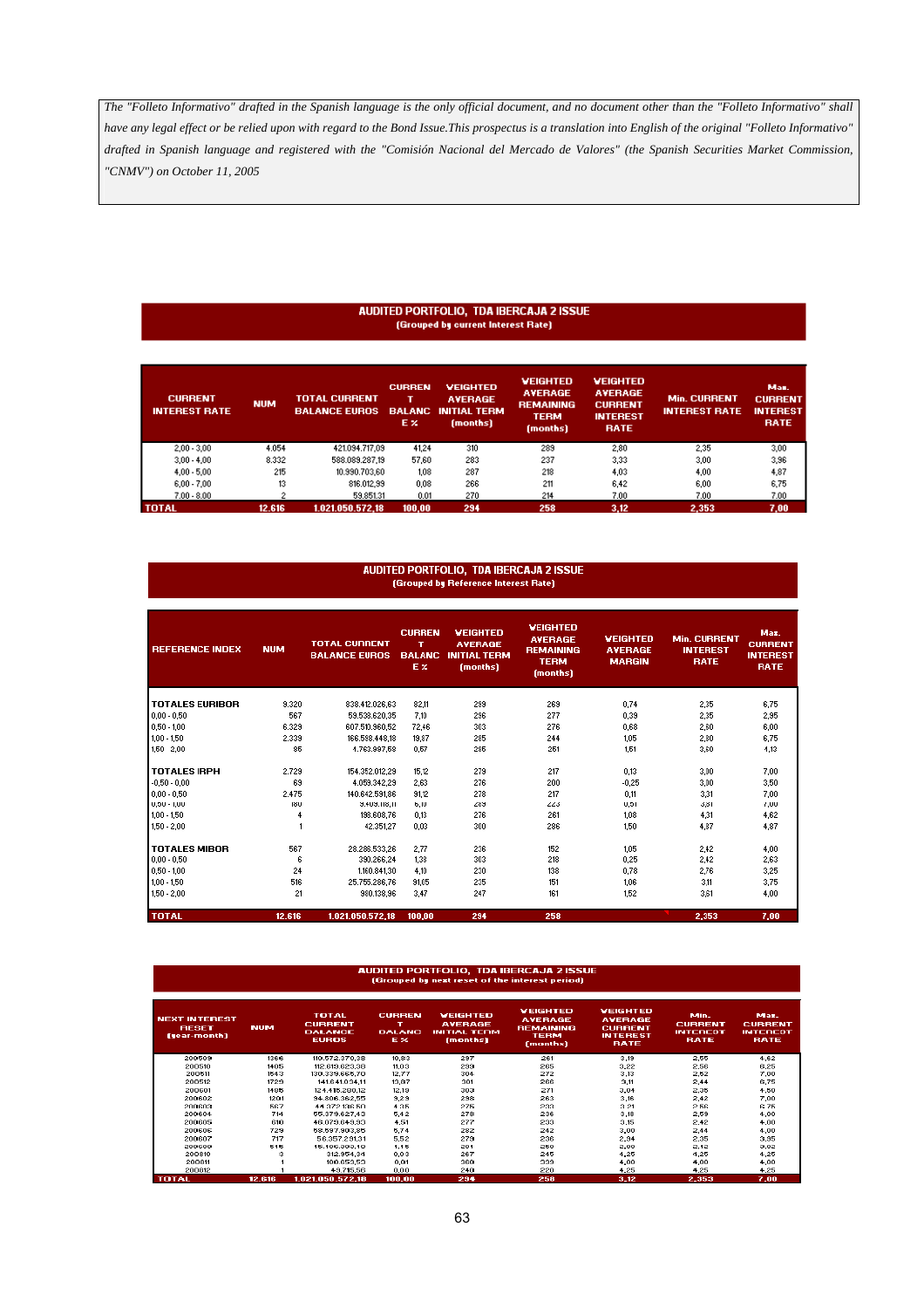### AUDITED PORTFOLIO, TDA IBERCAJA 2 ISSUE (Grouped by delinquency)

| <b>DELINQUENCY</b><br>(months) | <b>NUM</b> | <b>TOTAL</b><br><b>CURRENT</b><br><b>BALANCE</b><br><b>EUROS</b> | <b>CURRENT</b><br><b>BALANCE</b><br>× | <b>VEIGHTED</b><br><b>INITIAL</b><br><b>MATURITY</b><br>(months) | <b>VEIGHTED</b><br><b>RESIDUAL</b><br><b>MATURITY</b><br>(months) | <b>VEIGHTED</b><br><b>AVERAGE</b><br><b>CURRENT</b><br><b>INTEREST</b><br><b>RATE</b> | <b>Min. CURRENT</b><br><b>INTEREST</b><br><b>RATE</b> | Maz.<br><b>CURRENT</b><br><b>INTEREST</b><br><b>RATE</b> |
|--------------------------------|------------|------------------------------------------------------------------|---------------------------------------|------------------------------------------------------------------|-------------------------------------------------------------------|---------------------------------------------------------------------------------------|-------------------------------------------------------|----------------------------------------------------------|
| Û                              | 12.522     | 1.013.648.391,23                                                 | 99,28                                 | 294                                                              | 258                                                               | 3,12                                                                                  | 2,35                                                  | 7.00                                                     |
|                                | 93         | 7.257.420,50                                                     | 0,71                                  | 304                                                              | 271                                                               | 3,24                                                                                  | 2,68                                                  | 4,00                                                     |
| ۰                              |            | 144.760,45                                                       | 0,01                                  | 360                                                              | 345                                                               | 3,02                                                                                  | 3,02                                                  | 3,02                                                     |
| <b>TOTAL</b>                   | 12.616     | 1.021.050.572.18                                                 | 100.00                                | 294                                                              | 258                                                               | 3,12                                                                                  | 2.353                                                 | 7,00                                                     |

# AUDITED PORTFOLIO, TDA IBERCAJA 2 ISSUE<br>(Grouped by location property)

|                    |                |                      |                  | <b>VEIGHTED</b>     | <b>VEIGHTED</b>  | <b>VEIGHTED</b> | Min.            | Maz.            |
|--------------------|----------------|----------------------|------------------|---------------------|------------------|-----------------|-----------------|-----------------|
| <b>PROPERTY</b>    | <b>NUM</b>     | <b>TOTAL CURRENT</b> | <b>CURRENT</b>   | <b>AVERAGE</b>      | <b>AVERAGE</b>   | <b>AVERAGE</b>  | <b>CURRENT</b>  | <b>CURRENT</b>  |
| <b>PROVINCE</b>    |                | <b>BALANCE EUROS</b> | <b>BALANCE X</b> | <b>INITIAL TERM</b> | <b>REMAINING</b> | <b>CURRENT</b>  | <b>INTEREST</b> | <b>INTEREST</b> |
|                    |                |                      |                  | <b>Imonths)</b>     | <b>TERM</b>      | <b>INTEREST</b> | <b>RATE</b>     | RATE            |
| <b>LALAVA</b>      | 4              | 464.707,46           | 0.05             | 322                 | 305              | 3,16            | 2,98            | 3,62            |
| <b>ALBACETE</b>    | 38             | 2.327.100,86         | 0,23             | 280                 | 242              | 3,13            | 2,59            | 3,50            |
| <b>ALICANTE</b>    | 249            | 18.051.146.05        | 1.77             | 270                 | 240              | 3.10            | 2.42            | 6,25            |
| <b>ALMERIA</b>     | 7              | 685,690,73           | 0.07             | 302                 | 285              | 2,88            | 2,55            | 3,61            |
| <b>ASTURIAS</b>    | 97             | 9.759.932.87         | 0.96             | 317                 | 293              | 2.87            | 2.57            | 3,56            |
| <b>AVILA</b>       | 10             | 492.819,64           | 0.05             | 251                 | 220              | 3,19            | 2,60            | 3,75            |
| <b>BADAJOZ</b>     | 31             | 2.551.677,46         | 0,25             | 328                 | 317              | 2,76            | 2,35            | 3,57            |
| <b>BALEARES</b>    | 40             | 5.059.620.27         | 0.50             | 315                 | 284              | 2.91            | 2.60            | 3,50            |
| <b>BARCELONA</b>   | 853            | 83.929.514,91        | 8,22             | 325                 | 287              | 3,23            | 2,35            | 6,50            |
| <b>BURGOS</b>      | 154            | 14.044.433.23        | 1,38             | 319                 | 285              | 2,91            | 2,50            | 3,75            |
| CACERES            | 74             | 6.548.818,80         | 0,64             | 315                 | 289              | 2,86            | 2,57            | 3,50            |
| CADIZ              | 31             | 2.842.808,36         | 0.28             | 316                 | 296              | 2.84            | 2.42            | 3.44            |
| CANTABRIA          | 50             | 4.562.066.78         | 0,45             | 290                 | 265              | 2,86            | 2,60            | 3,50            |
| CASTELLON          | 350            | 23.950.161,96        | 2,35             | 284                 | 247              | 3,19            | 2,42            | 7,00            |
| <b>CIUDAD REAL</b> | 10             | 602.552,40           | 0.06             | 278                 | 251              | 3,18            | 2,67            | 4,00            |
| CORDOBA            | 50             | 5.259.123,76         | 0,52             | 321                 | 301              | 2,84            | 2,50            | 3,38            |
| <b>CUENCA</b>      | 37             | 2.351.989,65         | 0,23             | 284                 | 258              | 2,95            | 2,60            | 3,62            |
| <b>GERONA</b>      | 57             | 4.677.188.68         | 0.46             | 288                 | 256              | 3.10            | 2.35            | 3,75            |
| GRANADA            | 77             | 7.313.019,67         | 0,72             | 336                 | 319              | 2,83            | 2,56            | 3,44            |
| GUADALAJARA        | 635            | 44.821.208,90        | 4,39             | 283                 | 240              | 3,22            | 2,35            | 4,00            |
| <b>GUIPUZCOA</b>   | 1              | 94.358,87            | 0.01             | 300                 | 259              | 3,05            | 3,05            | 3,05            |
| HUELVA             | 5              | 388.177,41           | 0.04             | 283                 | 256              | 2,92            | 2,56            | 3,29            |
| <b>HUESCA</b>      | 552            | 34.120.491.73        | 3,34             | 262                 | 223              | 3,21            | 2,35            | 6,50            |
| JAEN               | 71             | 7.159.214,14         | 0.70             | 327                 | 308              | 2.86            | 2,60            | 3,50            |
| LA CORUÑA          | 64             | 5.945.110,89         | 0,58             | 311                 | 282              | 2,84            | 2,50            | 3,34            |
| <b>LAS PALMAS</b>  | 77             | 7.633.955.19         | 0.75             | 320                 | 295              | 2.93            | 2.60            | 3,33            |
| LEON               | 33             | 2.583.886,37         | 0,25             | 312                 | 290              | 2,84            | 2,35            | 3,60            |
| LERIDA             | 361            | 26.544.790,67        | 2,60             | 305                 | 272              | 3,24            | 2,35            | 4,25            |
| LOGROÑO            | 409            | 33.160.778,31        | 3,25             | 289                 | 260              | 3,08            | 2,35            | 4,25            |
| LUGO               | 2              | 200.926,02           | 0,02             | 316                 | 300              | 3,16            | 2,75            | 3,40            |
| MADRID             | 3.871          | 335.701.589,93       | 32.88            | 294                 | 255              | 3.15            | 2,35            | 6,25            |
| MALAGA             | 34             | 3.158.009,71         | 0,31             | 297                 | 271              | 2,93            | 2,52            | 4,00            |
| MURCIA             | 40             | 3.080.292,87         | 0.30             | 296                 | 268              | 3,16            | 2,59            | 6,00            |
| NAVABBA            | 222            | 19.327.329,08        | 1.89             | 311                 | 279              | 3,14            | 2,50            | 4,87            |
| ORENSE             | 38             | 3.383.950,97         | 0.33             | 310                 | 287              | 2,78            | 2.44            | 3,75            |
| PALENCIA           | 30             | 2.599.851,41         | 0,25             | 291                 | 259              | 2,80            | 2,35            | 3,25            |
| PONTEVEDRA         | 13             | 1,401.273,77         | 0,14             | 323                 | 308              | 2,79            | 2,55            | 3,19            |
| S.C. DE TENERIFE   | 53             | 4.554.947,31         | 0,45             | 311                 | 285              | 2,92            | 2,55            | 3,42            |
| SALAMANCA          | 4              | 435.926,76           | 0.04             | 369                 | 356              | 2,81            | 2,67            | 3,09            |
| <b>SEGOVIA</b>     | 14             | 798.692,94           | 0.08             | 239                 | 206              | 3,07            | 2.64            | 3,75            |
| <b>SEVILLA</b>     | 69             | 6.333.407,07         | 0.62             | 307                 | 280              | 2,90            | 2,59            | 3,33            |
| SORIA              | 67             | 4.092.371,48         | 0,40             | 284                 | 236              | 3,08            | 2,57            | 6,00            |
| TARRAGONA          | 350            | 27.798.247,03        | 2,72             | 296                 | 265              | 3,13            | 2,42            | 4,25            |
| <b>TERUEL</b>      | 179            | 11.519.137,77        | 1.13             | 273                 | 237              | 3,18            | 2,35            | 4,00            |
| TOLEDO             | 111            | 8.762.988,27         | 0.86             | 293                 | 263              | 3,13            | 2.60            | 4,00            |
| <b>VALENCIA</b>    | 1.111          | 78.420.004,08        | 7,68             | 286                 | 252              | 3,14            | 2,35            | 6,75            |
| VALLADOLID         | 32             | 2.466.709,51         | 0,24             | 272                 | 235              | 2,84            | 2,65            | 3,34            |
| <b>VIZCAYA</b>     | $\overline{c}$ | 364.924,98           | 0.04             | 360                 | 338              | 2,85            | 2,72            | 3,09            |
| ZAMORA             | $\overline{c}$ | 170.271,57           | 0.02             | 300                 | 279              | 2.81            | 2.65            | 3,09            |
| ZARAGOZA           | 1.945          | 148.553.373,63       | 14,55            | 281                 | 244              | 3,07            | 2,35            | 6,75            |
| <b>TOTAL</b>       | 12.616         | 1.021.050.572.18     | 100,00           | 294                 | 258              | 3,12            | 2,353           | 7,00            |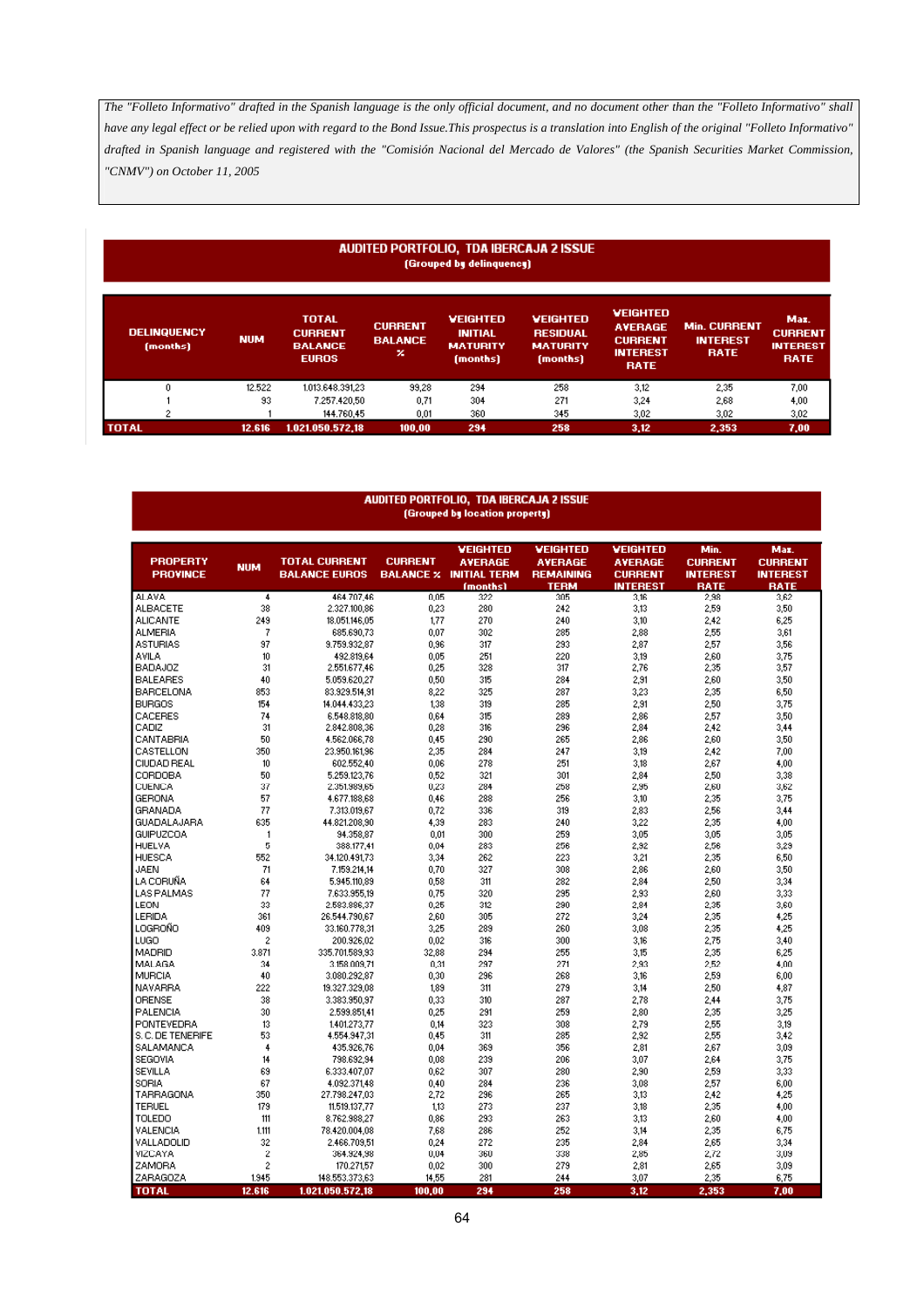*have any legal effect or be relied upon with regard to the Bond Issue.This prospectus is a translation into English of the original "Folleto Informativo" drafted in Spanish language and registered with the "Comisión Nacional del Mercado de Valores" (the Spanish Securities Market Commission, "CNMV") on October 11, 2005*

# **2.2.3 Legal status of the assets**

Mortgage Loans, given their financial characteristics, are divided into two categories:

- a) Mortgage Loans that comply with the requirements established in Section Two of Law 2/1991, of 25 March, regulating the Mortgage Market (hereinafter referred to as the "**Mortgage Market Law**") and which are transferred to the Fund through the issuance of the Shares.
- b) Mortgage Loans that do not comply with the Section Two of the Mortgage Market Law and which are transferred to the Fund by means of the issue of Certificates, in conformity with Article 18 of Law 44/2002.

The Mortgage Loans are documented in a public deed and registered with the Property Register, and are enforceable in accordance with the provisions contained in Heading IV of Book III of Civil Procedure Law 1/2000, of 7 January.

### **2.2.4 Dates relating to the mortgage loans**

Each of the Mortgage Loans has a maturity date, notwithstanding the possibility of early redemption in accordance with their particular terms. Section 2.2.2. of the present Additional Module includes a table with the breakdown of Mortgage Loans by residual maturity in months.

### **2.2.5 Amount of the assets**

On the Date of Incorporation, the amount of the Shares and Certificates with be equal to or slightly less than nine hundred million (900,000,000) Euros. The Shares and Certificates to be assigned to the Fund shall be taken from the audited loan portfolio as of September 9, 2005, comprising 12,616 mortgage loans with an Outstanding Nominal Balance Pending Maturity amounting to 1,021,050,572.18 euros.

### **2.2.6 Ratio of the principal of the mortgage loans or level of security**

| <b>VEIGHTED</b><br><b>VEIGHTED</b><br><b>CURREN</b><br><b>VEIGHTED</b><br><b>VEIGHTED</b><br>Min.<br><b>AVERAGE</b><br><b>AVERAGE</b><br><b>LOAN TO VALUE</b><br><b>TOTAL CURRENT</b><br><b>AVERAGE</b><br><b>AVERAGE</b><br><b>CURRENT</b><br><b>NUM</b><br><b>REMAINING</b><br><b>CURRENT</b><br><b>BATIO</b><br><b>BALANCE EUROS</b><br><b>INITIAL TERM</b><br><b>LOAN TO</b><br><b>BALANC</b><br><b>INTEREST</b><br><b>TERM</b><br><b>INTEREST</b><br><b>VALUE RATIO</b><br><b>RATE</b><br>E %<br><i><b>Imonths)</b></i><br><b>RATE</b><br>(months)<br>$0.00 - 10.00$<br>5.121.02<br>2.92<br>2.93<br>0.00<br>360<br>351<br>2.92<br>258<br>225<br>3.04<br>2,58<br>$10,00 - 20,00$<br>233.802,16<br>0,02<br>16,82<br>8<br>28<br>221<br>181<br>3,06<br>$20.00 - 30.00$<br>1.113.151.53<br>0.11<br>26,46<br>2,58<br>$30.00 - 40.00$<br>66<br>225<br>189<br>3.04<br>3,585,841,58<br>0.35<br>35,66<br>2,55<br>1.641<br>248<br>3,10<br>$40.00 - 50.00$<br>103.148.011.55<br>206<br>45,92<br>2,35<br>10,10<br>265<br>$50.00 - 60.00$<br>2.323<br>225<br>3,09<br>55,17<br>2,35<br>164.761.868.83<br>16.14<br>3.13<br>2.891<br>283<br>242<br>2,35<br>$60.00 - 70.00$<br>220.765.453.98<br>65.28<br>21.62<br>3,06<br>$70,00 - 80,00$<br>3.194<br>296.554.333,70<br>314<br>284<br>29,04<br>74,99<br>2,35<br>1.872<br>319<br>3,23<br>$80.00 - 90.00$<br>169.081.134.31<br>16.56<br>284<br>85,51<br>2,35<br>305 |                  |     |               |      | AUDITED PORTFOLIO, TDA IBERCAJA 2 ISSUE<br>(Grouped by Loan to Value) |      |       |      |                                                          |
|-------------------------------------------------------------------------------------------------------------------------------------------------------------------------------------------------------------------------------------------------------------------------------------------------------------------------------------------------------------------------------------------------------------------------------------------------------------------------------------------------------------------------------------------------------------------------------------------------------------------------------------------------------------------------------------------------------------------------------------------------------------------------------------------------------------------------------------------------------------------------------------------------------------------------------------------------------------------------------------------------------------------------------------------------------------------------------------------------------------------------------------------------------------------------------------------------------------------------------------------------------------------------------------------------------------------------------------------------------------------------------------------------------|------------------|-----|---------------|------|-----------------------------------------------------------------------|------|-------|------|----------------------------------------------------------|
|                                                                                                                                                                                                                                                                                                                                                                                                                                                                                                                                                                                                                                                                                                                                                                                                                                                                                                                                                                                                                                                                                                                                                                                                                                                                                                                                                                                                       |                  |     |               |      |                                                                       |      |       |      | Max.<br><b>CURRENT</b><br><b>INTEREST</b><br><b>RATE</b> |
|                                                                                                                                                                                                                                                                                                                                                                                                                                                                                                                                                                                                                                                                                                                                                                                                                                                                                                                                                                                                                                                                                                                                                                                                                                                                                                                                                                                                       |                  |     |               |      |                                                                       |      |       |      | 2.92                                                     |
|                                                                                                                                                                                                                                                                                                                                                                                                                                                                                                                                                                                                                                                                                                                                                                                                                                                                                                                                                                                                                                                                                                                                                                                                                                                                                                                                                                                                       |                  |     |               |      |                                                                       |      |       |      | 3,31                                                     |
|                                                                                                                                                                                                                                                                                                                                                                                                                                                                                                                                                                                                                                                                                                                                                                                                                                                                                                                                                                                                                                                                                                                                                                                                                                                                                                                                                                                                       |                  |     |               |      |                                                                       |      |       |      | 3,86                                                     |
|                                                                                                                                                                                                                                                                                                                                                                                                                                                                                                                                                                                                                                                                                                                                                                                                                                                                                                                                                                                                                                                                                                                                                                                                                                                                                                                                                                                                       |                  |     |               |      |                                                                       |      |       |      | 3,81                                                     |
|                                                                                                                                                                                                                                                                                                                                                                                                                                                                                                                                                                                                                                                                                                                                                                                                                                                                                                                                                                                                                                                                                                                                                                                                                                                                                                                                                                                                       |                  |     |               |      |                                                                       |      |       |      | 6,25                                                     |
|                                                                                                                                                                                                                                                                                                                                                                                                                                                                                                                                                                                                                                                                                                                                                                                                                                                                                                                                                                                                                                                                                                                                                                                                                                                                                                                                                                                                       |                  |     |               |      |                                                                       |      |       |      | 4,87                                                     |
|                                                                                                                                                                                                                                                                                                                                                                                                                                                                                                                                                                                                                                                                                                                                                                                                                                                                                                                                                                                                                                                                                                                                                                                                                                                                                                                                                                                                       |                  |     |               |      |                                                                       |      |       |      | 6,50                                                     |
|                                                                                                                                                                                                                                                                                                                                                                                                                                                                                                                                                                                                                                                                                                                                                                                                                                                                                                                                                                                                                                                                                                                                                                                                                                                                                                                                                                                                       |                  |     |               |      |                                                                       |      |       |      | 6,75                                                     |
|                                                                                                                                                                                                                                                                                                                                                                                                                                                                                                                                                                                                                                                                                                                                                                                                                                                                                                                                                                                                                                                                                                                                                                                                                                                                                                                                                                                                       |                  |     |               |      |                                                                       |      |       |      | 7,00                                                     |
|                                                                                                                                                                                                                                                                                                                                                                                                                                                                                                                                                                                                                                                                                                                                                                                                                                                                                                                                                                                                                                                                                                                                                                                                                                                                                                                                                                                                       | $90.00 - 100.00$ | 592 | 61,801,853,52 | 6.05 | 334                                                                   | 3.20 | 91.97 | 2.35 | 7.00                                                     |

# **2.2.7 Method of creation of the assets**

As indicated in section 2.2.2. of this Additional Module, the Mortgage Loans were granted by the Assignor to private individuals in order to finance the acquisition, construction or restoration of homes located on Spanish soil. These Mortgage Loans are guaranteed by a senior mortgage on the full ownership of each and every property, valued by an Appraisal Agency. Some of the aforementioned Mortgage Loans derive from subrogations of the private individual debtor of promoter loans. On the Incorporation Date, as declared by the Assignor, there are no lawsuits of any kind whatsoever relating to the Mortgage Loans that might impair their validity.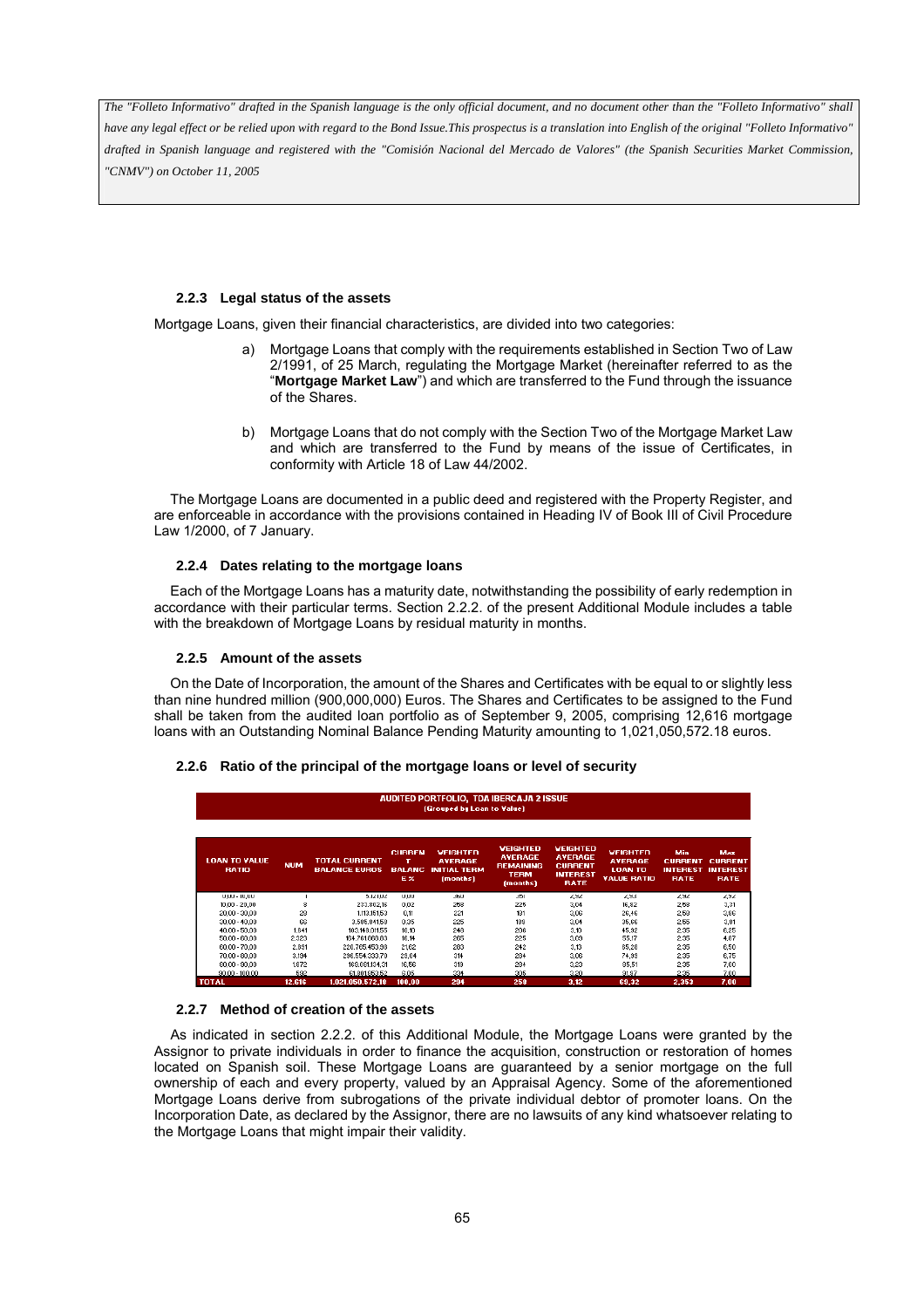*have any legal effect or be relied upon with regard to the Bond Issue.This prospectus is a translation into English of the original "Folleto Informativo" drafted in Spanish language and registered with the "Comisión Nacional del Mercado de Valores" (the Spanish Securities Market Commission, "CNMV") on October 11, 2005*

The Mortgage Loans have been granted by the Assignor, Caja de Ahorros y Monte de Piedad de Zaragoza, Aragón y Rioja (Ibercaja), in accordance with its standard procedures, which are described in the Fund's "Internal Memorandum on the Granting of Mortgage Loans", attached to the Deed of Incorporation, and summarised below:

a) Description of the process

At the customer's request, the office performs an initial study and assessment to authorise the mortgage loan operation.

b) Direct allocation (individual mortgages)

Information on the operation is normally obtained during the first interview: characteristics of the property, loan period, financing needs, details of offers from other entities, etc. The customer is also given information on the range of products offered by the entity for this class of financing operation.

Once the customer has considered the operation and provided all the documentation and information requested, the office starts to process and study the application. The application is automatically processed by the office, with the issuance of the appraisal, information from CIRBE and debtor files, as well as the legal report by the entity's Legal Counselling Department, providing descriptions of the properties, the legal position of the participants and a summary of how to formalise the application to ensure it is correct from a legal standpoint.

Once all the information has been obtained, an investment viability study is performed, including assessment using the scoring programme. The main criterion for authorising the operation is the analysis of the customer's repayment capacity with respect to the requested operation within the periods established accordingly, taking into consideration additional guarantees to support the operation, but under no circumstances are a criterion for decision-taking purposes.

Once all the data have been gathered, the office will decide whether or not to authorise the operation if it falls within the scope of capabilities, or to submit it for approval by a superior decision-taking body, accordingly.

Once the operation has been authorised by the competent division, the documentation required to formalise same is prepared, the deed is signed before a Notary and the legal procedures required to complete the formalisation of the operation are carried out.

Once the customer has submitted all the necessary documentation, the operation may be formalised within approximately eight to ten days.

c) Promoter (subrogated loans)

In the case of subrogated loans, the promoter must provide Ibercaja with a list of the buyers of properties, together with a copy of the private purchase contracts. The office contacts the customers to determine their relationship prior to the subrogation of the mortgage and to request the documentation it requires to study the operation.

### **2.2.8 Indication of representations and warranties given to the issuer in respect of the assets**

The Assignor, as the holder of the Mortgage Loans, declares and guarantees the Fund and the *Sociedad Gestora*, with respect to itself, the Shares and Certificates it will issue and the Mortgage Loans corresponding to the Shares and Certificates on the Date of the Incorporation of the Fund, that: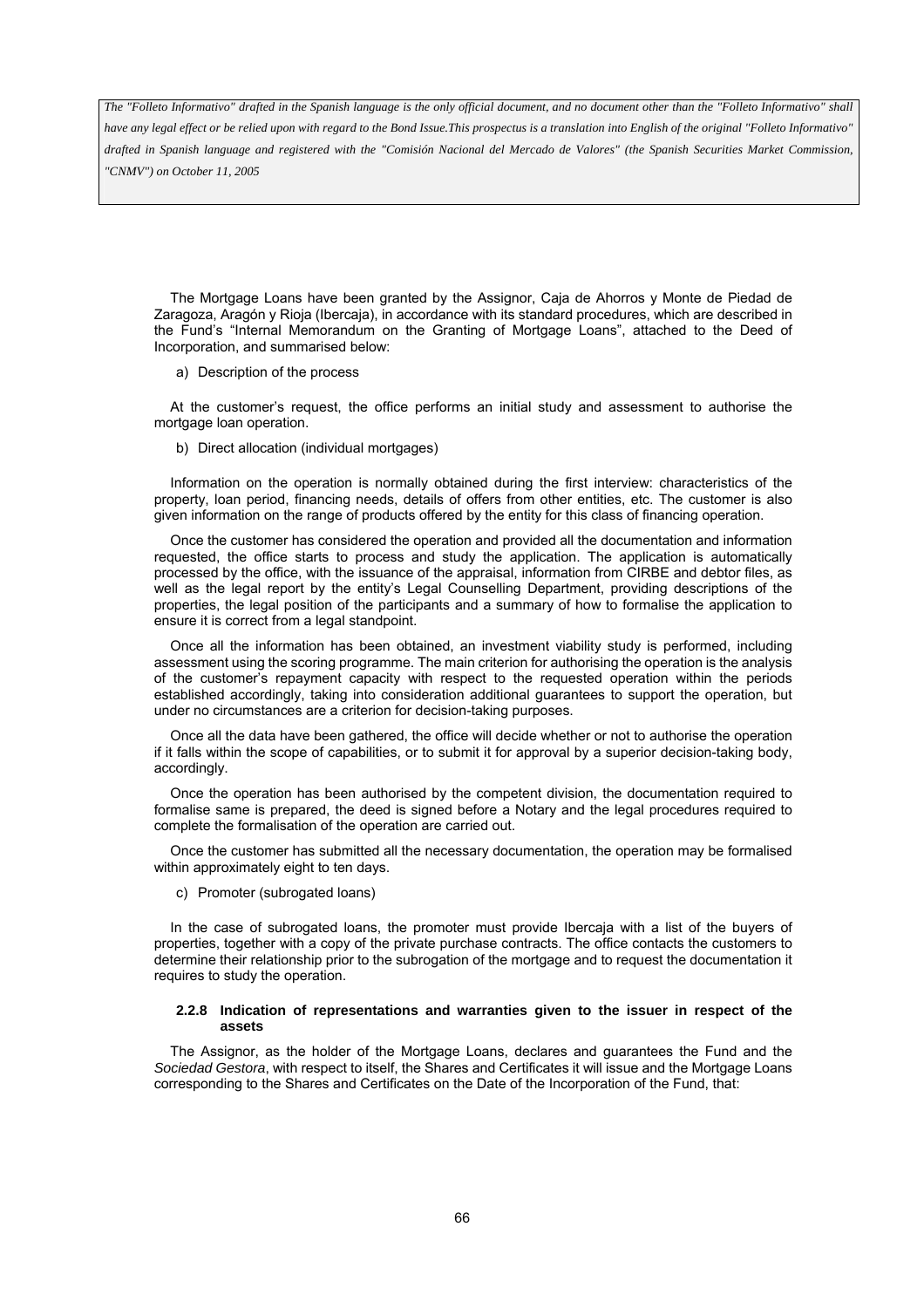*have any legal effect or be relied upon with regard to the Bond Issue.This prospectus is a translation into English of the original "Folleto Informativo" drafted in Spanish language and registered with the "Comisión Nacional del Mercado de Valores" (the Spanish Securities Market Commission, "CNMV") on October 11, 2005*

## **2.2.8.1. Representations of the assignor:**

- 1. That it is a credit institution duly established in accordance with current legislation, is registered in the Commercial Registry and the Credit Institution Register at the Bank of Spain and is authorised to participate in the Mortgage Loan Market.
- 2. That it has not been declared insolvent, in temporary receivership or bankruptcy or and is not affected by any other situation that might give rise to any liability on its part or revoke its authorisation as credit institution, as at the date of the Prospectus or at any time since its incorporation.
- 3. That it has obtained all the required administrative and corporate authorisations for validly granting the Deed of Incorporation and the commitments undertaken in same and other agreements relating to the incorporation of the Fund.
- 4. That it has audited individual and consolidated financial statements for the years ending 31 December 2002, 31 December 2003 and 31 December 2004, and that a favourable opinion has been issued by the Auditors in at least the report issued for the year ending 31 December 2004. The aforementioned financial statements have been deposited at the CNMV and at the Commercial Registry.
- 5. That it complies with data protection legislation currently in force.

### **2.2.8.2. With respect to the shares, certificates and mortgage loans**

- 1. That the Mortgage Loans exist, are valid and may be executed in accordance with current legislation, and that all of the applicable legal provisions have been respected in the granting thereof.
- 2. That the Assignor has the ownership title of all the Mortgage Loans, and there is no hindrance to the issue of the corresponding Shares and Certificates representing the Mortgage Loans.
- 3. That the data relating to the Mortgage Loans included as an Annex of the Deed of Incorporation and the data included in the multiple deeds representing the Shares and Certificates (hereinafter, the "**Multiple Deeds**"), reflect the current situation on these loans on the Incorporation Date, as included in the computer files of these Mortgage Loans, and that this data is correct, complete and does not contain any errors or misrepresentations. Any additional information on the characteristics of the Loan portfolio of the Assignor contained in the Prospectus is correct and does not contain any errors or misrepresentations.
- 4. It declares that all Mortgage Loans accrue variable interest without prejudice to the fact that, fixed interest rates may be agreed on during an initial period. No maximum or minimum interest rates have been established for the Mortgage Loans.
- 5. That the Mortgage Loans have been granted to private individuals in order to finance the acquisition, construction or restoration of homes located on Spanish soil, and that none of these properties is classified as local authority housing, and that they have not been granted subsidies for their acquisition, construction or restoration. Some of the loans are derived from debtor subrogations from promoter loans.
- 6. That a senior Mortgage on the full ownership of each and every property guarantees all the Loans in question and the mortgaged properties are not affected by any drawing prohibitions, termination conditions or any other ownership limitations.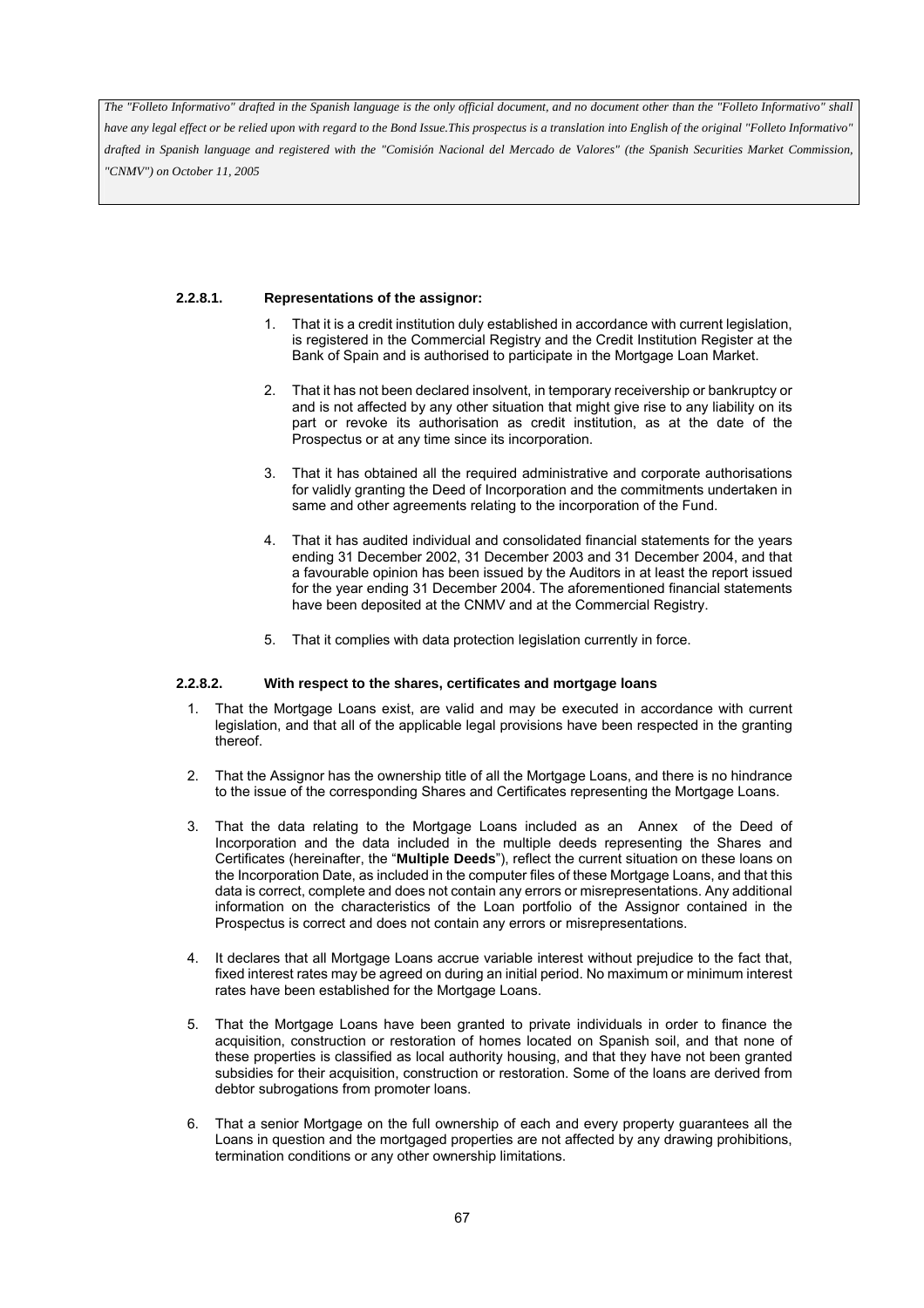*have any legal effect or be relied upon with regard to the Bond Issue.This prospectus is a translation into English of the original "Folleto Informativo" drafted in Spanish language and registered with the "Comisión Nacional del Mercado de Valores" (the Spanish Securities Market Commission, "CNMV") on October 11, 2005*

- 7. All the mortgages are duly constituted and registered in the corresponding Property Registries, and their full registration data correspond to those mentioned in the Deed of Incorporation of the Fund and in the appropriate Multiple Deeds. The registration of the mortgaged properties is in force and unchallenged and is not subject to any limitation with preference over the mortgage, in accordance with current legislation.
- 8. That the Mortgagees have full ownership of the entirety of the properties on which the Mortgages are constituted (properties which comply with the requirements stipulated in Article 27 of Royal Decree 685/1982, of 17 March, implementing the Mortgage Market Law (hereinafter referred to as "**Royal Decree 685/1982**"), and the Assignor is not aware of any lawsuit relating to the tile of such properties.
- 9. That all mortgaged housing comprises finished properties and has been appraised beforehand by Appraising Companies duly registered by the Bank of Spain, and that the appraisals have been appropriately certified. The valuations comply with all the requirements established in mortgage legislation.
- 10. The Outstanding Nominal Balance of each Mortgage Loan backing the Shares does not exceed 80% of the appraisal value of the mortgaged properties in guarantee of each Mortgage Loan, on the date of the issue of the Mortgage Share Certificates.
- 11. The Outstanding Nominal Balance of each Mortgage Loan backing the Certificates does not exceed 100% of the appraisal value of the mortgaged properties in guarantee of each Mortgage Loan, on the date of the issue of the Mortgage Share Certificates.
- 12. That, in respect of the Mortgage Loans, the Assignor is not aware of any reduction of more than 20% of the appraisal value of any of the properties.
- 13. That all properties subject to mortgage have (i) insurance coverage against the risk of damage, the insured amount is not lower than the appraisal value of the mortgaged property, excluding items uninsurable by nature in the case of Shares and not lower than the outstanding balance as of September 9, 2005 in the case of Certificates, or (ii) that the Assignor has arranged a complementary and subsidiary global insurance policy to guarantee damage insurance in the event that no such policy has been arranged for the property.
- 14. That the information regarding the damage insurance and any other ancillary rights related to the Mortgage Loans is complete and accurate, and is a faithful representation of reality.
- 15. That the Assignor is aware that all the insurance policies referred to in paragraphs (13) and (14) are being paid in full.
- 16. That the properties mortgages by virtue of the Mortgage Loans are not considered as assets excluded from use as collateral in accordance with Article 31.1.d) of Royal Decree 685/1982, and the Mortgage Loans do not include any of the characteristics of restricted or excluded loans as per Article 32 of Royal Decree 685/1982 and can accordingly back the issue of Shares and Certificates.
- 17. That the Mortgage Loans have been granted in accordance with market criteria.
- 18. That it has complied with all the criteria contained in the Memorandum on the Granting of Mortgage Loans, attached to the Deed of Incorporation, and that these are the criteria normally used by the Assignor when granting Mortgage Loans, and that these criteria comply with applicable legislation.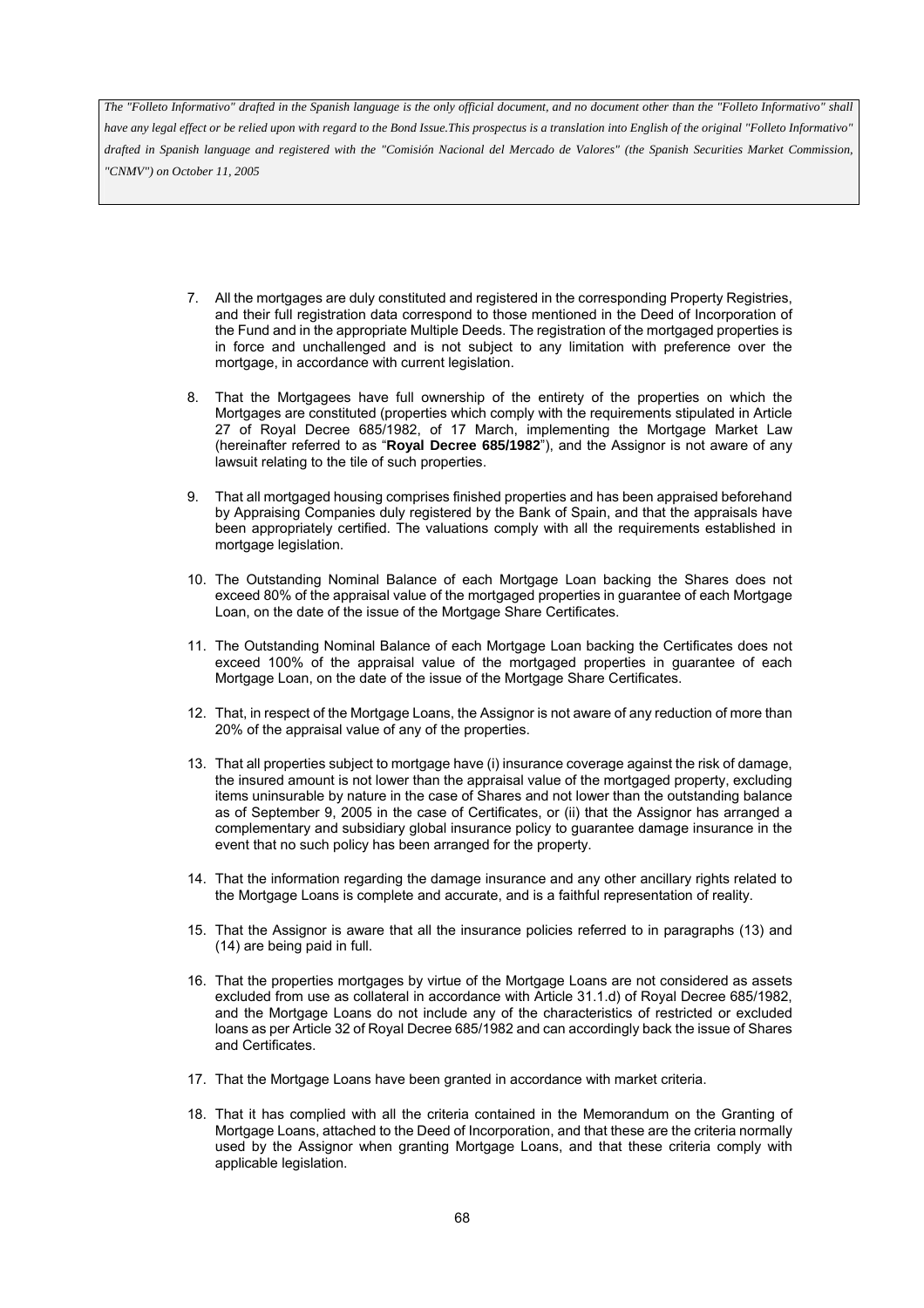*have any legal effect or be relied upon with regard to the Bond Issue.This prospectus is a translation into English of the original "Folleto Informativo" drafted in Spanish language and registered with the "Comisión Nacional del Mercado de Valores" (the Spanish Securities Market Commission, "CNMV") on October 11, 2005*

- 19. That the Mortgage Loans are formalised in public deeds.
- 20. That all the deeds referring to mortgages arranged on properties and to the Mortgage Loans are duly deposited with the Assignor and are available to the *Sociedad Gestora*. All the Mortgage Loans are clearly identified in electronic format and in their respective deeds, and they are analysed and monitored by the Assignor.
- 21. That all Mortgage Loans are, and have been, serviced by the Assignor in accordance with its standard procedures for servicing of Mortgage Loans.
- 22. That there are no lawsuits whatsoever related to the Mortgage Loans that might impair the validity thereof or that may force the application of Article 1,535 of the Civil Code, and that they are unaware of the existence of any circumstances that may result in the failure of the purchase contract of the mortgaged property guaranteeing the Mortgage Loans.
- 23. That none of the Mortgage Loans will have no overdue payments for a term of more than thirty (30) days.
- 24. That no Mortgage Debtors own any credit rights against the Assignor entitling them to present counterclaims against the latter that might have a negative effect on the rights attributed by the Shares and Certificates.
- 25. That it is not aware that any Mortgage Debtor can claim any exception or defence against the Assignor in connection with the payment of any amount related to the Mortgage Loans.
- 26. That notice has not been given to the Assignor in respect of prepayment of the Mortgage Loans.
- 27. That it is not aware of any circumstances that might jeopardise the execution of the Mortgage guarantees related to the Mortgage Loans.
- 28. That it is not aware that any person has a right preferential to that of the Fund, as holder of the Shares and Certificates, as regards the collection of the amounts deriving from the Mortgage Loans, except preferential legal rights.
- 29. That in respect of the Mortgage Loans, the maximum risk level granted to a single Mortgage Debtor (defined as the sum of the live balances of all the Mortgage Loans granted to a single Mortgage Debtor) does not exceed, on September 9, 2005, 337,831.61 Euros.
- 30. That the Mortgage Loans are not subject to any issue of mortgage bonds and that after the issue of the Shares and Certificates, the Mortgage Loans will not be subject to any other issue of mortgage warrants, mortgage bonds, mortgage shares or other mortgage transfer certificates.
- 31. That the Shares and Certificates are issued for the same term to maturity and for the same interest rate of each of the Mortgage Loans they correspond to.
- 32. That the final maturity date of the Mortgage Loans is prior to 29 de February de 2040.
- 33. That the information on the Shares, Certificates and Mortgage Loans contained in this Prospectus is exact and reflects their current situation.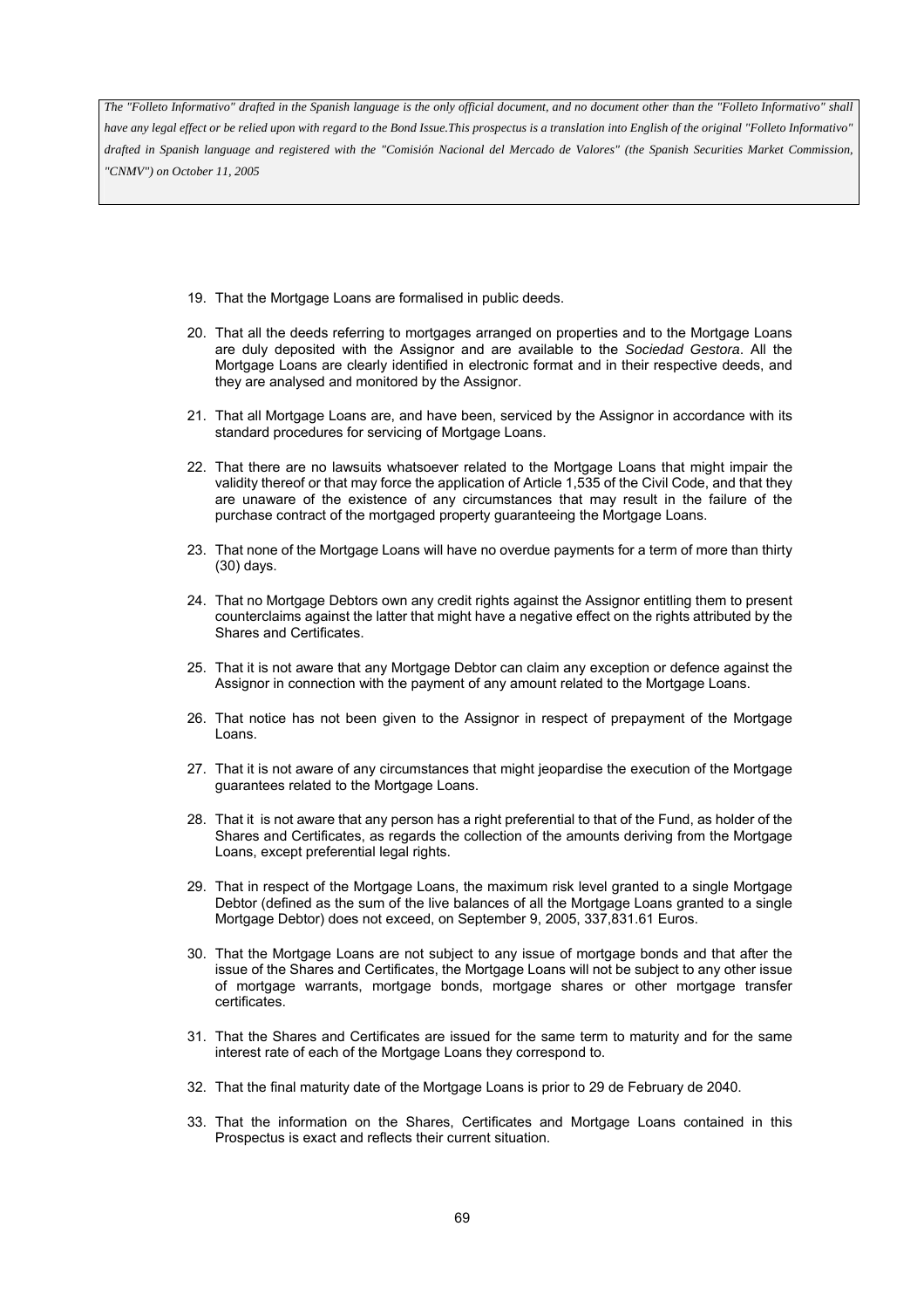*The "Folleto Informativo" drafted in the Spanish language is the only official document, and no document other than the "Folleto Informativo" shall have any legal effect or be relied upon with regard to the Bond Issue.This prospectus is a translation into English of the original "Folleto Informativo" drafted in Spanish language and registered with the "Comisión Nacional del Mercado de Valores" (the Spanish Securities Market Commission, "CNMV") on October 11, 2005*

- 34. That all the Mortgage Loans are in Euros and will only be paid in Euros.
- 35. That none of the Mortgage Loans contain clauses allowing the delay of regular payments of either interest or principal.
- 36. That the payment obligations of all Mortgage Loans are processed by direct debit.
- 37. That, on the Date of Incorporation of the Fund, each Mortgage Loan has paid at least two quotas.
- 38. That interest and repayment instalments are paid monthly.
- 39. That the entire capital of the Mortgage Loan has been withdrawn.
- 40. That, without prejudice to the content of representation 5 above, none of the Mortgage Loans corresponds to financing granted to real estate promoters for the construction or restoration of dwellings intended for sale.
- 41. That, after the issue of the Shares and Certificates, the volume of certificates issued by the Assignor which are outstanding shall not exceed 90% of the total unredeemed capital of the mortgage loan portfolio suitable to cover the issue, in accordance with the provisions of articles 59 and 60 Royal Decree 685/1982.

#### **2.2.9 Substitution of securitised assets**

In the exceptional circumstance that, after the Date of Incorporation, and notwithstanding the representations issued by the Assignor and the steps taken by the latter to confirm the authenticity of the events in question, it is discovered that during the life of the Fund a particular Share and/or Certificate or any of the Mortgage Loans from which they are issued, does not comply, on the Date of Incorporation of the Fund, with the representations set out in section 2.2.8. of the Prospectus and in the Deed of Incorporation of the Fund, the Assignor undertakes:

(A) To replace the corresponding Share and/or Certificate with another one with similar financial characteristics in terms of amount pending collection, term to maturity and interest rate, characteristics of the mortgaged property and the borrower, live balance/appraisal value ratio, that are acceptable to the *Sociedad Gestora*, notified to the Rating Agencies and that the rating of the Bonds designated by the aforementioned agencies is not affected.

The amounts accrued and not paid from the Share and/or Certificate to be replaced must be paid by the Assignor to the Fund, in its capacity as the administrator, at the time of the replacement of the Share and/or Certificate in question.

In any case, in the event of replacement of a Share and/or Certificate, the Assignor must demonstrate that the Share and/or Certificate complies with the declarations conditions contained in section 2.2.8. of this Additional Module.

As soon as the Assignor becomes aware that a Share and/or Certificate or related Mortgage Loan issued does not correspond to the aforementioned representations, it will inform the *Sociedad Gestora* and indicate the Mortgage Loans and/or transfer certificates that it intends to present to replace the faulty ones. In the event that any of the Shares and Certificates are substituted in accordance with these provisions, the Assignor will issue a new Multiple Deed, which will be substituted for the one provided in accordance with the agreement on the Date of Incorporation.

The Assignor undertakes to formalise the replacement of Shares and/or Certificates in a public deed and in the form and term established by the *Sociedad Gestora*, and to provide any information regarding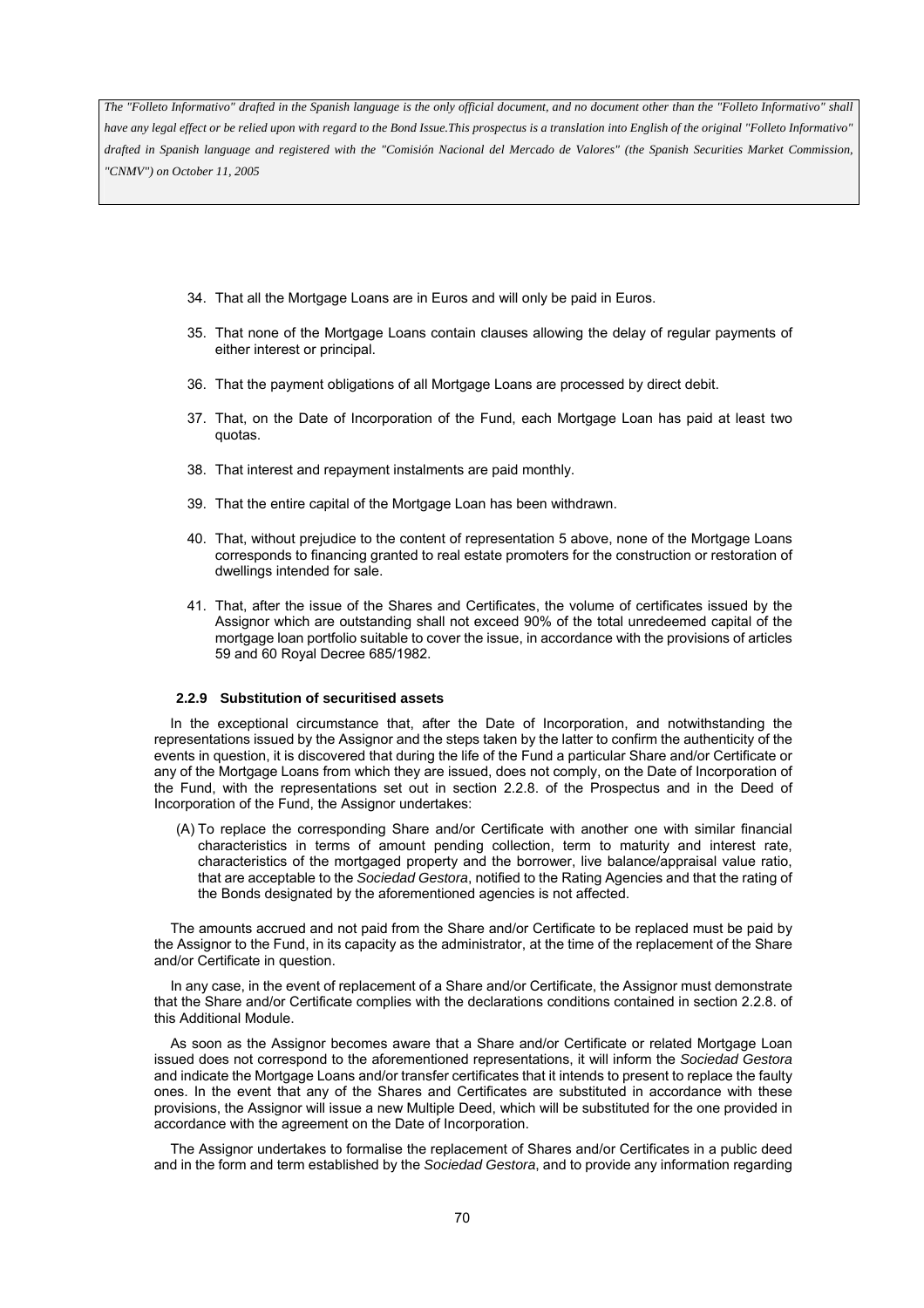*have any legal effect or be relied upon with regard to the Bond Issue.This prospectus is a translation into English of the original "Folleto Informativo" drafted in Spanish language and registered with the "Comisión Nacional del Mercado de Valores" (the Spanish Securities Market Commission, "CNMV") on October 11, 2005*

these Shares and/or Certificates that the *Sociedad Gestora* deems appropriate. The replacement will be notified to the Rating Agencies and a copy of the deed will be sent to the CNMV.

(B) In addition to the obligations assumed in (A) above, and in the exceptional cases in which substitution is not possible because the available Mortgage Loans are not similar to the securitised portfolio in terms of amount pending collection, term to maturity, interest rate, characteristics of the borrower, characteristics of the mortgaged property, live balance/appraisal value ratio, the Assignor agrees to the early redemption of the affected Share and/or Certificate and agrees to reimburse, in cash, both the outstanding principal of the corresponding Share and/or Certificate and the interest accrued and unpaid to date, together with any amount related to the Shares and/or Certificates corresponding to the Fund, by means of payment to the Fund. The *Sociedad Gestora* will set aside the amounts received from the early redemption of the Shares and/or Certificates affected by the situation described above for the redemption of the Bonds on the following Payment Date, subject to the Priority Payment Order described in section 3.4.6.3 of the present Additional Module.

Specifically, if the Assignor modifies the terms and conditions of the Mortgage Loans during the term of same without respecting the limits established in special applicable legislation and the terms and conditions agreed between the Fund and the Assignor in the Deed of Incorporation and in this Prospectus, in section 3.7.1. of this Additional Module, this will be treated as a breach by the Assignor of its obligations and must not be accepted by the Fund. In the event of such non-compliance, the Fund may demand, through the *Sociedad Gestora*, (i) the corresponding indemnity for damages and (ii) demand the replacement or reimbursement of the Shares and/or Certificates affected, in conformity with the provisions contained in sections (A) and (B) above, and this shall not mean that the Assignor guarantees the successful resolution of the operation, but rather that it shall take the necessary action to remedy the consequences of its failure to comply with its obligations, in conformity with Article 1.124 of the Civil Code. Any expenses incurred to remedy the non-compliance by the Assignor must be paid by the latter; these expenses may not be charged to the Fund. The Sociedad Gestora will inform immediately to the CNMV relating to the replacements or amortizations of the loans due to the Assignors' non-compliance.

#### **2.2.10 Insurance policies on the mortgage loans**

In accordance with representation (13), all properties subject to mortgage have (i) insurance coverage against the risk of damage, the insured amount is not lower than the appraisal value f the mortgaged property, excluding items uninsurable by nature in the case of the Shares and not lower than the Outstanding Nominal Balance in the case of the Certificates or (ii) the Assignor has arranged a complementary and subsidiary global insurance policy to guarantee damage insurance in the event that no such policy has been arranged for the property.

Ibercaja shall execute in the same act the assignment linked to the issue of the Shares and Certificates of its rights as beneficiary of such damage insurance contracts subscribed by the Mortgage Debtors or any other insurance policy granting similar coverage. All amounts to which Ibercaja would have been entitled for this item shall correspond to the Fund, as titleholder of the Shares and the Certificates.

**2.2.11 Information on debtors whenever the securitised assets include obligations of five or fewer debtors that are natural persons/individuals, or if a single debtor accounts for 20% or more of the assets, or if a single debtor accounts for a substantial part of the assets** 

Not applicable.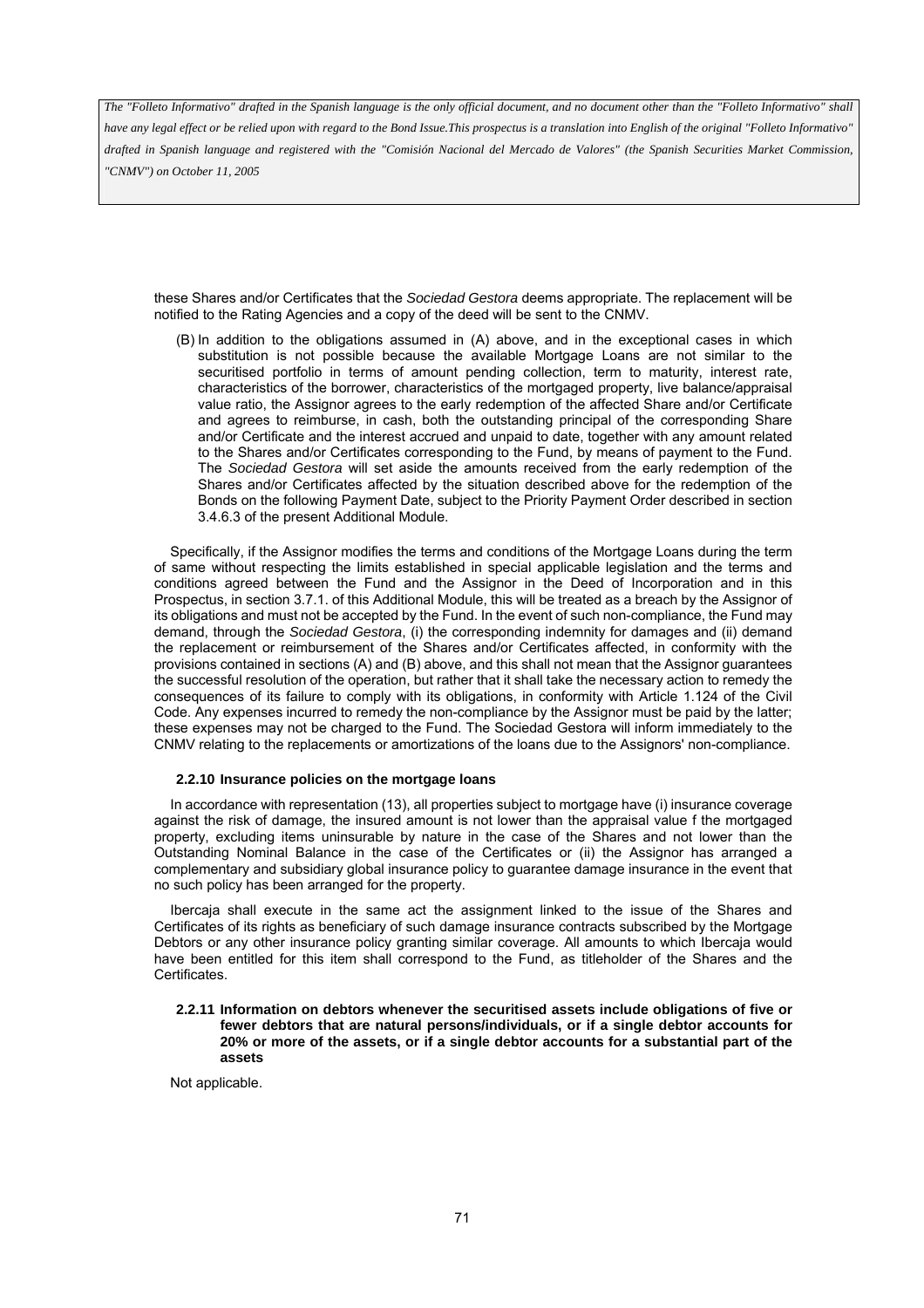*The "Folleto Informativo" drafted in the Spanish language is the only official document, and no document other than the "Folleto Informativo" shall have any legal effect or be relied upon with regard to the Bond Issue.This prospectus is a translation into English of the original "Folleto Informativo" drafted in Spanish language and registered with the "Comisión Nacional del Mercado de Valores" (the Spanish Securities Market Commission, "CNMV") on October 11, 2005*

## **2.2.12 Details of the relationship, it is material to the issue, between the issuer, guarantor and debtor**

There is no evidence of any type of direct or indirect ownership or control between any of the Mortgage Debtors and, where appropriate, the guarantors and the Assignor.

### **2.2.13 If the assets include fixed-income assets, give a description of the principal terms and conditions**

Not applicable.

**2.2.14 If the assets include equity securities, give a description of the principal terms and conditions** 

Not applicable.

**2.2.15 If more than 10% of the securitised assets are equity securities that are not traded on a regulated or equivalent market, give a description of the principal terms and conditions** 

Not applicable.

### **2.2.16 Property appraisal report with cash flows/revenues if a significant part of the assets are secured**

It is expressly placed on record that no appraisal has been done of the mortgaged properties securing the Mortgage Loans in connection with this Issue, such that the appraisals of the properties are the same as at the date on which the Mortgage Loan was originally granted.

### **2.3. Actively managed pool of assets backing the issue**

Not applicable.

### **2.4. A declaration whenever an issuer proposes to issue further securities backed by the same assets, and a description of how the holders of that class will be informed**

Not applicable, since the Fund is balanced by its assets and liabilities.

# **3. STRUCTURE AND TREASURY**

### **3.1. Description of the structure of the operation**

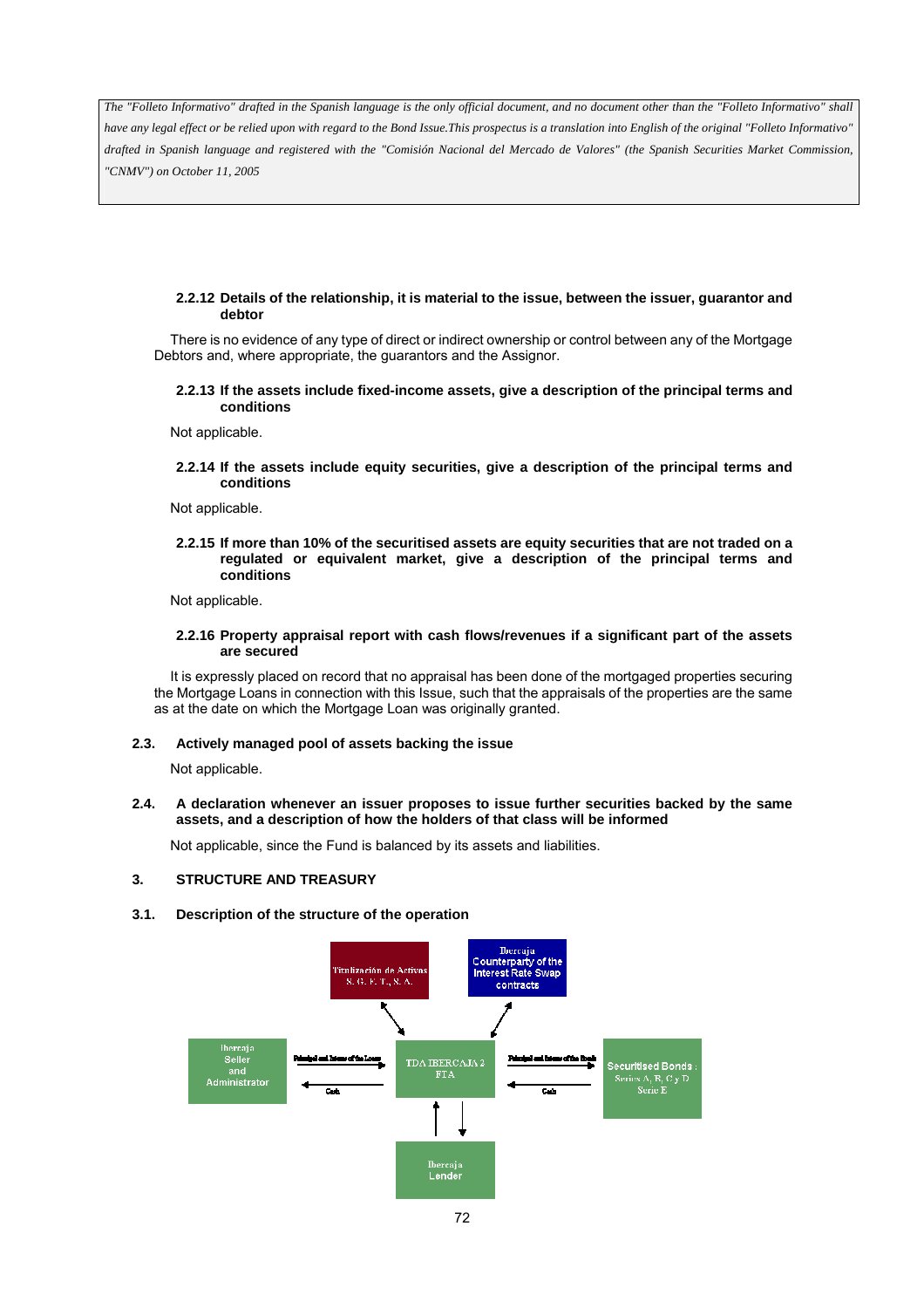*The "Folleto Informativo" drafted in the Spanish language is the only official document, and no document other than the "Folleto Informativo" shall have any legal effect or be relied upon with regard to the Bond Issue.This prospectus is a translation into English of the original "Folleto Informativo" drafted in Spanish language and registered with the "Comisión Nacional del Mercado de Valores" (the Spanish Securities Market Commission, "CNMV") on October 11, 2005*

The initial balance sheet of the Fund shall be as follows:

| <b>BALANCE OF THE FUND (at its origin)</b><br><b>EURO</b>                 |                        |                                                        |                                              |  |  |  |  |  |  |  |
|---------------------------------------------------------------------------|------------------------|--------------------------------------------------------|----------------------------------------------|--|--|--|--|--|--|--|
| <b>ASSETS</b>                                                             |                        | <b>LIABILITIES</b>                                     |                                              |  |  |  |  |  |  |  |
| Mortgage Loans                                                            | 696.991.937.00 A Bonds | <b>B</b> Bonds                                         | 870.300.000.00<br>19.300.000.00              |  |  |  |  |  |  |  |
| Mortgage Transfer Certificates                                            | 203,008,062,08 C Bonds | D Bonds<br><b>F</b> Bonds                              | 6.300.000.00<br>4.100.000.00<br>4.500.000,00 |  |  |  |  |  |  |  |
| Treasury<br>Reserve Fund<br>Initial Expenses Activated<br>Other resources | 4.500.000,00<br>0.92   | 1.250.000,00 Initial Expense Loan                      | 1,250,000,00                                 |  |  |  |  |  |  |  |
| <b>TOTAL ASSETS</b>                                                       |                        | 905.750.000.00 TOTAL PASIVO                            | 905.750.000.00                               |  |  |  |  |  |  |  |
| Deferral Resources                                                        |                        | 2.000.000,00 Préstamo Desfase (disponible el 25/01/06) | 2.000.000,00                                 |  |  |  |  |  |  |  |
| Derivatives Contract                                                      |                        | Derivatives Contract                                   |                                              |  |  |  |  |  |  |  |

• The amount of the Shares and Certificates adjusted on the Issue Date.

# **3.2. Description of the entities participating in the issue and description of the functions they must perform**

The entities participating in the issue, as well as the description of their functions, are contained in section 5.2. of the Registration Document.

The *Sociedad Gestora*, on behalf of the Fund, will grant the Deed of Incorporation and enter into the agreements mentioned in point 4 section 10 of the Registration Document:

(i)

### **3.3. Description of the method and sale date, transfer, substitution or assignment of the assets, or of any right and/or obligation in the assets to the fund**

### **3.3.1 General terms for issuance and subscription of the mortgage loans and mortgage transfer certificates**

The Mortgage Loans are transferred to the Fund through the issuance of Shares and Certificates by the Assignor and they will be subscribed by the *Sociedad Gestora* on behalf of the Fund by virtue of the Deed of Incorporation and this Prospectus. The Shares and Certificates will be issued for a total nominal value of approximately nine hundred million (900,000,000) euros or slightly lower, each Share and Certificate will be participated in 100% of the unredeemed principal of each Mortgage Loan, and will accrue interest at a rate equivalent to the nominal interest rate, at any time, on the corresponding Mortgage Loan.

The unconditional sale of the credit rights deriving from the Mortgage Loans to the Fund, with the exceptions envisaged in section 3.3.3. of this Additional Module, through the issue of Shares and Certificates, will take place on the Date of Incorporation for the remaining term of maturity of the loans without the existence of any repurchase pact by the Assignor. The Shares and Certificates will begin to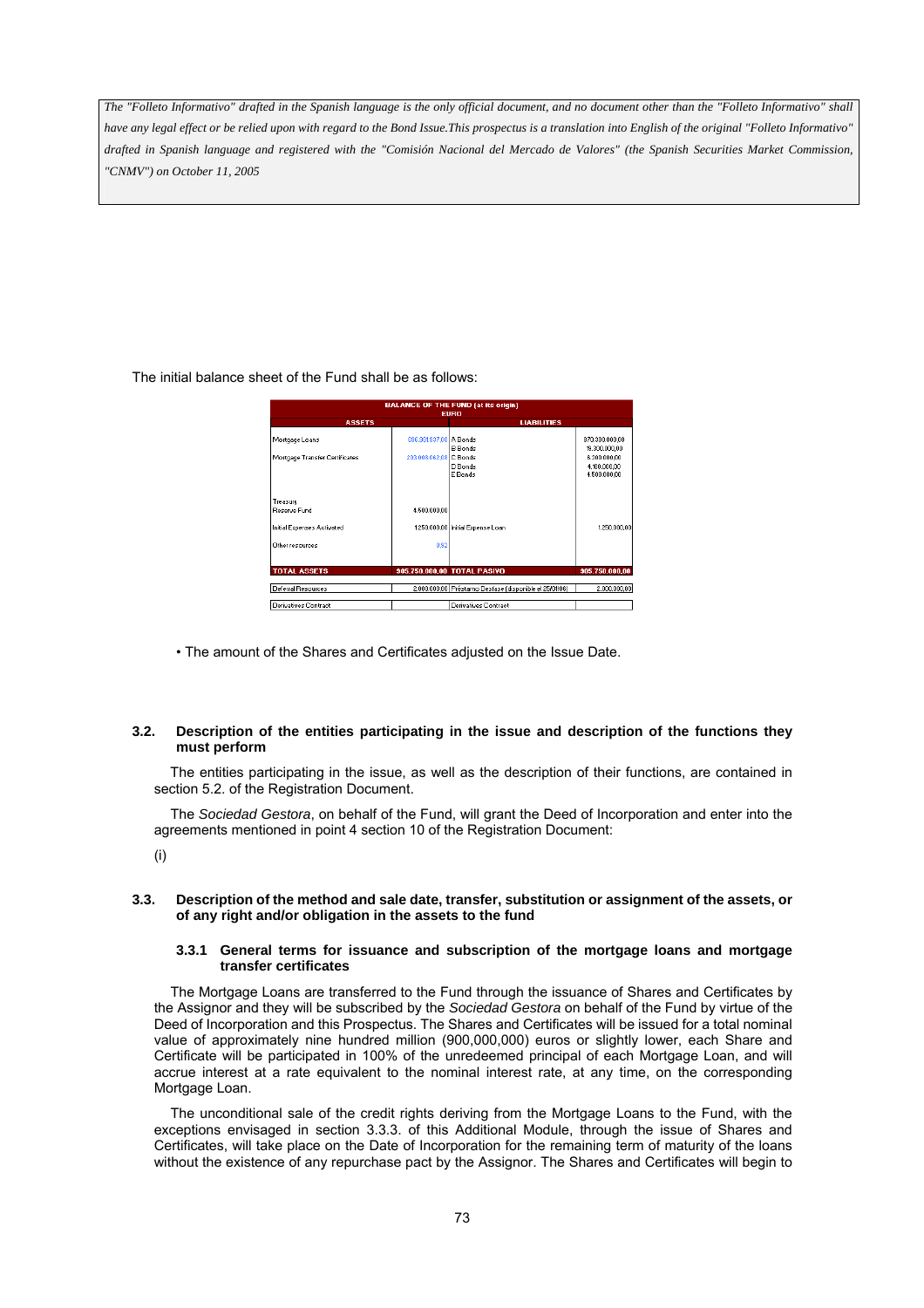*have any legal effect or be relied upon with regard to the Bond Issue.This prospectus is a translation into English of the original "Folleto Informativo" drafted in Spanish language and registered with the "Comisión Nacional del Mercado de Valores" (the Spanish Securities Market Commission, "CNMV") on October 11, 2005*

accrue interest from the Date of Incorporation (included), i.e. 13 October 2005, and therefore the interest accrued by the Mortgage Loans from that date will correspond to the Fund, regardless of the accrual period used to calculate the corresponding interest.

The Assignor will not assume any liability whatsoever for the non-payment by the Mortgage Debtors of principal, interest or any other amount that may be due by virtue of the Mortgage Loans. The Assignor will not, under any circumstances, assume any responsibility in guaranteeing, either directly or indirectly, the success of the operation, nor will it give guarantees or warranties, nor enter into agreements for repurchasing Shares and Certificates, neither by virtue of the Deed of Incorporation of the Fund nor by virtue of any other pact or contract.

The Assignor will be responsible to the Fund for the existence and validity of the Mortgage Loans as indicated in Article 348 of the Commercial Code and Article 1,529 of the Civil Code.

### **3.3.2 Issue price of shares and certificates**

The *Sociedad Gestora* shall subscribe 100% of the Shares and Certificates on behalf of the Fund on the Date of Incorporation of same.

The price of the Shares and Certificates will be the Outstanding Nominal Balance of Collection of same, and will be paid by the *Sociedad Gestora*, in the name and on the account of the Fund, to the Assignor on the Disbursement Date, i.e. 18 October 2005.

In the event of cancellation of the incorporation of the Fund and, consequently, of the issue and subscription of the Shares and Certificates, (i) payment obligations by the Fund from the Shares and Certificates will be cancelled, and (ii) the *Sociedad Gestora* will be obliged to return to the Assignor any right accrued in favour of the Fund by the Shares and Certificates.

#### **3.3.3 Description of rights of the fund from the subscription of the shares and certificates:**

As holder of the Shares and Certificates, the Fund will own the rights acknowledged by current applicable legislation and the rights inherent in the Shares and Certificates. Specifically, it will have the right to receive the payments made by the Mortgage Debtors from the Date of Incorporation onwards, with the exceptions envisaged in the following paragraph, together with any other payment arising from the Mortgage Loans, provided such payments correspond to the Shares and Certificates. The Shares and Certificates will begin to accrue interest from the Date of Incorporation.

In addition to the payments made by the Mortgage Debtors, any other payment received by the Assignor from the Mortgage Loans, including those arising from any ancillary rights to the Mortgage Loans such as compensation derived from insurance policies, payments made by possible guarantors, etc., must be made by the Fund, as the administrator of same, with the exception of commissions arising from delinquent interest, unpaid receipt claims, subrogation and prepayment fees, together with any other commission that may correspond to the Assignor of the Shares and Certificates.

Additionally, the Fund will have the right to receive the amounts, assets or payment rights of principal or interest of the Mortgage Loans, either for the sale price or for the amount established by judicial or notary resolution in the foreclosure of the mortgages, for the sale or exploitation of the properties foreclosed or as a consequence of said foreclosures, in administration and internal possession of the properties undergoing foreclosure. The Assignor will make necessary notifications so that the payments to the *Sociedad Gestora* are made.

The Assignor must make reasonable efforts to ensure the full validity of the insurance policies taken out in relation to the Mortgage Loans, and will be responsible for any damage incurred by the Fund in the event of failure to maintain the insurance policies.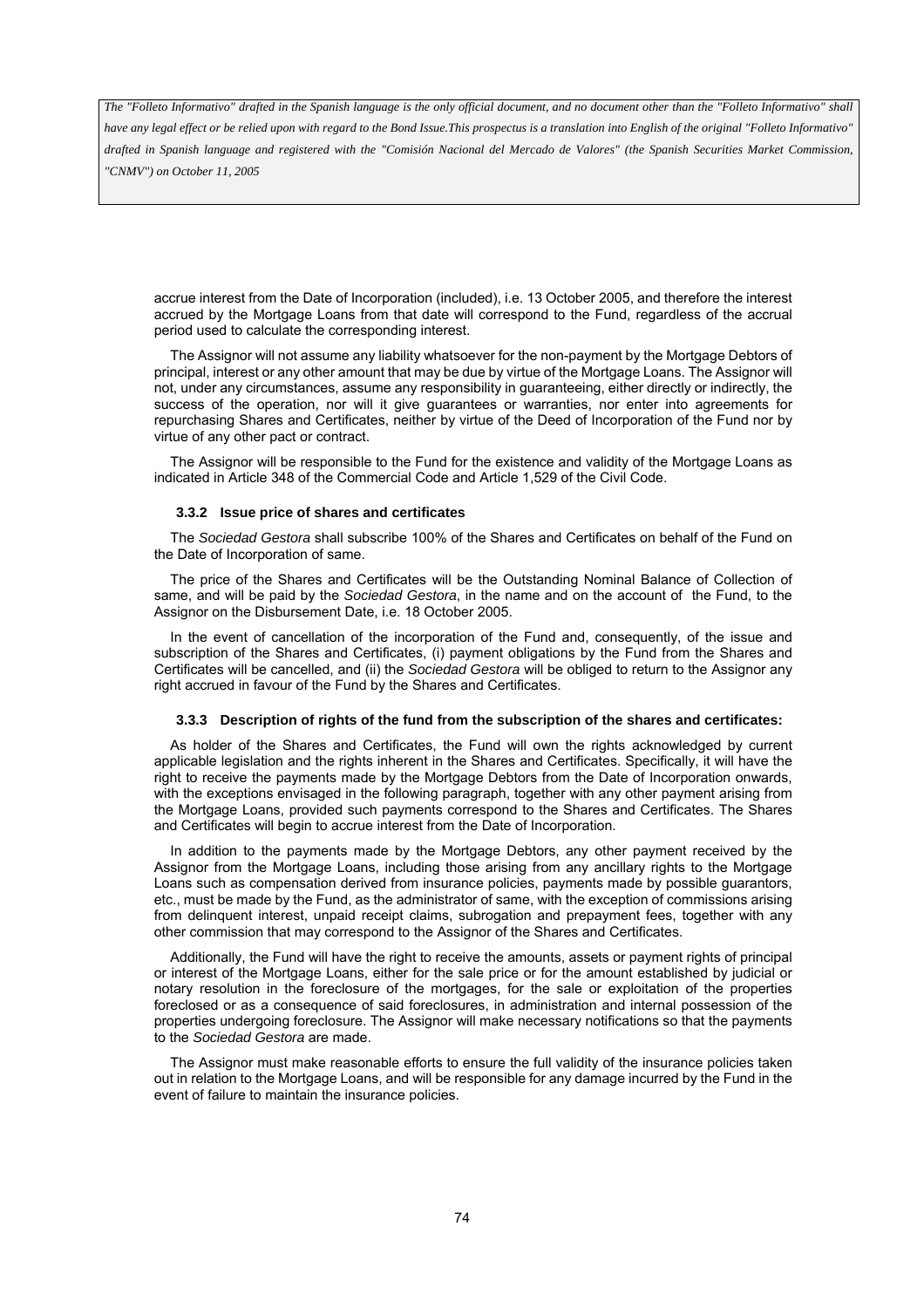*have any legal effect or be relied upon with regard to the Bond Issue.This prospectus is a translation into English of the original "Folleto Informativo" drafted in Spanish language and registered with the "Comisión Nacional del Mercado de Valores" (the Spanish Securities Market Commission, "CNMV") on October 11, 2005*

### **3.3.4 Representation and custody of the shares and certificates**

The Shares and Certificates grouped in the Fund are represented in two Multiple Deeds, one representing the entire issue of Mortgage Share Certificates, and the other representing the entire issue of Mortgage Transfer Certificates.

Both if the *Sociedad Gestora* executes a Mortgage Loan for and on behalf of the Fund, as established in section 3.7.1.2.2. of this Additional Module, and if, in the event of Early Liquidation of the Fund in the circumstances and conditions envisaged in section 4.4. of the Registration Document, the Mortgage Transfer Certificates must be sold, as well as in any other event that so requires, the Assignor undertakes to fraction any multiple security representing the Shares and/or Certificates into as many individual or multiple securities as necessary or to substitute or exchange them in order to achieve the abovementioned objectives.

The Multiple Deeds representing the Shares and Certificates and, where appropriate, the individual securities into which these are fractioned, will be deposited with the Financial Agent, which shall act as the custodian of same.

### **3.4. Explanation of fund flows**

#### **3.4.1 How the flows from the assets will help the issuer to comply with its commitments to the bondholders**

As shown in the diagram in section 3.1 of this Additional Module, the asset flows will help the Issuer to comply with its obligations, as follows:

- a) On the Disbursement Date, the Fund will pay the price of the Shares and Certificates issued from the amount of principal received from Series A, B, C and D Bonds.
- b) On the aforementioned Disbursement Date, the Fund will also receive the amount corresponding to the Initial Expenses Loan in order to pay same.
- c) Equally, on the abovementioned Disbursement Date the Reserve Fund will be provisioned with the amount of principal received from Series E Bonds.
- d) On each Collection Date, the *Sociedad Gestora*, in the name and representation of the Fund, will receive the amounts of principal and interest paid by the Mortgage Debtors. These amounts will be deposited in the Reinvestment Account, accruing interest at a rate in accordance with the rate envisaged in the Agreement to Open a Guaranteed Interest Account (Reinvestment Account), which will be used to cover Fund payments on each Payment Date.
- e) An Financial Interest Swap Agreement has also been signed that will increase or reduce the Available Resources for payment to the Bonds, depending on whether the net amount is whether the net amount is in favour of the Fund or the counteritem, respectively.
- f) The amounts received from the Mortgage Loans corresponding to each of the three Calculation Periods and the interest accrued on the Reinvestment Account, and, where appropriate, the amounts paid in by the Financial Interest Swap Agreement, on each Payment Date, will be applied in accordance with the Priority Order of Payments.
- g) Certain additional measures have been envisaged as protective measures in the event of adverse situations or changes in circumstances, such as the Reserve Fund, which the Fund may use to make payments to Bondholders.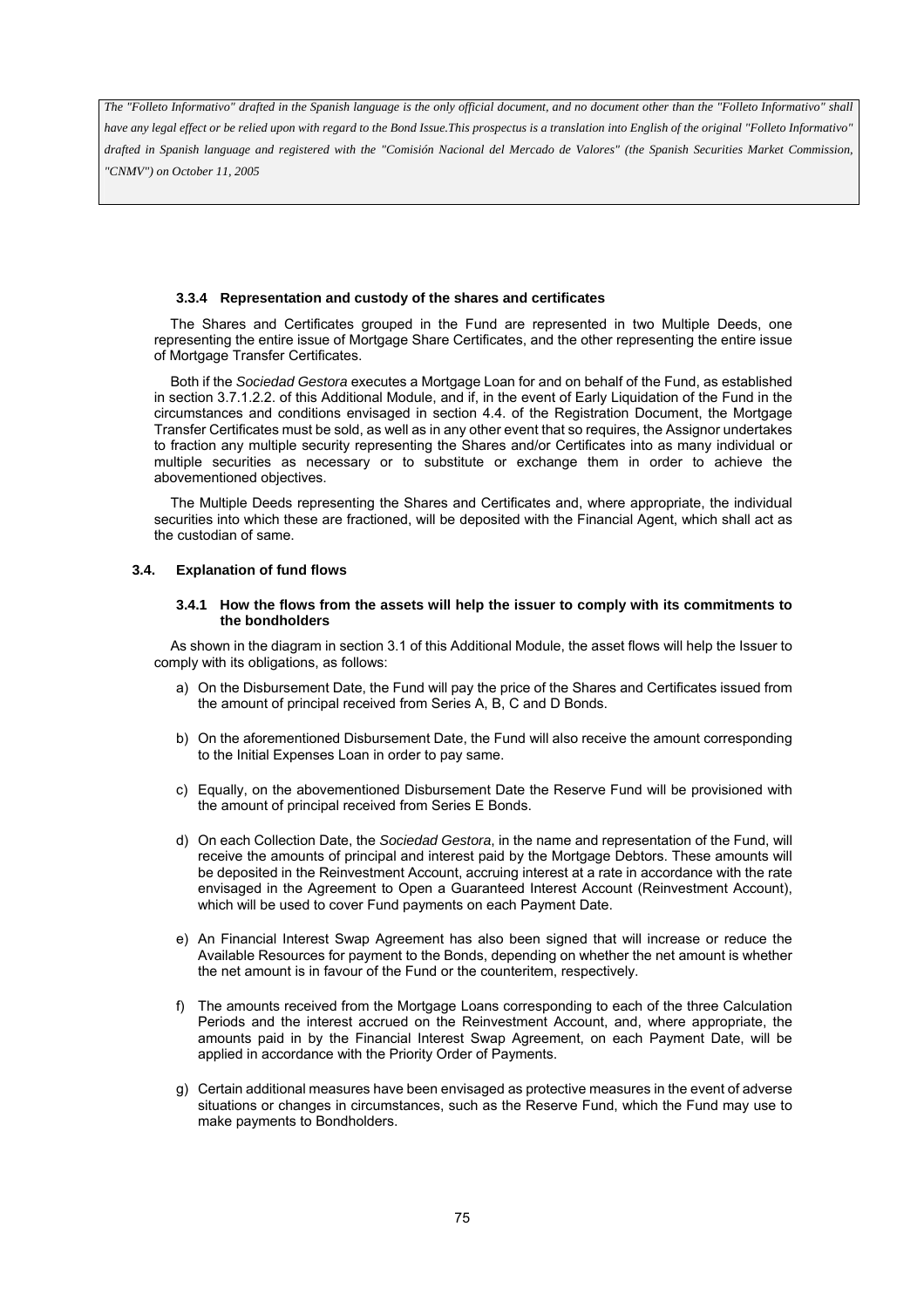*have any legal effect or be relied upon with regard to the Bond Issue.This prospectus is a translation into English of the original "Folleto Informativo" drafted in Spanish language and registered with the "Comisión Nacional del Mercado de Valores" (the Spanish Securities Market Commission, "CNMV") on October 11, 2005*

h) Once all the obligations of the Fund described above have been satisfied, available surplus resources of the Fund will be reimbursed to Ibercaja on the Payment Date through the payment of remuneration by Financial Intermediation, as defined in section .3.4.6.6. of this Additional Module.

### **3.4.2 Information on all credit enhancements**

A number of financial mechanisms have been incorporated to provide credit enhancement and liquidity support to the Bonds. Without prejudice to the detailed study included in the following sections of other instruments that may be treated as credit enhancement instruments, we will now analyse the Reserve Fund and the Financial Interest Swap Agreement.

A Reserve Fund will be established as a guarantee mechanism and in order to allow payments by the Fund to the Bondholders of the A, B, C and D Bonds in accordance with the Priority Order of Payments established in section 3.4.6.3. of this Additional Module, the features whereof are as provided in section 3.4.3.4. of this Additional Module.

### **3.4.2.1. The** *sociedad gestora* **will, on behalf of the fund, sign with ibercaja a financial interest swap agreement (hereinafter referred to as the "**interest swap agreement"**); the most relevant terms and conditions of this agreement are described in section 3.4.7.1. of the additional module:**

The Interest Swap Agreement stems from the need to eliminate, on the one hand, the interest rate risk arising as a result of the Shares and Certificates being affected by variable interest rates with reference rates and revision periods, different to the liquidation of variable interest established for each Series of Bonds issued against the Fund; and, on the other, the risk, under legislation governing the modification and subrogation of mortgage loans, of the Shares and Certificates being renegotiated to reduce the agreed interest rate.

The Fund shall have, in accordance with the provisions of the Agreement to Open an Account at a Guaranteed Interest Rate, a bank account in the name of the Fund (hereinafter the "**Reinvestment Account**"), through which on each Collection Date, all payments receivable by the Fund from the Assignor shall be made, in accordance with the provisions of section 3.4.4.1 of the Additional Module.

Furthermore, subordination and priority for payment of interest and reimbursement of principal between the different Bond Series derived from their position in the Priority Payment Order constitutes a differentiated protection mechanism between the Series.

### **3.4.3 Details of any subordinated debt financing**

The Assignor will award a Subordinated Loan and an Initial Expenses Loan to the Fund. The main terms and conditions of these loans are described below.

# **3.4.3.1. Loan for initial expenses**

The Assignor will grant, in accordance with the Initial Expenses Loan Agreement, a Subordinated Loan to the Fund (hereinafter referred to as the "**Initial Expenses Loan**") for a maximum amount 000 to be determined two (2) days prior to the Disbursement Date, when the final underwriting fees shall be set. The total maximum amount of the Initial Expenses Loan to be granted to the Fund shall be one million two hundred and fifty thousand (1,250,000) Euros.

The amount will be used by the *Sociedad Gestora* to pay the initial expenses of the Fund corresponding to incorporation thereof and the issuance of the Bonds.

The Initial Expenses Loan will accrue a variable interest rate equal to the Reference Interest Rate of the Bonds current at any time plus a margin of 0.75%; the payment will be subject to the Priority Order of Payments described in section 3.4.6.3. of this Additional Module.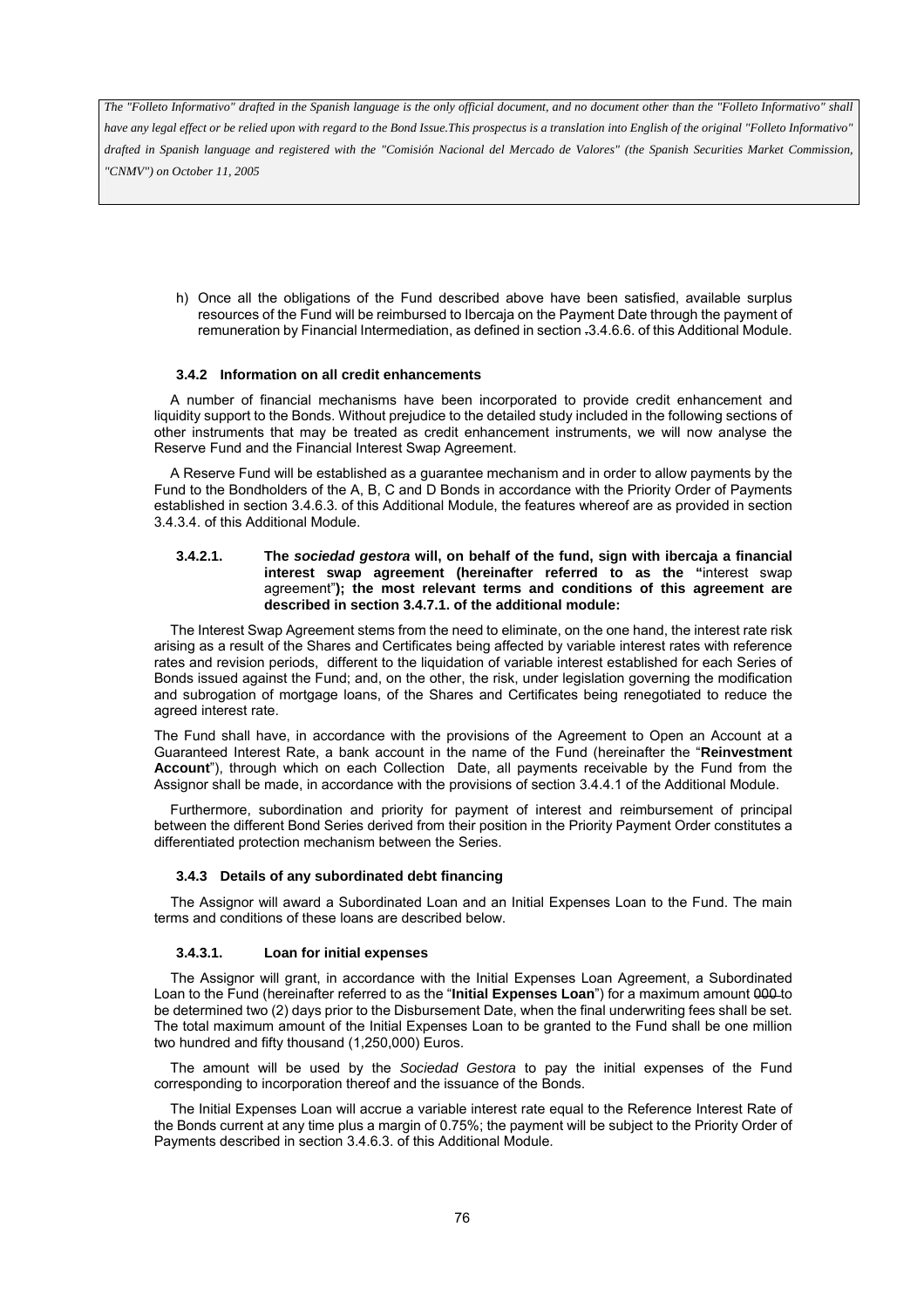*have any legal effect or be relied upon with regard to the Bond Issue.This prospectus is a translation into English of the original "Folleto Informativo" drafted in Spanish language and registered with the "Comisión Nacional del Mercado de Valores" (the Spanish Securities Market Commission, "CNMV") on October 11, 2005*

The principal of the Initial Expenses Loan will be repaid in twenty (20) equal and consecutive instalments, the first of which will take place on the first Payment Date (26 January 2006) and the rest on the following Payment Dates, all in accordance with the Priority Order described in section 3.4.6.3. of this Additional Module.

All amounts that, pursuant to the above paragraphs, are not provided to the Assignor shall be paid on subsequent Payment Dates when Available Resources allow in accordance with the Priority Order of Payments and shall be payable with preference to any amounts payable in respect of the Initial Expenses Loan on such Payment Date. The amounts owed to the Assignor and not paid as provided in the aforementioned paragraphs, will not accrue penalty interest in its favour.

Remuneration of the Initial Expenses Loan shall take place based on an annual floating interest rate which, on a quarterly basis shall be equal to the Reference Interest Rate of the Bonds set for each Interest Accrual Period, plus a margin of 0.75%. Such interest shall be payable only if the Fund should have sufficient cash in accordance with the Priority Payment Order of the Fund. Interest shall be settled on each Payment Date, and shall be calculated on the basis of: (i) the effective number of days between each Interest Accrual Period, and (ii) a three hundred and sixty day (360) year. Payment of such interest shall be subject to the Priority Payment Order provided in section 3.4.6.3. of the Additional Module.

Absence of confirmation prior to the Subscription Period of the provisional ratings awarded to the Bonds by the Rating Agencies shall constitute an event of termination of the Initial Expenses Loan.

#### **3.4.3.2. Subordinated loan**

The Assignor will grant, in accordance with the Subordinated Loan Agreement, a Subordinated Loan to the Fund (hereinafter referred to as the "**Subordinated Loan**") for a total amount of two million (2,000,000) Euros.

The amount of the Subordinated Loan will be paid prior to the Business Day prior to the first Payment Date into the Fund's Account opened with the Financial Agent.

The amount of the Subordinated Loan will be used by the *Sociedad Gestora* to cover the deficit of the Fund, on the first Payment Date, between the interest accrued and interest paid of the Shares and Certificates.

The Subordinated Loan will accrue variable interest at an annual rate equal on a quarterly basis to the Reference Interest Rate of the Bonds set for each Interest Accrual Period, plus a margin of 0.75%. . Interest shall be settled on each Payment Date, and shall be calculated on the basis of: (i) the effective number of days between each Interest Accrual Period, and (ii) a three hundred and sixty day (360) year. Payment of such interest will be subject to the Priority Order of Payments envisaged in section 3.4.6.3. of the Additional Module.

The Subordinated Loan will mature on the Fund liquidation date. However, the Subordinated Loan may be freely repaid on each Payment Date; the *Sociedad Gestora* will determine the amount that will be set aside for the aforementioned repayment according to the estimated resources required to cover deficits between accruals and collections from the Shares and Certificates for the Fund.

All amounts payable to the Assignor that accrue in connection with interest and principal repayment, in respect of the Subordinated Loan, will be subject to the Priority Order of Payments established in section 3.4.6.3. of this Additional Module, and consequently they will only be paid to the Assignor on a specific Payment Date if the Available Resources of the Fund on that Payment Date are sufficient to meet the Fund commitments listed in positions (i) to (xv) of the Priority Order of Payments and (i) to (xvii) in the case of the principal.

All amounts that, pursuant to the above paragraphs, are not delivered to the Assignor will be paid on subsequent Payment Dates when Available Resources allow, in accordance with the established Priority Order of Payments and shall be payable with preference to amounts payable in respect of the Subordinated Loan on such Payment Date.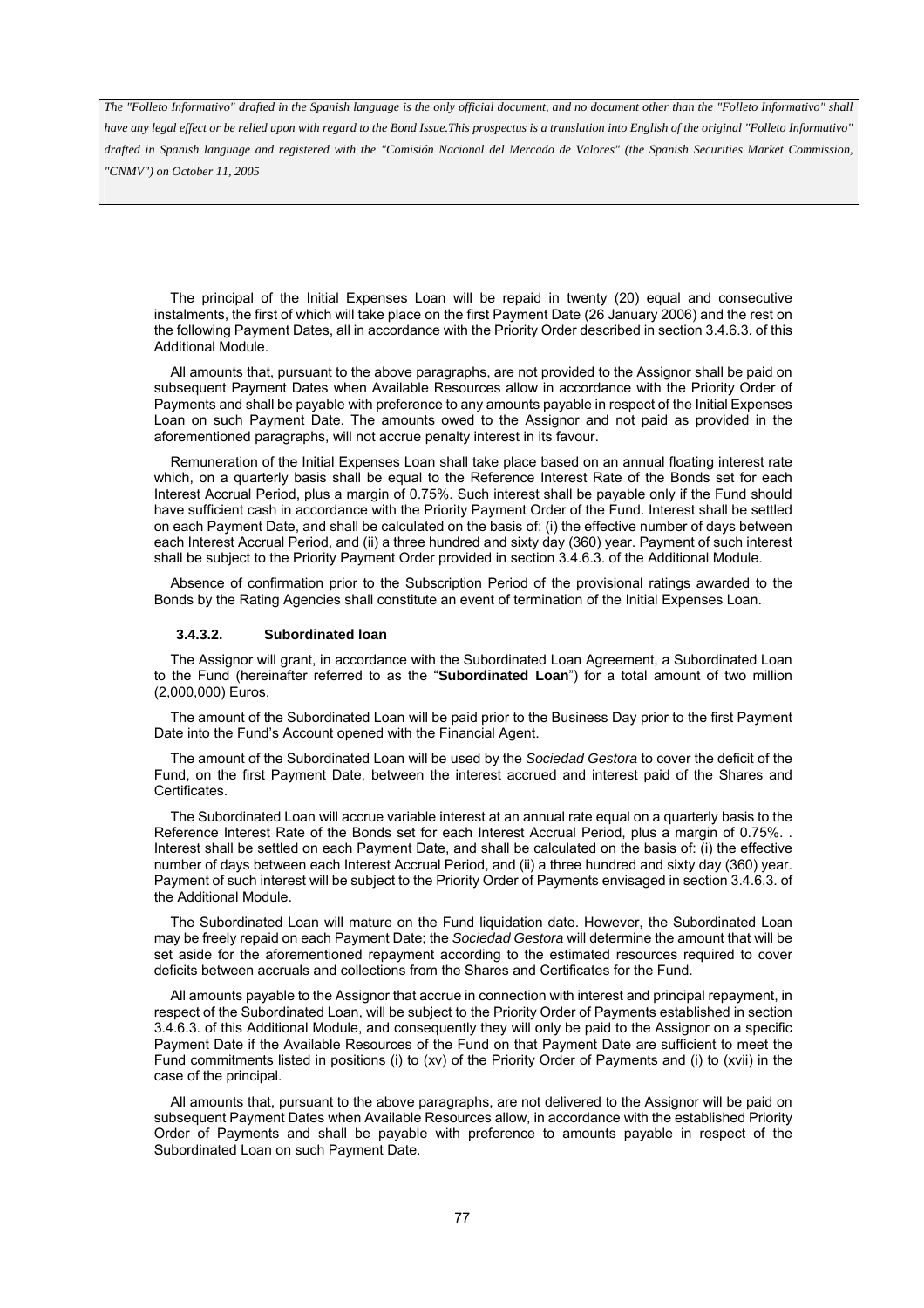*have any legal effect or be relied upon with regard to the Bond Issue.This prospectus is a translation into English of the original "Folleto Informativo" drafted in Spanish language and registered with the "Comisión Nacional del Mercado de Valores" (the Spanish Securities Market Commission, "CNMV") on October 11, 2005*

The amounts owed to the Assignor and not paid as provided in the aforementioned paragraphs, will not accrue penalty interest in its favour.

Absence of confirmation prior to the Subscription Period of the provisional ratings awarded to the Bonds by the Rating Agencies shall constitute an event of termination of the Subordinated Loan.

#### Subordination of the Bonds

The Series D Bonds are subordinated as to the payment of interest and reimbursement of principal to Series A, B and C Bonds. Series C Bonds are subordinated as to the payment of interest and reimbursement of principal to Series A and B Bonds. Series B Bonds are subordinated as to the payment of interest and reimbursement of principal to Series A Bonds.. All of this is in accordance with the Priority Payment Order set forth in section 3.4.6.3 of the Additional Module.

Sections 4.6.1 and 4.6.2 of the Securities Document provide details of the positions in the priority payment order of the Fund of payment of interest and reimbursement of principal of each Bond Series.

#### Reserve Fund

A reserve fund shall be created as security mechanism and for the purpose of allowing payments by the Fund to the Bondholders of Series A, B, C, and D Bonds, in accordance with the Priority Payment Order described in section 3.4.6.3. of the present Additional Module, ("**Reserve Fund**").

The Reserve Fund shall be initially created on the Disbursement Date charged to the amount of the Series E Bond issue, for an amount of four million five hundred thousand (4,500,000) Euro, and the required amount shall remain at this level throughout the life of the Fund.

Amounts comprising the Reserve Fund shall be deposited in the Reinvestment Account, with the guarantees mentioned in section 3.4.4.1. of the present Additional Module.

#### **3.4.4 Parameters for the investment of temporary cash surpluses and a description of the parties responsible for this investment**

The main parameters of the Treasury Account and the Reinvestment Account that the Fund will subscribe with the Financial Agent and the Assignor, respectively, as described below.

#### **3.4.4.1. Agreement to open an account at guaranteed interest rate**

The Fund will have an account at the Assignor , called the Reinvestment Account into which all the amounts the Fund receives from the Assignor will be paid on each Collection Date, in accordance with the agreement between the parties (hereinafter, the "**Agreement to Open an Account at Guaranteed Interest Rate**"). These payments will be made on the 20<sup>th</sup> day of every month , provided that the short-term rating of the keeps up at A-1, according to the S&P rating scale, and P-1, according to Moody's rating scale.

The Assignor will render standard management and maintenance services for the aforesaid account, in accordance with standard banking practice. Expenses incurred in connection with the maintenance of said account will be assigned to the Assignor, except when the expenses arise as a result of negligence on the part of the *Sociedad Gestora*.

The Assignor will transfer to the Fund's Account, value date the Business Day prior to each Payment Date, all the amounts to cover the payment obligations envisaged in the Priority Order of Payments, contained in section 3.4.6.3. of this Additional Module and which are deposited at the Reinvestment Account, when the appropriate instructions are received from the *Sociedad Gestora*.

Positive balances of the Reinvestment Account will accrue annual variable interest in favour of the Fund, equal to the Reference Interest Rate applicable to the Bonds, all in accordance with the following, and all in the terms established in the Agreement to Open a Guaranteed Interest Account*.*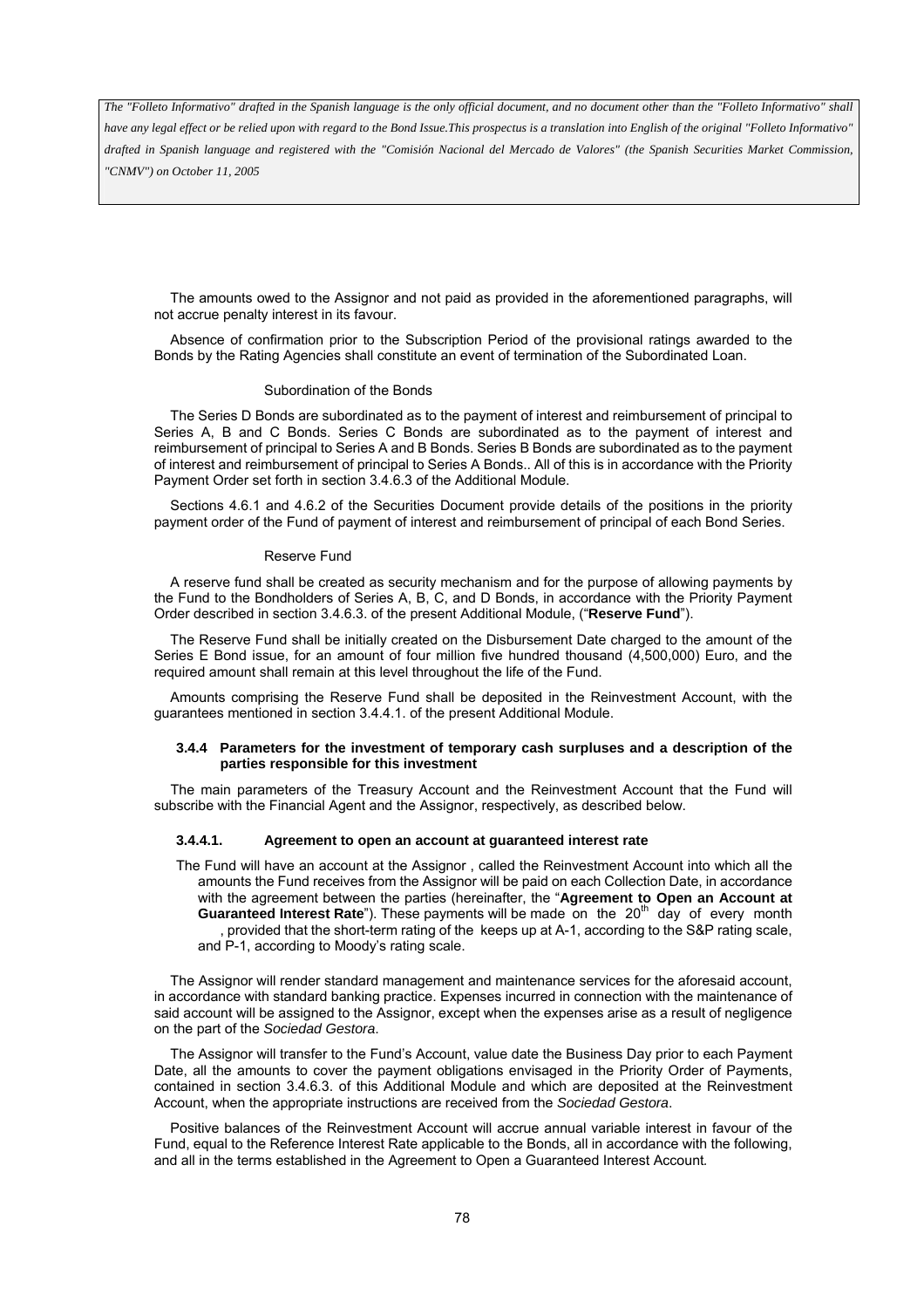*have any legal effect or be relied upon with regard to the Bond Issue.This prospectus is a translation into English of the original "Folleto Informativo" drafted in Spanish language and registered with the "Comisión Nacional del Mercado de Valores" (the Spanish Securities Market Commission, "CNMV") on October 11, 2005*

The balances of the Reinvestment Account will be maintained in cash. Balances resulting from the Reinvestment Account, in favour of the Fund, will not be used, under any circumstances, by the Assignor to compensate any debt with the Fund or related third parties, except with prior written authorisation from the *Sociedad Gestora*.

If the Assignor's ratings by Moody´s and S&P should be downgraded, to a short-term rating inferior to P1 or A-1, or such rating were withdrawn by Moody´s or S&P, respectively, the Assignor must find, within the 30 days following this change, and in order to maintain the ratings for each Series of Moody´s or S&P, (i) an institution with the ratings mentioned above, to undertake, under the same conditions, the functions of the Assignor in respect of the Reinvestment Account, or (ii) obtain a banking endorsement from an institution with the ratings mentioned above, to provide the Fund with a guarantee, upon request from the *Sociedad Gestora*, of due payment by the Assignor of its obligations of payment deriving from the amounts deposited in the Reinvestment Account.

> Up to the Business Day prior to the Payment Date when it shall be transferred to the Treasury Account for its application, the *Sociedad Gestora* shall transfer the surplus balance of the Treasury Account above 20% of the Outstanding Nominal Balance of Collection of the Bonds to an account with a bank that has unsubordinated unsecured short-term debt rated A-1+ based on S&P's rating scale and the maximum return possible will be contracted for its balances. This may differ from the rate contracted with Ibercaja by virtue of the Agreement for Opening a Guaranteed Interest Rate (hereinafter, the account opened in accordance with this paragraph will be referred to as the "**Treasury Surplus Account**").

> If the short-term credit rating of this bank where the Treasury Surplus Account is opened falls below A-1+ on the rating scale of S&P, the *Sociedad Gestora* shall have a period of 30 days to find a substitute bank of which the short-term unsubordinated unsecured debt is rated A-1+ on the rating scale of S&P, or a guarantee on first notice from a bank with a short-term credit rating of A-1+ on the rating scale of S&P.

#### **3.4.4.2. Treasury account**

The Fund will have a banking account in the name of the Fund (hereinafter referred to as the "**Treasury Account**") at the Financial Agent, and in accordance with the provisions established in the Financial Service Agreement,.

The *Sociedad Gestora,* on behalf of the Fund, will order the transfer to the Treasury Account, on the Business Day prior to each Payment Date, of all the required amounts that are deposited in the Reinvestment Account, (and all the amounts deposited in the Surplus Account, if this is open. Net Amounts from the Financial Swap Agreement in favour of the Fund will also be transferred to the Treasury Account.

Following instructions by the *Sociedad Gestora*, all necessary payments to satisfy the obligations of the Fund will be made through the Treasury Account.

The Treasury Account will not have a negative balance. The balances of the Treasury Account will be maintained in cash.

Equally, on the Disbursement Date the Assignor will transfer the final amount of the Initial Expenses Loan and, on the Business Day prior to the first Payment Date, the amount of the Subordinated Loan.

Amounts deposited in the Treasury Account will not accrue interest in favour of the Fund.

If the Financial Agent's rating, assigned by the Rating Agencies for its short-term risk rating, is downgraded to a rating below P1 (Moody's) or A-1 (S&P) (the current rating is P1 (Moody's) and A-1 (S&P)), or is suspended for whatever reason by any of the Rating Agencies, the *Sociedad Gestora* must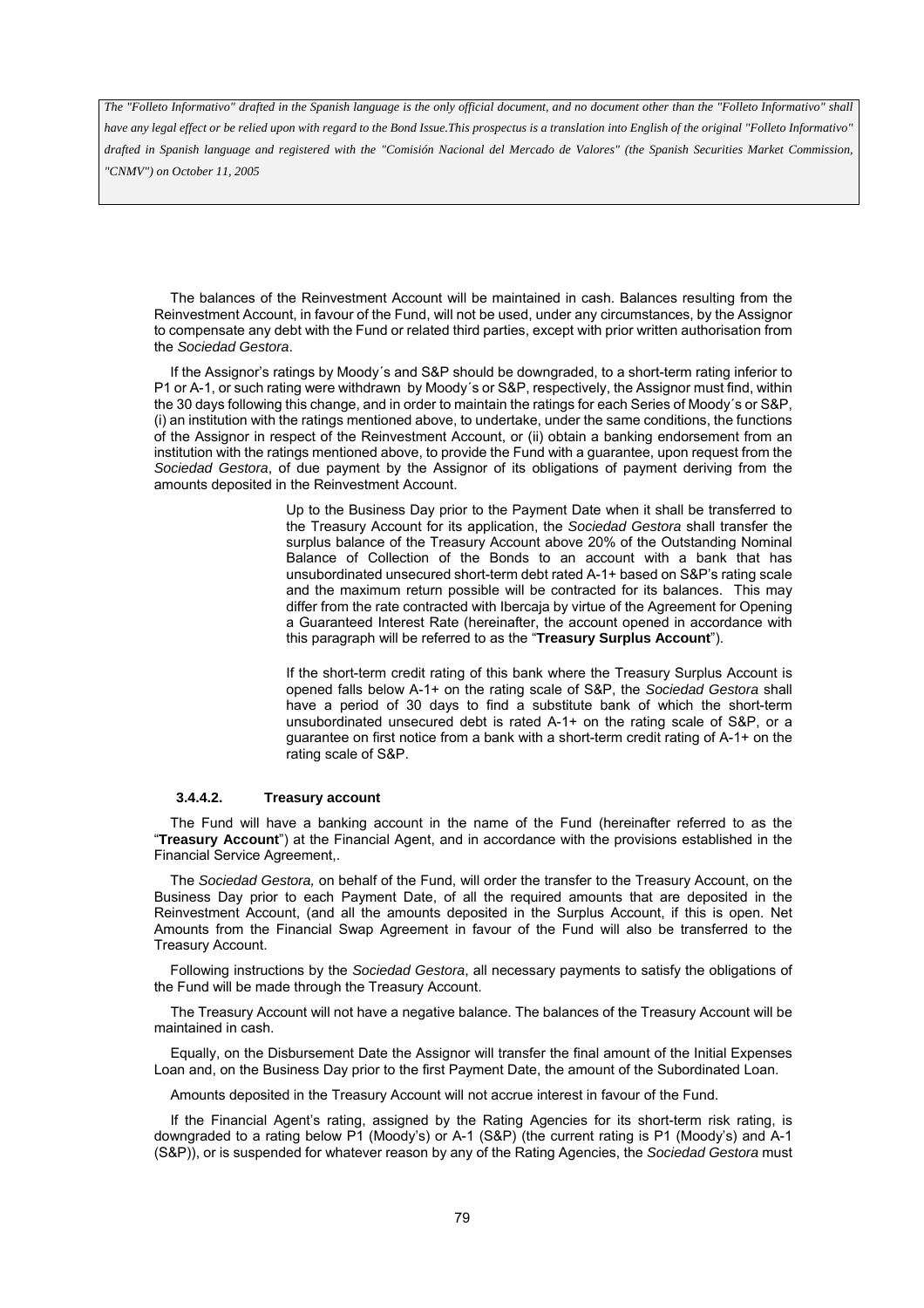*have any legal effect or be relied upon with regard to the Bond Issue.This prospectus is a translation into English of the original "Folleto Informativo" drafted in Spanish language and registered with the "Comisión Nacional del Mercado de Valores" (the Spanish Securities Market Commission, "CNMV") on October 11, 2005*

adopt one of the options described below within 30 days following the aforementioned downgrade, in order to maintain the ratings assigned to each Series of Bonds by the Rating Agencies, and notifying them beforehand accordingly, and to maintain an adequate level of guarantee in respect of commitments arising in respect of its responsibilities as custodian of the Shares and Certificates, Payment Agency and in connection with the maintenance of the Treasury Account:

- a) Obtain similar guarantees or commitments from one or more credit institutions with a rating above P1 (Moody's) or A-1 (S&P), to guarantee the commitments assumed by the Financial Agent.
- b) Replace the Financial Agent for another credit entity with a rating at least equal to P1 (Moody's) and A-1 (S&P), in order to assume, under the same conditions, the functions of the Financial Agent.

#### **3.4.5 Receipt of mortgage loan payments**

### Payment schedule

As indicated previously, payments made by Mortgage Debtors will be paid into the Reinvestment Account on the 20<sup>th</sup> day of each month (hereinafter referred to as the "**Collection Dates**"). The frequency of these payments may decrease if the Rating Agencies reduce the rating of the Assignor, as the administrator of the Mortgage Loans.

In the event that the Assignor's short term rating by S&P is downgraded by S&P to a rating below A-2, or such rating is suspended by S&P, for whatever reason, the Assignor shall pay on a daily basis into the Reinvestment Account opened with the Assignor (if the guarantee mentioned in point (ii) section 3.4.4.1 is maintained) or in the account opened with another entity mentioned in point (i) section 3.4.4.1.

In the event that the Assignor's short term rating by Moody's is downgraded by Moody's to a rating below P-1, or such rating is suspended by Moody's, for whatever reason, the Assignor shall pay on a weekly basis into the Reinvestment Account opened with the Assignor (if the guarantee mentioned in point (ii) of the preceding paragraph is maintained) or in the account opened with another entity mentioned in point (i) of the preceding paragraph. In any event, frequency of payment into the Fund shall be the greater of the foregoing amounts in the event of a reduction of both ratings.

Additionally, "**Collection Notice Period**" will be the period between two Collection Dates .

#### Technical Advance

Taking into account that some of the delays in the payments made by the Mortgage Debtors are of an interim or technical nature, and in order to avoid such delays having a negative impact on the flow of payments to the Bondholders, and taking into account that there is also a lapse of 20 days between the end of the Calculation Period and the Calculation Date on behalf of the Fund, and that the amounts collected by the Assignor as Loan administrator are the property of the Fund, the *Sociedad Gestora*, on behalf of the Fund, will be entitled to receive on every Collection Date an advance backed by such amounts, which will be deposited in the Reinvestment Account (hereinafter, the "**Technical Advance**").

The amount of the Technical Advance cannot exceed the amount collected by the Assignor and not transferred from the Mortgage Loans it administers, for any payment that the Fund will be entitled to receive as holder of the Shares and Certificates, until the Calculation Date on which the Technical Advance is requested.

The *Sociedad Gestora* will calculate the Technical Advance as an amount equal to the sum of the amounts matured and not yet collected by the Assignor, during the previous Calculation Period, for principal and interest from the Shares and Certificates in arrears up to thirty (30) days at the end of the previous Calculation Date on which the Technical Advance is requested, taking into account the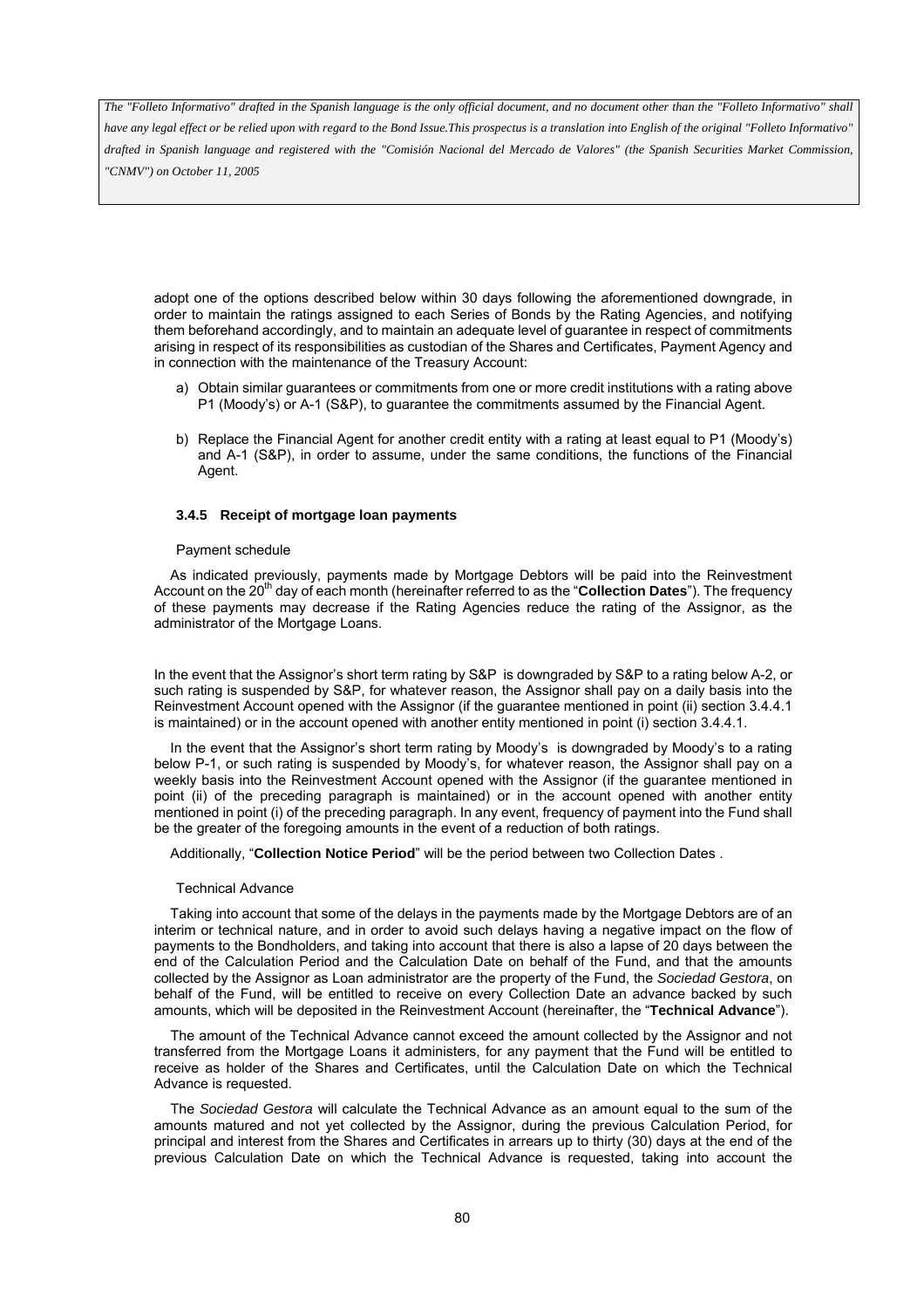*have any legal effect or be relied upon with regard to the Bond Issue.This prospectus is a translation into English of the original "Folleto Informativo" drafted in Spanish language and registered with the "Comisión Nacional del Mercado de Valores" (the Spanish Securities Market Commission, "CNMV") on October 11, 2005*

limitations described in the previous paragraph. The Technical Advance may not exceed, in respect of each individual Mortgage Loan, the interest and principal payable on the last instalment of same.

On every Calculation Date, the Technical Advance obtained on the preceding Calculation Date may be deducted from the amounts during the Calculation Period being settled, and a new Technical Advance corresponding to the subsequent payment may be requested.

### **3.4.6 Order of priority of payments made by the issuer**

Source and application of funds on the Disbursement Date of the Bonds and up to the first Payment Date (excluded).

*V. 1. Source:* 

On the Disbursement Date, the Fund will have funds available obtained from:

- a) Funds received from the issue and placement of the Bonds in the market.
- b) Funds received from the Initial Expenses Loan.

*VI. 2. Application:* 

On the Disbursement Date, the Fund will apply the above-mentioned funds to make the following payments:

- a) Payments for the purchase of the Shares and Certificates grouped in the Fund.
- b) Payment of the Initial Expenses of the fund, as described in section 6 of the Securities Document.
- c) Creation of the Reserve Fund.

Source and application of the funds as from the first Payment Date to the last Payment Date or liquidation of the Fund (excluded).

*VII. 1. Source* 

The available resources of the Fund on every Payment Date, deposited in the Fund's Account, intended for distribution to the Bondholders and for payment of the corresponding fees hereinafter, the "**Available Resources**"), shall be equal to the sum of:

- a) Income from the Shares and Certificates in the from of principal and ordinary interest., corresponding to the three Calculation Periods immediately preceding said date.
- b) Technical Advance requested from the Assignor and not yet reimbursed.
- c) Returns from the balances of the Reinvestment Account, and, as the case may be, returns of the balances of the Excess Account
	- d) Reserve Fund.
- e) Where appropriate, other income from Mortgage Debtors in respect of concepts other than principal and ordinary interest from the Mortgage Loans corresponding to the three Calculation Periods immediately preceding said date.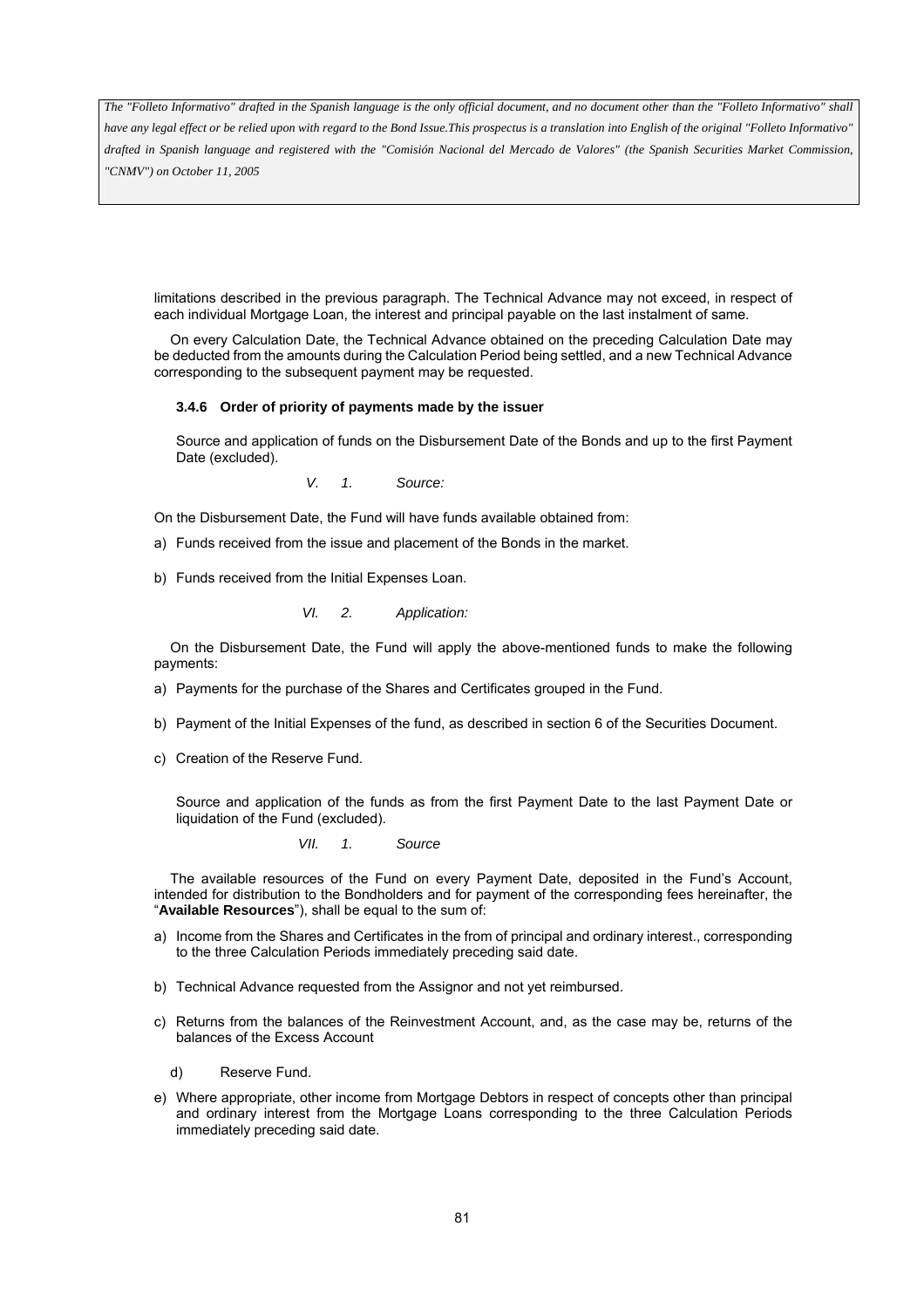*have any legal effect or be relied upon with regard to the Bond Issue.This prospectus is a translation into English of the original "Folleto Informativo" drafted in Spanish language and registered with the "Comisión Nacional del Mercado de Valores" (the Spanish Securities Market Commission, "CNMV") on October 11, 2005*

- f) Net amounts obtained by virtue of the Financial Interest Swap Agreement, as established in section 3.4.7.1. of the Additional Module or, in the event of non-compliance therewith, as a result of a settlement payment.
- g) On the first Payment Date, the amount of the Subordinated Loan.

In the event of liquidation of the Fund, the amount of the liquidation of the Fund assets shall be made available and amounts deposited with the Treasury Account, the Reinvestment Account and, if applicable, the Excess Account shall constitute Available Resources, including any returns thereof.

*VIII. 2. Application:* 

In general, the Available Resources of the Fund will be applied on each Payment Date in accordance with the Priority Order of Payments established in section 3.4.6.3. of this Additional Module.

Priority Order of Payments

In general, the Available Amounts of the Fund, as defined in section Valores 3.4.6.2. of this Additional Module, will be applied on each Payment Date to the following concepts, with the following priority payment order (hereinafter, the "**Priority Payment Order**"):

- (i) Ordinary Expenses and Extraordinary Expenses (except the expenses that appear below in the Priority Order of Payment) and taxes to be paid by the Fund.
- (ii) Management fees to the *Sociedad Gestora*, as described in section 3.4.7.1. of this Additional Module.
- (iii) Payment of the Net Amount of the Swap Agreement mentioned in section 3.4.2.2. of this Additional Module, and, only in the event of the cancellation of the aforementioned Agreement as a result of a breach by the Fund, payment of the amount payable by the Fund corresponding to the cancellation fee, if applicable.
- (iv) Payment of interest on Series A Bonds.
- (v) Payment of interest on Series B Bonds.

The payment of interest on Series B Bonds will be postponed to position (ix) in this Priority Order of Payments when:

- (1) the Outstanding Nominal Balance of Collection of the Defaulted Shares and Certificates represents 6.3% or more of the Initial Balance of Collection of the Shares and Certificates; and
- (2) the principal of the Series A Bonds has been fully repaid.
- (vi) Payment of interest on Series C Bonds.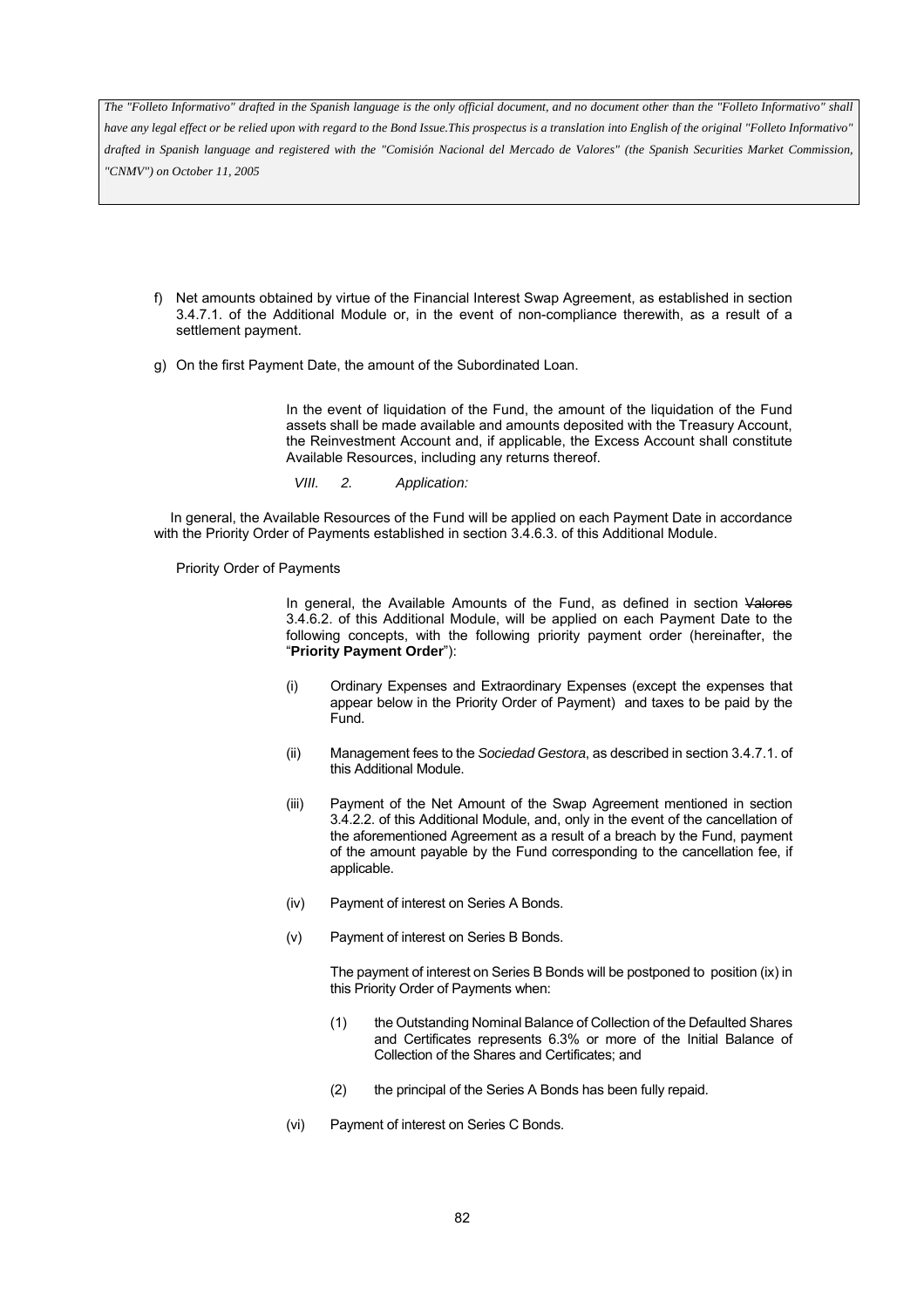*have any legal effect or be relied upon with regard to the Bond Issue.This prospectus is a translation into English of the original "Folleto Informativo" drafted in Spanish language and registered with the "Comisión Nacional del Mercado de Valores" (the Spanish Securities Market Commission, "CNMV") on October 11, 2005*

> The payment of interest on Series C Bonds will be postponed to position (x) in this Priority Order of Payments when:

- (1) the Outstanding Nominal Balance of Collection of the Defaulted Shares and Certificates represents 4.3% or more of the Initial Balance of Collection of the Shares and Certificates; and
- (2) the principal of the Series A and Series B Bonds has not been fully repaid.
- (vii) Payment of interest on Series D Bonds.

The payment of interest on Series D Bonds will be postponed to position (xi) in this Priority Order of Payments when:

- (1) the Outstanding Nominal Balance of Collection of the Defaulted Shares and Certificates represents 3.3% or more of the Initial Balance of Collection of the Shares and Certificates; and
- (2) the principal of the Series A, Series B and Series C Bonds has not been fully repaid.
- (viii) Repayment of the principal of Series A to D in accordance with the rules established in section 4.9. of the Securities Document.
- (ix) In event of (v) above, payment of Interest corresponding to Series B Bonds.
- (x) In event of (v) above, payment of Interest corresponding to Series C Bonds.
- (xi) In event of (v) above, payment of Interest corresponding to Series D Bonds.
- (xii) Funding, of the Reserve Fund up to the Minimum Required Level.
- (xiii) Where appropriate, payment of the amount payable by the Fund corresponding to the cancellation amount payable in the event of cancellation of the Financial Interest Swap Agreement due to breach by the counterparty.
- (xiv) Payment of interest on Series E Bonds.
- (xv) Repayment of the principal of Series E Bonds up to their total nominal amount.
- (xvi) Payment of interest accrued on the Initial Expenses Loan.
- (xvii) Payment of interest accrued on the Subordinated Loan.
- (xviii) Repayment of the principal of the Initial Expenses Loan.
- (xix) Repayment of the principal of the Subordinated Loan.
- (xx) Payment of the Financial Intermediation Margin.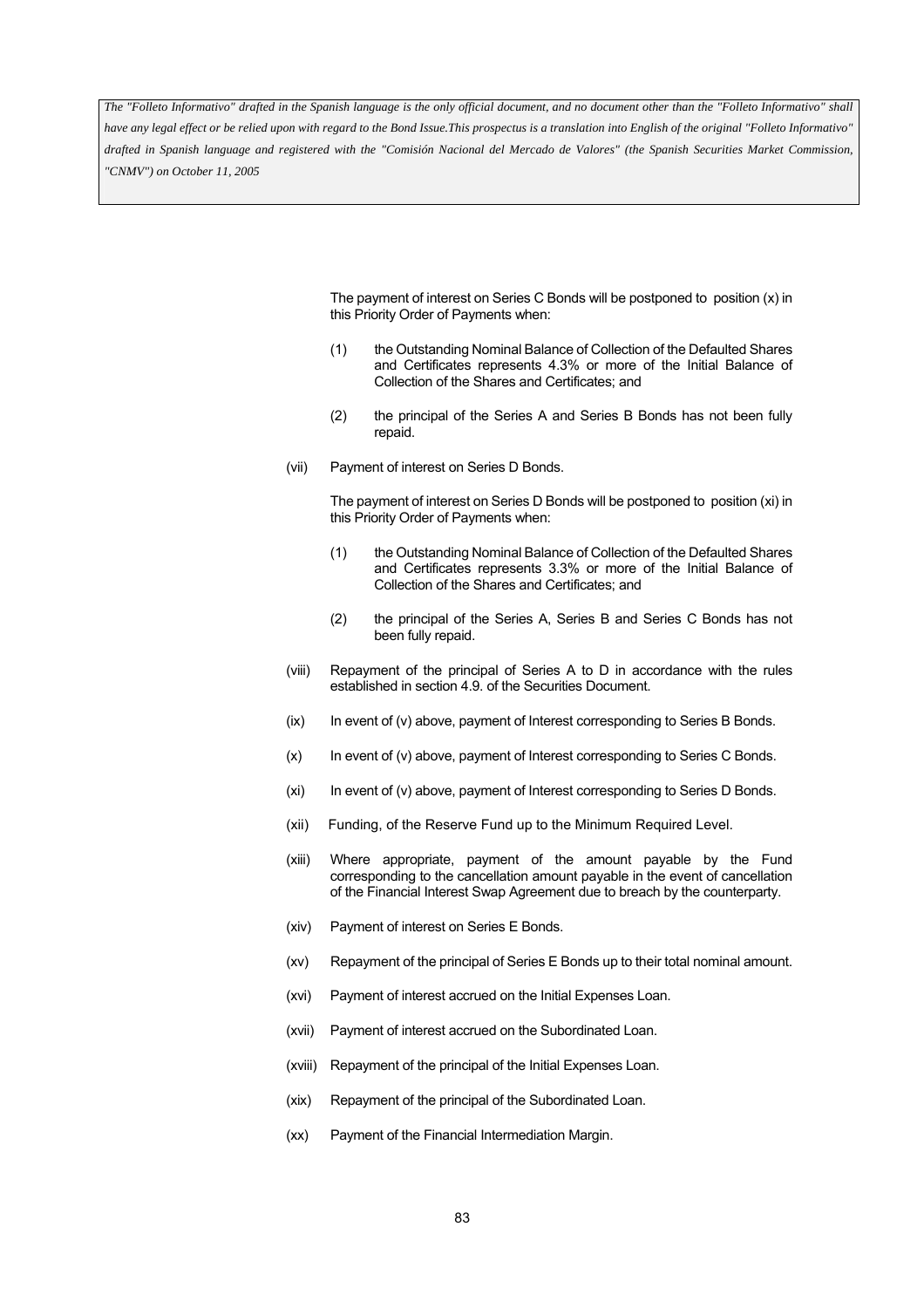*have any legal effect or be relied upon with regard to the Bond Issue.This prospectus is a translation into English of the original "Folleto Informativo" drafted in Spanish language and registered with the "Comisión Nacional del Mercado de Valores" (the Spanish Securities Market Commission, "CNMV") on October 11, 2005*

> If the Available Resources were insufficient to make any of the above payments, the following rules would apply:

- The Available Resources of the Fund would be applied to the different items mentioned above, in the priority order established and calculating, on a pro rata basis, the amounts due to those entitled to receive payment.
- Any unpaid amounts will be ranked in a priority order immediately before the item concerned on the next Payment Date.
- The amounts payable by the Fund and not paid on the respective Payment Dates will not bear any additional interest.

Priority Order of Liquidation Payments.

If the Fund is liquidated in accordance with the rules contained in section Valores 3.4.6.2. of this Additional Module, the Fund's Available Resources, as defined in section 4.9.6. of the Securities Document, will be applied to the following concepts (hereinafter referred to as the "**Liquidation Payments Priority Order**"):

- (i) Allocation of the Reserve for Extinction Expenses.
- (ii) Ordinary Expenses and Extraordinary Expenses (except the expenses that appear below in the Priority Order of Payment) and taxes payable by the Fund.
- (iii) Management fees payable to the *Sociedad Gestora*, as described in section 3.4.7.1. of this Additional Module.
- (iv) Payment of the Net Amount of the Swap Agreement mentioned in section 3.4.2.2. of this Additional Module, and, only in the event of the cancellation of the aforementioned Agreement as a result of a breach by the Fund, payment of the amount payable by the Fund corresponding to the cancellation fee, if applicable.
- (v) Payment of interest on Series A Bonds.
- (vi) Repayment of the principal of the Series A Bonds.
- (vii) Payment of interest on Series B Bonds.
- (viii) Repayment of the principal of Series B Bonds.
- (ix) Payment of interest on Series C Bonds.
- (x) Repayment of the principal of Series C Bonds.
- (xi) Payment of interest on Series D Bonds.
- (xii) Repayment of the principal of Series D Bonds.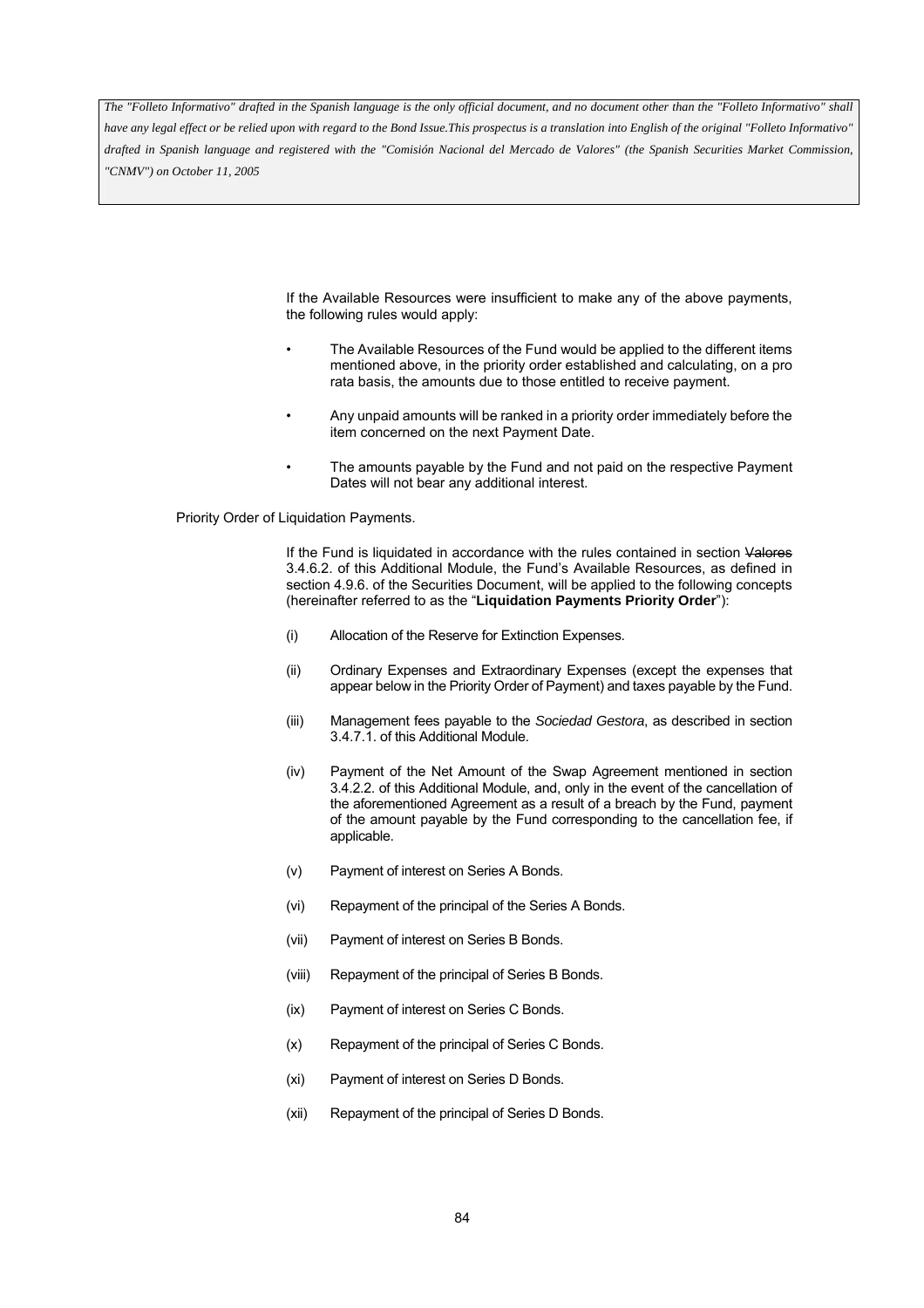*have any legal effect or be relied upon with regard to the Bond Issue.This prospectus is a translation into English of the original "Folleto Informativo" drafted in Spanish language and registered with the "Comisión Nacional del Mercado de Valores" (the Spanish Securities Market Commission, "CNMV") on October 11, 2005*

- (xiii) Where appropriate, payment of the amount payable by the Fund corresponding to the cancellation amount payable in the event of cancellation of the Financial Interest Swap Agreement due to breach by the counterparty.
- (xiv) Payment of interest on Series E Bonds.
- (xv) Repayment of the principal of the Series E Bonds.
- (xvi) Payment of interest accrued on the Initial Expenses Loan.
- (xvii) Repayment of the principal of the Initial Expenses Loan.
- (xviii) Payment of interest accrued on the Subordinated Loan.
- (xix) Repayment of the principal of the Subordinated Loan.
- (xx) Payment of the Financial Intermediation Margin.

If the Available Resources are insufficient to pay any of the amounts mentioned in the previous sections, the Available Resources of the Fund would be applied to the different items mentioned above, in the priority order established and calculating, on a pro rata basis, the amounts due to those entitled to receive payment.

### Fund Expenses

In accordance with the provisions of the Priority Payment Order described in the preceding sections, the Sociedad Gestora shall charge to the Fund all expenses necessary for it to operate, both initial expenses and regular ordinary and extraordinary expenses incurred during the term of the Fund.

Value Added Tax (VAT) incurred by the Fund shall be deemed a deductible expense for the purposes of Corporate Income Tax.

#### *Initial Expenses.*

The estimate for initial expenses for the incorporation of the Fund and issue of the Bonds is shown in section 6 of the Securities Document. Payment of initial expenses shall be made using the funds from the Initial Expenses Loan without respecting the Priority Payment Order of the Fund.

### *Expenses incurred during the life of the Fund*

The Sociedad Gestora shall charge to the Fund all the expenses needed for it to operate, both regular ordinary expenses and extraordinary expenses incurred during the life of the Fund, respecting the Priority Payment Order corresponding to each one. Without limitation, the Sociedad Gestora shall pay the following expenses:

> If applicable, amount of initial expenses remaining for incorporation of the Fund and Bond issue exceeding the principal of the Initial Expenses Loan.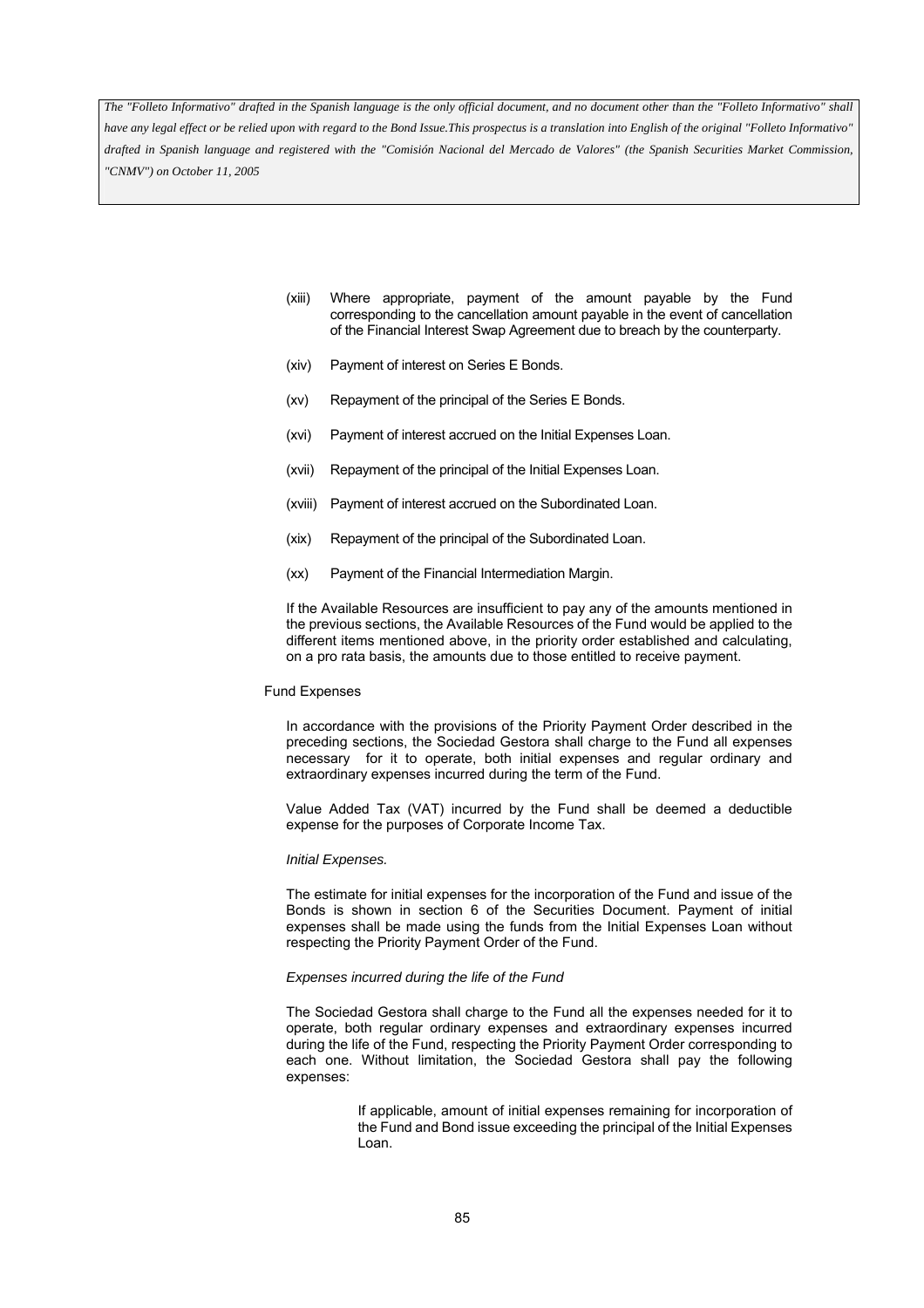*have any legal effect or be relied upon with regard to the Bond Issue.This prospectus is a translation into English of the original "Folleto Informativo" drafted in Spanish language and registered with the "Comisión Nacional del Mercado de Valores" (the Spanish Securities Market Commission, "CNMV") on October 11, 2005*

> Expenses which are derived from verifications, registrations and administrative authorisations that must be complied with.

> If applicable, expenses derived from drafting and execution of amendments to the Deed of Incorporation and the Agreements, and the execution of additional agreements.

> Fees paid to the Rating Agencies for the monitoring and maintenance of the Bond ratings.

Expenses derived from redemption of the Bonds.

 expenses related to the bookkeeping entries of the Bonds in the form of book entries, admission for trading in organised secondary markets and the maintenance thereof.

 Expenses derived from the sale of the Mortgage Shares and Mortgage Transfer Certificates and remaining assets of the Fund for liquidation thereof.

 Necessary expenses for the enforcement of the Mortgage Loans and derived from any recovery actions.

Fund administration expenses.

 Expenses derived from all announcements and notifications made regarding the Fund and/or the Bonds.

Audit and legal advice expenses.

Financial expenses of the Bond issue and Financial Agent's fee.

 Generally, any other expenses borne by the Fund or the Sociedad Gestora on its behalf.

#### Financial Intermediation Margin

The Assignor shall be entitled to receive from the Fund a subordinated variable remuneration allocated to compensate it for the financial mediation actions conducted which have allowed the financial transformation defining the business if the Fund, and subscription thereby of the Shares and Certificates and the rating awarded to each of the Bond Series

Said remuneration shall be settled on a quarterly basis on each Payment Date, for an amount equal to the positive difference between the Available Resources of the Fund and application of items (i) to (xix) of the Priority Payment order (hereinafter, the "**Financial Intermediation Margin"**).

This amount shall not be deemed a fee or consideration in exchange for delivery of a product or a service to the Fund, but shall constitute a compensation for the financial intermediation performed by Ibercaja by issuing the Shares and Certificates pooled in the Fund.

#### **3.4.7 Other agreements affecting payment of interest and the principal of investors**

Interest Swap Agreement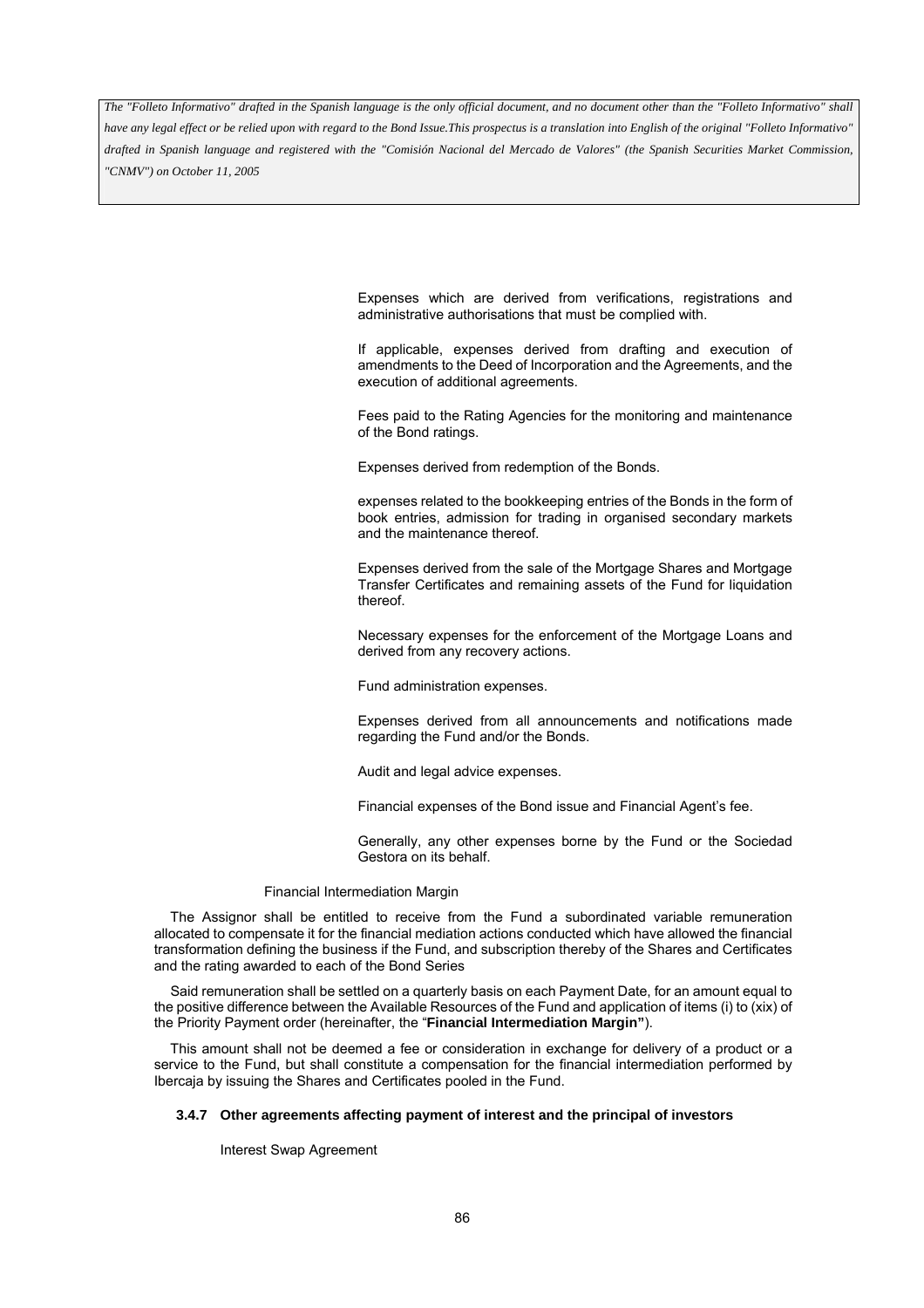*have any legal effect or be relied upon with regard to the Bond Issue.This prospectus is a translation into English of the original "Folleto Informativo" drafted in Spanish language and registered with the "Comisión Nacional del Mercado de Valores" (the Spanish Securities Market Commission, "CNMV") on October 11, 2005*

The *Sociedad Gestora* will, on behalf of the Fund, sign a Financial Interest Swap Agreement (hereinafter referred to as the "**Financial Interest Swap Agreement"**) with Ibercaja; the most relevant terms and conditions of this agreement are described below:

Party A: The Sociedad Gestora, on behalf of the Fund.

- Party B: Ibercaja
- 1. Settlement Dates

The settlement dates of the ("**Settlement Dates**") Financial Interest Swap Agreement will coincide with the Fund Payment Dates.

2. Liquidation Periods

Liquidation Periods: The Liquidation Periods shall be the days effectively elapsed between two consecutive Settlement Dates, including the first and excluding the second. Exceptionally, the first Liquidation Period shall have a term equivalent to the days effectively elapsed from the Date of Incorporation (inclusive) and January 26, 2006 (exclusive).

3. Interest for Swap settlement Purposes

"**Interest for Swap settlement Purposes**" is the sum of all amounts of interest on the Shares and Certificates paid by the Mortgage Debtors during the three Calculation Periods immediately preceding the current Settlement Date , and which have been effectively transferred to the Fund.

They may correspond both to maturities occurred during such Calculation Periods and to recoveries of unpaid interest matured prior thereto.

For the first Settlement Date, instead of the three Calculation periods, the period from the Date of Incorporation to the last day of the month prior to the first Settlement Date shall be considered.

4. Amounts payable by Party A

On each settlement date of the Interest Swap Agreement, Party A will pay an amount equal to the Interest for Swap settlement Purposes (hereinafter referred to as the "**Amount payable by Party A**").

5. Amounts payable by Party B

On each settlement date of the Interest Swap Agreement, Party B will pay an amount equal to the result of recalculating the interest on the Shares and Certificates corresponding to the Interest for Swap settlement Purposes by replacing the effective rate applied to each Share or Certificate by the Party B Interest Rate (as defined below) (hereinafter, the "**Amount payable by Party B**").

The "**Party B Interest Rate**" shall be equal to the sum of (i) the Reference Interest Rate for the Bonds for the current Interest Accrual period, and (ii) a margin that will be applied to the Reference Interest Rate for these purposes (hereinafter referred to as the "Margin").

- *1. The Margin will be 0.75%.*
- 6. Net Amount and termination of the Interest Swap Agreement

Payments (or collections) to be made pursuant to the Interest Swap Agreement will be carried out on each Payment Date in their net amounts, that is, the positive (or negative) difference between the amount payable by Party A and the amount payable by Party B (hereinafter referred to as the "**Net Amount**"). The payments to be made by Party A will be made in conformity with the Priority Order of Payments established in section 3.4.6.3. of this Additional Module.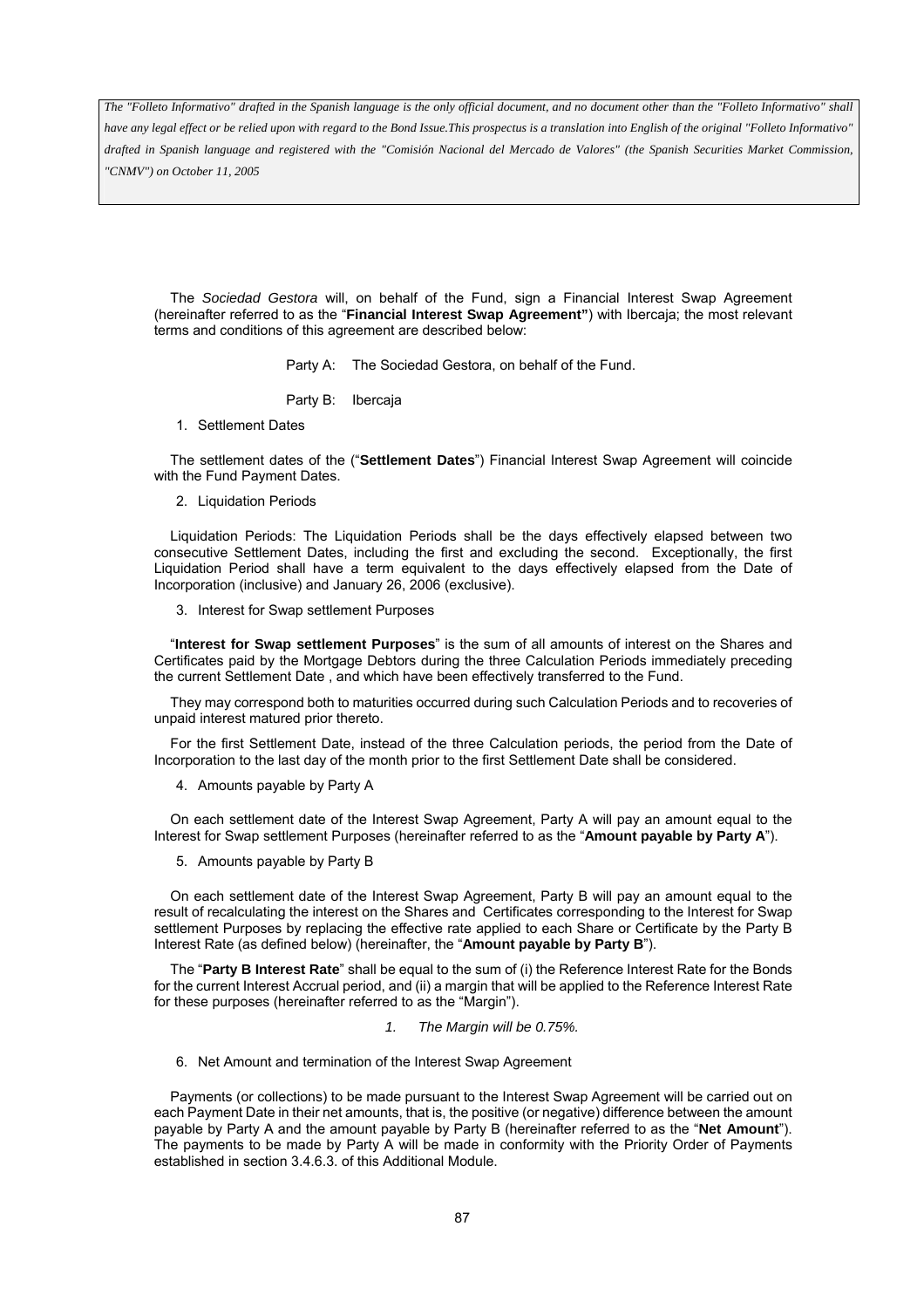*have any legal effect or be relied upon with regard to the Bond Issue.This prospectus is a translation into English of the original "Folleto Informativo" drafted in Spanish language and registered with the "Comisión Nacional del Mercado de Valores" (the Spanish Securities Market Commission, "CNMV") on October 11, 2005*

7. Events of Default of the Interest Swap Agreement

If on a Payment Date the Fund should fail to pay the amount payable to Ibercaja, the Interest Swap Agreement may be terminated by Ibercaja. In the event of an obligation to pay a settlement, the Fund would assume where applicable the obligation to make the settlement payment envisaged in the Interest Swap Agreement, in accordance with the Priority Payment Order.

If on a Payment Date Ibercaja fails to its obligations in part or in full, for the amount payable to the Fund, the Interest Swap Agreement may be terminated by Sociedad Gestora. In this case, (i) Ibercaja would assume the commitment to pay the settlement amount envisaged in the related Interest Swap Agreement or (ii) amounts payable by the Fund, as the case may be, to Ibercaja, in accordance with the provisions of the Interest Swap Agreement would be made in accordance with the Priority Order of Payments of the Fund.

The settlement amount will be calculated by the Sociedad Gestora, in its capacity as the Interest Swap Agreement's calculation agent, using the market value of the Interest Swap Agreement.

Without prejudice to the above, except in the event of a permanent change in the financial equilibrium of the Fund, the Sociedad Gestora will attempt to contract a new interest swap agreement on behalf of the Fund and at its expense,

8. Termination of the Interest Swap Agreement

In the event of early termination of the Interest Swap Agreement, as the case may be, this shall not in itself constitute an event of early termination of the Fund or early liquidation thereof, except where, jointly with other events or circumstances relating to the net asset situation of the Fund, there should be a material or permanent alteration of its financial balance.

Termination of the Interest Swap Agreement shall occur on the earliest of (i) the Legal Termination Date of the Fund and (ii) the date of occurrence of an event of termination of the Fund.

9. Events of a change in rating

If at any moment during the life of the Bonds the rating for unsubordinated unsecured short-term debt of Ibercaja falls below P1 for Moody's or below A1 for short-term risk for S&P, or if Ibercaja's unsubordinated unsecured long-term debt rating should fall, at any moment during the life of the Bonds, below A2 for Moody's long-term risk rating Ibercaja irrevocably undertakes to carry out, within a maximum of thirty (30) days following any of the aforementioned circumstances:

- (i) obtain from a credit institution with rating for unsubordinated unsecured short-term debt holds a minimum rating of A-1 and P-1 according to S&P and Moody's scales for short term risks, and unsecured long-term debt rating holds a minimum rating of A2 for Moody's for Moody's long-term risk rating, a joint and several first demand guarantee backing Ibercaja's obligations pursuant to this Agreement ;or
- (ii) constitute a cash or securities' deposit pledged in favour of the Fund and as security for Ibercaja's obligations, for an amount equal to, calculated in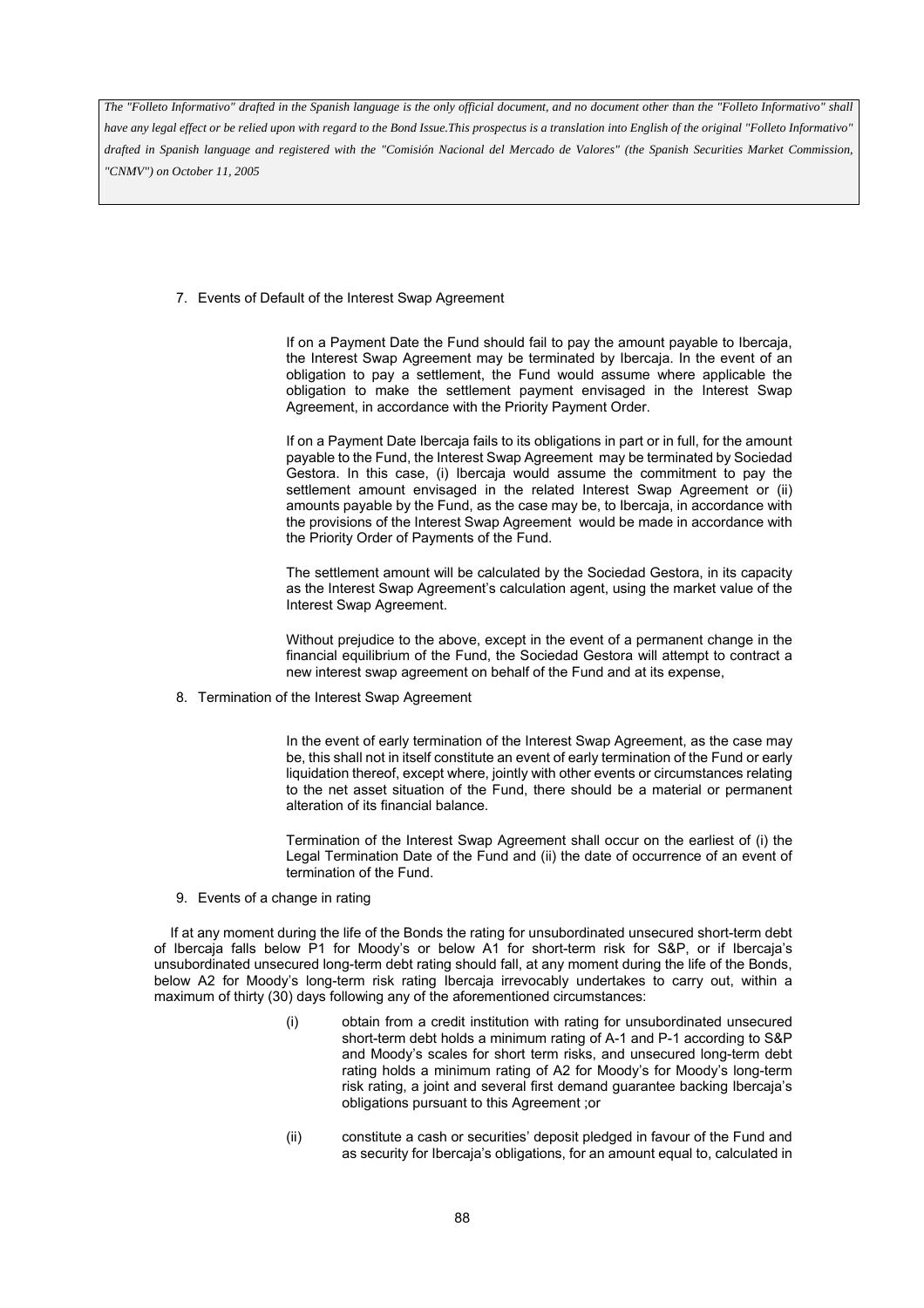*have any legal effect or be relied upon with regard to the Bond Issue.This prospectus is a translation into English of the original "Folleto Informativo" drafted in Spanish language and registered with the "Comisión Nacional del Mercado de Valores" (the Spanish Securities Market Commission, "CNMV") on October 11, 2005*

> accordance with the market value of each particular transaction, allowing to maintain the ratings allocated to each Bond Series, in accordance with the requirements of the Rating Agencies in order to maintain the ratings, or

(iii) obtain from a third party with rating for unsubordinated unsecured short-term debt holds a minimum rating of A-1 and P-1 according to S&P and Moody's scales for short term risks, and unsecured long-term debt rating holds a minimum rating of A2 for Moody's for Moody's long-term risk rating an undertaking to assume Ibercaja's position in the Interest Swap Agreement, either by its subrogation to the Agreement, or by executing a new agreement under substantially similar conditions to the former and the affected Transactions.

In the event that the rating for unsubordinated unsecured short-term debt of Ibercaja at any moment during the life of the Bonds falls below P-2, or if Ibercaja's unsubordinated unsecured long-term debt rating should fall, at any moment during the life of the Bonds, below A3 for Moody's long-term risk rating Ibercaja must (A) decide between options (i) and (iii) within thirty (30) business days from the occurrence of such circumstance and (B) constitute the deposit set forth in option (ii) within ten (10) business days from the occurrence of such circumstance, which shall be maintained until either of alternatives (i) and (iii) have been put into practice.

If Ibercaja's unsubordinated unsecured long-term debt rating should fall, at any moment during the life of the Bonds, below BBB- according to S&P's rating scale, only options (i) and (iii) above shall apply.

All costs, taxes and expenses incurred as a result of complying with the aforementioned obligations shall be borne by Ibercaja.

#### Financial Services Agreement of the Fund

The Sociedad Gestora, in the name and on behalf of the Fund, shall execute with ICO the Financial Services Agreement to perform the financial servicing of the Bonds issue with charge to the Fund, the main terms whereof are described in section 5.2.1 of the Securities Document.

### **3.5. Name, address and main corporate purpose of the creators of the securitised assets**

The creator of the Mortgage Loans transferred to the Fund is Caja de Ahorros y Monte de Piedad de Zaragoza, Aragón y Rioja (Ibercaja).

Caja de Ahorros y Monte de Piedad de Zaragoza, Aragón y Rioja (Ibercaja) is a credit entity subject to supervision by the Bank of Spain.

Its registered office is in [●]Plaza Basilio Paraíso, 2 (Zaragoza).

Its C.I.F. (Spanish Tax Identification Number) is number G-50000652.

It is registered with the Commercial Registry of Zaragoza, in Volume 1.194, Sheet 23,Page number Z-4,862;

Set forth below are the consolidated financial statements (Balance Sheets, Statement of Income) of Ibercaja as at 30 June 2004, December 31, 2004 and 30 June 2005.

#### **3.6. Return and/or redemption of securities with others that are not assets of the issuer**

Not applicable.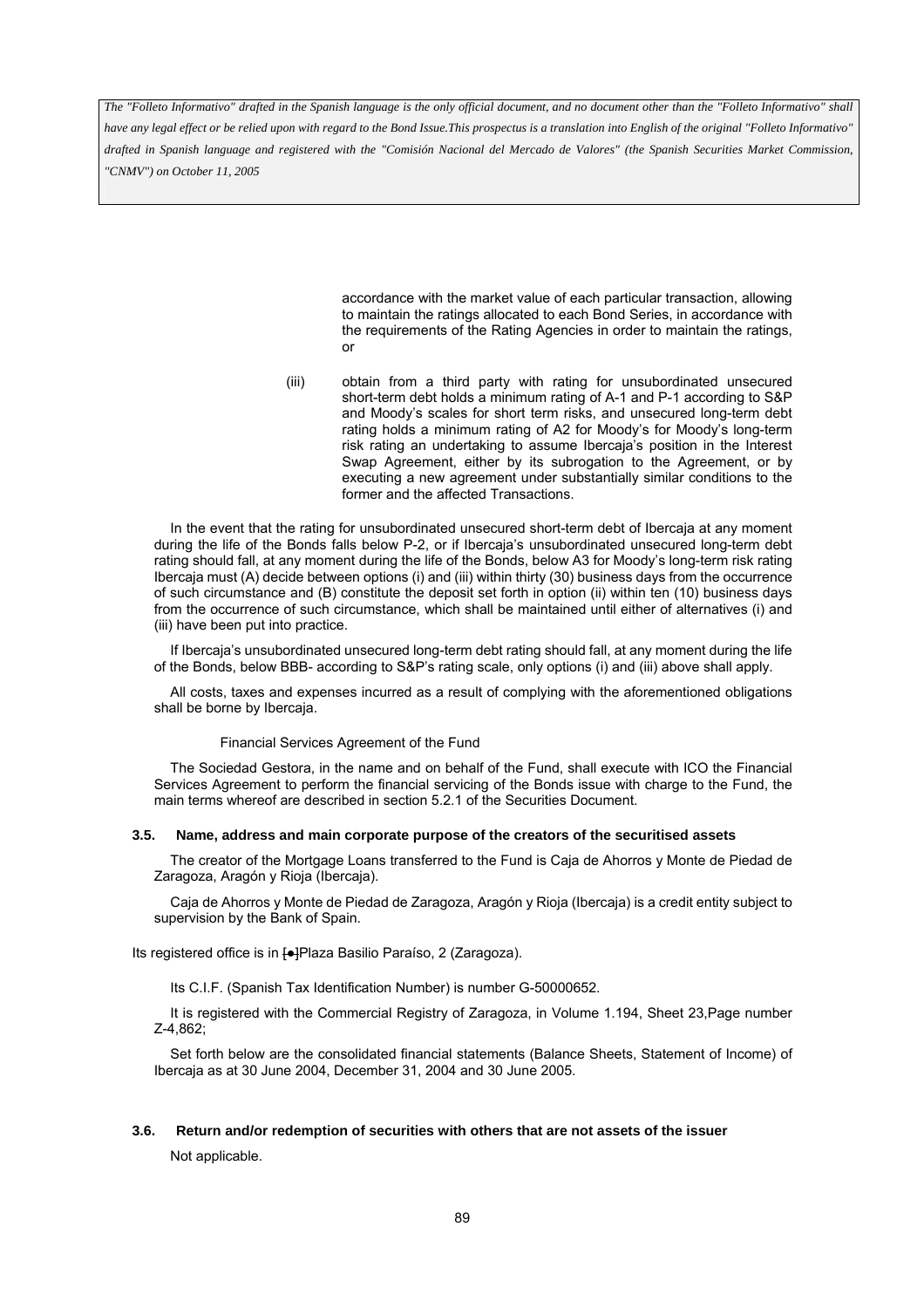*have any legal effect or be relied upon with regard to the Bond Issue.This prospectus is a translation into English of the original "Folleto Informativo" drafted in Spanish language and registered with the "Comisión Nacional del Mercado de Valores" (the Spanish Securities Market Commission, "CNMV") on October 11, 2005*

### **3.7. Administrator, calculation agent or equivalent**

Ibercaja acts in the present transaction as Assignor and Administrator of the Mortgage Loans. Below is a summary of its obligations and responsibilities as such.

The Sociedad Gestora shall be in charge of calculations and performing the actions provided in the Deed of Incorporation and the present Prospectus, and in the different operational agreements of the Fund listed in this Prospectus.

## **3.7.1 Servicing and custody of mortgage loans and custody of shares and certificates**

In accordance with Article 61 (3) of Royal Decree 685/1982, and in section 2.b) of Article 2 of Royal Decree 926/1998, the Assignor undertakes, in the Deed of Incorporation of the Fund, to maintain the custody and servicing of the Mortgage Loans that serve as coverage for the Shares and Certificates it has issued, and is required to undertake whatever actions are necessary for the effective collection and performance of the Mortgage Loans. In any case, the *Sociedad Gestora*, on behalf of the Fund, will undertake to exercise all powers that, in the event of default in payment by the Mortgage Debtor, are attributed to the holders of the mortgage shares in Article 66 of Royal Decree 685/1982.

The Assignor will be responsible for all direct or indirect taxes, charges or expenses accrued and incurred by the Assignor or those it is required to pay by virtue of the provision of administration services for the Mortgage Loans, without prejudice to its right to receive reimbursement from the Mortgage Debtors or from the Fund in the event of their recovery.

1. General commitments of the Assignor as the administrator of the Mortgage Loans

The Assignor, in relation to the Mortgage Loans it administers, undertakes, before the *Sociedad Gestora* and the Fund, to:

- (i) Take all necessary steps to ensure the performance of the Mortgage Loans, including judicial or extra-judicial proceedings, in accordance with the conditions set out in the following section.
- (ii) Take all necessary measures to maintain or execute the guarantees and other obligations arising from the Mortgage Loans.
- (iii) Take into account the interests of the Bondholders in their relationships with the Mortgage Debtors and when exercising any discretionary power resulting from the performance of the services established in the Deed of Incorporation and in this Prospectus.
- (iv) Comply with all reasonable instructions it receives from the *Sociedad Gestora*, in accordance with provisions contained in the Deed of Incorporation and this Prospectus.
- (v) Take all necessary steps to obtain, and maintain the validity of, licenses, approvals, authorisations and consents that may be required or appropriate in order to comply with the requirements established in the Deed of Incorporation and in this Prospectus.
- (vi) Have at its disposal sufficient equipment and staff to fulfil all of its duties.

The Assignor, as the administrator of the Mortgage Loans, will not be responsible for the debts of the *Sociedad Gestora* or the Fund, in relation to the Bonds, or the obligations of any Mortgage Debtor by virtue of any Mortgage Loan.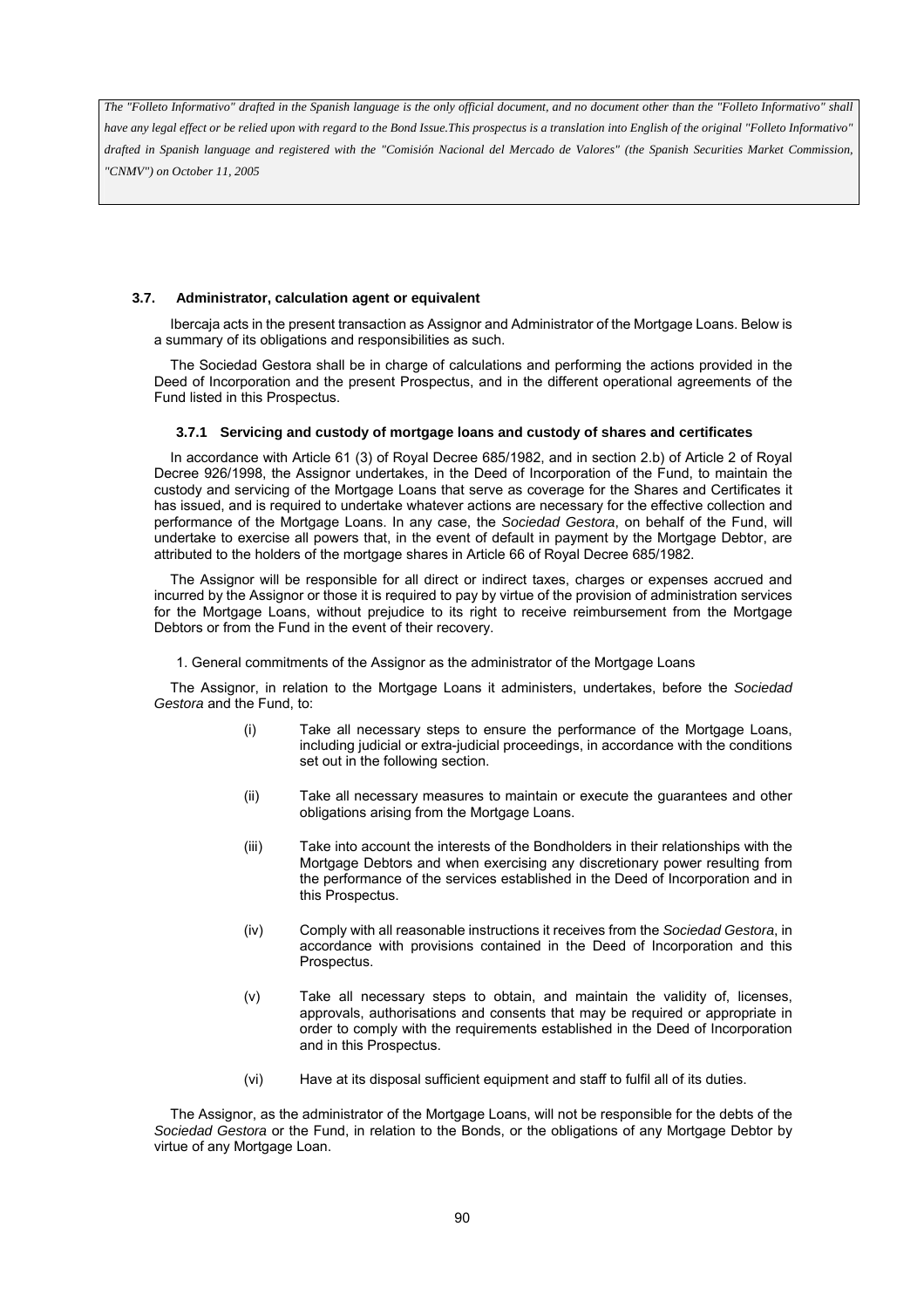*have any legal effect or be relied upon with regard to the Bond Issue.This prospectus is a translation into English of the original "Folleto Informativo" drafted in Spanish language and registered with the "Comisión Nacional del Mercado de Valores" (the Spanish Securities Market Commission, "CNMV") on October 11, 2005*

Specifically, the Assignor, as administrator of the Mortgage Loans will not be responsible for any loss, responsibility, claim or expense suffered or incurred by the *Sociedad Gestora* or the Fund as a result of the provision of services by the Assignor as established in the Deed of Incorporation and in this Prospectus, except when such loss, responsibility, claim or expense is suffered or incurred as a result of negligence or omission on the part of the Assignor in respect of the Shares and Certificates it administers, or any non-compliance with its obligations as established in the Deed of Incorporation and in this Prospectus. In these events the Assignor will pay the Fund or the *Sociedad Gestora* for the losses and damages suffered (and justified by the *Sociedad Gestora*) as a consequence of such negligence or non-compliance.

In any event, the Fund, through the *Sociedad Gestora*, shall be entitled to take the corresponding legal action against the Assignor in the event of non-compliance by the latter with its obligations, as specified within the scope of the contracts subscribed with the *Sociedad Gestora*.

- 2. Administration Services of the Mortgage Loans
	- 1. Custody and collection management

For the administration of the Mortgage Loans, the Assignor will dedicate the same time and attention, and will effect the same level of accuracy, care and diligence as that dedicated to the administration of other mortgage loans, and in any case, will exert a reasonable level of accuracy, care and diligence when undertaking its functions.

The Assignor, in respect of the Mortgage Loans it administers, will be subject to the criteria for their administration, as set out in the "Internal Memorandum on the Granting of Mortgage Loans" attached as an exhibit to the Deed of Incorporation, whenever the modifications do not negatively affect the administration of the Mortgage Loans and the *Sociedad Gestora* is notified accordingly. The rating assigned to the Bonds by the Rating Agencies must also not be negatively affected.

Specifically, the Assignor, with respect to the Mortgage Loans it administers, shall maintain all the deeds, documents and files relating to the aforementioned loans, and any other ancillary rights related to the Mortgage Loans, as well as any relevant document in relation to the aforementioned loans, under safe custody and shall not relinquish the possession, custody or control of these without prior written consent from the *Sociedad Gestora*, on behalf of the Fund, unless this (i) is assigned to a subcontractor or appointed delegate provided that this is permitted by legislation currently in force; or (ii) to enable the Assignor, as the administrator of the Mortgage Loans, to take legal action to execute a Mortgage Loan.

The Assignor, as the administrator of the Mortgage Loans, will continue to collect all the amounts due and payable by virtue of the Mortgage Loans or any other ancillary right corresponding to same, and shall do its utmost to ensure collection of all payments due from Mortgage Debtors or other persons by virtue of the Mortgage Loans or any other ancillary rights, pursuant to the terms and conditions of the aforementioned Mortgage Loans, and on the corresponding dates.

The Assignor shall communicate to the Sociedad Gestora, within the first five (5) Business Days every month, the amount which, according to its registries, is payable to the Fund for the immediately preceding Calculation Period.

In the event of a dispute between the Assignor and the *Sociedad Gestora* in respect of the amount corresponding to the Fund on each Calculation Date, in relation to the amount collected and the Technical Advance, both parties shall try to resolve the dispute in question, without prejudice to the fact that, if they fail to reach an agreement prior to the Collection Date, the Assignor shall pay the Fund the provisional amount established by the *Sociedad Gestora*, and sufficiently justified to the Assignor, without prejudice to any subsequent agreements relating to the adjustments of the aforementioned amount.

2. Recourse against the debtors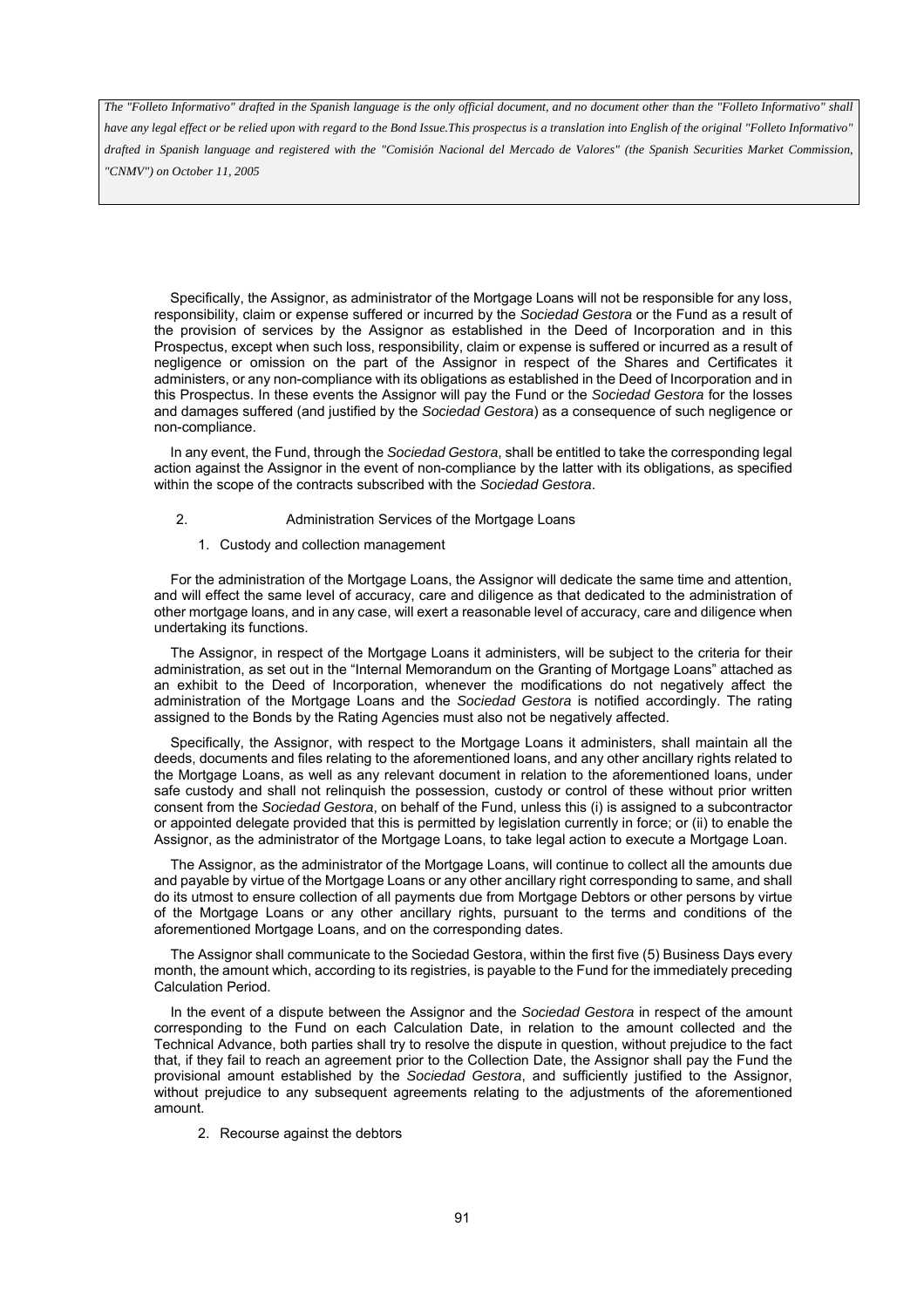*have any legal effect or be relied upon with regard to the Bond Issue.This prospectus is a translation into English of the original "Folleto Informativo" drafted in Spanish language and registered with the "Comisión Nacional del Mercado de Valores" (the Spanish Securities Market Commission, "CNMV") on October 11, 2005*

In the event of delays in payments due by debtors by virtue of the Mortgage Loans sold, the Assignor, as loan administrator, will take the actions described in the "Internal Memorandum on the Granting of Mortgage Loans" attached as an exhibit to the Deed of Incorporation, adopting all the measures a creditor is reasonably expected to take in financing operations in Spain, provided that any actions taken do not affect the management of the Fund nor the rating awarded to the Bonds by the Rating Agencies.

In any event, and in the event of default in payment by the debtor of the Mortgage Loans underlying the issue of Shares and Certificates grouped in the Fund, the *Sociedad Gestora,* on behalf of the Fund, and as the holder of same, will be entitled to use all the powers it is conferred by virtue of Article 66 of Royal Decree 685/1982.

In the event of a competitive situation as established in section b) of Article 66 of Royal Decree 685/1982, the right of adjudication in payment will correspond to the Fund and the share of the final result will be effected as described in the Article.

In the event of any of the situations described in paragraphs c) and d) of Article 66 of Royal Decree 685/1982, and, as a consequence, the *Sociedad Gestora*, on behalf of the Fund, is subrogated to the Assignor in the procedure initiated by the Assignor, or a foreclosure process is initiated, the *Sociedad Gestora* will proceed to sell the properties in the shortest possible time allowed under the market conditions at the time. The Assignor will be entitled to repurchase the properties mortgaged to guarantee the Mortgage Loans it administers and that are sold to the Fund, within ten (10) Business Days following the date on which the *Sociedad Gestora* notifies it of its intention to sell the property. The repurchasing right will imply that the Assignor may purchase the properties in the same terms and conditions as they were offered to the *Sociedad Gestora*.

All the options described in this section, in relation to the Shares and Certificates, will be carried out in accordance with the terms envisaged in Title IV of Book III of Civil Procedure Law (*Ley de Enjuiciamiento Civil*) 1/2000 and Royal Decree 685/1982.

3. Recourse against the Assignor

The *Sociedad Gestora*, on behalf of the Fund, will take executive action against the Assignor to guarantee the maturity of the Loan both for Principal and Interest, when the non-payment of such amounts is not the result of the non-payment of these amounts by the Mortgage Debtors.

Furthermore, if the Assignor does not fulfil its obligations as established in the previous section, the Fund, through the *Sociedad Gestora*, will take action against the Assignor in accordance with the procedures established in the Civil Procedure Law .

Following the extinction of Shares and Certificates, the Fund, through the *Sociedad Gestora*, will maintain the right to take action against the Assignor until it has complied with its obligations.

4. Subcontracting

The Assignor, in respect of the Mortgage Loans it administers, is entitled to subcontract or delegate to third parties of recognised solvency and capacity, the performance of any of the services listed in section 3.7.1.1., provided: (i) this is legally possible; (ii) the CNMV is notified in advance and all due authorisations have been obtained; (iii) the *Sociedad Gestora,* on behalf of the Fund, provides prior written agreement; (iv) the sub-contractor or delegate has a rating which does not undermine the ratings assigned to the Bonds by the Rating Agencies; and whenever (v) the sub-contractor or delegate has waived all rights of recourse against the Fund, and to extinguish such subcontracts and/or delegations.

In any case, neither the *Sociedad Gestora* nor the Fund will assume any additional responsibility other than that described here in relation to costs or expenses deriving from sub-contracting or delegation, or the termination of a contract*.*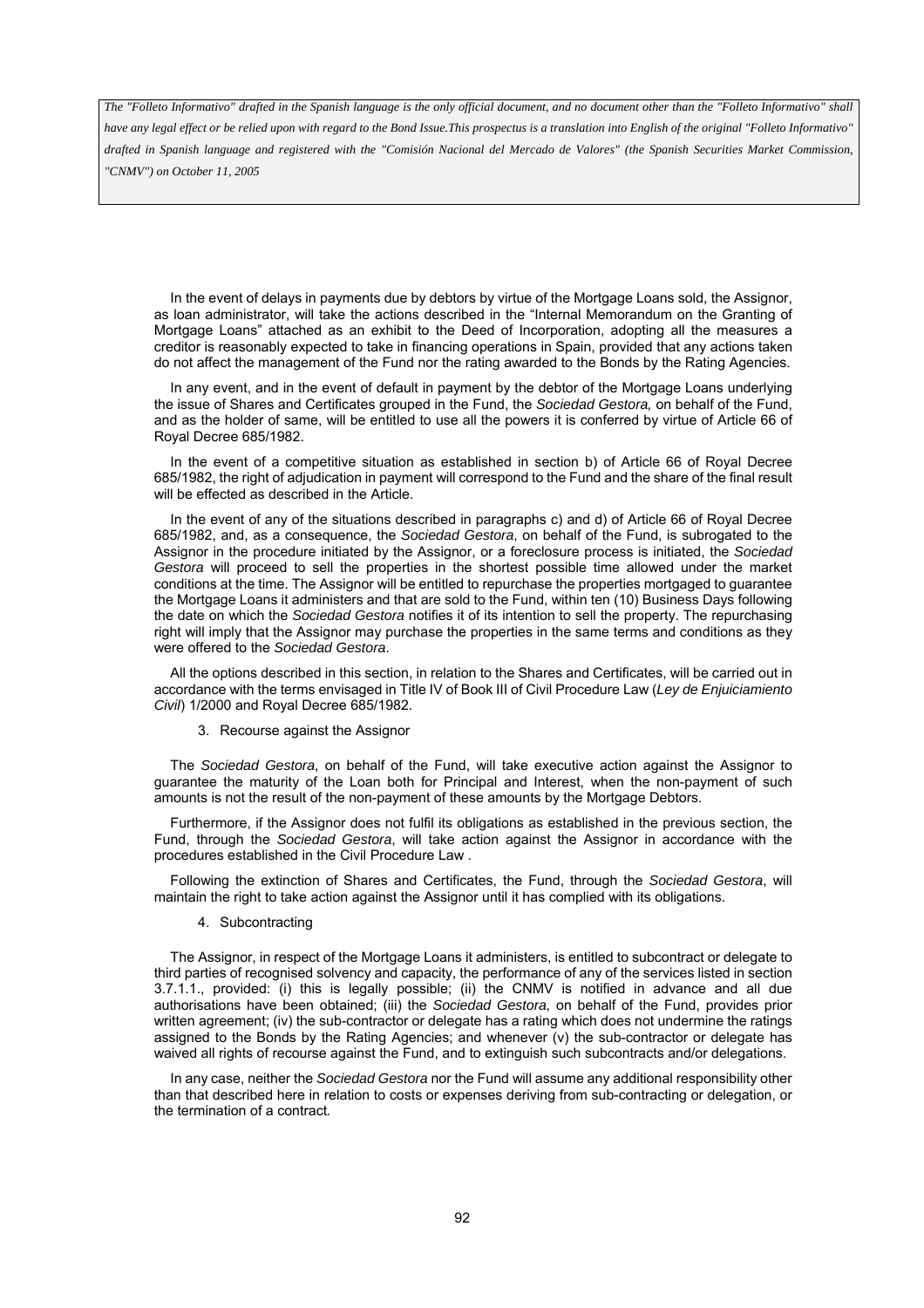*have any legal effect or be relied upon with regard to the Bond Issue.This prospectus is a translation into English of the original "Folleto Informativo" drafted in Spanish language and registered with the "Comisión Nacional del Mercado de Valores" (the Spanish Securities Market Commission, "CNMV") on October 11, 2005*

However, any subcontracting or delegation would not exempt or free the Assignor through such subcontracting or delegation of any of the responsibilities assumed by virtue of the Deed of Incorporation and this Prospectus that are legally attributable to or required from it.

5. Replacement of the Assignor as the administrator of the Mortgage Loans

If the *Sociedad Gestora* detects a non-compliance on the part of the Assignor, as the administrator of the Mortgage Loans, with respect to the obligations set out in this section, or the occurrence of an event that, in the opinion of the *Sociedad Gestora*, seriously prejudices or jeopardises the financial structure of the Fund or the rights and interests of the Bondholders, the *Sociedad Gestora* will, in accordance with current legislation, (i) replace the Assignor as administrator of the Shares and Certificates, or (ii) request the Assignor to sub-contract or delegate the performance of the aforementioned obligations to a person or entity that, in the opinion of the *Sociedad Gestora*, has sufficient technical capacity to perform these functions. The *Sociedad Gestora* will take into account the proposals of the Assignor regarding the designation of the substitute. The Assignor must undertake such sub-contracting or delegation.

Furthermore, if a corporate, legal or judicial decision is taken on the liquidation, termination or intervention of the Assignor, or the Assignor asked to be declared in a legal situation of suspension of payments or bankruptcy, or a third party presents such a request, the *Sociedad Gestora* may replace the Assignor as administrator of the Mortgage Loans, if this is permitted by current legislation.

If permitted by current legislation, the new administrator of the Mortgage Loans will be designated by the *Sociedad Gestora*, once the corresponding administrative authorities have been consulted, and provided that the rating assigned to the Bonds is not negatively affected. The designation will be notified to the Rating Agencies and the CNMV. The *Sociedad Gestora* may reach an agreement with the new administrator on the amount of remuneration to be received, and charged to the Fund. This amount will be treated as an extraordinary expense and will be paid in accordance with the Priority Order of Payments described in section 3.4.6.3. of this Additional Module.

If permitted by current legislation, the Assignor may asked to be replaced as the administrator of the Mortgage Loans, and all expenses arising in connection with its substitution will be paid by the Assignor. The *Sociedad Gestora* will authorise the substitution if the Assignor has found an entity to replace it and if the rating assigned to the Bonds by the Rating Agencies has not been negatively affected. The substitution will be notified to the Rating Agencies and the CNMV.

In the event of the substitution, the Assignor will provide the new administrator with all the documentation the latter requires to perform its functions.

6. Modifications to the Mortgage Loans

In accordance with Article 25 of Royal Decree 685/1982 of 17 March, the Assignor is not entitled (without the consent of the *Sociedad Gestora*) to voluntarily cancel, in respect of the Mortgage Loans is administers, the Mortgages underlying the Shares and Certificates for any other reason other than payment of the Mortgage Loans, to waive or compound them, to substitute the Mortgage Loans by means of novation, to remit or pardon them partially or fully, to extend them or, in general, to perform any act that might undermine or diminish the rank, legal enforceability or economic value of the mortgages or Mortgage Loans, except by means of the authorised modifications outlined in the following paragraphs.

The Assignor will be authorised, as the administrator of the Mortgage Loans, as from the Date of Incorporation of the Fund, and provided the rating assigned to the Bonds is not impaired and without negatively affecting the payments to the Fund, and provided the *Sociedad Gestora* has been notified and the latter has notified the Rating Agencies, to:

> (i) Permit subrogations of the Mortgage Loan contracts, provided that the characteristics of the new debtor are similar to those of the existing debtor and that these are consistent with the criteria contained in the "Internal Memorandum on the Granting of Mortgage Loans" of the Assignor.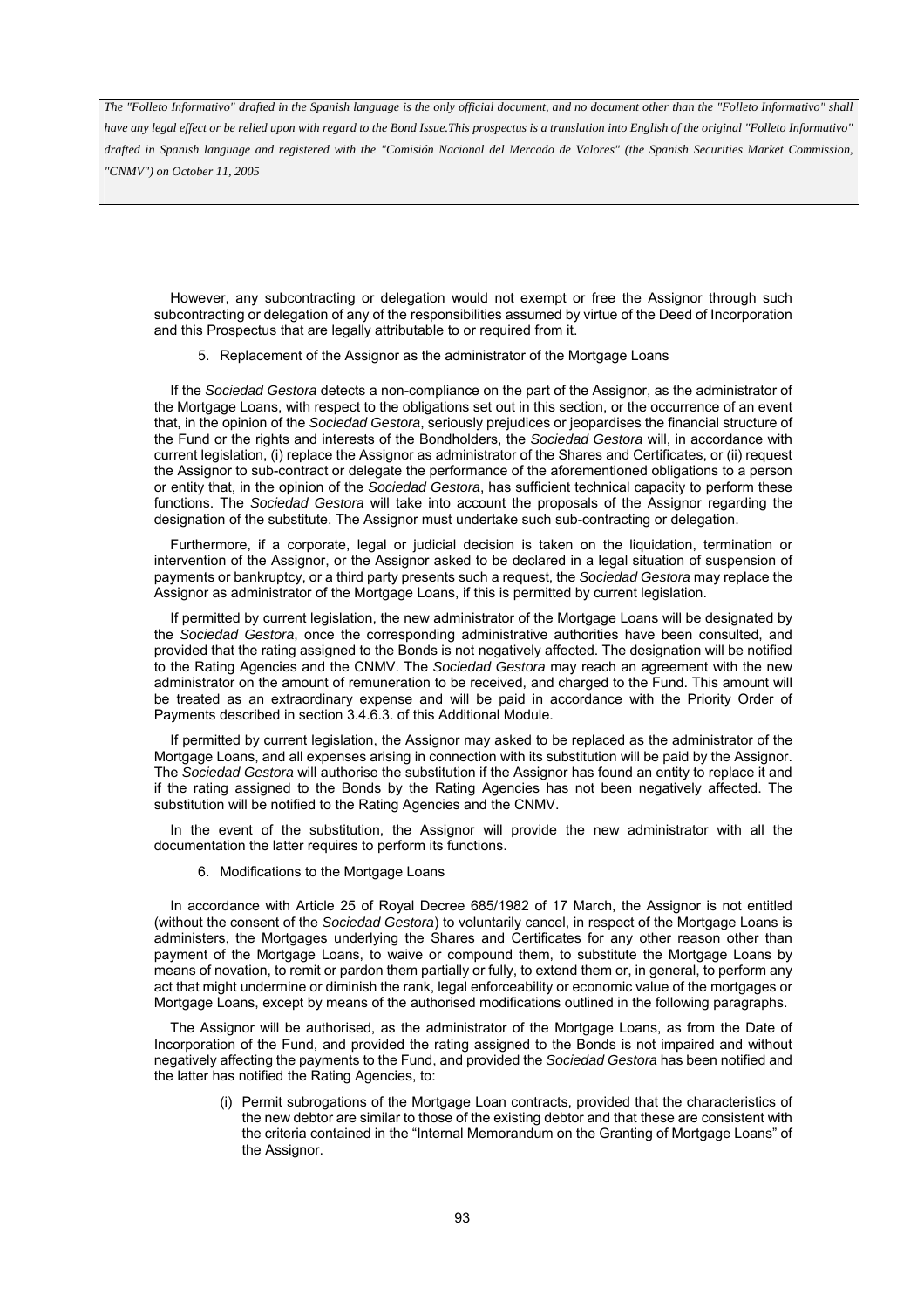*have any legal effect or be relied upon with regard to the Bond Issue.This prospectus is a translation into English of the original "Folleto Informativo" drafted in Spanish language and registered with the "Comisión Nacional del Mercado de Valores" (the Spanish Securities Market Commission, "CNMV") on October 11, 2005*

- (ii) Reach an agreements with the Mortgage Debtors on the new interest rates and final maturity of the Mortgage Loans, in the form established in points 6 and 7 below.
- 7. Modifications to interest rates:

In accordance with the Deed of Incorporation and this Prospectus, if the Assignor agrees to modify the interest rates of a Mortgage Loan and consequently its corresponding Share or Certificate, the aggregate interest accrued by the Mortgage Loan will still correspond to the Fund.

8. Modifications to the Final Maturity of the Mortgage Loans:

In accordance with the Deed of Incorporation and this Prospectus, the Assignor can modify the final date of maturity of the Mortgage Loans, provided that the following conditions are met:

- (a) That, in all cases, the frequency of the scheduled repayments of the principal of the Mortgage Loan is maintained or increased, using the same repayment system.
- (b) That the new final maturity date of the loan is no later than 29 February 2040.
- (c) That there have been no delays in the payment of instalments due during the six (6) months immediately preceding the date of the modification of the term of the Mortgage Loan to be modified, and that payments on the Mortgage Loan are up-to-date.
- (d) That the corresponding deed of modification of the Mortgage Loan is granted and registered with the Property Register, maintaining the category of first mortgage.
- (e) That the expenses deriving from the modification of the Mortgage Loans are borne by the Assignor or the Mortgage Loan debtor and under no circumstances by the Fund.
- (f) The sum of the initial balance of the Mortgage Share Certificates with an extended maturity term does not exceed 5% of the initial balance of the Mortgage Loans grouped in the Fund.
- (g) Under no circumstances may the Assignor, as Mortgage Loan administrator, decide to modify the final maturity date of the Mortgage Loan without prior request from the debtor. When acting in relation to said modification, the administrator must always take into account the interests of the Fund.

The *Sociedad Gestora*, on behalf of the Fund, will, at any time during the life of the Fund, cancel or suspend the Assignor's authority to modify the final maturity date.

In the aforementioned circumstances, the modification of the Mortgage Loan will not affect the declarations and guarantees included in section 2.2.8. of this Additional Module.

If the interest rate of any Mortgage Loan is renegotiated or its final maturity date is modified, the Assignor, as the Mortgage Loan administrator, will immediately inform the *Sociedad Gestora* of the new conditions resulting from such negotiations.

# 3. Custody of Shares and Certificates:

The Multiple Deeds representing the Shares and Certificates and, where appropriate, the individual securities into which they may be fractioned, shall be deposited with the Financial Agent. Relations between the Fund and the Financial Agent will be governed by the Financial Services Agreement executed between the Financial Agent and the *Sociedad Gestora* on behalf of the Fund. They shall be held in favour of the Fund such that the Financial Agent shall act as custodian of the securities representing the deposited Shares and Certificates, in accordance with the instructions of the *Sociedad Gestora*.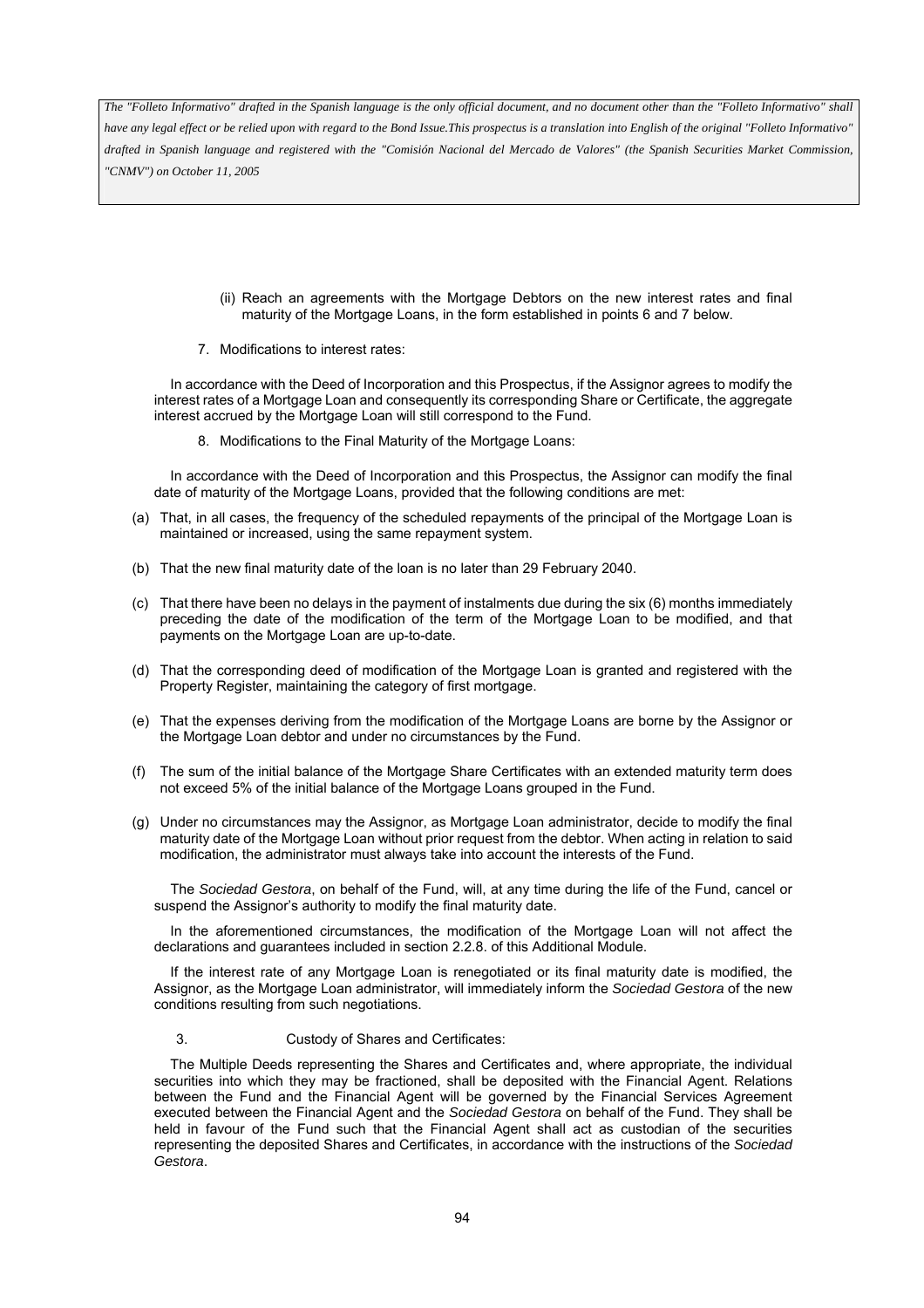*have any legal effect or be relied upon with regard to the Bond Issue.This prospectus is a translation into English of the original "Folleto Informativo" drafted in Spanish language and registered with the "Comisión Nacional del Mercado de Valores" (the Spanish Securities Market Commission, "CNMV") on October 11, 2005*

# **3.7.2 Description of the functions and responsibilities assumed by the** *Sociedad Gestora* **in the management and legal representation of the fund and bondholders**

## **3.7.2.1. Functions and responsibilities of the** *Sociedad Gestora*

The Fund shall be arranged by "*Titulización de Activos, SGFT, S.A.*" as the *Sociedad Gestora* empowered for this purpose, and, therefore, to administer and legally represent the Fund within the scope of the provisions established in Royal Decree 926/1998.

The *Sociedad Gestora*, as the manager of third-party business, will represent and defend the interests of the Bondholders.

The Bondholders will have no legal recourse against the *Sociedad Gestora* except if the *Sociedad Gestora* is in breach of its obligations as set out in the Deed of Incorporation and in applicable legislation.

For information purposes, and without prejudice to other actions envisaged in the Deed of Incorporation and in this Prospectus, the *Sociedad Gestora* will have the following functions:

- (i) ensure that the amount of the payments actually received by the Fund corresponds to the amount contractually due to the Fund, in accordance with the relevant contracts from which such payments arise. If necessary, the *Sociedad Gestora* will take any judicial and extra-judicial action necessary or appropriate to enforce and protect the rights of the Fund and the Bondholders.
- (ii) apply any amount received by the Fund for the payment of the obligations arising thereof, in accordance with the provisions established in the Deed of Incorporation and in this Prospectus.
- (iii) extend or modify any contract entered into on behalf of the Fund and necessary for its operation, in accordance with the provisions established in the Deed of Incorporation and in this Prospectus, and in applicable law at any time.
- (iv) replace all parties rendering services to the Fund, in accordance with the Deed of Incorporation and this Prospectus, provided that this is permitted by applicable law, that prior authorisation from the relevant authorities is obtained if necessary, that notice is given to the Rating Agencies, and that the interests of the Bondholders are not impaired. In particular, if the Assignor breaches its duties as administrator of the Mortgage Loans, the *Sociedad Gestora* will take all the necessary measures to ensure the adequate servicing of the Mortgage Loans.
- (v) give all necessary instructions to the Financial Agent in relation to the Treasury Account and, if necessary, to the Assignor, in relation to the Reinvestment Account.
- (vi) give all necessary instructions to the Financial Agent in relation to the payments to be made to the Bondholders and, if necessary, to all other entities to which such payments should be made.
- (vii) Determine and make the payments relating to the principal and interest of the Initial Expenses Loan and Subordinated Loan.
- (viii) Determine and make the payments to the Fund deriving from the Financial Interest Swap Agreement.
- (ix) Appoint and, if necessary, replace the Auditor, with prior approval from the CNMW if such action is required.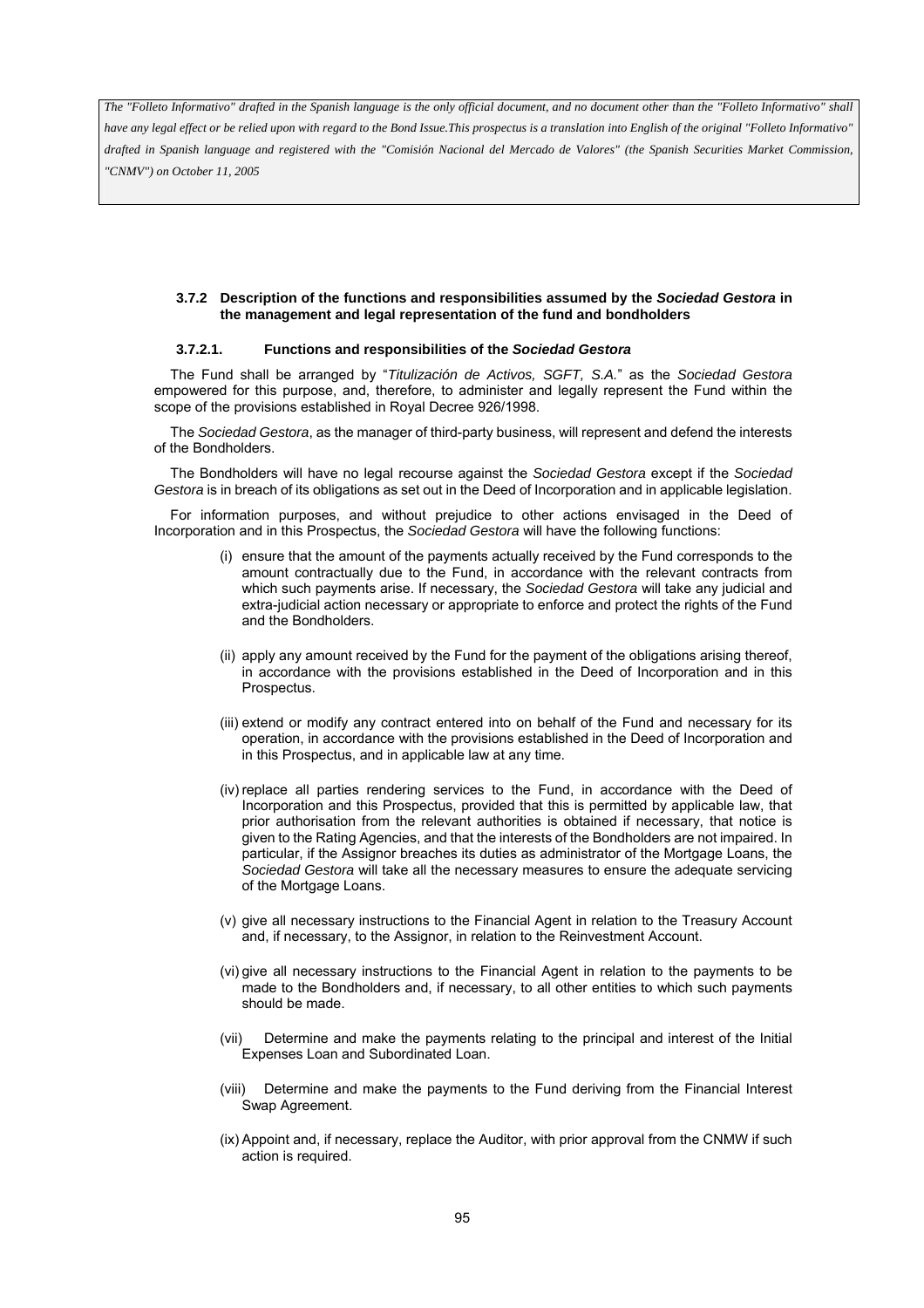*have any legal effect or be relied upon with regard to the Bond Issue.This prospectus is a translation into English of the original "Folleto Informativo" drafted in Spanish language and registered with the "Comisión Nacional del Mercado de Valores" (the Spanish Securities Market Commission, "CNMV") on October 11, 2005*

- (x) prepare and submit to the competent bodies all documentation and information that must be submitted to the CNMV and the Bondholders as established in existing legislation.
- (xi) take the appropriate decisions in relation to the liquidation of the Fund, including decisions relating to early liquidation, in accordance with the Deed of Incorporation and this Prospectus.
- (xii) determine the applicable interest rate of each Series of Bonds for each Interest Accrual Period.
- (xiii) The *Sociedad Gestora* will make available to the public all documentation and information necessary pursuant to the Deed of Incorporation and this Prospectus.

### **3.7.2.2. Resignation and substitution of the** *Sociedad Gestora*

The waiver and replacement of the *Sociedad Gestora* will be regulated as established in Royal Decree 926/1998 or by the existing current legislation. The *Sociedad Gestora* will be replaced in accordance with the following procedure, provided this does not infringe the specific legal provisions established for this purpose:

- 1. The *Sociedad Gestora* may decide to terminate its role whenever it deems appropriate and voluntarily request its replacement through a written request to the CNMV. This request will include the document from the new *sociedad gestora* duly authorised and registered as such in the special registers of the CNMV, in which it declares itself ready to accept this responsibility and requests the corresponding authorisation. The replacement of the *Sociedad Gestora* and the appointment of a new *sociedad gestora* must be approved by the CNMV. Under no circumstances may the *Sociedad Gestora* terminate its role if it has not complied with all the requirements and formalities stipulated for the substitute to assume all its functions in respect of the Fund. Nor may the *Sociedad Gestora* terminate its participation when, due to said replacement, the ratings assigned to the Bonds issued by the Fund are reduced. All expenses incurred as a result of such substitutions will be borne by the *Sociedad Gestora* or, in its absence, by the new *sociedad gestora.*
- 2. In the event of any of the circumstances described in number 1 of Article 260 of the Corporations Law, the *Sociedad Gestora* will be replaced. If any of these circumstances occur, the *Sociedad Gestora* must notify the CNMV accordingly. In such circumstances, the *Sociedad Gestora* will be obliged to comply with the provisions contained section 1 above before it is replaced;
- 3. If the *Sociedad Gestora* is declared in suspension of payments or bankruptcy or its authorisation is revoked, it must select a *sociedad gestora* to replace it. The substitution must take place less than four (4) months after the date on which the event giving rise to the substitution took place. If the *Sociedad Gestora* does not find another *sociedad gestora* willing to take over the administration and representation of the Fund, or the CNMV does not consider the candidate to be appropriate, and the ratings are downgraded, the early liquidation of the Fund will take place and the Bonds will be redeemed in the four (4) months following the forced replacement.
- 4. The substitution of the *Sociedad Gestora* and the selection of the new *sociedad*, approved by the CNMV in accordance with the provisions contained in the previous paragraphs, shall be authorised by the Rating Agencies and published in the Daily Bulletin of the AIAF Market. The *Sociedad Gesto*ra undertakes to execute all the public and private documents necessary to carry out its replacement in accordance with the procedure established in the previous sections. The substitute *sociedad gestora* will become subject to the rights and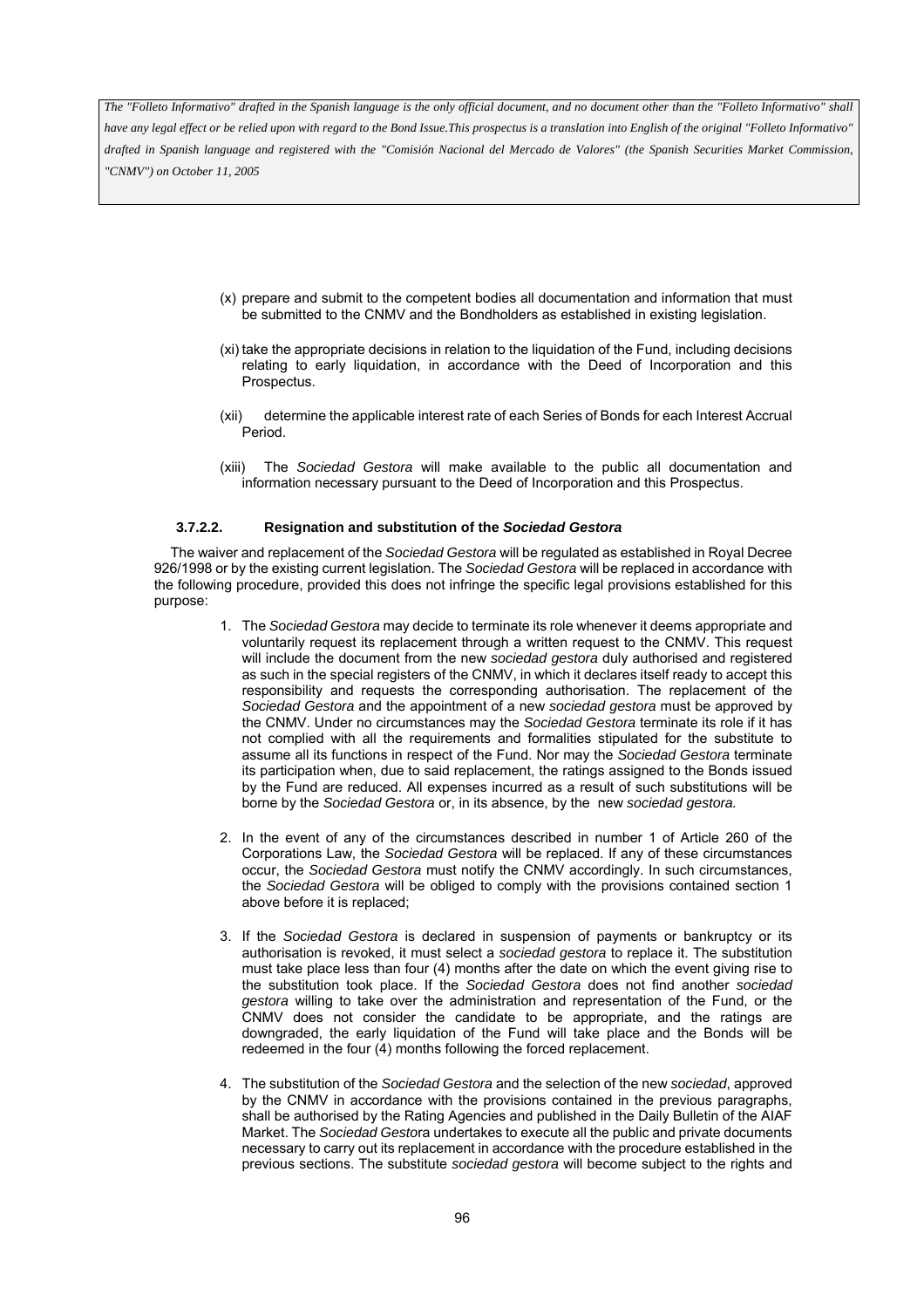*have any legal effect or be relied upon with regard to the Bond Issue.This prospectus is a translation into English of the original "Folleto Informativo" drafted in Spanish language and registered with the "Comisión Nacional del Mercado de Valores" (the Spanish Securities Market Commission, "CNMV") on October 11, 2005*

> obligations corresponding to the *Sociedad Gestora* as set out in this Prospectus and in the Deed of Incorporation. Furthermore, the *Sociedad Gestora* will provide the new *sociedad gestora* with all the documents and accounting and computer records relating to the Fund in its possession.

#### **3.7.2.3. Remuneration of the** *Sociedad Gestora* **for the performance of its functions**

In compensation for its management services, the *Sociedad Gestora* will receive, on each Payment Date, a management remuneration which will accrue quarterly and which will be equal to, except for the first Payment Date, to one quarter of 0.019% of the non-matured Outstanding Nominal Balance of the Shares and Certificates on the Payment Date immediately preceding the aforementioned date. This commission will correspond to a gross amount and therefore includes any direct or indirect taxes or withholdings that may be deducted from said amount. The commission on each Payment Date will not be less than one quarter of 30,000 Euros. This amount will be updated at the beginning of each calendar year (starting January 2006) in accordance with the General Consumer Price Index published by the National Institute of Statistics, or the entity replacing same.

The remuneration of the *Sociedad Gestora* will be calculated using the following formula, except on the first Payment Date:

On the first Payment Date, the remuneration of the *Sociedad Gestora* will be calculated according to the number of days elapsed since the Disbursement Date. In other words, it will be calculated using the following formula:

*2. Rt =(0,019%\*Nj)\*di/365*

where:

 $R<sub>T</sub>$  is the fee in euros of the Sociedad Gestora.

N*i* is the Outstanding Nominal Balance of the Shares and Certificates at the beginning of the period (Disbursement Date, on the first Payment Date).

*Di* is the number of days from the Disbursement Date until the first Payment Date.

Yn is the inflation in year n.

n is 1, 2, 3…. t number of years of the life of the Fund.

### **3.8. Name, address and brief description of any counterparty for swap, credit, liquidity or account operations**

La Caja de Ahorros y Monte de Piedad de Zaragoza, Aragón y Rioja (Ibercaja) is the counterparty in the Financial Interest Swap Agreement and lender in the Subordinated Loan and Initial Expenses Loan Agreements. It is also the entity with which the Fund will open the Reinvestment Account referred to in section 3.4.4.1. of this Additional Module.

Caja de Ahorros y Monte de Piedad de Zaragoza, Aragón y Rioja (Ibercaja) is a credit entity subject to supervision by the Bank of Spain. Its registered office is in Zaragoza, Plaza Basilios Paraíso, 2 and it is registered with the Commercial Registry of Zaragoza, in Volume 1.194, Sheet 23Page Number Z-4,862. Its C.I.F. (Spanish Tax Identification Number) number is G-50000652.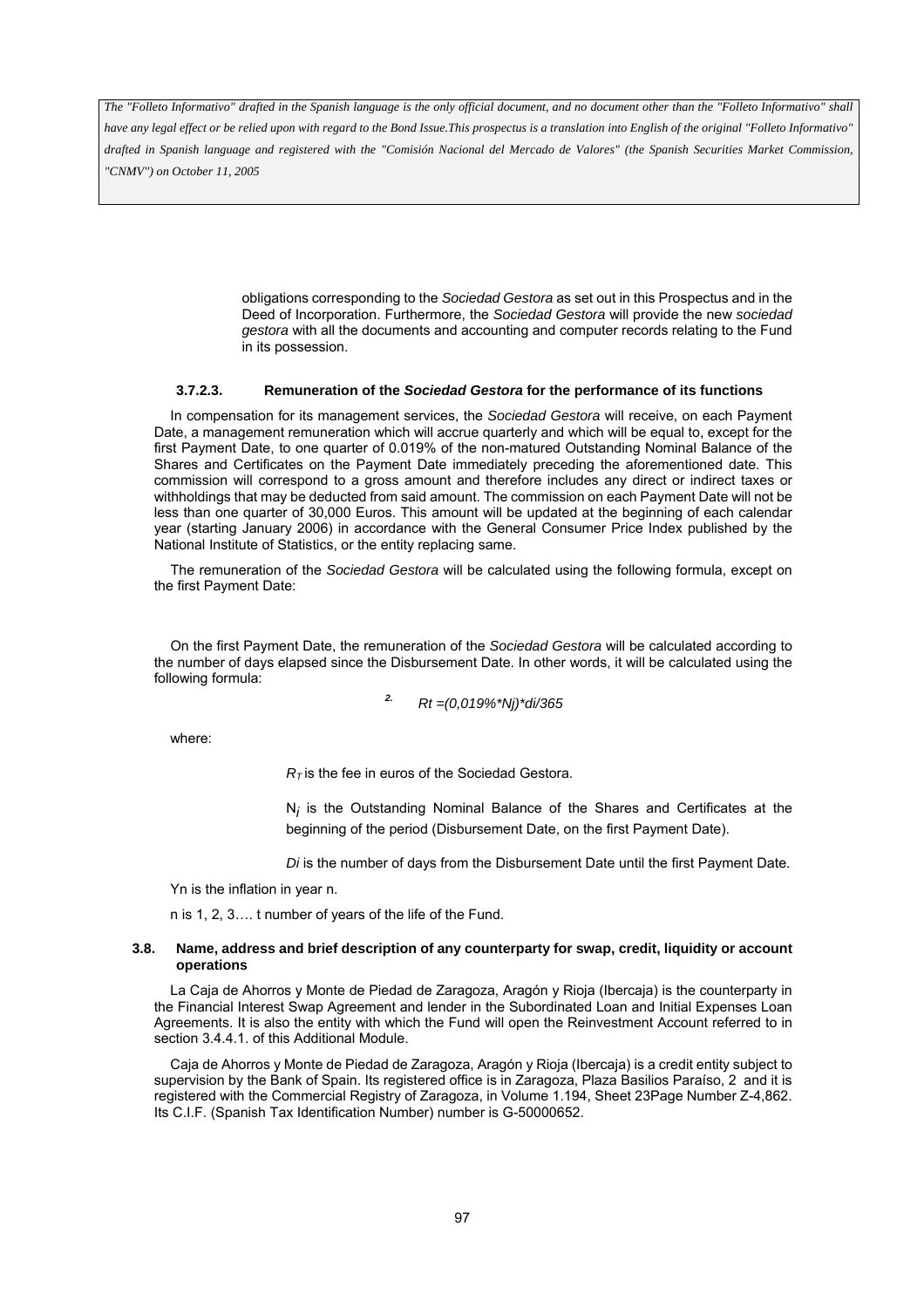*have any legal effect or be relied upon with regard to the Bond Issue.This prospectus is a translation into English of the original "Folleto Informativo" drafted in Spanish language and registered with the "Comisión Nacional del Mercado de Valores" (the Spanish Securities Market Commission, "CNMV") on October 11, 2005*

The Official Credit Institute (*Instituto de Crédito Oficial*) is (i) the Financial Agent of the Fund, (ii) custodian of the Multiple Deeds, and (iii) the entity where the Fund will open the Treasury Account referred to in section 3.4.4.2. of this Additional Module.

The Official Credit Institute (*Instituto de Crédito Oficial*) is a public business entity, as defined in the provisions contained in Article 43.1.b) of Law 6/1997, of 14 April, governing the organisation and operation of the General State Administration, attached to the Ministry of Finance, through the Secretary of State for Economy, with legal capacity as a credit entity, and classified as a State Financial Agency, with legal form, own capital and cash assets, and independent management to comply with its purpose. Its registered office is in Madrid, at Paseo del Prado, 4.

# **4. POST-ISSUE INFORMATION**

**4.1. Indication of whether post-issue information is to be presented in relation to the securities to be admitted for trading and on the return from the underlying guarantee. If the issuer has indicated it proposes to provide such information, specific details of this information, where it can be obtained and the frequency with which it will be provided** 

Below is a description of the information to be provided subsequently to the issue.

#### **4.1.1 Formulation, verification and approval of annual accounts and other accounting documents of the fund**

Within the four (4) months after the end of each accounting period, the *Sociedad Gestora* will issue, together with the audited financial statements of the Fund, a report including:

- (i) An inventory of the portfolio of the Shares and Certificates grouped in the Fund, and
- (ii) A report including:
- a) The Outstanding Nominal Balance to Maturity and the Outstanding Nominal Balance to Collection of the Shares and Certificates.
- b) The percentage of the Shares and Certificates subject to prepayment.
- c) Changes to the Early Redemption rate.
- d) The amount of Shares and Certificates which have been declared Defaulted (those for which the corresponding Mortgage Loans are affected by defaults in payment of 18 months or more) and the percentage they represent of the total.
- e) The average life of the portfolio of the Shares and Certificates.
- f) The average rate of the portfolio of Shares and Certificates.
- g) The Outstanding Nominal Balances to Maturity and to Collection of the Bonds.
- h) The percentage of Bonds pending maturity.
- i) If applicable, the amount of accrued and unpaid interest corresponding to the Bonds.
- j) The balance of the Treasury Account and the Reinvestment Account.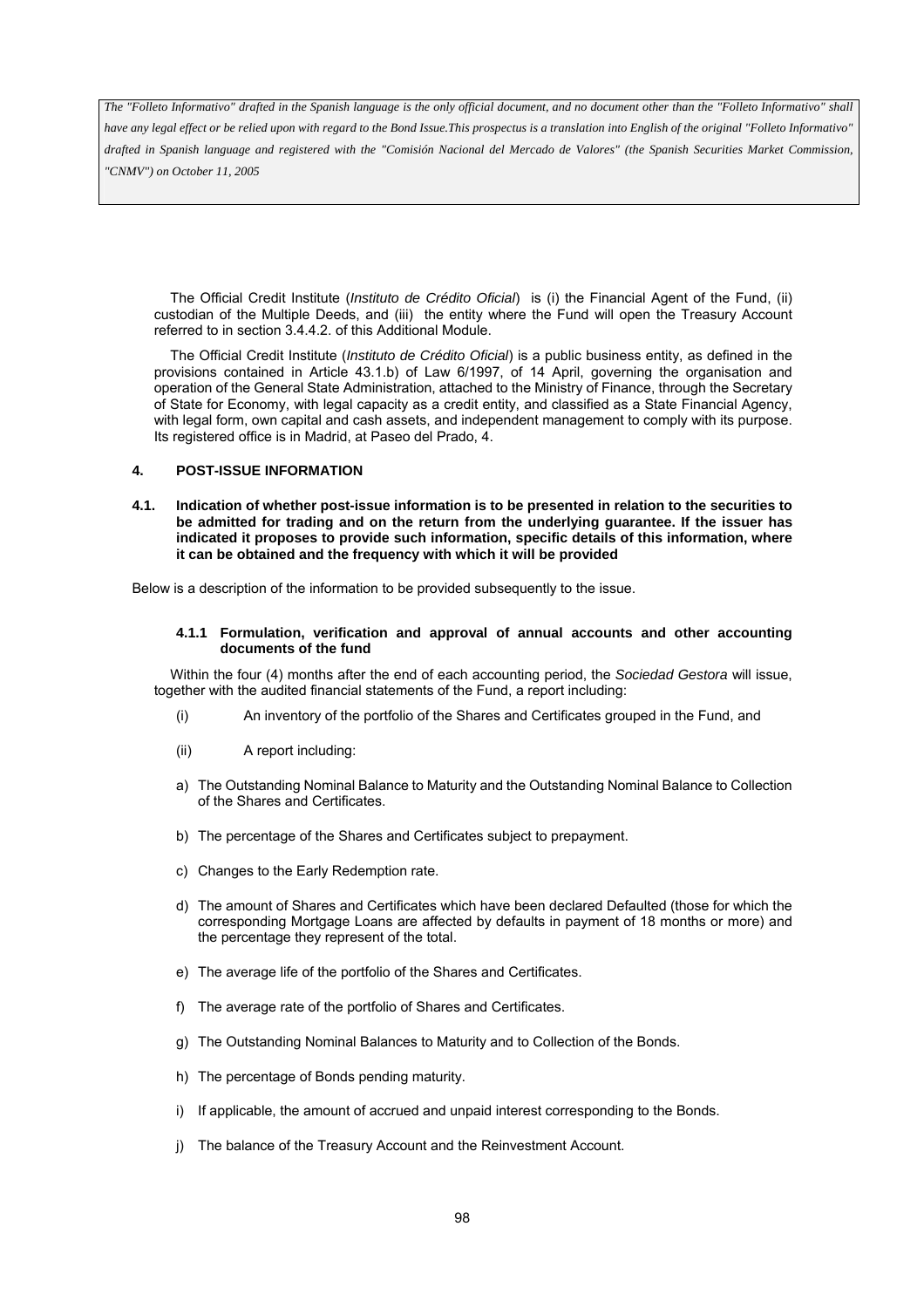*The "Folleto Informativo" drafted in the Spanish language is the only official document, and no document other than the "Folleto Informativo" shall have any legal effect or be relied upon with regard to the Bond Issue.This prospectus is a translation into English of the original "Folleto Informativo" drafted in Spanish language and registered with the "Comisión Nacional del Mercado de Valores" (the Spanish Securities Market Commission, "CNMV") on October 11, 2005*

- k) The outstanding amount to be reimbursed of the Initial Expenses Loan and the Subordinated Loan.
- l) A detailed analysis of the results of the Fund and the factors that have affected these results.
- m) The amount of and variations in expenses and management fees during the accounting period.

#### **4.1.2 Obligations and deadlines for publication and forwarding to the comisión nacional del mercado de valores regular information concerning the economic-financial condition of the fund**

Every three months, in the seven (7) Business Days following each Payment Date, the *Sociedad Gestora* will forward to the CNMV and AIAF a report including:

> *3. In respect of Bonds in each Series and referred to each Payment Date:*

- 1. Initial principal amount.
- 2. Amount of principal matured.
- 3. Outstanding Nominal Balance to Maturity remaining.
- 4. Outstanding Nominal Balance to Collection of the Bonds.
- 5. Matured amount of principal paid to the Bondholders.
- 6. Total interest accrued by the Bonds since the previous Payment Date.
- 7. Interest accrued since the Disbursement Date and due on previous Payment Dates, which have not been paid (as a consequence, this will not accrue additional interest).

### **(ii) In respect of the Shares and Certificates for each Payment Date:**

- 1. The Outstanding Nominal Balances to Maturity and to Collection of Shares and Certificates.
- 2. The amount of Shares and Certificates redeemed normally and in advance.
- 3. Early redemption rates.
- 4. Outstanding Nominal Balance to Maturity of the Shares and Certificates declared Defaulted (those affected by defaults in payments of 18 months or more) and percentages of arrears with respect to the total amount of Shares and Certificates.

### **(iii) Regarding the economic-financial condition of the Fund, for each Payment Date:**

- *4. In respect of the evolution of the Fund:*
- 1. Balance of the Treasury Account and the Reinvestment Account and the returns obtained.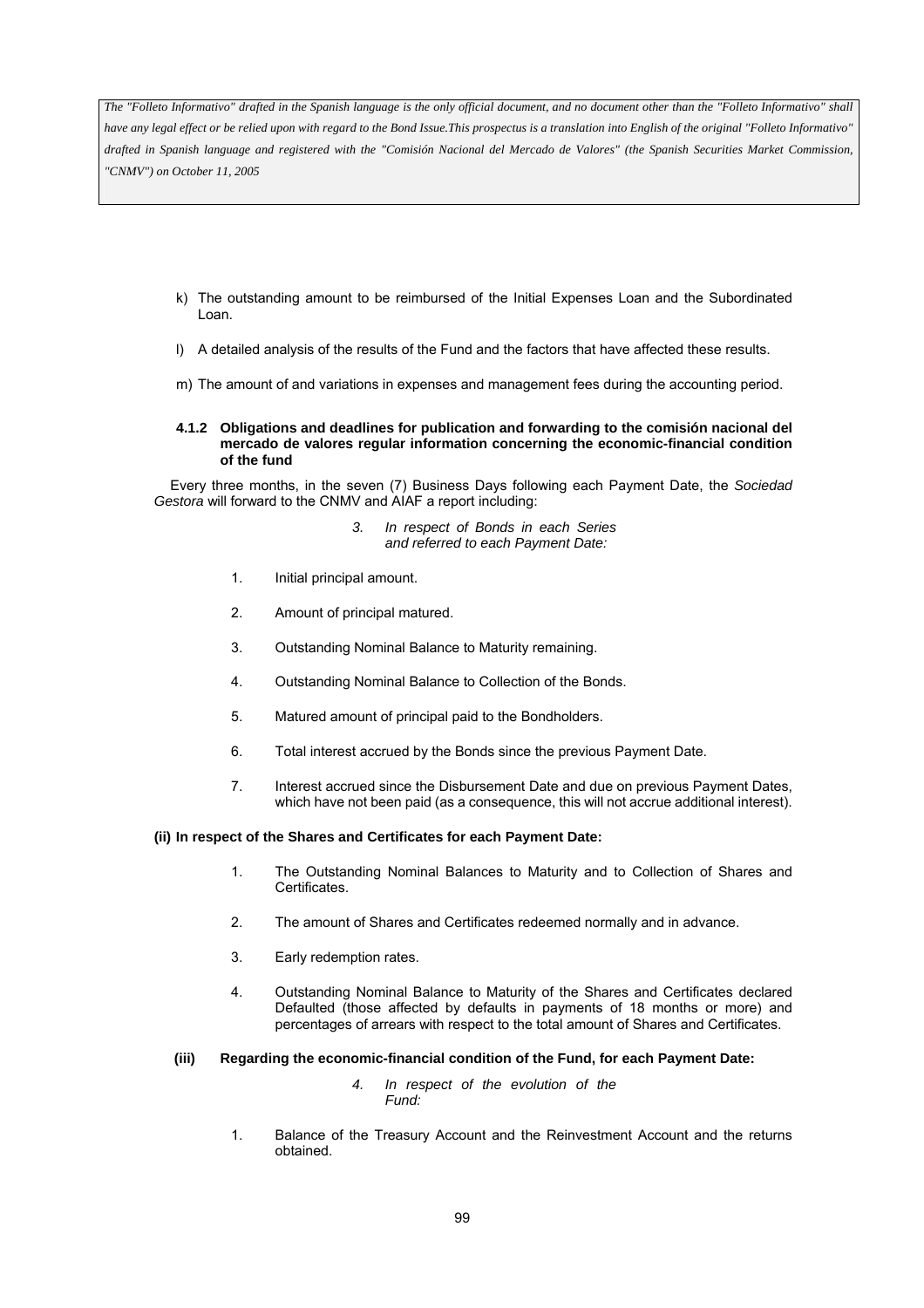*The "Folleto Informativo" drafted in the Spanish language is the only official document, and no document other than the "Folleto Informativo" shall have any legal effect or be relied upon with regard to the Bond Issue.This prospectus is a translation into English of the original "Folleto Informativo" drafted in Spanish language and registered with the "Comisión Nacional del Mercado de Valores" (the Spanish Securities Market Commission, "CNMV") on October 11, 2005*

# 2. Expenses and amount of the Reserve Fund

### **4.1.3 Other ordinary and extraordinary notice obligations, and notice of relevant events**

### Regular ordinary notifications

Quarterly, on the Determination Interest Date, it will notify the Bondholders of the Nominal Interest Rate for either of the Bond Series for the next Interest Accrual Period.

Every quarter, on each Notice Date, it will notify to the Bondholders the following information:

- The interest earned by the Bonds resulting from the for each of the Bond Series, together with the redemption of the Bonds.
- Likewise, if applicable, the amounts of interest and redemption accrued by the same and not paid, due to insufficient Available Resources, in accordance with the rules of the Fund Priority Payment Order.
- The Outstanding Nominal Balances to Collection of the Bonds of each Series, after the redemption to be settled on each Payment Date and the percentages that those balances represent of the initial nominal balance of each Bond.

The above notifications will be made in accordance with the provisions contained in section 4.1.3.3. below and will also be made known to the Payment Agent, the AIAF and Iberclear, on each Notice Date.

### Extraordinary Notifications

- *IX. The following will be subject to extraordinary notice*
- 1. The incorporation of the Fund and the Bond Issue, including any modification in the Deed of Incorporation, as well as the final spreads applicable for fixing the Nominal Interest Rate of each of the Series and the Nominal Interest Rate fixed for each of the Bond Series for the first Interest Accrual Period

2. Any relevant fact that could take place in relation to the Mortgage Loans, Bonds, Fund and the Sociedad Gestora itself, that might have a considerable effect on the negotiation of the Bonds - and, in general, any relevant modification in the assets liabilities of the Fund or in the event of termination of the Fund incorporation or an eventual decision for Early Liquidation of the Fund and Early Redemption of the Bond Issue due to any of the causes foreseen in this Prospectus, in which case a notarised record of the expiry of the Fund will be notified to the CNMV and to the Credit Rating Agencies, and the liquidation procedure adopted, to which reference is made in section 4.4. of the Registration Document.

### Procedure for making notifications to the Bondholders

Notifications made to the Bondholders which, in respect of the above, must be made by the Sociedad Gestora on the Fund, will be made in the following manner:

# *5. (i) Ordinary notifications*

Ordinary notifications will be made by publication either in the Daily Bulletin of the AIAF Fixed Interest Market, or any other institution substituting it or with similar characteristics, or by publication in a daily newspaper with wide circulation in Spain, of either an economic-financial or general nature. In addition the Sociedad Gestora or Payment Agent may broadcast this information or any other information to the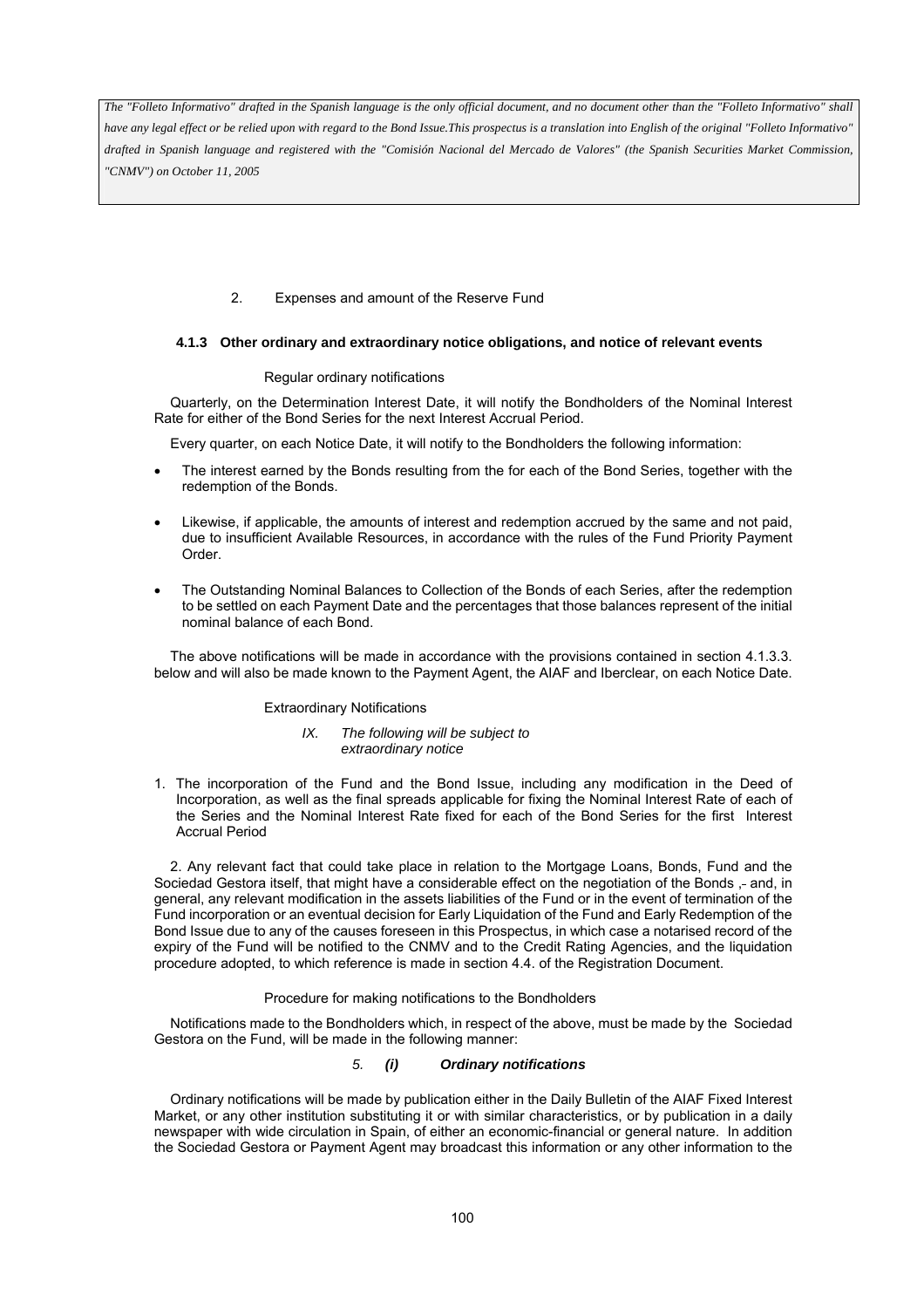*The "Folleto Informativo" drafted in the Spanish language is the only official document, and no document other than the "Folleto Informativo" shall* 

*have any legal effect or be relied upon with regard to the Bond Issue.This prospectus is a translation into English of the original "Folleto Informativo" drafted in Spanish language and registered with the "Comisión Nacional del Mercado de Valores" (the Spanish Securities Market Commission, "CNMV") on October 11, 2005*

interest of the Bondholders through the channels and systems belonging to financial markets, such as Reuters, Bridge Telerate, Bloomberg or any other with similar characteristics.

#### *6. (ii) Extraordinary Notifications*

Extraordinary notifications will be made by publication either in the Daily Bulletin of AIAF Fixed Interest Market, or any other institution substituting it or with similar characteristics, or by publication in a daily newspaper with wide circulation in Spain, of either an economic-financial or general nature. Such notifications will be deemed made on the date of their publication, and may be published on any calendar day, either Business Days or Non-Business Days (as provided for in this Prospectus).

In exceptional circumstances, notice of the liquidation of the Fund will be done by publication in a daily newspaper with a wide circulation in Spain, of either an economic-financial or general nature. Such notifications will be deemed made on the date of their publication, and may be published on any calendar day, either Business Days or Non-Business Days (as provided for in this Prospectus).

#### *7. (iii) Notifications and other information*

The Sociedad Gestora may make available to the Bondholders, the notifications and other information to the interest of the Bondholders through its own website on the Internet or any other means of digital transmission with similar characteristics.

This Prospectus is endorsed on every page and signed in Madrid, on 11 October, 2005. Signed on behalf of the Fund:

Mr. Ramón Pérez Hernández *General Manager* 

TITULIZACIÓN DE ACTIVOS, S.G.F.T., S.A.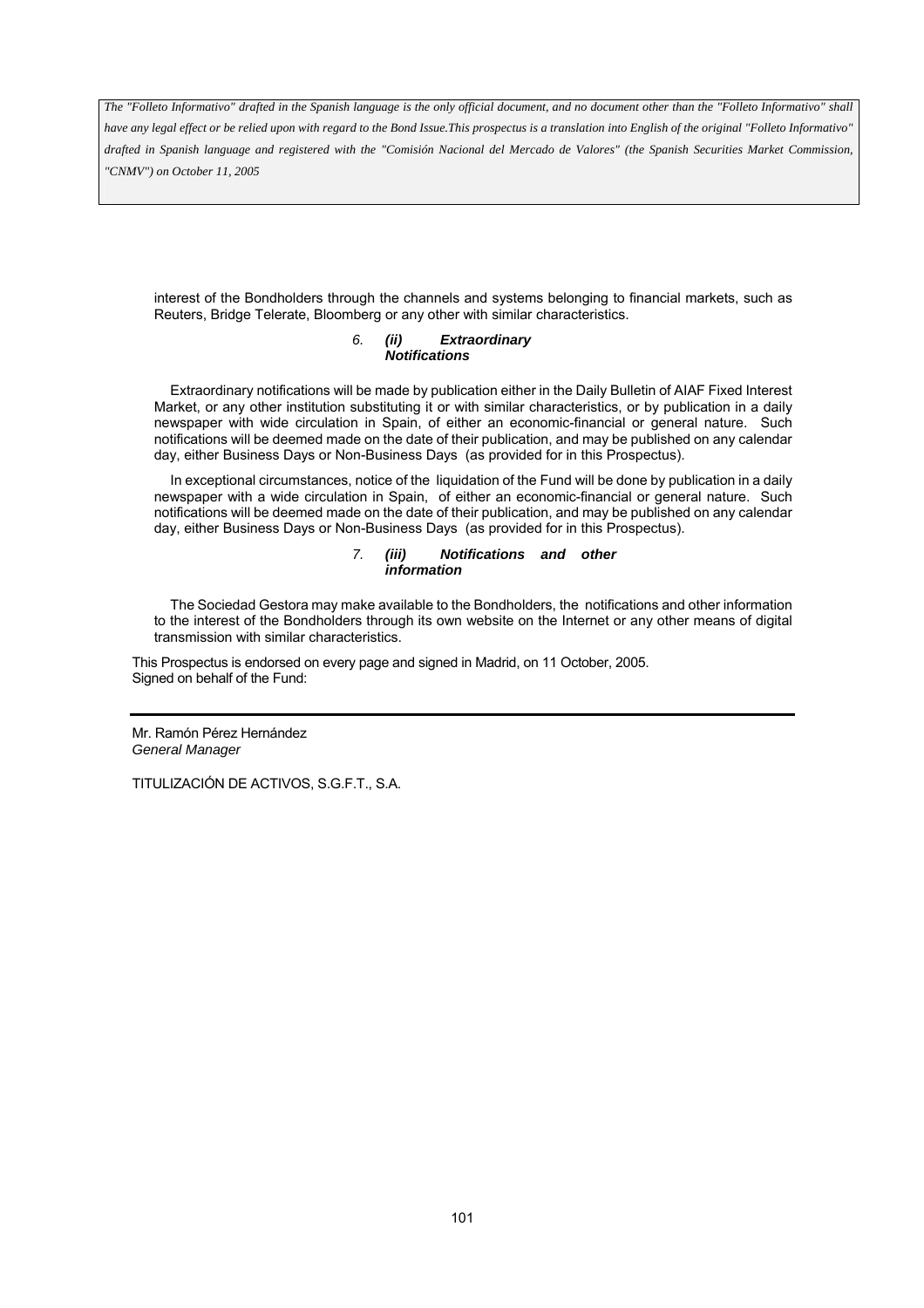# **V. GLOSSARY OF TERMS**

**TERMS** 

"**Rating Agencies**", means Moody's and S&P.

**"Financial Agent"**, means Instituto de Crédito Oficial.

**"AIAF"**, means Asociación de Intermediarios de Activos Financieros.

**"Technical Advance",** means the amount determined by the Sociedad Gestora, in accordance with the provisions of section 3.4.5.2 of the Additional Module, payable by the Assignor, with respect to the Shares and Certificates that it manages, on a specific Calculation Date.

**"Bonds"**, means, jointly, Series A, B, C, D, and E, Bonds, issued with charge to the Fund.

**"Series A Bonds"**, means eight thousand seven hundred and three (8.703) A Bonds for a nominal amount of eight hundred and seventy million three hundred thousand (870.300.000) Euros, represented by eight thousand seven hundred and three (8.703) securities with a face value of one hundred thousand (100.000) E each.

**"Series B Bonds"**, means one hundred and ninety-three (193) Series B Bonds for a total nominal amount of nineteen million three hundred thousand (19,300,000) euros, represented by one hundred and ninety-three (193) securities with a nominal par value of one hundred thousand (100,000) euros each.

**"Series C Bonds"**, means sixty-three (63) Series C Bonds for a total nominal amount of six million three hundred thousand (6,300,000) euros, represented by sixty-three (63) securities with a nominal par value of one hundred thousand (100,000) euros each.

**"Series D Bonds"**, means forty-one (41) Series D Bonds for a total nominal amount of four million one hundred thousand (4,100,000) euros, represented by forty-one (41) securities with a nominal par value of one hundred thousand (100,000) euros each.

**"Series E Bonds"**, means forty-five (45) Series E Bonds for a total nominal amount of four million five hundred thousand (4,500,000) euros, represented by forty-five (45) securities with a nominal par value of one hundred thousand (100,000) euros each

**"Amount Payable by Party A"**, means an amount equal to the Interest for Swap settlement Purposes.

**"Amount Payable by Party B"**, means the result of recalculating the interest on the Shares and Certificates corresponding to the Interest for Swap settlement Purposes by replacing the effective rate applied to each Share or Certificate by the Party B Interest Rate.

**"Net Amount"**, means the positive (or negative) difference between the Amount Payable by Party A and the Amount Payable by Party B.

**"Assignor**", means Ibercaja.

**"Certificates"**, means mortgage transfer certificates issued by the Assignor on the Date of Incorporation pooled from time to time in the Fund.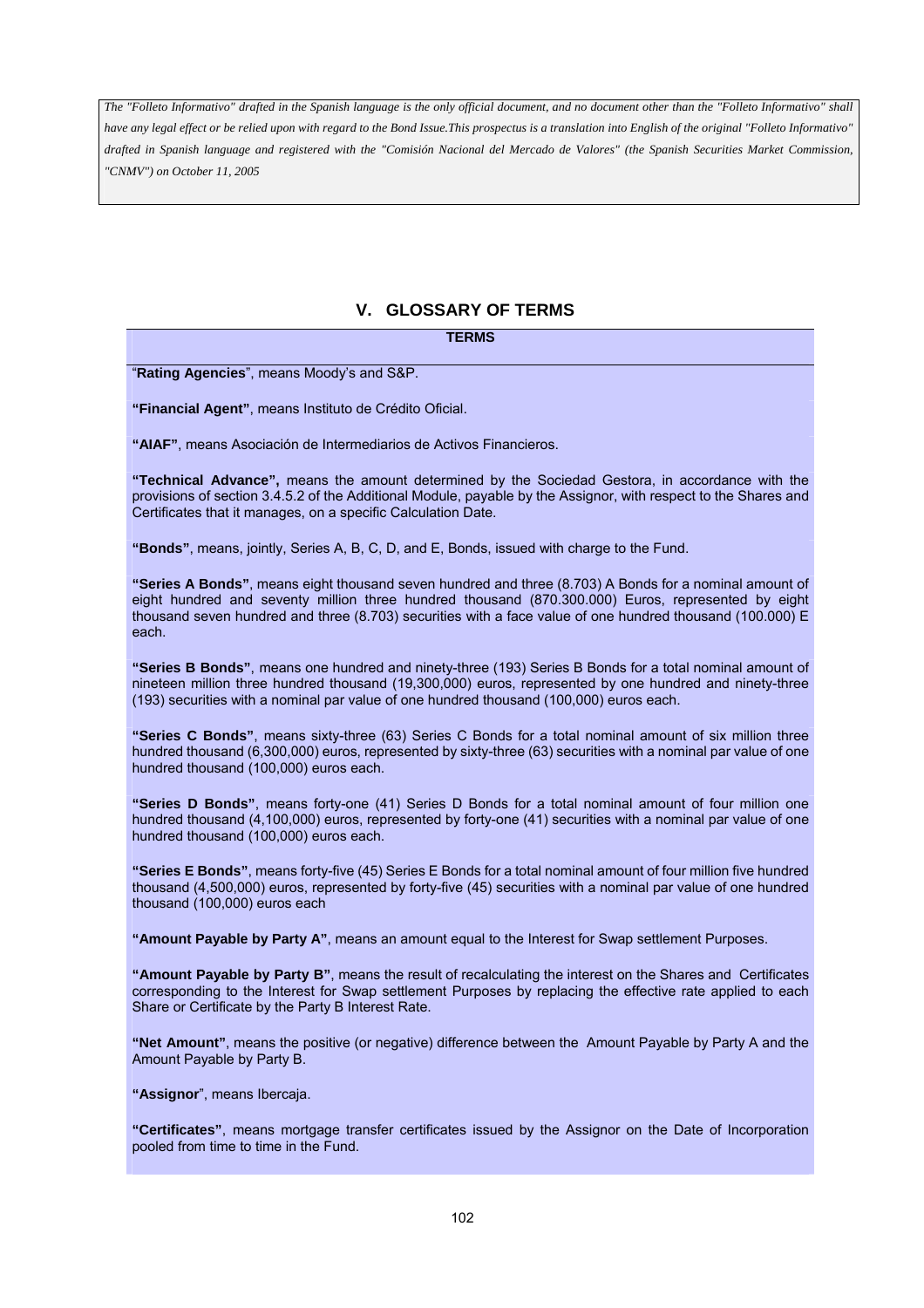#### **TERMS**

**"CNMV",** means Comisión Nacional del Mercado de Valores.

**"Agreement to open an Account at Guaranteed Interest Rate"**, means the agreement to open an account at guaranteed interest rate (Reinvestment Account) between the Sociedad Gestora, in the name and on behalf of the Fund, and Ibercaja, described in section 3.4.4.1. of the Additional Module.

**"Bond Issue Management, Underwriting and Placement Agreement"**, means the agreement executed between the Sociedad Gestora and the Underwriting and Placement Entities, whereby the later undertake to subscribe or to procure subscribers for the Bonds, at their responsibility.

**"Interest Swap Agreement"**, means the interest swap agreement executed between the Sociedad Gestora, in the name and on behalf of the Fund, and Ibercaja, described in section 3.4.7.1. of the Additional Module.

**"Financial Services Agreement",** means the agreement executed by the Sociedad Gestora, in the name of the Fund, and the Financial Agent, regulating the deposit of the Shares and Certificates, Treasury Account and the payment agent for the Fund.

**"Excess Account"**, means the account opened to hold the excess of the balance of the Reinvestment Account over 20% of the Outstanding Nominal Balance to Payment of the Bonds.

**"Reinvestment Account",** means the account opened in the name of the Fund, through which all payments to be made to the Fund by the Assignor on each Collection Date.

**"Treasury Account"**, means the financial account in Euro opened with the Financial Agent in the name of the Fund, in accordance with the provisions of the Financial Services Agreement, through which all payments of the Fund are made.

**"Mortgage Debtors"**, means the debtors of the Mortgage Loans.

**"Business Day"**, means all days which are not a holiday in Madrid or according to the TARGET (Trans European Automated Real-Time Gross Settlement Express Transfer System) calendar.

**"Margin"**, means a margin applied to Reference Interest Rate for the purposes of calculating the Interest Rate for Party B, which shall be grater than or equal to 0.75%.

**"Registration Document"**, means the document drafted in accordance with Annex VII Regulations 809/2004.

**"Underwriting and Placement Entities"**, means, jointly, Deutsche Bank, AG London, J.P. Morgan Securities Ltd., Ibercaja, Caja de Ahorros de Valencia, Castellón y Alicante (Bancaja) and EBN Banco de Negocios, S.A.

**"Placement Directors",** means Deutsche Bank, AG London and J.P. Morgan Securities Ltd.

**"Deed of Incorporation"**, means deed of incorporation of the Fund, of the issue and subscription of the Mortgage Shares and Mortgage Transfer Certificates and the Bond issue.

**"Risk Factors"**, means a description of principal risk factors linked to the issuer of the securities and the assets backing the issue

"Calculation Date", means the 20<sup>th</sup> of every calendar month.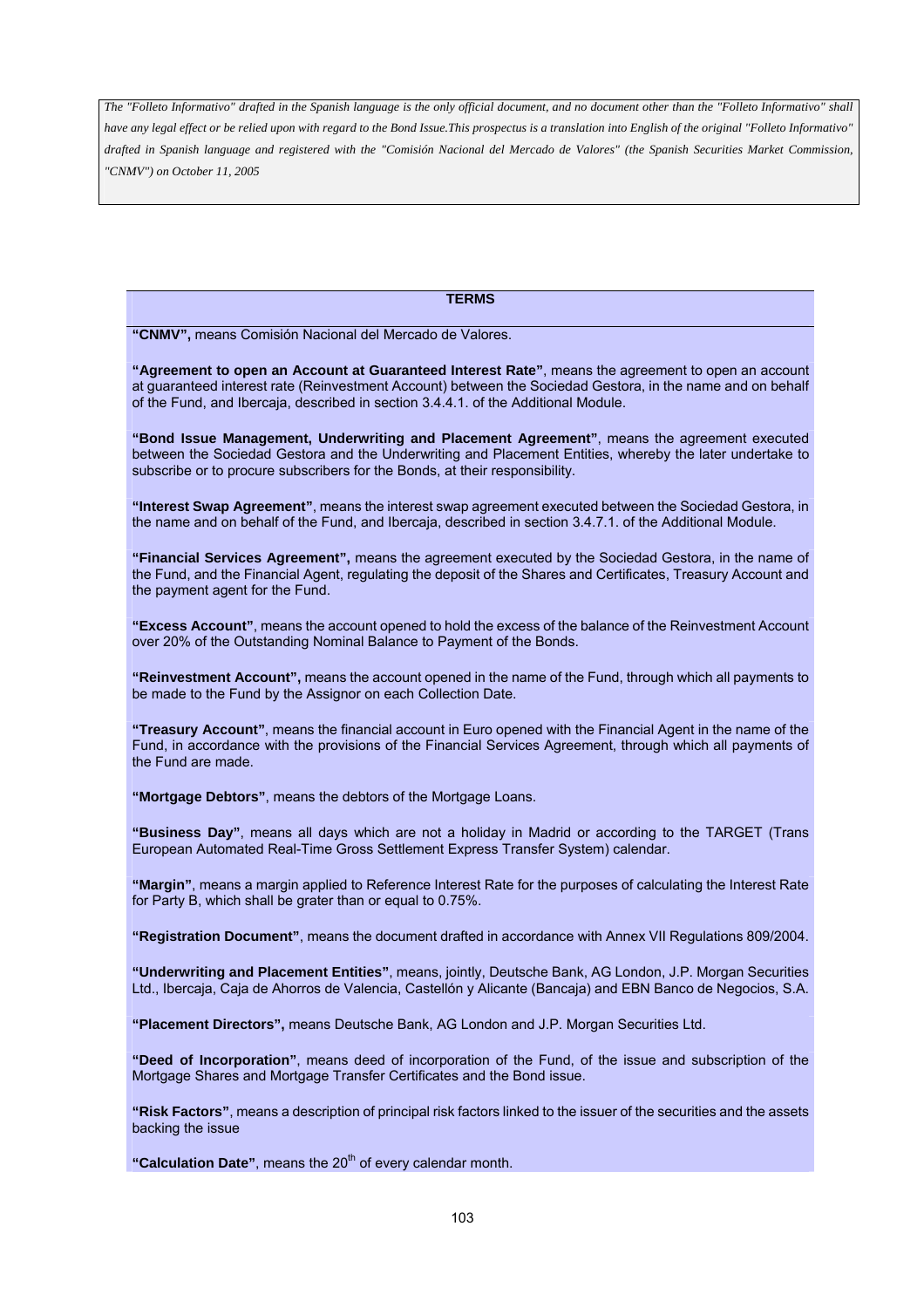## **TERMS**

**"Incorporation Date"**, means October 13, 2005, date of incorporation of the Fund.

**"Disbursement Date"**, means October 18, 2005, i.e., three (3) Business Days after the Incorporation Date, on which date the Bonds shall be disbursed and the price for the Shares and Certificates shall be paid to the Assignor.

**"Determination Date"**, means the second (2nd) Business Day prior to each Payment Date (or the Disbursement Date for the first Interest Accrual Period), on which the Reference Interest Rate applicable to the following Interest Accrual Period shall be determined. For the first Interest Accrual Period, the Reference Rate shall be determined on the second (2<sup>o</sup>) Business Day prior to the Disbursement Date (i.e., October 14, 2005).

**"Settlement Date"**, means the settlement dates of the Interest Swap Agreement, which will be the same as the Payment Dates of the Fund.

**"Notice Date",** means the date on which amounts payable as principal and interest to the Bondholders shall be notified, i.e., on the second  $(2<sup>nd</sup>)$  Business Day prior to each Payment Date.

**"Payment Date"**, means 26 January, 26 April, 26 July and 26 October every year or, if such date is not a Business Day, the following Business Day. The first Payment Date shall be on January 26, 2006.

"**Legal Termination Date**"**,** means the date of final redemption of the Bonds, i.e., October 26, 2042 or, if such date is not a Business Day, the following Business Day.

"Collection Dates", means the dates on which the Assignor shall transfer to the Fund, i.e., on the 20<sup>th</sup> day every month, which period may become shorter if the Assignor, as administrator of the Mortgage Loans, should suffer a reduction in its ratings awarded by the Rating Agencies.

"**Prospectus**" means an information prospectus registered with the CNMV on October 11, 2005.

**"Fund"**, means TDA IBERCAJA 2, FONDO DE TITULIZACIÓN DE ACTIVOS.

**"Reserve Fund",** means the reserve fund created on the Disbursement Date charged to the Series E Bonds, in accordance with the provisions of section 3.4.3.4. of the Additional Module.

**"Ibercaja"**, means Caja de Ahorros y Monte de Piedad de Zaragoza, Aragón y Rioja.

**"IBERCLEAR**", means the entity Sociedad de Gestión de los Sistemas de Registro, Compensación y Liquidación de Valores, S.A.

**"ICO",** means Instituto de Crédito Oficial.

**"Interest for Swap settlement Purposes"**, means the sum of all interest amounts of the Shares and Certificates paid by the Mortgage Debtors during the three Calculation Periods immediately preceding the current Settlement Date, effectively transferred to the Fund.

**"Law 19/1992",** means Law 19/1992, of July 7, governing the Régimen de Sociedades y Fondos de Inversión Inmobiliaria (System of Property Investment Companies and Funds) and Fondos de Titulización Hipotecaria. (Mortgage Backed Security Funds).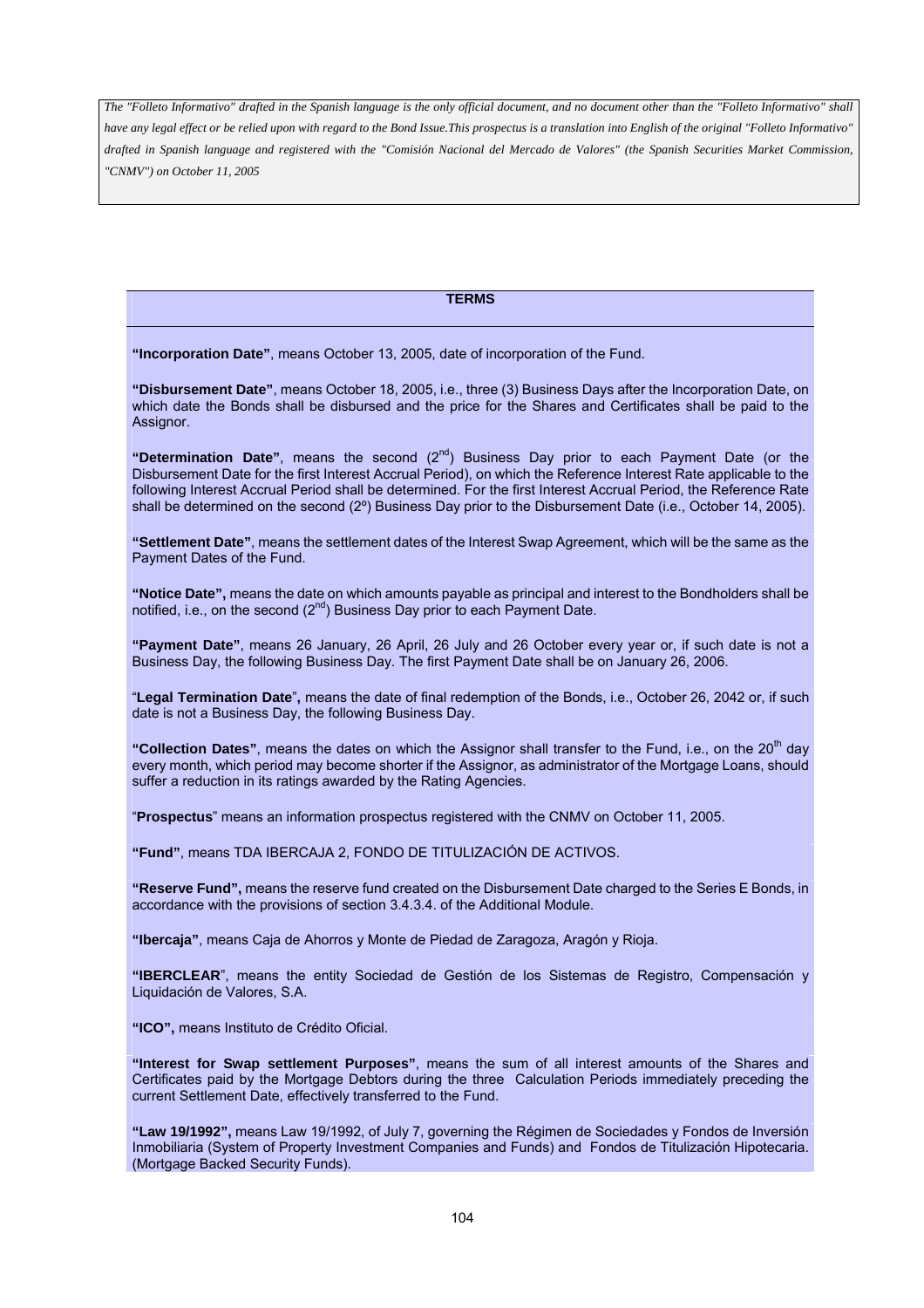#### **TERMS**

**"Law 2/1994",** means Law 2/1994, of 30 March, regarding mortgage loan subrogation and modification.

**"Law 24/1988"**, means Law 24/1988, of July 28, Securities Market Law, in its current wording.

"**Law 3/1994"**, means Law 3/1994, of 14 April, which adapts Spanish legislation regarding credit entities to the Segunda Directiva de Coordinación Bancaria (Second Directive of Banking Coordination) and introduces other modifications relative to the financial system.

**"Law 44/2002"**, means Law 44/2002, of 22 November, of Medidas de Reforma del sistema Financiero (Financial System Reform Measures)..

**"Bankruptcy Law"**, means Law 22/2003, of July 9, on bankruptcy.

"**VAT Law**", means Law 37/1992, of December 28, on Value Added Tax

**"Mortgage Market Law"**, means Law 2/1981, of March 25, regulating the Mortgage Market

**"Financial Intermediation Margin"**, means the amount of the positive difference between Available Resources or the Fund and the amount applied to other items included in the Priority Payment Order.

**"Additional Module"**, means the document drafted in accordance with Annex VIII Regulations 809/2004.

**"Moody's"**, means Moody's Investors Service España, S.A.

**"Securities Document"**, means the document drafted in accordance with Annex XIII Regulations 809/2004.

**"Priority Payment Order"**, means the priority order for payment obligations or withholding of the Fund for the application of Available Resources on each Payment Date.

**"Liquidation Priority Payment Order"**, means the priority order for payment obligations or withholding of the Fund for the application of Available Resources, in the event of liquidation of the Fund.

**"Shares",** means the Mortgage Shares issued by the Assignor on the Incorporation Date pooled from time to time in the Fund.

**"Defaulted Shares and Certificates"**, means Shares and Certificates whose underlying loans are in arrears by at least or more than 18 months or have been declared defaulted by the Assignor.

**"Non-Defaulted Shares and Certificates"**, means the Shares y Certificates which on a certain date are not deemed Defaulted Mortgage Loans.

"**Calculation Periods**", means each calendar month. As an exception, the first Calculation Period shall be between the Incorporation Date and the last day in October, while the final Calculation Period shall be between the first day of the month of liquidation of the Fund and the Payment Date on which such liquidation takes place.

**"Collection Period",** means the period between two Collection Dates.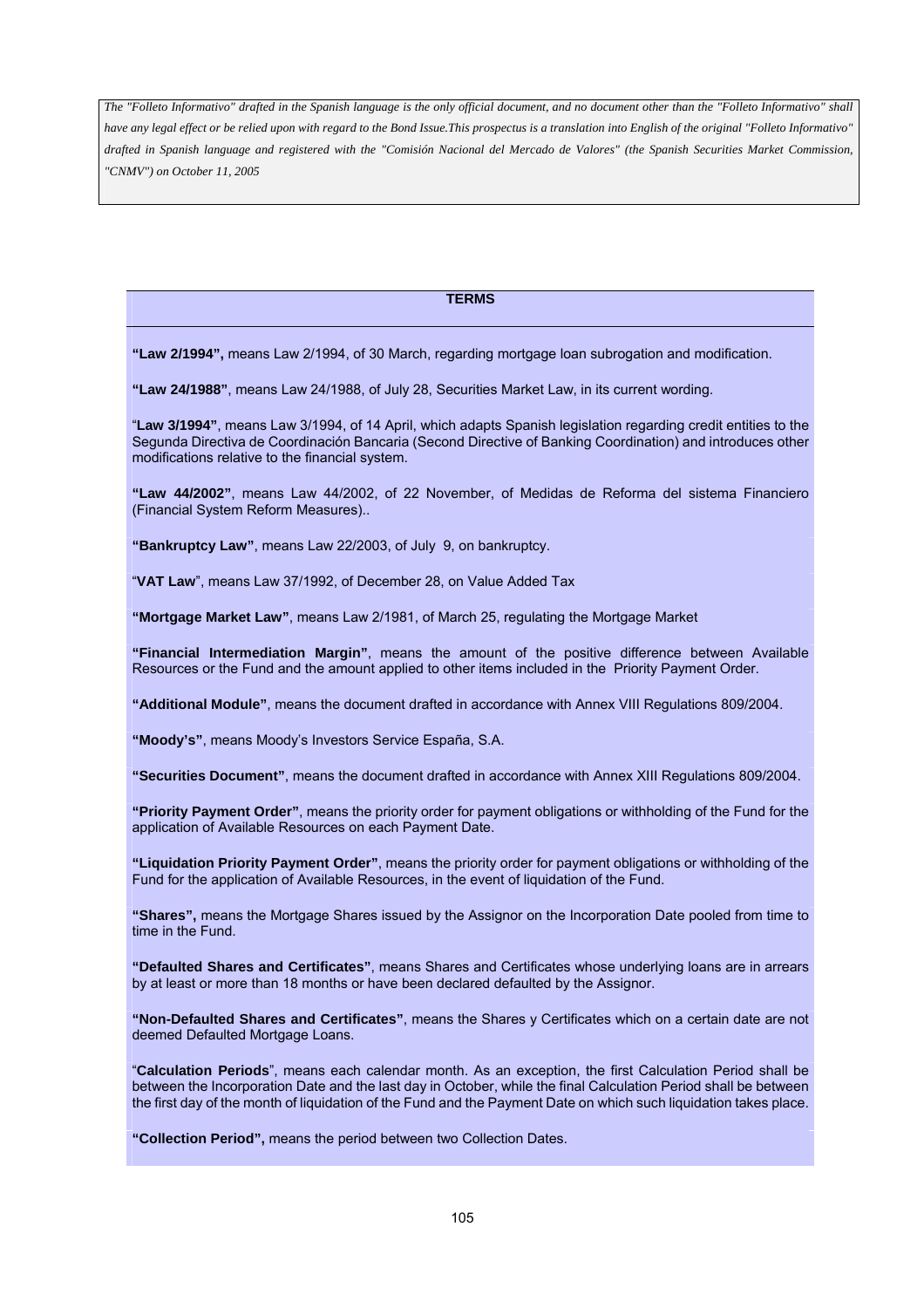## **TERMS**

**"Interest Accrual Period",** means the effective days between each consecutive Payment Date, including the initial Payment Date, and excluding the final Payment Date. The first Interest Accrual Period will begin on the Disbursement Date, which is included, and will end on the first Payment Date, which is excluded.

**"Settlement Periods"**, means days effectively elapsed between two consecutive Settlement Dates, including the first and excluding the last. Exceptionally, the first Settlement Period shall have a duration equivalent to days effectively elapsed between the Incorporation Date, included, and January 26, 2006, excluded.

**"Bond Subscription Period"**, means the period to subscribe the Bonds, which shall begin on October 17 at 10:00 hours (C.E.T.), and end on October 18, at 10:00 hours (C.E.T.).

**"Mortgage Loans"**, means the Mortgage Loans transferred by Ibercaja to the Fund by the issue of the Mortgage Shares and the Mortgage Transfer Certificates.

**"Late Payment Mortgage Loans"**, means those Mortgage Loans that on a certain date are found to be in default by a period equal to or greater than three (3) months of delayed payment of matured debt, excluding those which are underlying Defaulted Shares or Certificates

**"Initial Expenses Loan"**, means the loan granted by Ibercaja to the Fund to pay initial expenses of the Bonds.

**"Subordinated Loan"** means the loan granted by Ibercaja to the Fund to cover the time difference between the first Payment Date of the Fund between accrual and collection of the interest on the Shares and Certificates.

**"Pricewaterhouse Coopers"**, means Pricewaterhouse Coopers Auditores, S.L.

**"Royal Decree 116/1992",** means Royal Decree 116/1992, of February 14, regarding the representation of securities through account registry and compensation and liquidation of stock exchange operations.

**"Royal Decree 685/1982",** means Royal Decree 685/1982, of March 17, which develops certain aspects of the Mortgage Market Law.

**"Royal Decree 926/1998"**, means Royal Decree 926/1998, of May 14, which regulates the securitised funds of assets and the management companies of securitised funds.

**"Available Resources"**, means the amount deposited in the Treasury Account on each Payment Date, which shall be the sum of (i) revenue from the Shares and Certificates as principal and current interest for the three immediately preceding Calculation Periods, (ii) the amount o the Technical Advance requested to the Assignor and not returned, (iii) returns of the balance of the Reinvestment Account and, where applicable, returns of the balances of the Excess Account, (iv) the Reserve Fund, (v) if applicable, other revenue from the Mortgage Debtors for items other than principal and current interest on the Mortgage Loans for the three immediately preceding Calculation Periods, (vi) Net Amounts received pursuant to the Interest Swap Agreement or, in the event of default, of the settlement payment thereon, and (vii) on the first Payment Date, amount of the Subordinated Loan.

**"Reserve for Termination Expenses"**, means the reserve to be created by the Sociedad Gestora to cover expenses caused as a result of liquidation of the Fund.

**"Regulations 809/2004"**, means Regulations (EC) no. 809/2004 of the Commission dated April 29, 2004.